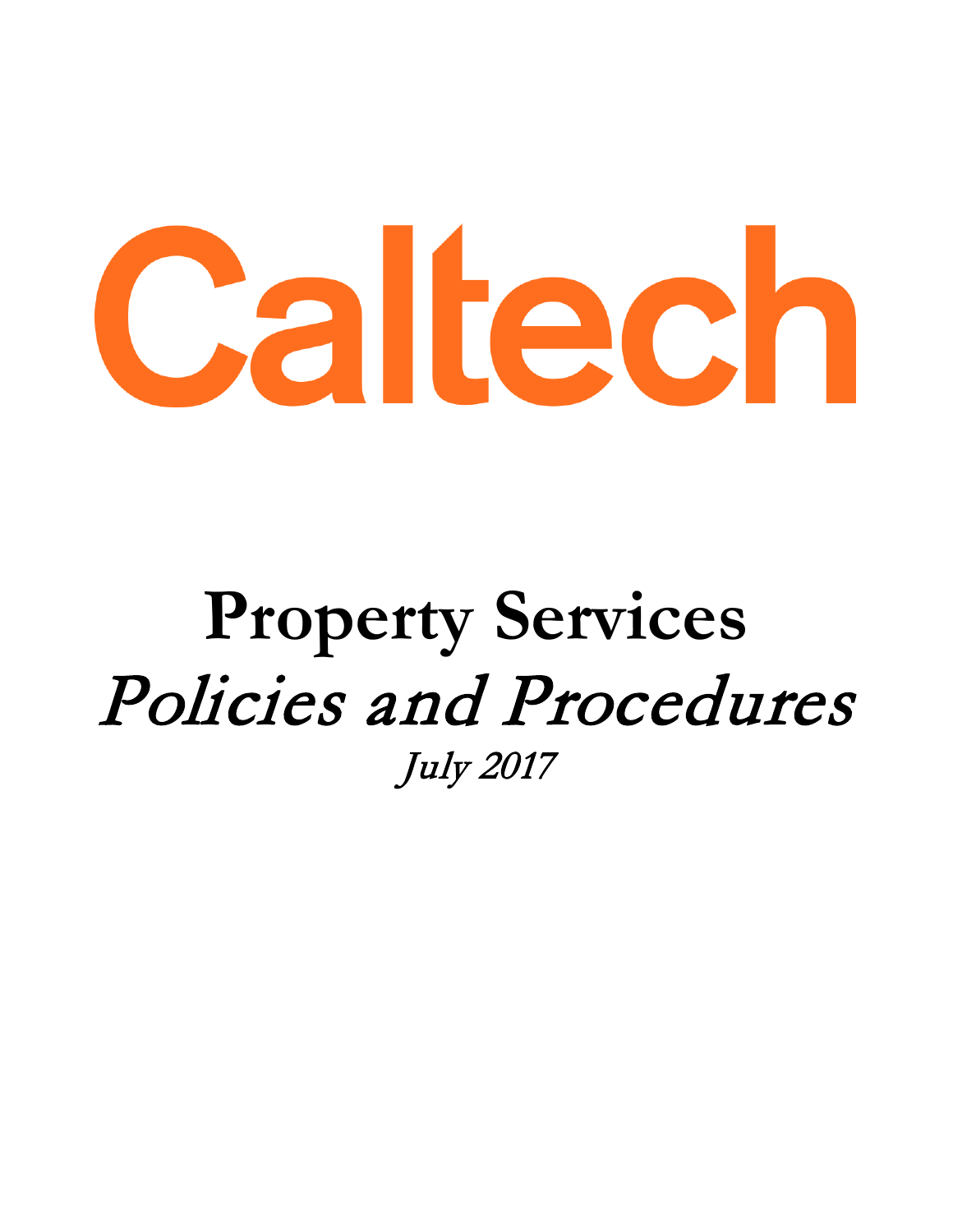# **Chapter 1: Introduction**

| Objectives and Overview     | 1.1 |
|-----------------------------|-----|
| The Capital Equipment Cycle | 1.3 |
| Definitions                 | 1.4 |
| Acronyms                    | 1.8 |
|                             |     |

### **Chapter 2: Global Concepts**

| <b>Managing Capital Equipment</b>       | 2.1  |
|-----------------------------------------|------|
| Roles and Responsibilities              | 2.5  |
| Internal and External Accounting Audits | 2.12 |

### **Chapter 3: Acquisition**

| Purchasing                                            | 3.1  |
|-------------------------------------------------------|------|
| <b>Subcontractor Control</b>                          | 3.3  |
| Donations to Caltech                                  | 3.5  |
| Property Loaned, Transferred, or Furnished to Caltech | 3.8  |
| Fabrications                                          | 3.12 |
| <b>Receiving Property</b>                             | 3.16 |
| Identification: Tagging and Recording Property        | 3.19 |

# **Chapter 4: Records, Reports, and Inventory**

| Record Keeping                   |     |
|----------------------------------|-----|
| <b>Required Property Reports</b> | 4.3 |
| Physical Inventory               | 4.6 |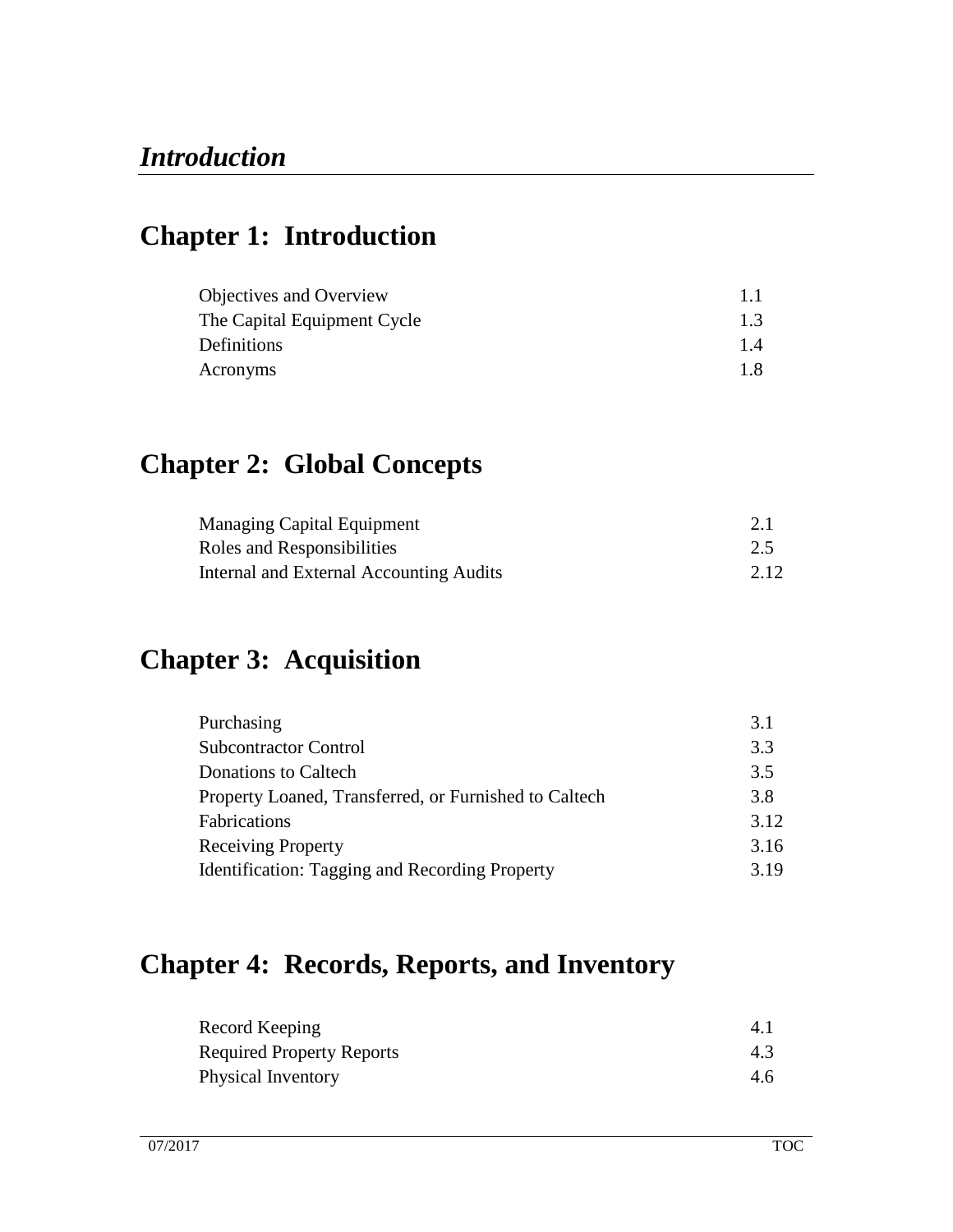# **Chapter 5: Use**

| Movement                                              | 5.1 |
|-------------------------------------------------------|-----|
| Utilization                                           | 5.3 |
| Maintenance                                           | 5.4 |
| Storage                                               | 5.5 |
| Property Loaned by Caltech to an Outside Organization | 5.6 |

# **Chapter 6: Disposal**

| Disposition of Assets                 | 61   |
|---------------------------------------|------|
| Disposal Methods and When to Use Them | 6.6  |
| <b>Contract and Grant Closure</b>     | 6.13 |

# **Chapter 7: Frequently Asked Questions (FAQs)**

| Frequently Asked Questions (FAQs) |  |
|-----------------------------------|--|
|-----------------------------------|--|

# **Chapter 8: Appendix**

| <b>Sample Asset Information Form</b> | 8.1 |
|--------------------------------------|-----|
| Sample Property Loan (Borrower) Form | 8.2 |
| Sample Property Loan (Lender) Form   | 8.3 |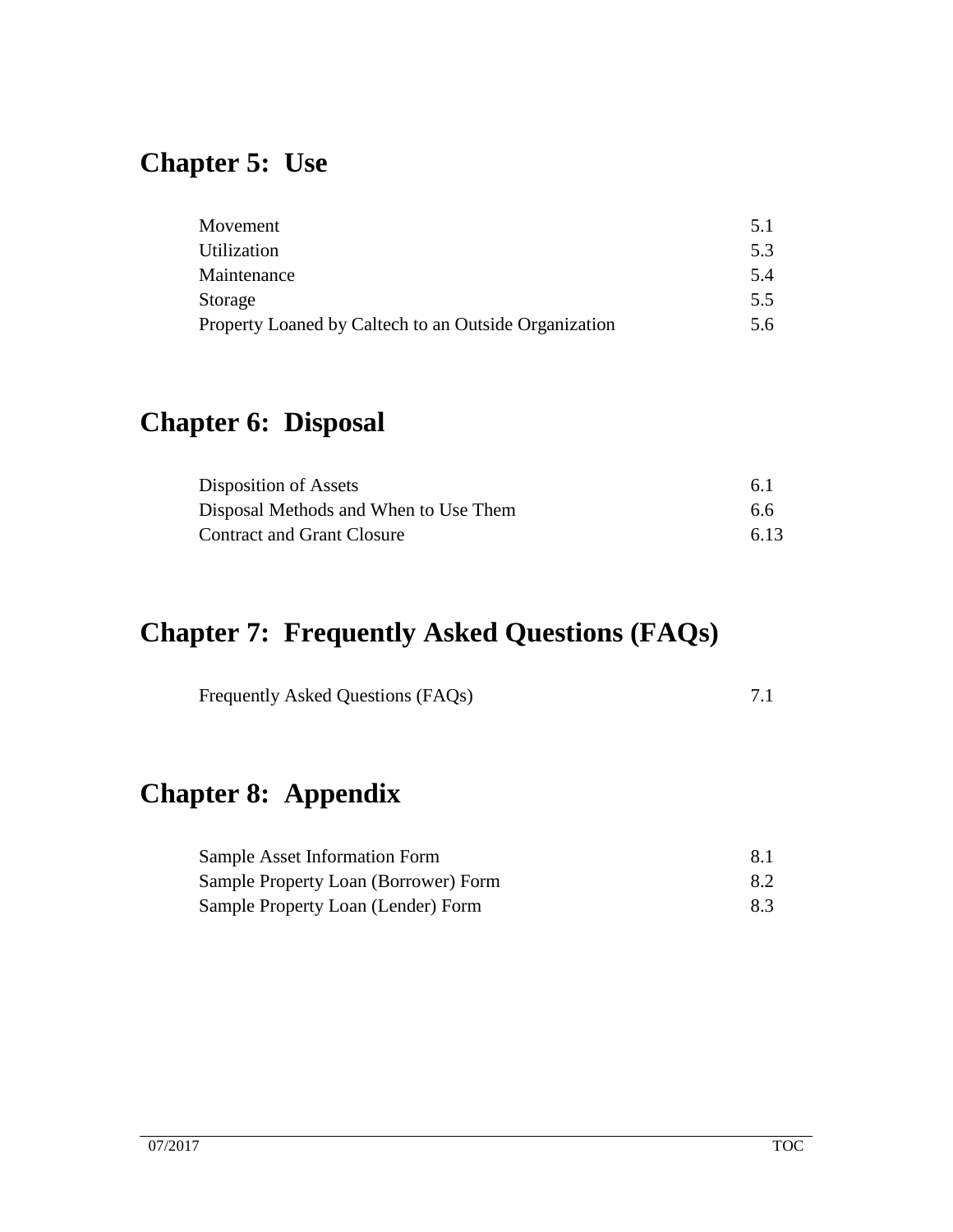# *Chapter 1: Introduction*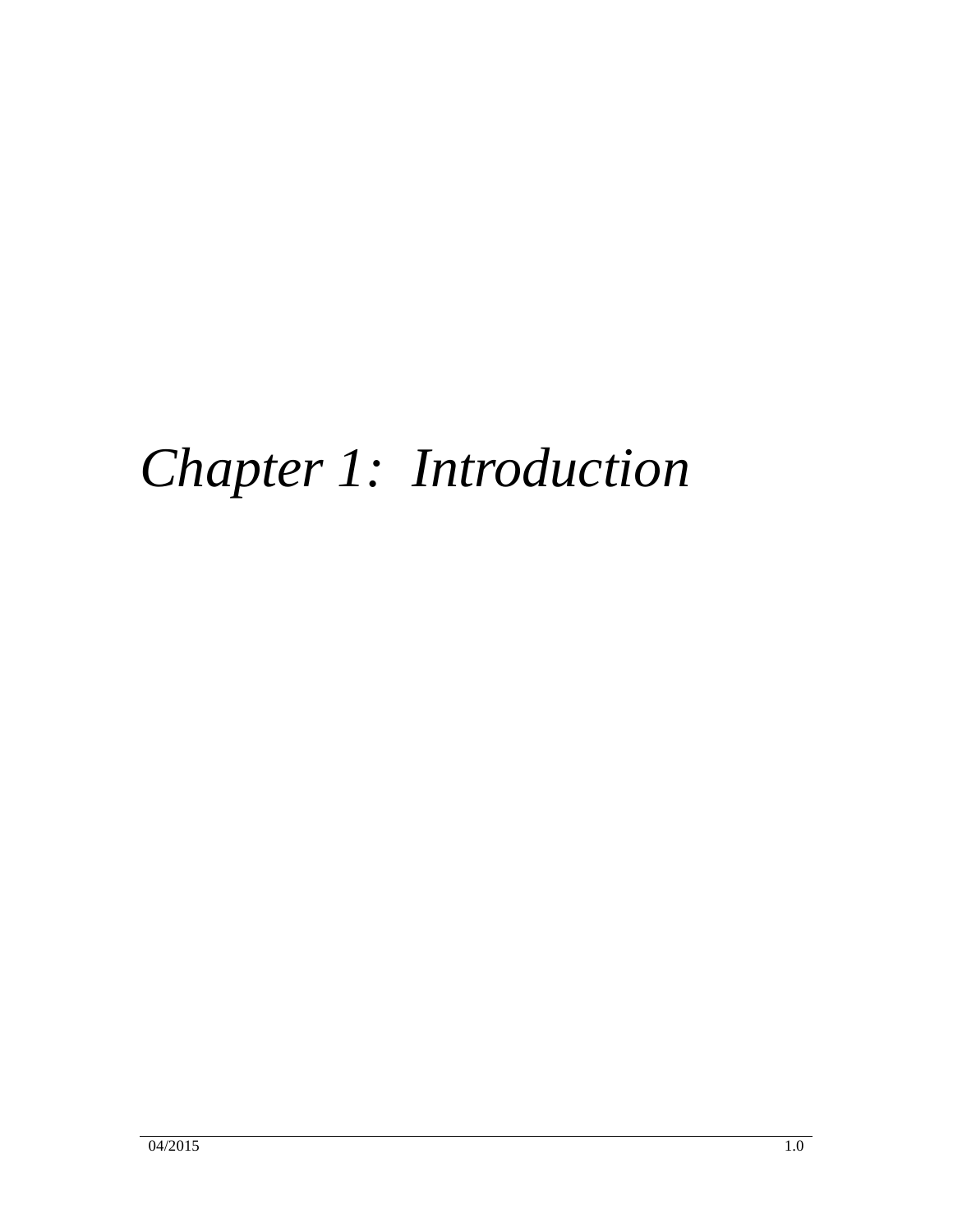#### **Objectives**

After reading this manual, the reader should be able to understand:

- The basic concepts of the capital equipment cycle
- Global concepts in managing capital equipment
- Acquisition of capital equipment
- Record keeping, reporting, and inventory requirements
- Use of capital equipment on campus
- Disposal procedures for capital equipment

#### **Overview**

This manual focuses on capital equipment and is intended as a general policy reference for all California Institute of Technology (Caltech) personnel involved in the property management process. It frequently refers to other documents for more detailed procedures applicable to specific personnel or topics.

Property management of capital equipment is a key component in the efficient administration of the professional educational and research missions of the Institute. The benefits include:

- Enabling Caltech to issue timely and accurate property reports to Federal and non-Federal research sponsors
- Enabling Caltech to recover indirect costs for equipment depreciation
- Allowing Caltech to have an accurate record of its investment in equipment
- Complying with external regulations and laws
- Meeting Division management needs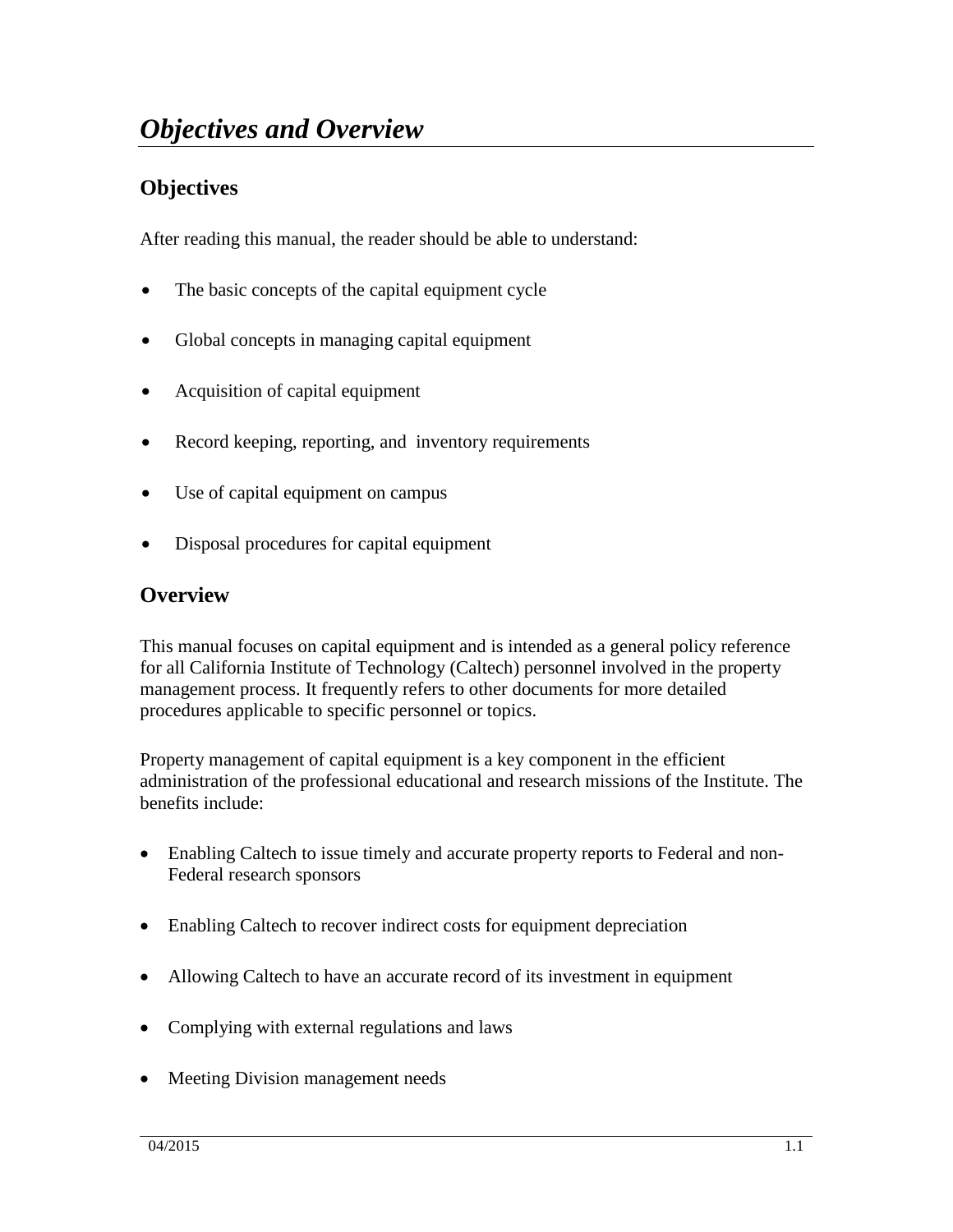- Facilitating the tracking and recording of maintenance and warranty information
- Enabling easy identification of available equipment
- Saving money by reducing waste, redundancy and equipment loss

The information in this manual contains eight chapters:

- 1. **Introduction** provides an overview of this manual.
- 2. **Global Concepts** addresses key concepts of property management as it relates to capital equipment, roles and responsibilities of parties involved in the process, and internal and external auditing.
- 3. **Acquisition** covers the purchasing, acquiring, receiving, and recording of capital equipment. In addition, equipment loans to Caltech, transfers, and fabrications are discussed.
- 4. **Records, Reports, and Inventory** deals with record keeping, required property reports, and inventory.
- 5. **Use** addresses movement, utilization, loans, maintenance, and storage of equipment.
- 6. **Disposal** covers the asset disposition process. In additions, it addresses contract and grant closures (or closeouts).
- 7. **Frequently Asked Questions** includes questions that Property Services receives regularly in addition to the answers to the questions.
- 8. **Appendix** includes forms and other supporting information not included within a specific chapter.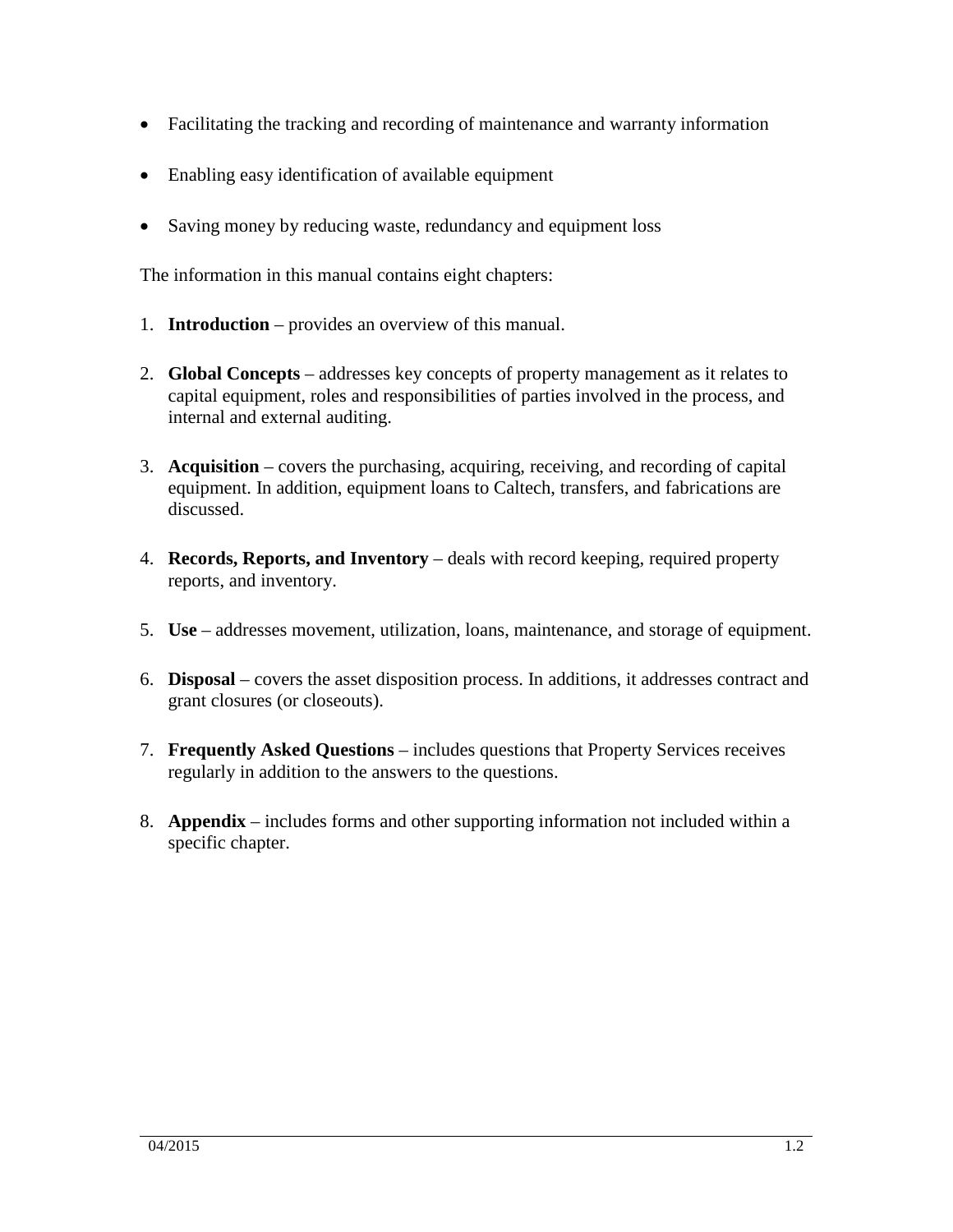#### **Overview**

The Capital Equipment Cycle covers the time span from when an asset is requested to the end of its useful life. The following diagram illustrates the general process flow of that cycle.

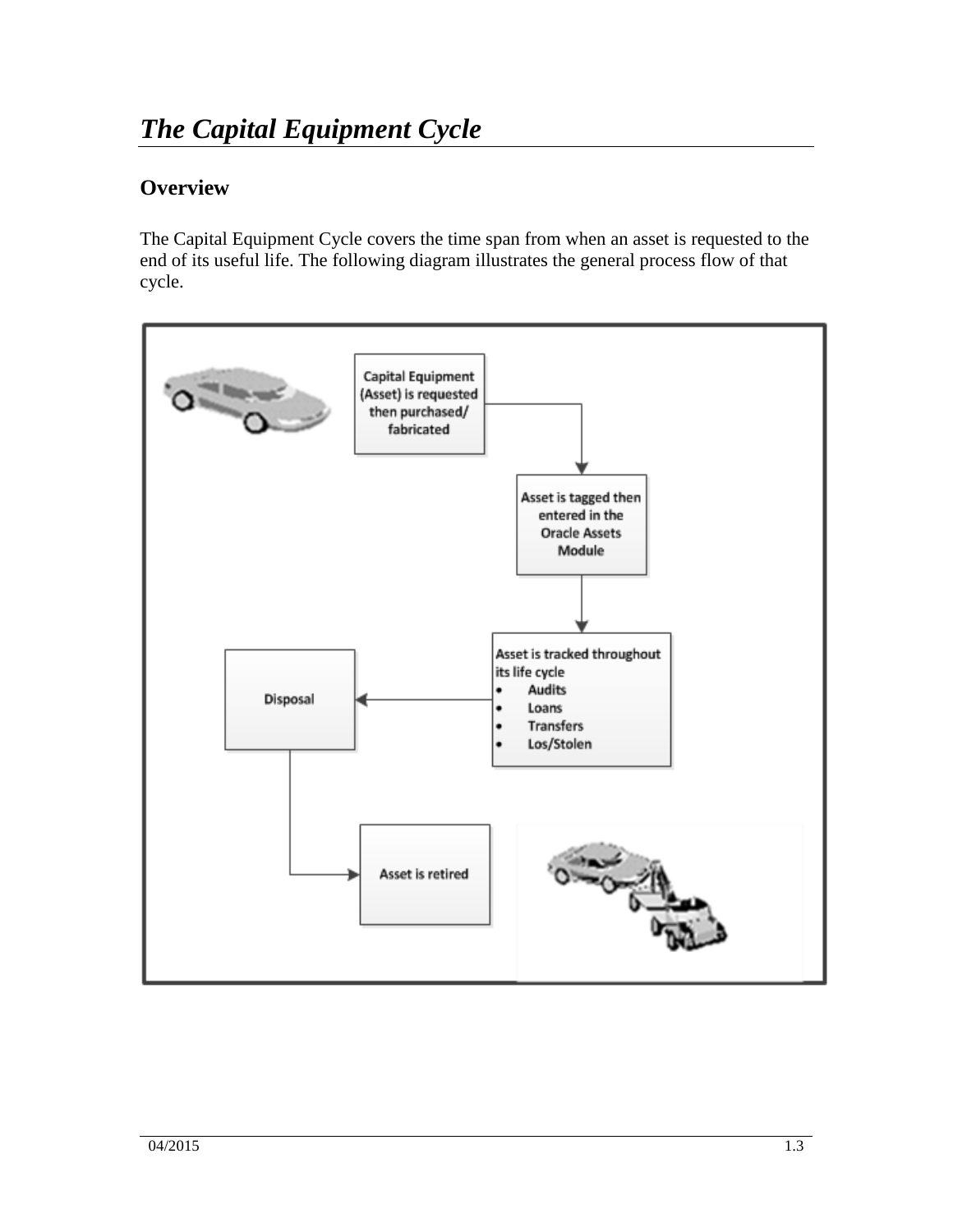# *Definitions*

#### **Overview**

This subchapter provides some common definitions of terms used throughout this manual.

#### **Definitions**

#### **Capital Equipment**

"Capital Equipment" is actually an accounting term. For explanation purposes, we define it as a moveable item which has a cost that meets or exceeds a specified cost threshold (such as a microscope or photocopier). Capital equipment, when compared with other equipment, has more record keeping requirements and compliance requirements associated with it. See "Managing Capital Equipment" in the Global Concepts chapter of this manual for more information. At Caltech, capital equipment is defined as meeting the following criteria:

1. An acquisition cost of \$5,000 or more

Acquisition cost includes the following: Invoice amount, sales tax, freight costs, installation costs, costs for the initial complement of supplies needed to place the asset into service, accessory and auxiliary apparatus necessary to make it usable for the purpose for which it was acquired; less trade or trade in discounts and/or educational allowances.

Acquisition cost excludes the following: Federal Excise tax, duty, insurance, maintenance and warranty costs

2. A useful life of more than one year.

If the item will not have a useful life of more than one year, or the upgrade does not extend the useful life of the asset being upgraded by more than one year, it is considered expendable material, even if it costs more than \$5,000.

3. A stand-alone movable item

The item is not permanently attached to or integrated into a building or structure.

In addition, Caltech legally assumes certain responsibilities for sponsor-owned and sponsor funded property under its control.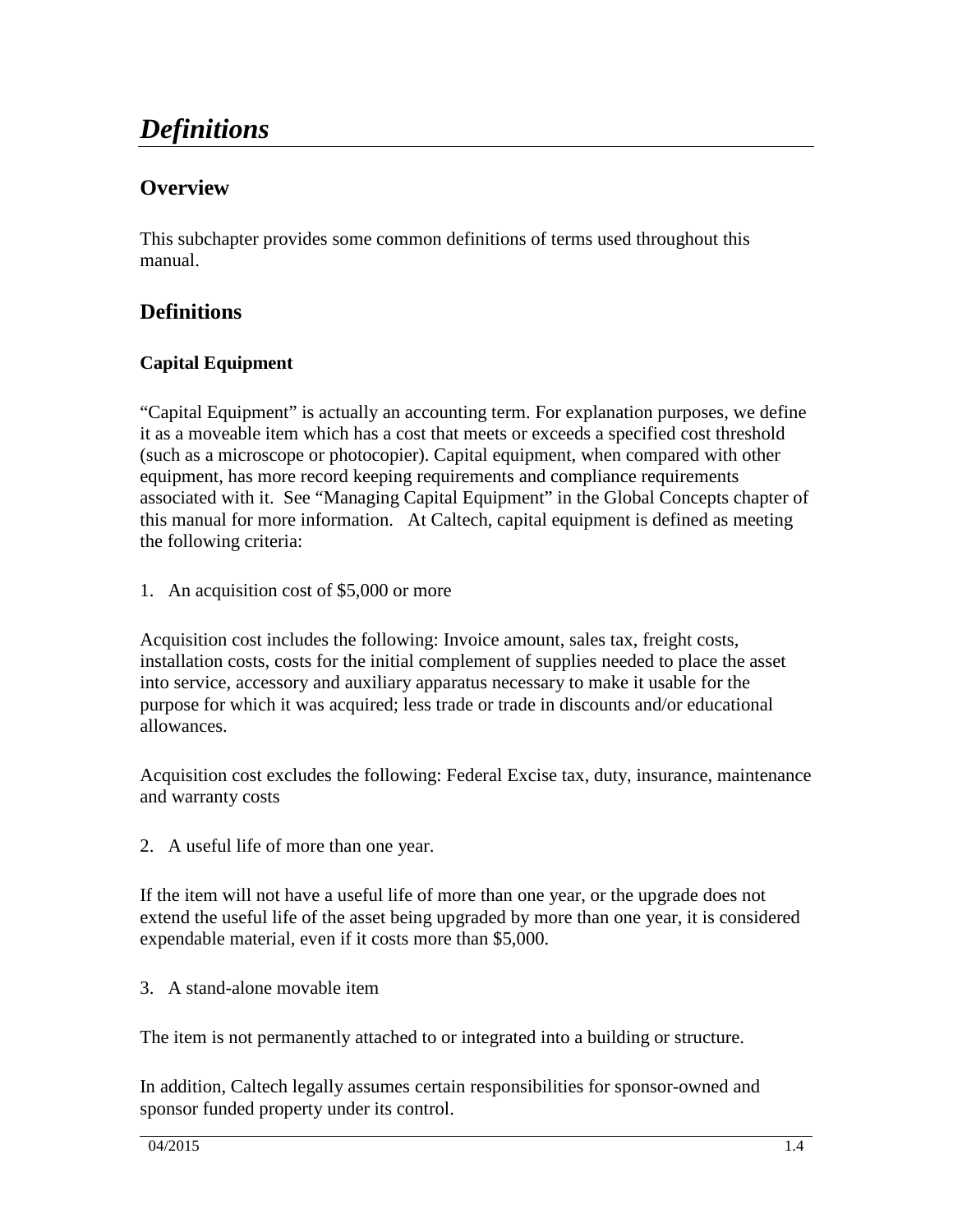NOTE: Sponsors may impose property management provisions i.e. tracking of sensitive items, imposing lower threshold for equipment, etc. that deviate from Caltech's equipment capitalization policies. Property Services will work with OSR to make sure these requirements are communicated and are abided by.

#### **Disposition**

Disposition is the process of determining if capital equipment is an excess or an unusable asset. See "Disposition of Equipment" in the Disposal chapter of this manual for more information.

#### **External Audit**

An external audit is an examination of records by an organization other than Caltech. For example, the U.S. Government or a project sponsor would be considered an external entity. See "Internal and External Accounting Audits" in the Global Concepts chapter of this manual for more information.

#### **Excess**

A term that describes the lack of use or benefit a piece of equipment can give to a project or person. Any excess equipment, whether Caltech funded or sponsor funded, should be considered eligible for disposition. See "Disposition of Equipment" in the Global Concepts chapter of this manual for more information.

#### **Fabrication**

A fabrication is a one-of-a-kind creation. Fabrications are created by assembling a number of components (manufactured or custom made) to produce a piece of equipment that meets unique research specifications. Most fabrications are sponsor funded and therefore have a number of compliance requirements related to acquiring and tracking equipment in an assembled fabrication. See "Fabrications" in the Acquisition chapter of this manual for more information.

#### **Oracle Asset Module**

A core component of efficient property management at Caltech is the Oracle Asset module. It is the Oracle application designed to electronically track property for capital or sponsor funded assets accountable to the Institute and to calculate depreciation for financial statement reporting and including in the Indirect Cost Rate proposal. It is the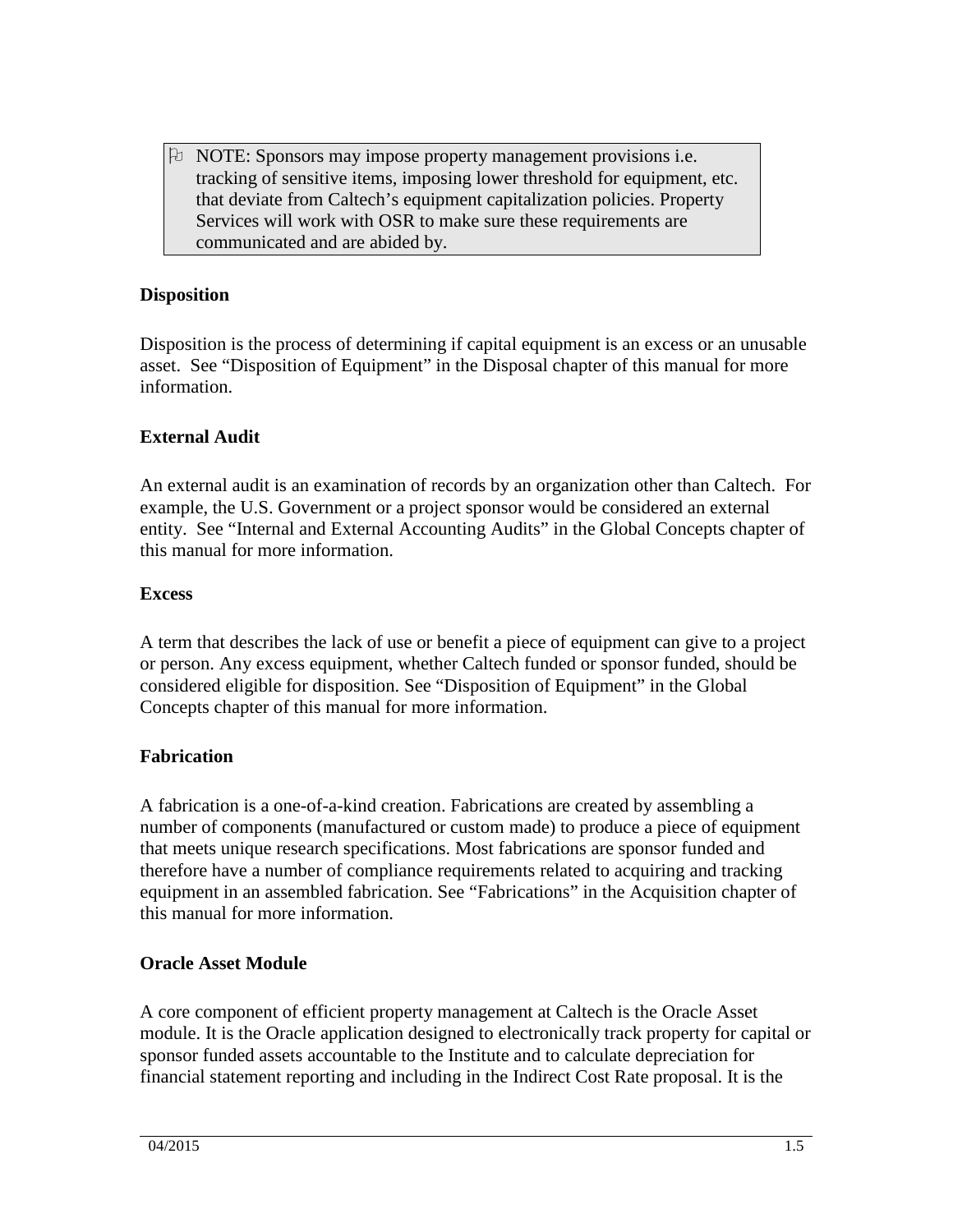official Institute record of property at Caltech. See "Managing Capital Equipment" in the Global Concepts chapter for more information.

#### **Government Furnished Material (GFM)**

Government Furnished Material (GFM) is property that is given to the Institute by the Federal Government and for which ownership remains with the Federal Government. GFM may be incorporated or attached to an end item to be delivered under a contract or may be consumed or expended in the performance of an agreement. See "Property Loaned, transferred, or Furnished to Caltech" in the Acquisition chapter of this manual for more information.

#### **Government Furnished Property (GFP)**

Government Furnished Property (GFP) belongs to the sponsor and is used pursuant to ongoing agreement identified by the sponsor. Acquisition of GFP is initiated by the PI, assisted by the Division Representative, and processed through the Office of Sponsored Research. See "Property Loaned, Transferred, or Furnished to Caltech" in the Acquisition chapter of this manual for more information.

#### **Internal Audit**

An internal audit is an examination of records conducted by employees at Caltech. These audits may be conducted by such groups as Property Services or Internal Audit Department. See "Internal and External Accounting Audits" in the Global Concepts chapter of this manual for more information.

#### **Obsolete**

A term that means an item can no longer meet its intended purpose. For example, a media storage format that is no longer employed such as a 5¼ floppy disk drive. See "Disposition of Equipment" in the Disposal chapter of this manual for more information.

#### **POETA**

Caltech's accounting system uses an account code often referred to as POETA (Project / Organization / Expenditure Type / Task / Award). A POETA is actually a set of five alpha-numeric characters, which combine to provide a detailed description of the type of equipment acquired and its source of funding. Correct and accurate use of this accounting structure ensures effective control, accurate classification and efficient reporting of assets. See "Managing Capital Equipment" in the Global Concepts chapter of this manual for more information.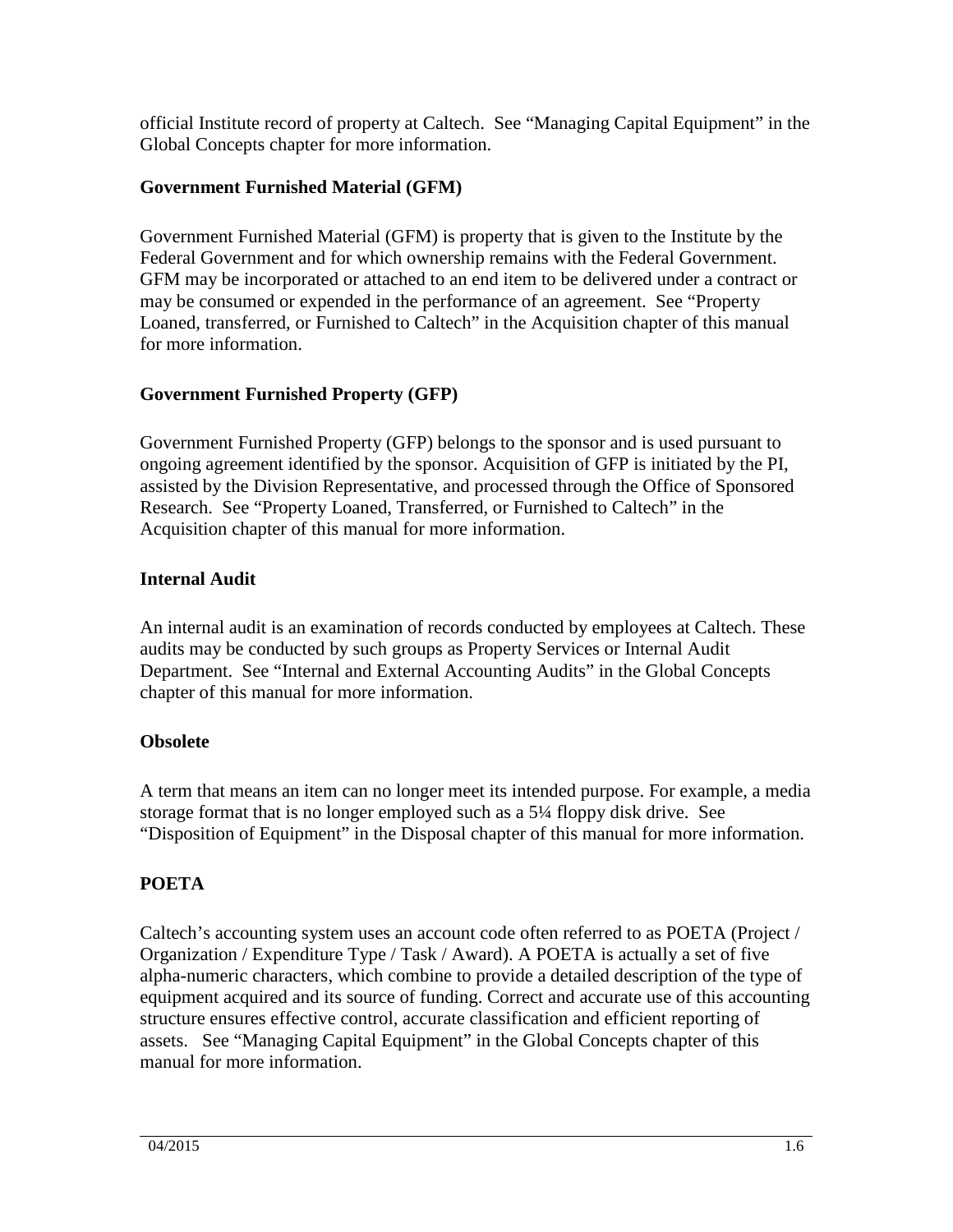#### **Example of a POETA Code**

#### CONT.03210.PropertyService.Materials and Supplies.1.FIN.000320

|                         |  | E                            | т |  |
|-------------------------|--|------------------------------|---|--|
| Project                 |  | CONT.03210                   |   |  |
| Organization            |  | <b>Property Service</b>      |   |  |
| <b>Expenditure type</b> |  | <b>Material and Supplies</b> |   |  |
| <b>Task</b>             |  | 1                            |   |  |
| <b>A</b> ward           |  | FIN.000320                   |   |  |

#### **Trade-in Equipment**

The acquisition of a piece of capital equipment from a vendor for some specified amount of money and an existing piece of Caltech-owned capital equipment is considered a trade-in. Trade-ins are actually a two-part process: a disposition and an acquisition . See "Identification: Tagging and Recording Property in the Acquisition chapter of this manual for more information.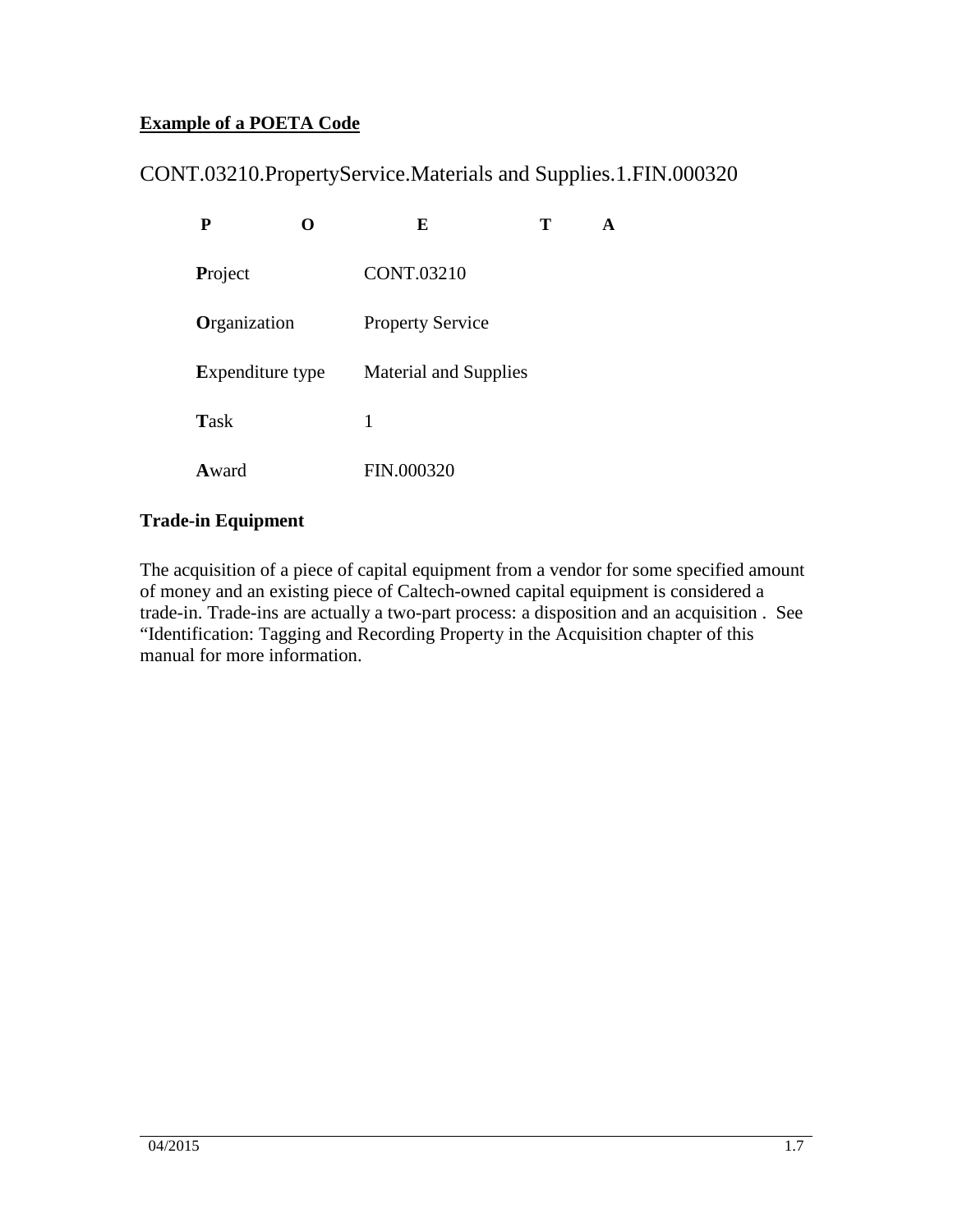### *Acronyms*

The following list includes acronyms used throughout this manual.

| AP          | Accounts Payable (Oracle Specific Module)        |  |
|-------------|--------------------------------------------------|--|
| <b>ASIC</b> | Audit Services and Institute Compliance          |  |
| CAP         | <b>Contractor Acquired Property</b>              |  |
| CIP         | <b>Construction in Progress</b>                  |  |
| <b>DCAA</b> | Defense Contract Audit Agency (DCAA),            |  |
| <b>DOD</b>  | Department of Defense                            |  |
| <b>EAR</b>  | <b>Export Administration Regulations</b>         |  |
| <b>ETS</b>  | <b>Equipment Tracking System</b>                 |  |
| F&A         | <b>Facilities and Administrative</b>             |  |
| <b>FAIN</b> | <b>Federal Award Identification Number</b>       |  |
| <b>FAR</b>  | <b>Federal Acquisition Regulation</b>            |  |
| <b>FDP</b>  | <b>Federal Demonstration Partnership</b>         |  |
| <b>FMV</b>  | <b>Fair Market Value</b>                         |  |
| <b>GFM</b>  | <b>Government Furnished Material</b>             |  |
| <b>GFP</b>  | Government Furnished Property                    |  |
| GL          | <b>Oracle General Ledger</b>                     |  |
| <b>GPA</b>  | Government Property Administrator                |  |
| <b>GSA</b>  | <b>General Services Administration</b>           |  |
| IDC         | <b>Indirect Cost</b>                             |  |
| <b>IRS</b>  | <b>Internal Revenue Services</b>                 |  |
| <b>ITAR</b> | <b>International Traffic in Arms Regulations</b> |  |
| <b>LDDT</b> | Loss, Damage, Destruction, or Theft              |  |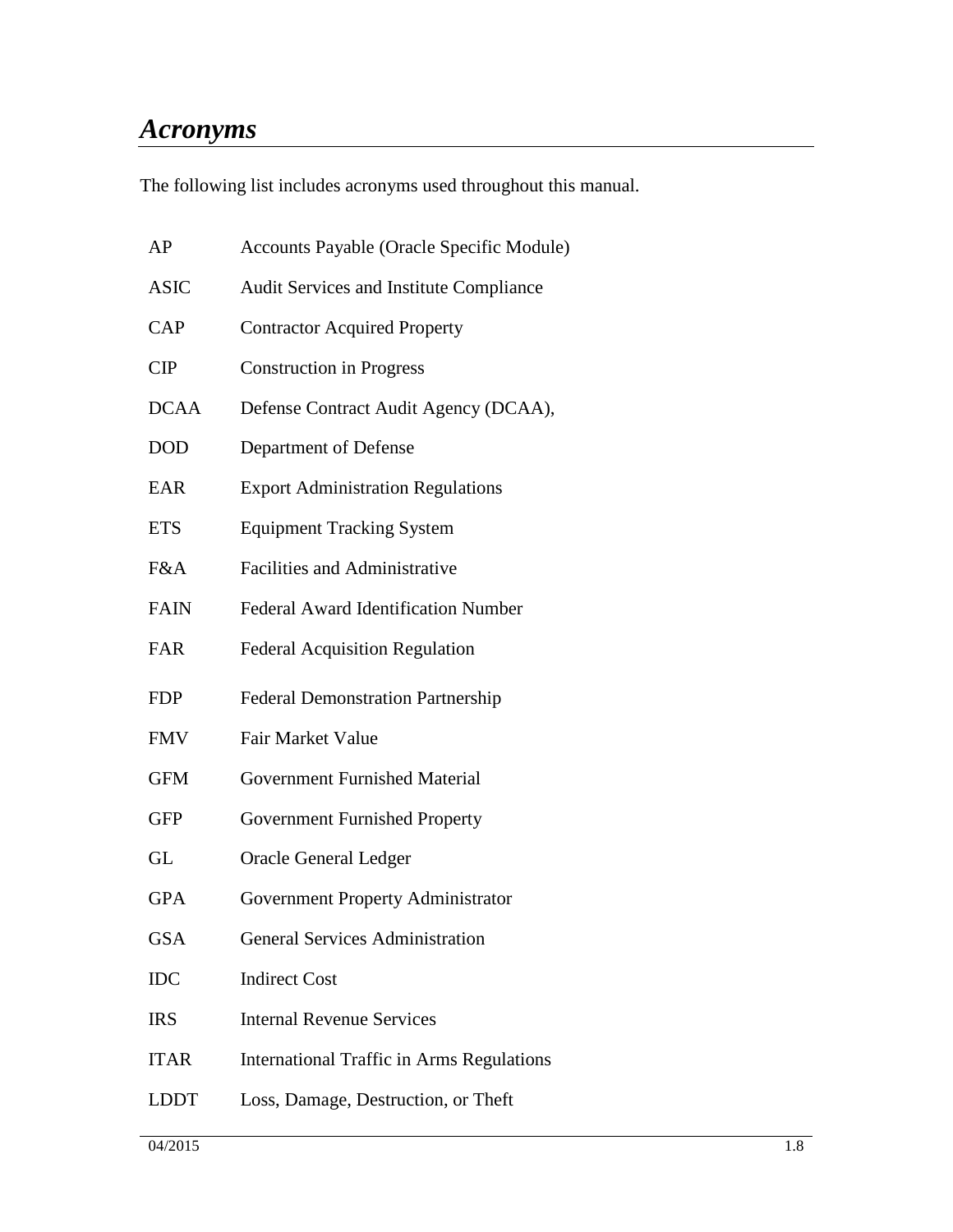| MA           | Mass Additions (Oracle Specific Module)                  |
|--------------|----------------------------------------------------------|
| NBV          | Net Book Value                                           |
| NSN          | <b>National Stock Number</b>                             |
| <b>OA</b>    | Oracle Asset (Oracle Specific Module)                    |
| <b>OGM</b>   | Oracle Grant Management (Oracle Specific Module)         |
| <b>ONR</b>   | <b>Office of Naval Research</b>                          |
| <b>OSR</b>   | Office of Sponsored Research                             |
| PAA          | Post Award Administration                                |
| <b>PCSA</b>  | <b>Property Control System Analysis</b>                  |
| PI           | Principle Investigator                                   |
| PO           | Purchase order                                           |
| <b>POETA</b> | Project / Organization / Expenditure Type / Task / Award |
| PR           | Purchase requisition                                     |
| SOS          | <b>Speedy Ordering System</b>                            |
| WIP          | <b>Work in Process</b>                                   |
| <b>YTD</b>   | Year-to-date                                             |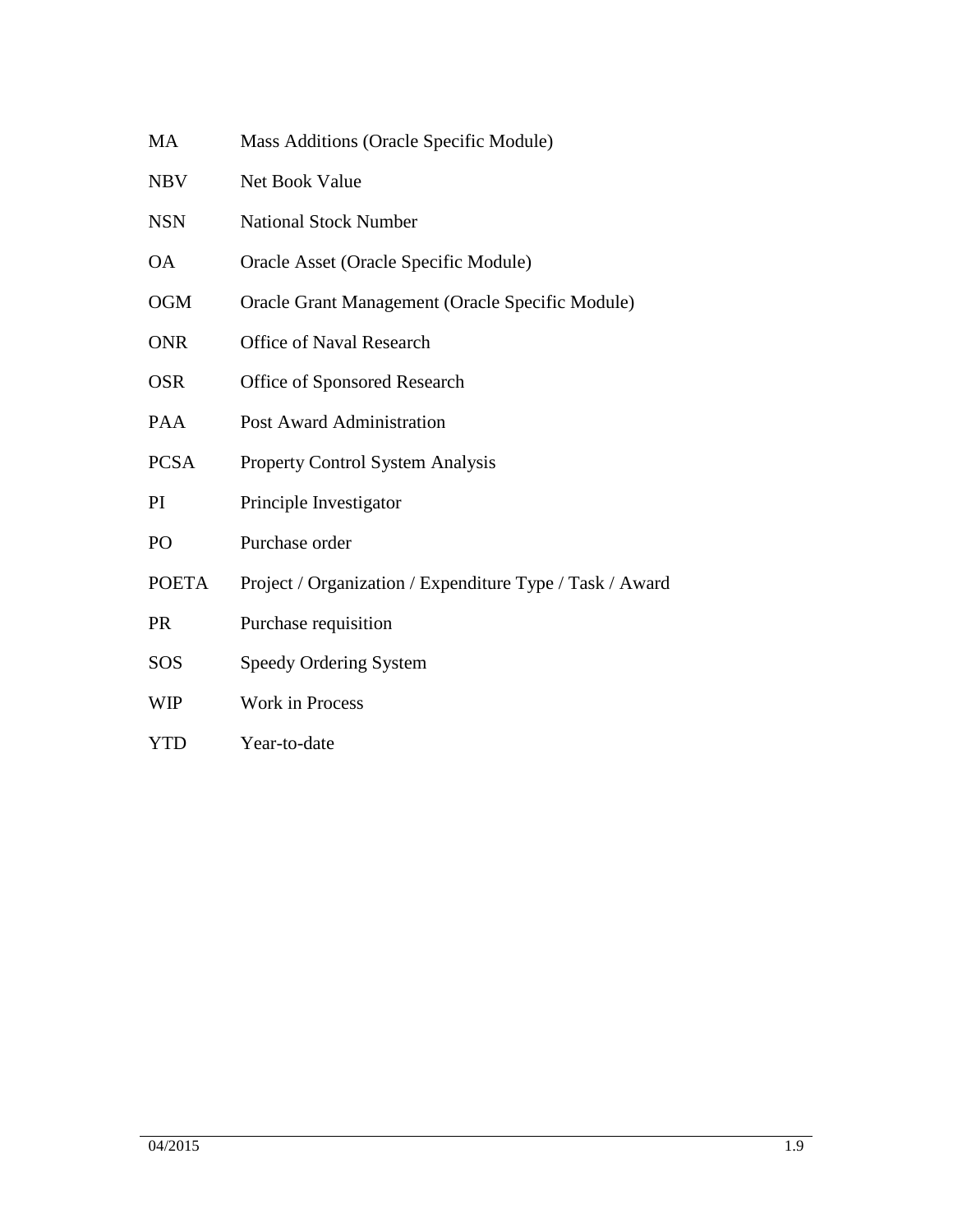# *Chapter 2: Global Concepts*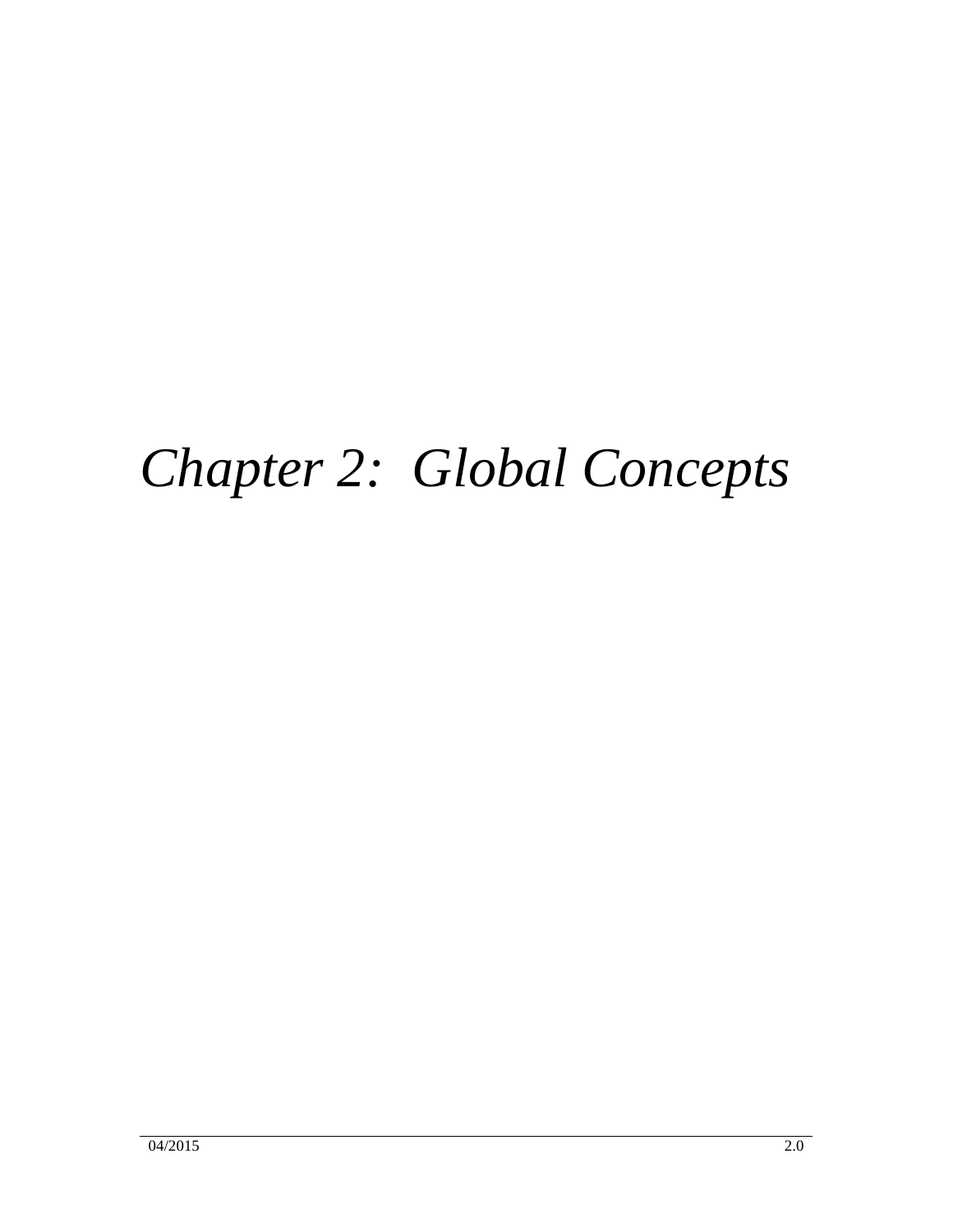#### **Overview**

Caltech acquires capital equipment in a variety of ways, such as a purchase, a loan or a donation. The way capital equipment is acquired determines how it will be recorded and managed throughout its lifecycle.

#### **The Oracle Asset Module**

The core component to efficient property management at Caltech is the Oracle Asset (OA) module, or also referred to as the ORACLE Fixed Asset System (FAS). It is the Oracle application designed to electronically track property accountable to the Institute and to calculate equipment depreciation for the facilities and administrative (F&A) cost rate calculation and financial statements purposes. It is the official Institute record of property at Caltech. Only Financial Services staff has access to OA. See "Roles and Responsibilities" in this chapter and "Identification: Tagging and Recording Property" in the Acquisition chapter, or contact Property Services for more information.

Caltech's campus administration is, by its nature, decentralized. The OA module provides a central information resource where administrative officers can locate a piece of equipment by searching for a tag number, serial number, custodian, purchase/requisition number, etc. The module provides crucial information for the Institute relative to Caltech, Government and sponsor funded assets. It also assists with tracking loaned equipment and other assets for which the Institute is accountable. These records are the basis for filing required reports for sponsor and Government funded projects as well as financial and management reporting. Information from the OA module can also be used to identify and report on the property purchasing trends of Caltech.

Caltech legally assumes certain responsibilities for sponsor-owned and sponsor funded property under its control. Caltech may therefore be liable in the event of loss or unreasonable use. Caltech's responsibility commences from the moment the property is received and does not end until the Contracting Officer grants relief, the property (material) is used during completion of the contract, or title transfers to the Institute. It is imperative to capture the equipment information accurately in OA as soon as possible to mitigate potential loss and ensure regulatory compliance.

#### **Three Key Questions Regarding Property**

Property control is a crucial component of property management and these questions help us determine how to control property.

#### **1. How was the equipment acquired?**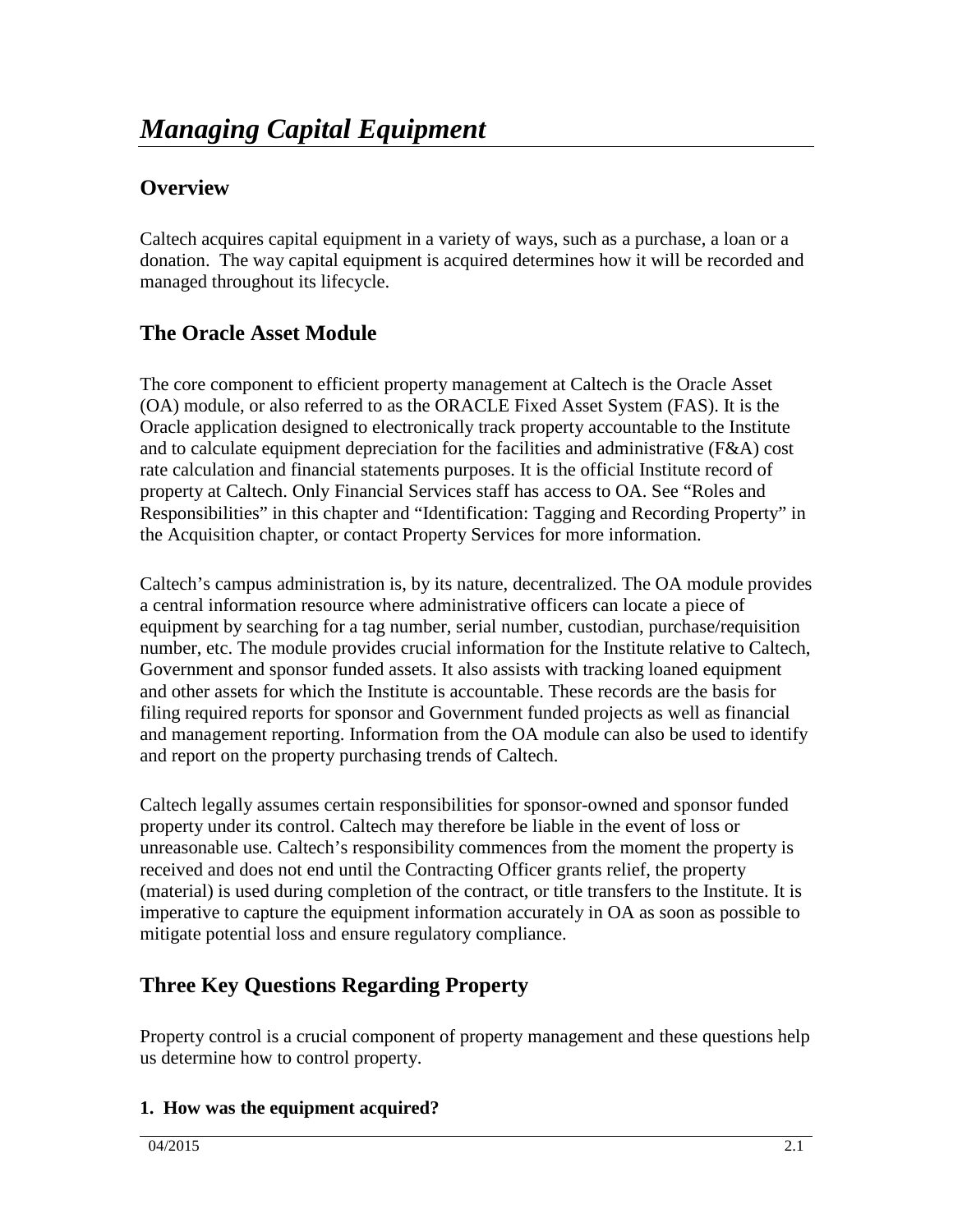- Purchase: Follow general Caltech internal policies described in this manual
- Donation: Refer to donation documentation for specific donor restrictions
- Loaned to Caltech: Refer to loan documentation for specific instructions
- Transferred from outside entity or sponsor: Refer to transfer documents or sponsor agreement for specific instructions

#### **2. Who funded the acquisition?**

- Caltech funded: Follow general Caltech internal policies described in this manual
- Sponsor funded: Follow sponsor directions, as well as Caltech internal policies described in this manual. This also applies to either furnished, leased, rented, or transferred (including inter-contract) equipment.

#### **3. Was the acquired equipment considered capital?**

- Capital equipment: Follow general Caltech internal policies described in this manual
- Non-capital equipment: Follow general Caltech internal policies described in this manual or as required by the loan or sponsor agreement

#### **Managing Property at Caltech**

There are property management tasks that are common to managing all equipment. The following is a brief summary of those tasks. The chapters and/or subchapters referenced after each item will provide more detail on related policies and procedures.

#### **When Equipment Arrives at Caltech**

Capital equipment should be properly received, including unpacking and inspecting equipment to insure that the proper equipment has been sent and is in good condition. See "Receiving Property" in the Global Concepts chapter of this manual.

Incoming capital equipment should be promptly tagged with a Caltech Identification Tag and any other appropriate identifying markings, and then recorded into the OA module as soon as possible. See "Identification: Tagging and Recording Property" in the Acquisition chapter of this manual.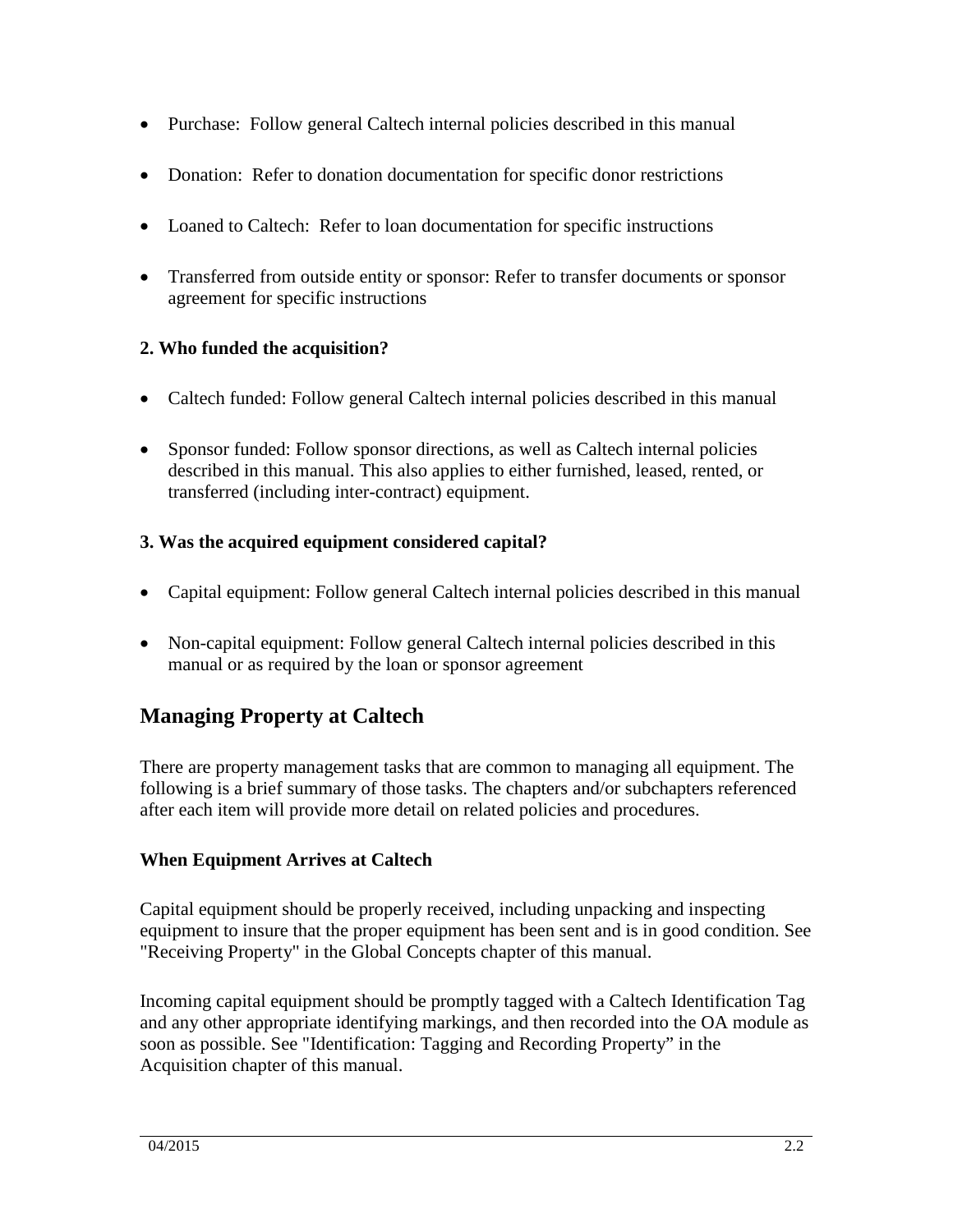- NOTE: The goal is to ensure that all capital or Government-owned property is received, tagged and promptly recorded in OA module upon arrival on campus.
- $\Theta$  Equipment is not insured for damage or theft by Caltech until the equipment is recorded in Oracle Fixed Assets. If equipment is received but not tracked because PS is not notified, the end-user or the Division may be liable for replacing the damaged or stolen equipment.

#### **While at Caltech**

When equipment is moved its new location must be recorded into the OA module. It is very important that Caltech properly track the location of capital equipment so that depreciation included in the IDC rate proposal is correctly calculated and allocated. It is also critical since all equipment will be physically inventoried at least once every two years (in compliance with Federal regulations).

If the equipment requires maintenance (for example, calibration for testing equipment) it should be done in accordance with the manufacturer's recommendations.

Caltech equipment, whether located on or off campus, should be used for work benefiting Caltech. No equipment purchased with Institute or sponsor funds should be used for personal use.

#### **When Equipment is no Longer Needed**

An ongoing task in property management is assessing what equipment is excess and taking steps to reuse or dispose of that property. See "Disposition of Assets" in the Disposal chapter of this manual. In addition, sponsor funded equipment must be handled in accordance with specific sponsor regulations or procedures.

#### **Federal Demonstration Partnership (FDP)**

Most of the Federal sponsored research grants performed at Caltech fall under the Federal Demonstration Partnership (FDP). FDP is an association of federal agencies, academic research institutions, and research policy organizations that work to a streamline the administration of federal sponsored research projects. Government grants are either FDP or non-FDP grants. One major difference between a FDP and non-FDP Government grant is that title immediately vests in Caltech for property acquired under a FDP award, but may or may not for a non-FDP award. Since title does not vest in the sponsor, Caltech assumes more of the risk and liability, but has fewer management and reporting requirements. Caltech is not allowed to purchase real property (i.e. land or buildings) under a FDP grant.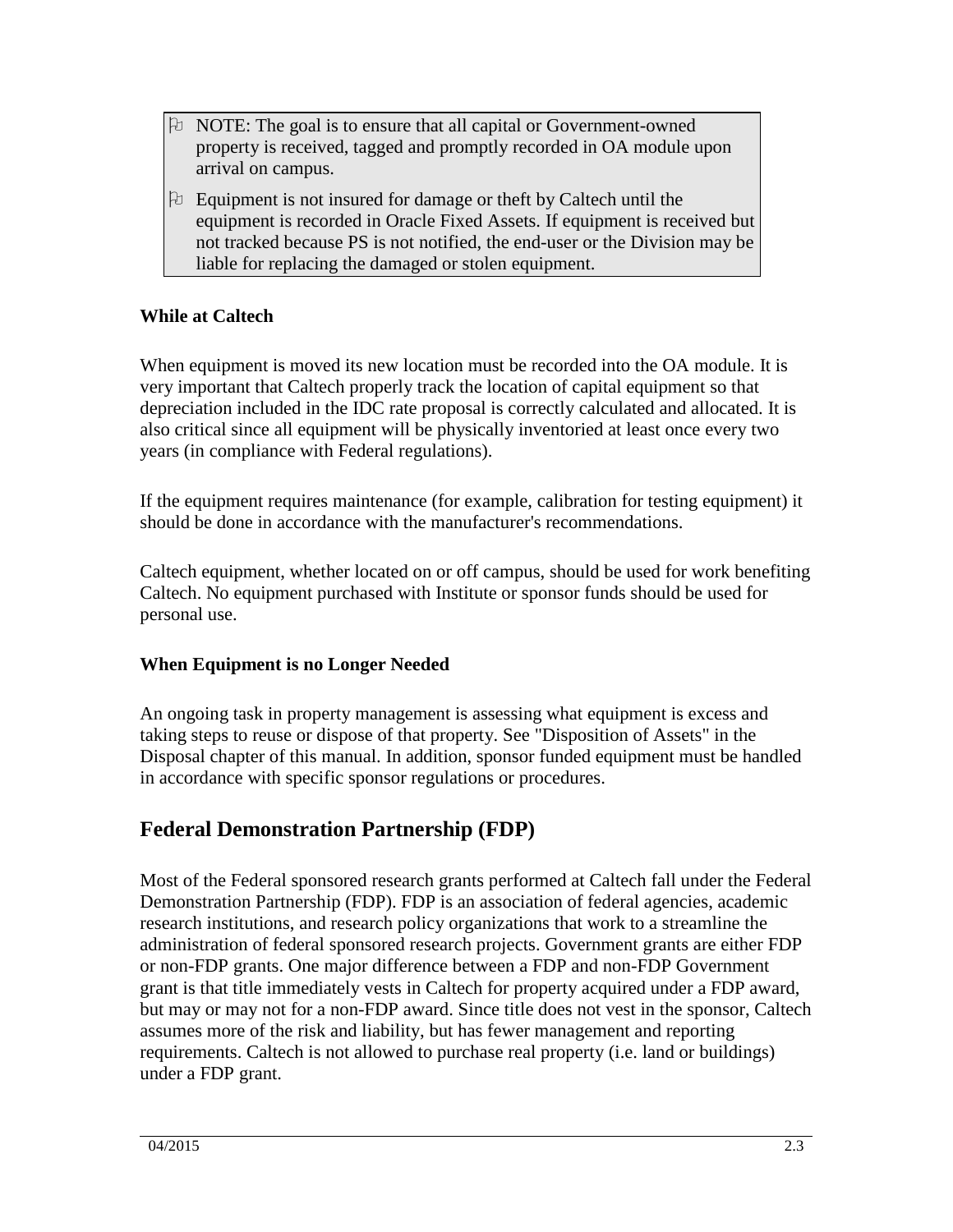This manual is written to ensure that Caltech meets the FDP requirements. However, non-FDP projects have additional administrative requirements that must also be met. If one is unsure whether his or her project falls under the FDP agreement, he or she should contact the Office of Sponsored Research (OSR) or Property Services.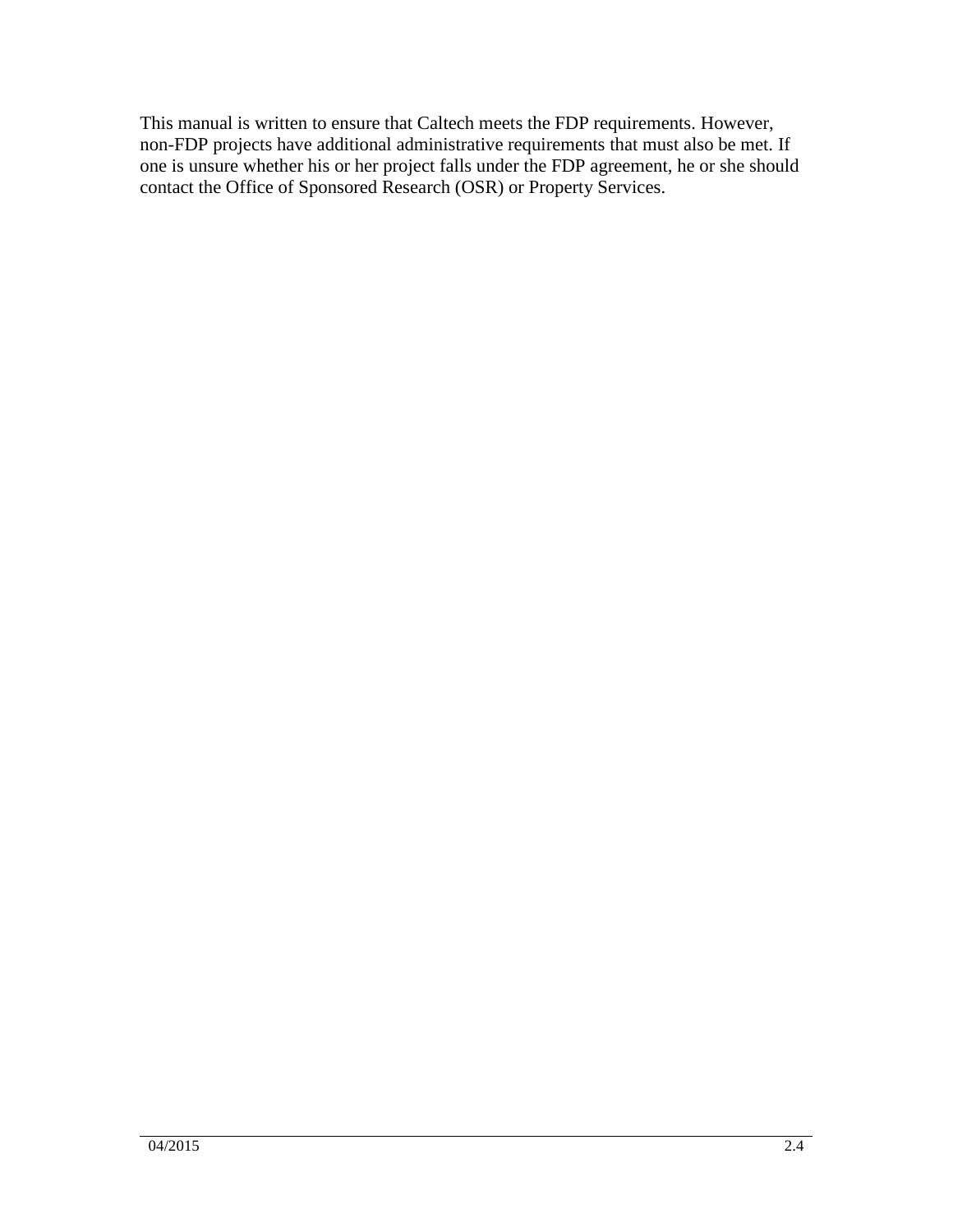#### **Overview**

Property management is an important function at the Institute. Prudent business practices help to protect the Institute's multi-million dollar investment in capital equipment, meet Government and sponsor requirements, and support the indirect cost recovery associated with assets at Caltech. This subchapter describes how various groups at Caltech work together to ensure that efficient property management remains a high priority.

#### **Role of Property Services**

Property Services has a critical role in developing and implementing campus property management policies in conjunction with Financial Services senior management. Property Services supports each Division in meeting administrative objectives. Specifically, it provides assistance in handling any property management and accounting issue, including a wide variety of property related issues that arise from the time of acquisition through disposal. For areas involved in sponsored research, Property Services provides assistance with equipment issues at the time of proposal development, project performance, and at the conclusion of projects or the retirement of equipment.

In addition, Property Services can provide assistance or direction in the following areas:

#### Acquisitions

- Researching equipment documentation
- Validating and verifying if purchases are expendable or capital
- Identifying and tagging equipment

#### Records and Documentation

- Documentation of equipment transfers to or from other organizations
- Documenting and recording all capital equipment
- Documenting equipment transfers to other departments within Caltech
- Documenting equipment donated to the Institute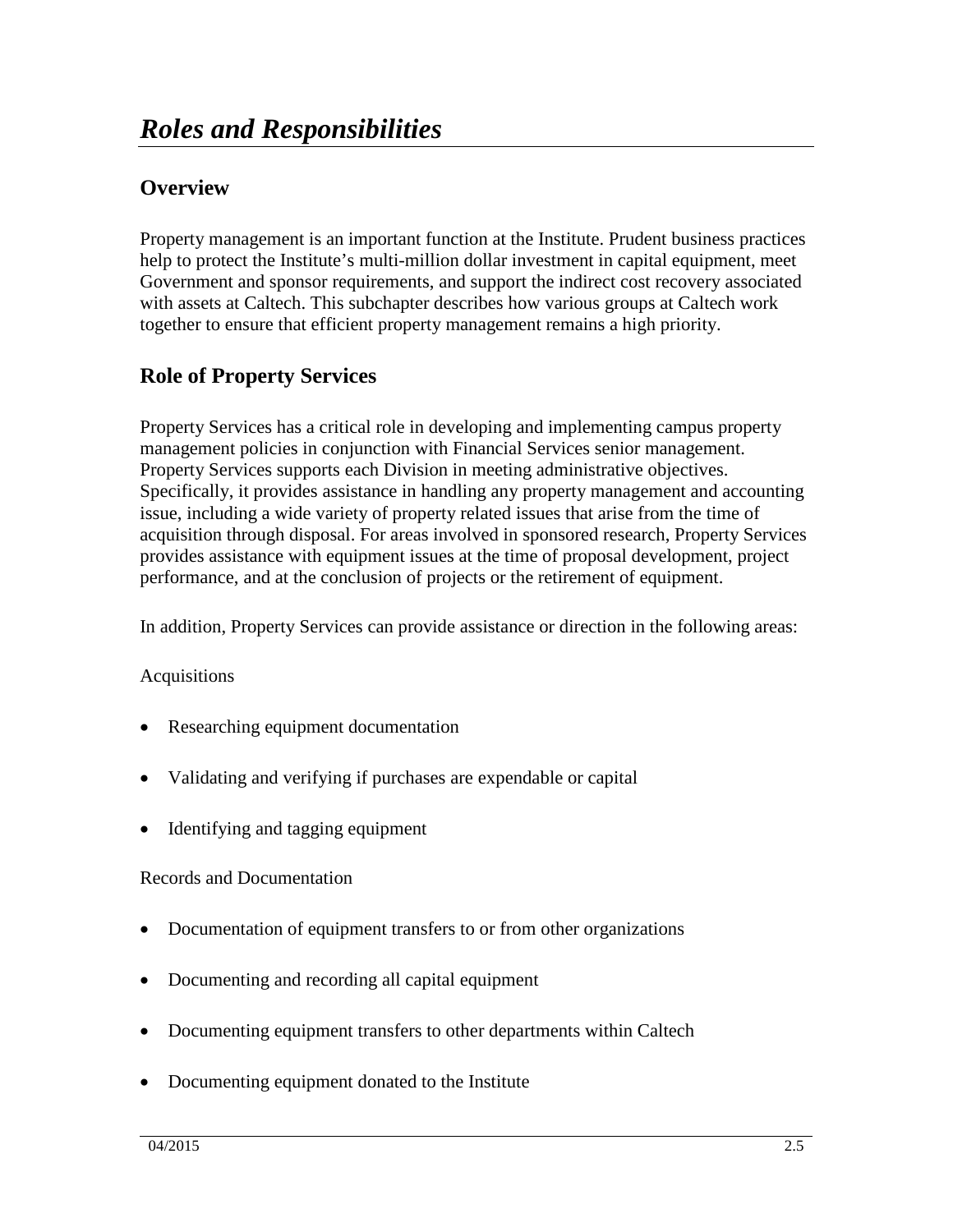- Transferring title to equipment
- Using Caltech's Oracle Assets module
- Reconciling physical inventories of department equipment
- Reporting on property issues to Financial Services, sponsors, and donors

#### Disposal

- Assistance regarding disposal restrictions
- Documentation of dispositions for sponsor-owned equipment
- Documentation of disposition instructions for scrap or unusable equipment

#### Sponsored Projects

- Reconciling equipment expenditures on sponsored projects at project close out
- Monitoring capital projects for capital equipment

Property Services is also responsible for corresponding with Government property officers on property issues and developing and implementing any required corrective action plans related to property management.

Information updates are disseminated by Property Services through internal classes, property forums, research forums and/or electronic mail. Individualized instruction is available upon request. Division Representatives may also contact Property Services directly to discuss matters specific to their areas.

#### **Compiles Metrics on Property Management**

Property Services collects data from the Divisions and reviews it for completeness, then inputs and updates the OA module records. This information can be used to gauge how well the property management process works and where improvements are needed. Property Services assists the Division, the Division Representative, and Department Management by meeting with them to ensure proper resources are available to create a smooth and accurate property management processes. Property Services may periodically send feedback via email or reports to Division Administrators and Department Management. This feedback may include areas where the Division or department is doing well, as well as areas requiring improvement.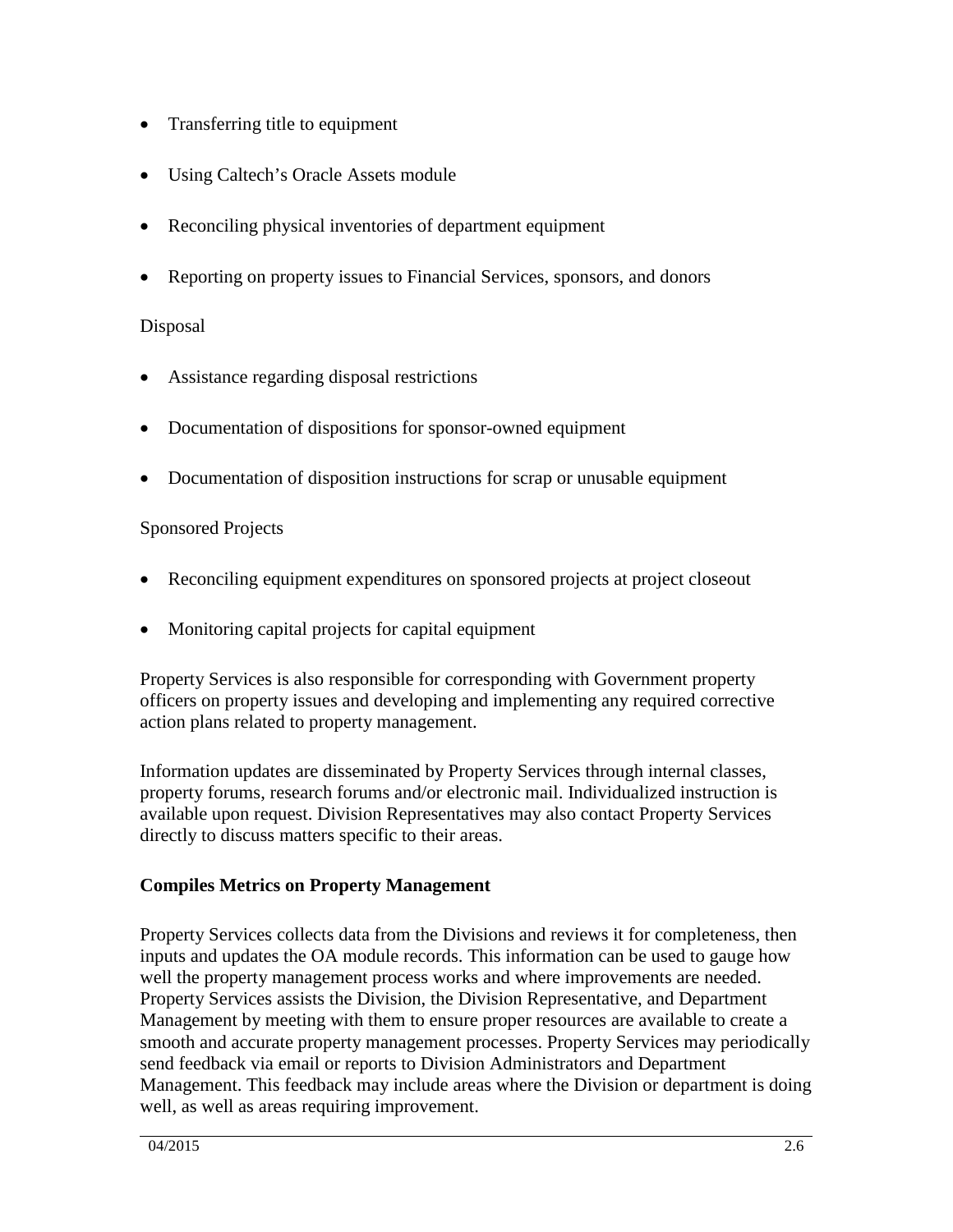#### **Self-Assessment**

Property Services is responsible for ensuring that a self-assessment is completed every two years and will use the self-assessment as an opportunity to review business processes associated with all the facets of fixed assets management. Results of the self-assessment will be made available to ONR upon completion of the assessment including management review and to sponsors upon request. As a result of the self-assessment, improvements may be made to the property control system and procedures. Any significant deficiencies will be documented and corrected. If needed, contact Property Services for more information or see the Self Assessment Policy Document at located at [http://finance.caltech.edu/documents/377](http://finance.caltech.edu/documents/377-caltech_s_self_assessment_process_document.pdf) [caltech\\_s\\_self\\_assessment\\_process\\_document.pdf](http://finance.caltech.edu/documents/377-caltech_s_self_assessment_process_document.pdf)

#### Role of Financial Services

Financial Services is responsible for ensuring that financial policies and practices applicable to the work of the Institute, including instruction and research, are carried out and that standards, policies and regulations are consistent with sponsor and donor expenditure restrictions. Specific responsibilities include:

- Implementation of property management policies, processes, and personnel assignments within the department area(s), to enable the meeting of compliance and department business needs.
- Emphasizing the importance of appropriate and compliant property management within the Institute or business area.

#### **Role of Division Management**

Caltech is involved in a performing a significant amount of research. Institute property is management has high visibility and may be subject to greater scrutiny and audits because funding for research is often sponsored by the Federal Government and other granting agencies. Also, there are additional rules and regulations that must be followed if a department receives donated equipment. See "Donations to Caltech" in the Acquisition chapter of this manual for information on how to handle donated equipment.

 NOTE: Accurate recording of all equipment, whether sponsor funded or not, directly impacts indirect cost recovery and other reporting requirements.

To support more effective and compliant property management at Caltech, the Institute continues to improve campus-wide property management processes. Property Services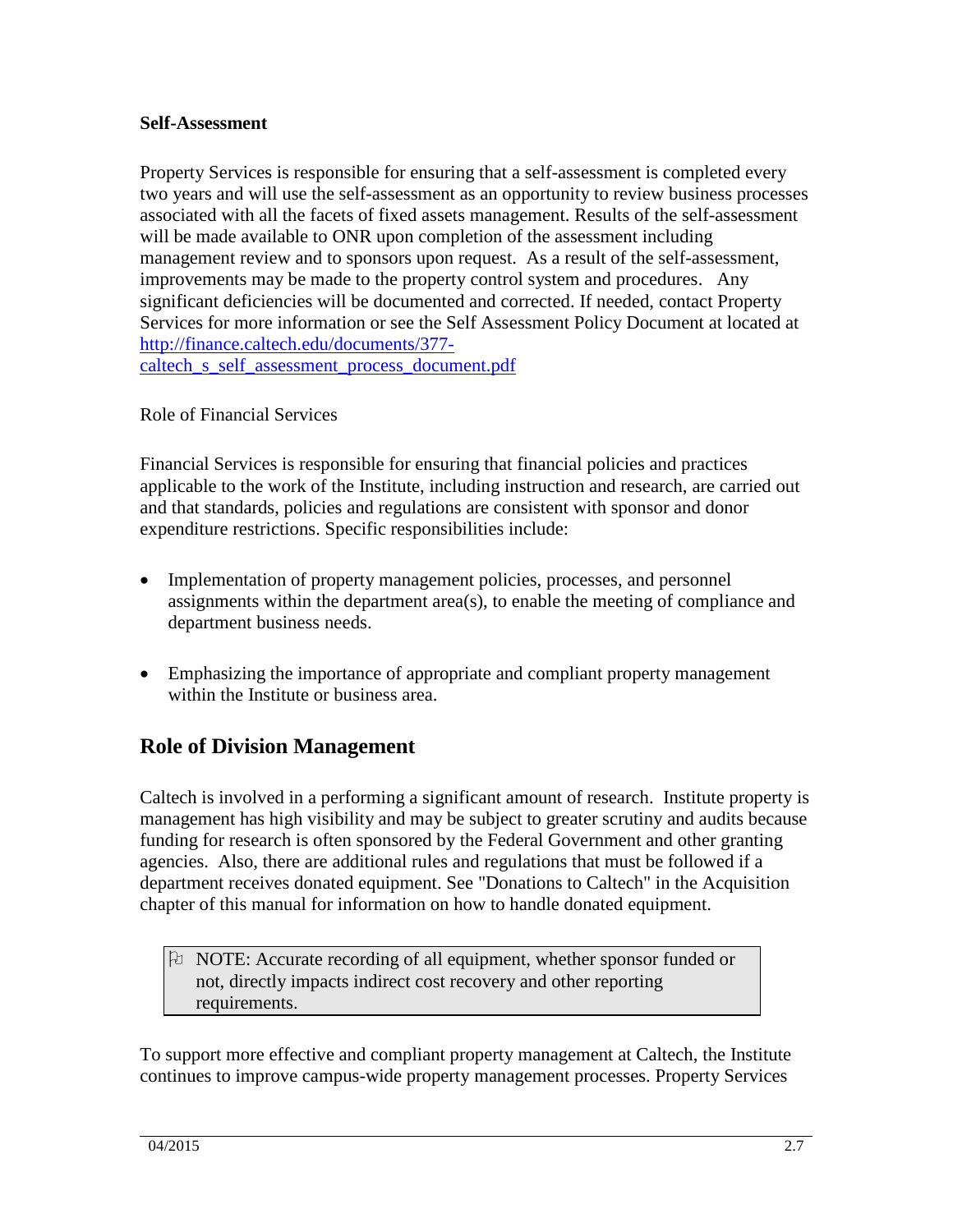will make every effort to ensure that Divisions are made aware of any issues that will affect their property management responsibilities.

Division management should involve Property Services whenever contacted by any internal or external auditor regarding equipment. Property Services will work closely with the Division and the auditing agency to ensure timely and adequate responses are provided while mitigating any Institute risk.

#### **Tracking Incoming Property**

Division Administrators should be listed on a purchase requisition so they can be informed of any new capital equipment arriving in their area of responsibility. This allows the Division to supervise the request for inventory tags and operation of their receiving process.

 NOTE: The goal is to ensure that all capital and Government funded property is received, tagged and promptly recorded in OA upon arrival on campus.

#### **Data and Metrics**

Divisions provide Property Services with data and or information which Property Services uses to input and update the OA module records. This information can be used to gauge how well the property management process works and where improvements are needed. The Division Representative and Department Management meet with Property Services to ensure proper resources are available to create smooth and accurate property management processes. Division Representatives and Department Management can utilize feedbacks and reports received from Property Services via electronic mail to identify areas where they are doing well as well as areas requiring improvement.

#### **Biggest Division Challenges**

One of the greatest property challenges a Division has is to help maintain, complete, current, and accurate equipment records while juggling a myriad of projects in the regular workday.

This challenge is best met when a Division is able to develop and communicate proper procedures and relevant policies to department personnel. Some stumbling blocks that can hinder timely entry of the OA module records are:

- Lack of communication between end user and Division Representative
- Lack of documentation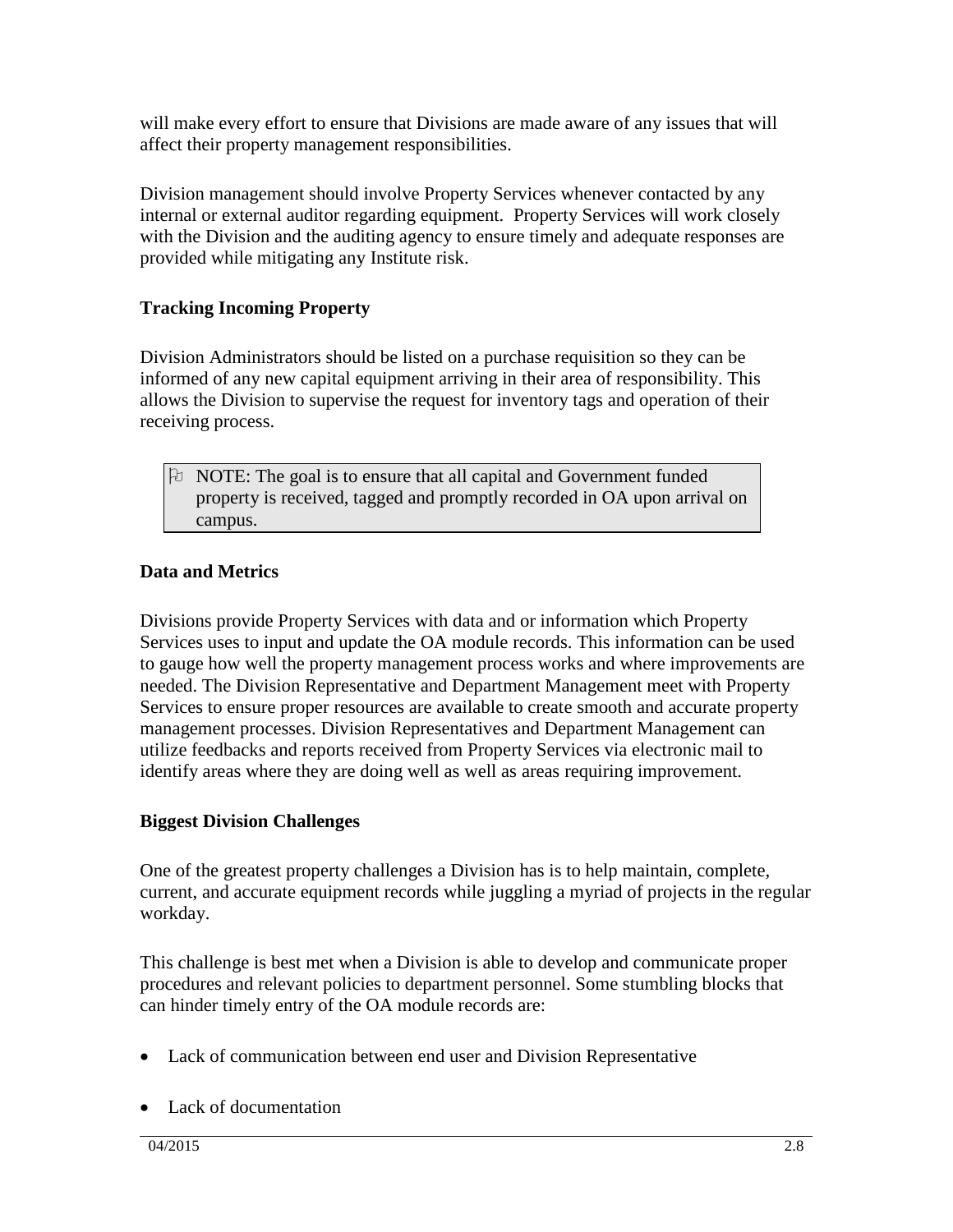- Transfer of equipment between departments or other research/educational institutions.
- High staff turnover
- Availability of time to perform property-related tasks
- Management support
- Time and priorities
- Time to attend training
- Need for increased involvement in property-related activities
- Need for increased communication
- Cooperation from users, custodians, Principal Investigators (PIs), etc.
- Inherited backlogs

#### **Role of Division Representative**

Accountability for Caltech owned equipment, from acquisition to disposal, resides with the Divisions. Accountability for equipment on Sponsored Projects resides with the Principal Investigator (PI) or PIs.

Each Division should designate a responsible Representative (or Representatives) to facilitate the property process. The role of the Division Representative is crucial for the Division to accurately account for and control capital equipment. This individual will help ensure that capital equipment is accounted for consistently and records maintained appropriately. In addition, they can make sure closets and storage areas are organized and excess equipment disposed of as soon as it is no longer needed. Division Representatives accomplish this by updating and maintaining copies of supporting documentation and by staying in regular contact with people in their department who use the equipment.

Divisions are responsible for:

- Promptly receiving new equipment.
- Notifying Property Services immediately when Government-owned equipment is received.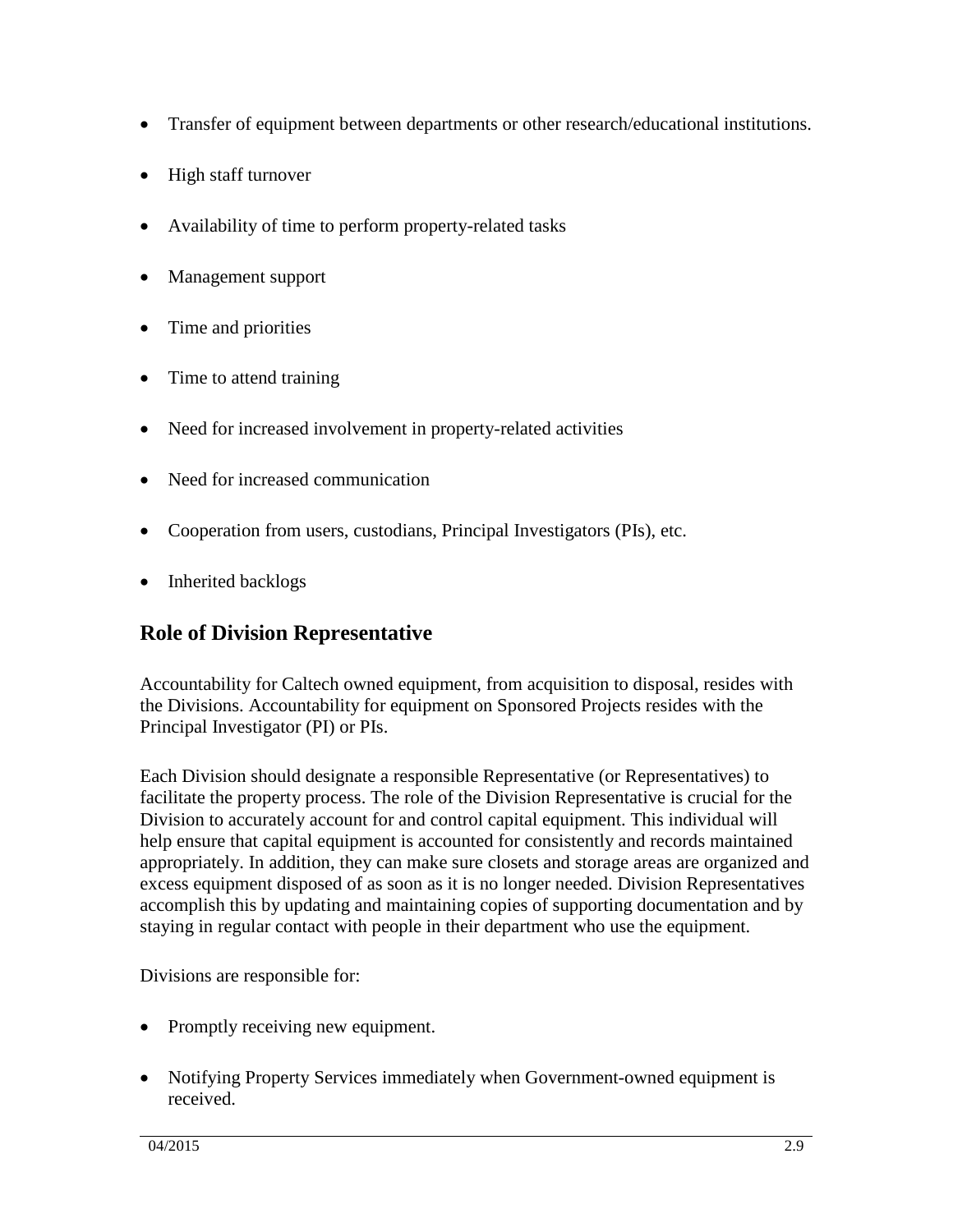- Notifying Property Services in a timely manner, preferably via the Equipment Tracking System (or an Asset Information Form) when equipment has been:
	- Disposed
	- **Transferred**
	- **Loaned**
	- Become obsolete
	- Become excess
- Assisting Property Services in performing equipment physical inventories.
- Reconciling equipment not found and equipment found to be not tagged during physical inventory (including providing support documentation).
- Using the correct expenditure type to identify title to equipment as Caltech, Government, or Other Owned.
- Assisting in internal and external audits as required.

The Division Representative may attend the following in order to assist them in understanding their role:

- Introductory Division Representative property process training classes and labs sponsored by Property Services
- Property forums conducted by Property Services on an "as needed" basis
	- NOTE: Property forums should always be attended. They provide important updates and a venue for Division Representatives to give input on the property process.

#### **Additional Skills for Division Representatives**

Some Division Representatives may require additional skills because of the added complexity of research or sponsor requirements for assets within their area. They need to know about external screening, cost sharing and fabrication requirements, among other topics. Additional training is available through Property Services and certification is also available from a national association for those Division Representatives seeking a higher level of expertise.

#### **Benefits of Having a Division Representative**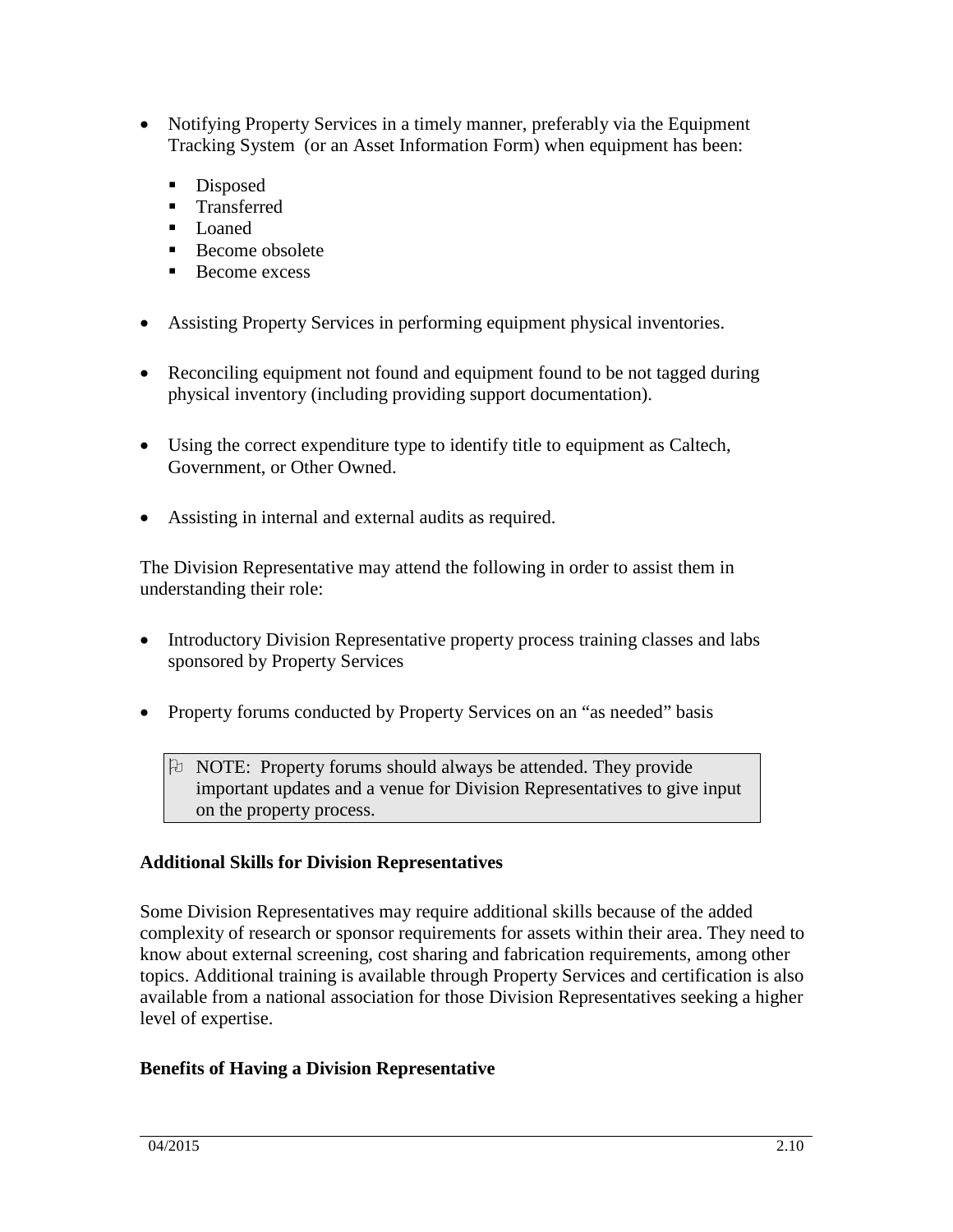Caltech must track each piece of capital equipment throughout its lifecycle— from the time it arrives at the Institute until it leaves. Division Representatives and Property Services are partners in tracking and managing property. This role is becoming increasingly important in ensuring that capital equipment is acquired and utilized in the most efficient manner possible.

The Institute as a whole benefits tremendously from efficient management of the thousands of pieces of equipment whose total value is quite significant.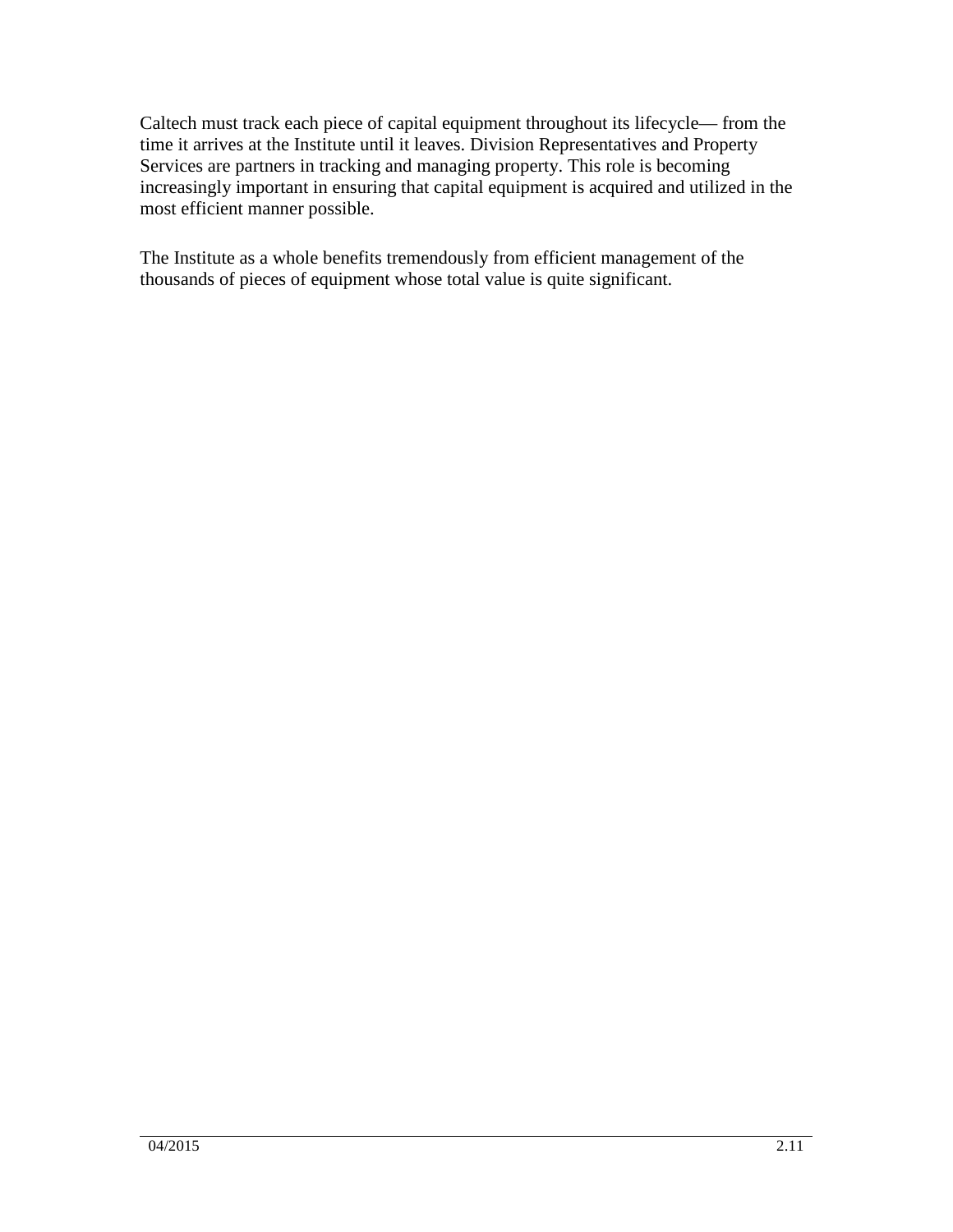#### **Overview**

All property that Caltech owns or is accountable for is subject to internal, external, and Government audits. Therefore property must be accounted for accurately and on a timely basis. Accurate and effective management will benefit departments individually and Caltech as a whole.

The key to an approved property control system and a successful audit is timely and accurate record keeping throughout the year, as well as compliance with all established policies and procedures. This includes entering property into the OA module as soon as possible. The Division Representative is responsible for coordinating with the Property Services staff entering the records and maintaining physical copies of essential property and receiving documents.

Division staff should involve Property Services whenever contacted by any internal or external auditor regarding equipment audit. Property Services will work closely with the Post Award Administration and the Division to ensure timely and adequate responses is provided to the auditors.

#### **Definition and Purpose of a Property Audit**

Auditing against property procedures is a standard business practice. Several organizations routinely audit property processes; these include the Office of Naval Research (ONR), Defense Contract Audit Agency (DCAA), Audit Services and Institute Compliance (ASIC), and sponsoring agencies that provided funding for the property. Additionally, audits may be performed for compliance with Federal regulations and specific award requirements. If an outside agency contacts a Division directly regarding an audit, refer the auditor to Property Services who will coordinate the audit process with Post Award Administration. No verbal or written information should be provided to the auditors without first notifying a person from the Property Services.

When audits are scheduled, Post Award Administration or Property Services will give as much advance notice to the Division as possible. The Division Representative will be actively involved and serve as an escort. He or she must be able to locate and identify property as requested by auditors and must be able to provide property-related documentation upon request.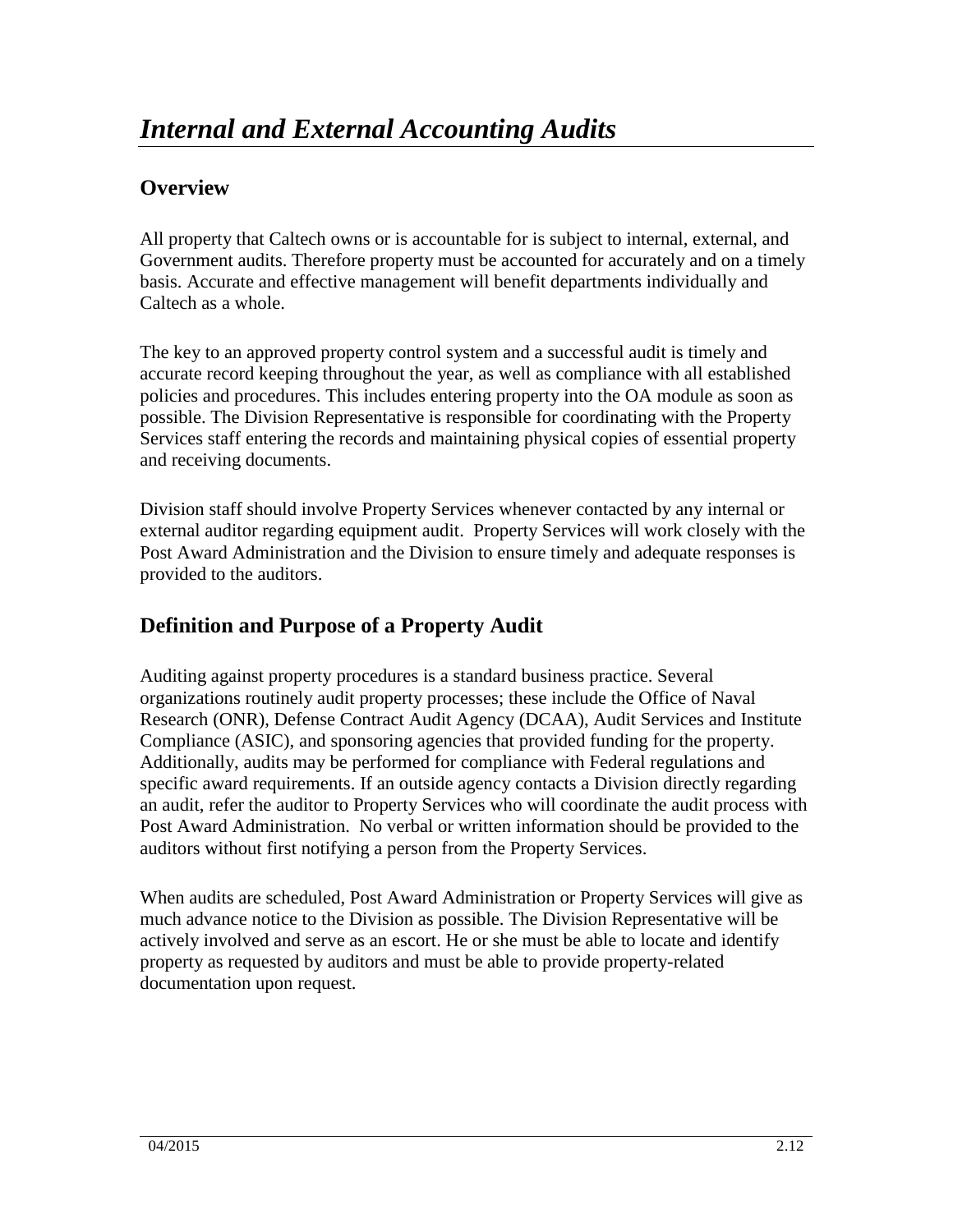#### **Government and External Audits**

The Government auditing agencies and external auditing firms conduct broad, procedural and system audits at Caltech on a regular basis. The purposes of these audits are to determine whether the policies and procedures that reflect Government and Caltech requirements are documented and followed. Successful completion of these audits is critical to ensure continued approval of Caltech's property system and an efficient equipment acquisition process. Property audits examine many areas including:

- Property management
- Acquisition
- Receiving
- Identification
- Record retention
- Movement
- Storage
- Physical inventory
- Reports; availability and completeness of supporting documentation
- Consumption
- Utilization
- Maintenance
- Subcontractor control
- Disposition
- Contract property closeout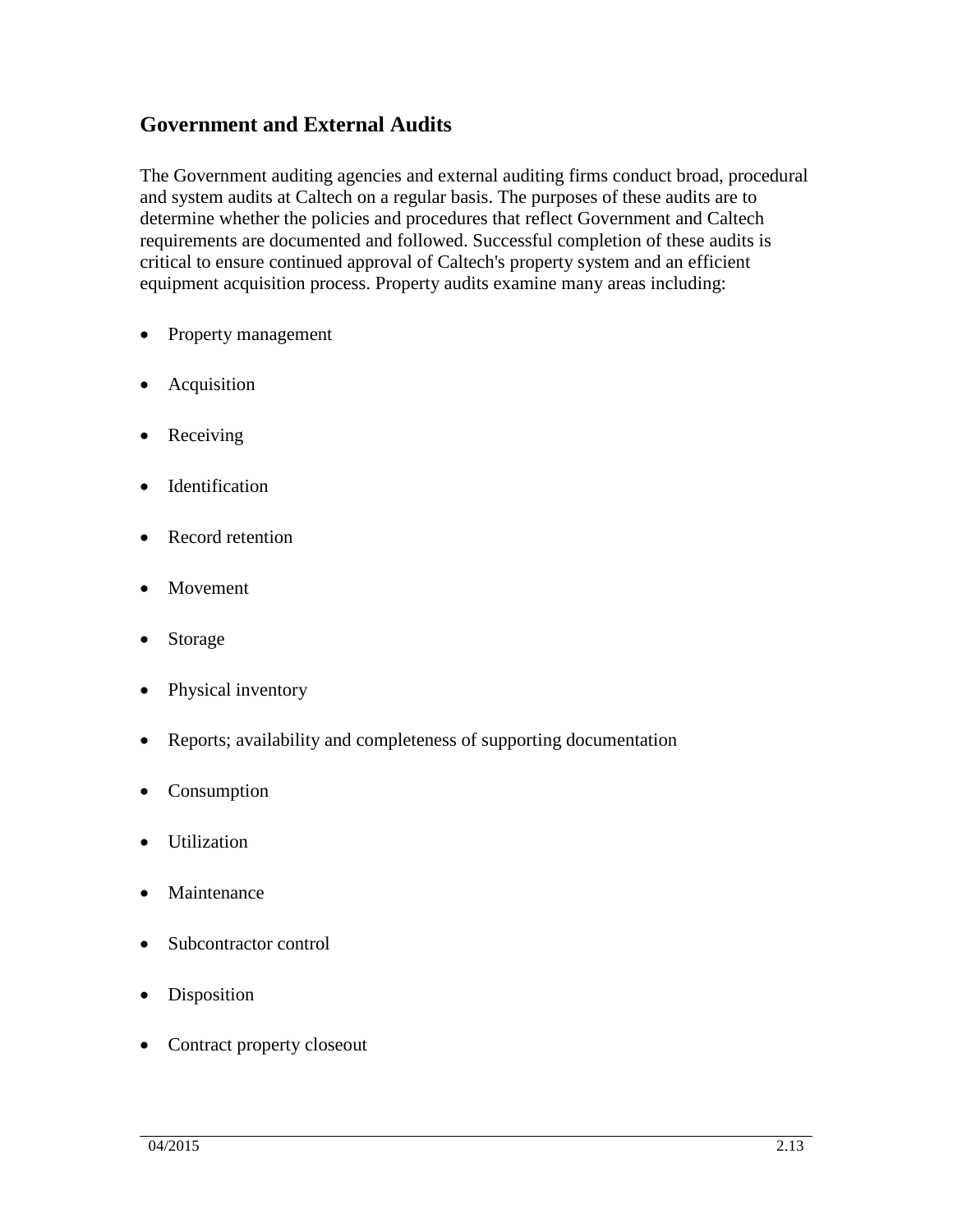#### **Impact of an Audit**

Sponsors want to ensure Caltech is managing and accounting for equipment in a reasonable manner, and complying with Government regulations as well as any specific award requirements. In addition, they want assurance their research dollars are used by Caltech for the purpose(s) they were intended. A satisfactory property audit, therefore, means new funding as well as on-going research can continue unimpeded. Caltech must also maintain approved property management systems in order to recover equipment depreciation through the F&A rate and purchase equipment using Federal sponsored funds.

If there are deficiencies discovered in the property management system, Property Services will notify Audit Services and Institute Compliance office, Office of Sponsored Research, and Post Award Administration office. The Institute must then set a corrective action plan and schedule to address the deficiencies within a reasonable period of time.

#### **Internal Audit by Caltech**

Caltech Audit Services and Institute Compliance office (ASIC) may conduct periodic audits to ensure system wide database integrity as well as to confirm detailed transactions are accurate and reported on a timely manner. Post Award Administration office (PAA) should be informed in advance; however, ASIC may contact Division Administrators directly when an internal audit is scheduled. In addition, as a central office self-audit and as part of the Division Representative training, Property Services will conduct property audits throughout the year. These audits will be conducted in the same manner as external audits so Division Representatives who have never been in an audit situation will have an opportunity to experience one in an environment that will enable them to learn about how audits are conducted.

ASIC auditors should work through the Property Service Office when conducting an official audit. In addition, a Property Service staff should be present during all meetings between the ASIC auditors and the department that is being audited.

#### **Audit Results**

Audit results are provided in written reports. Audit findings and recommendations may affect business processes and require changes in policies and procedures. Information on corrective actions will be communicated to the various stakeholders by Financial Services.

#### **Corrective Action Plans for Property-related Reviews**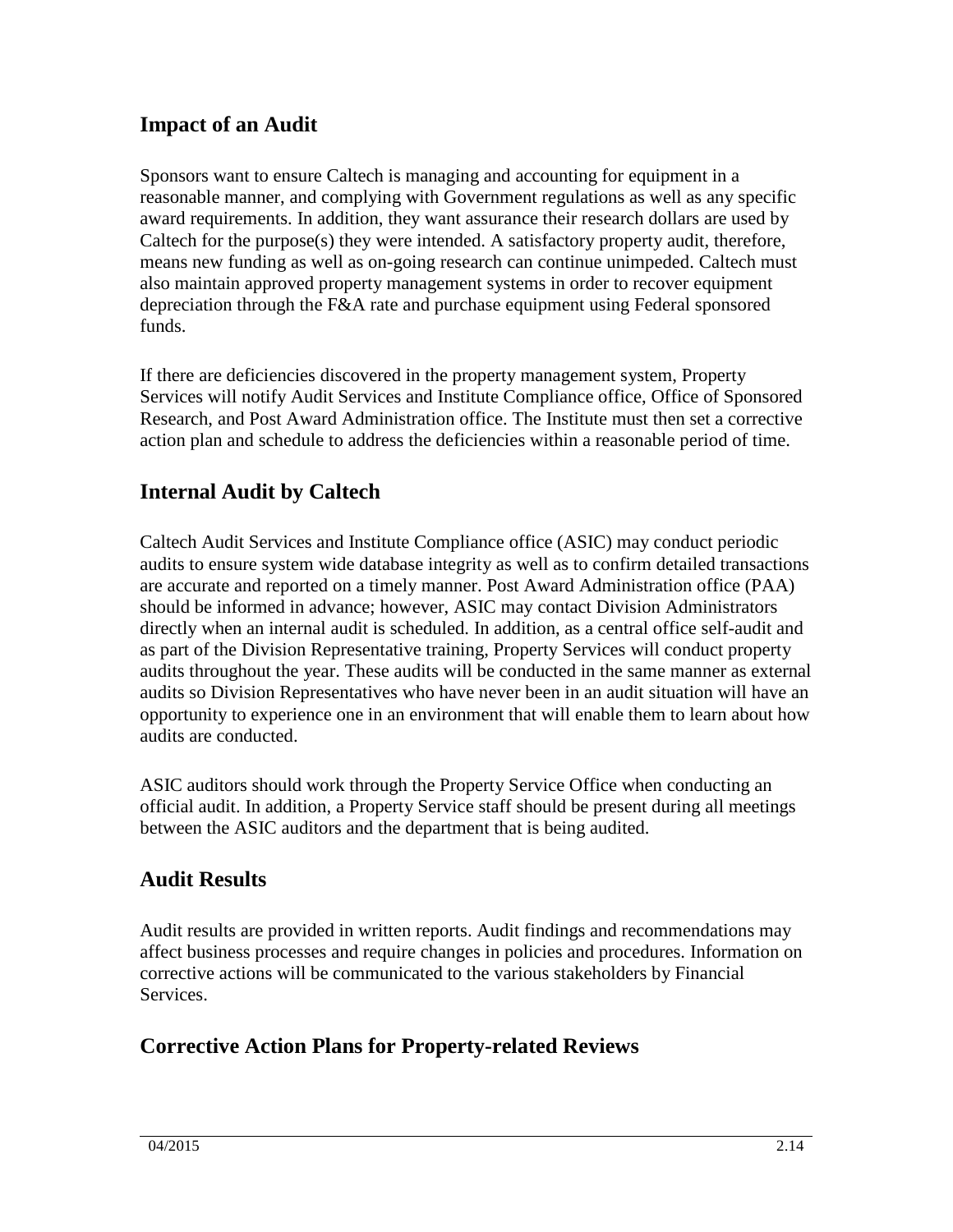Post Award Administration and Property Services will work with appropriate Institute staff to devise a corrective action plan and provide it to the appropriate audit agency or other organization(s). A letter describing the actions that will be taken will be sent to the appropriate organization no later than 30 days after the audit finding(s) have been communicated to the Institute. Caltech will follow up with that organization as to its progress and aspects of the corrective action plan which have been completed.

Caltech will also send a copy of this manual to the Government Property Officer (GPO) when changes have been made. This allows for the GPO to review the changes and to correspond with Caltech as to why changes were made. The GPO should receive a copy of the revised manual promptly. Institute management and campus staff will work with the GPO to resolve any discrepancies that may have been discovered during the review.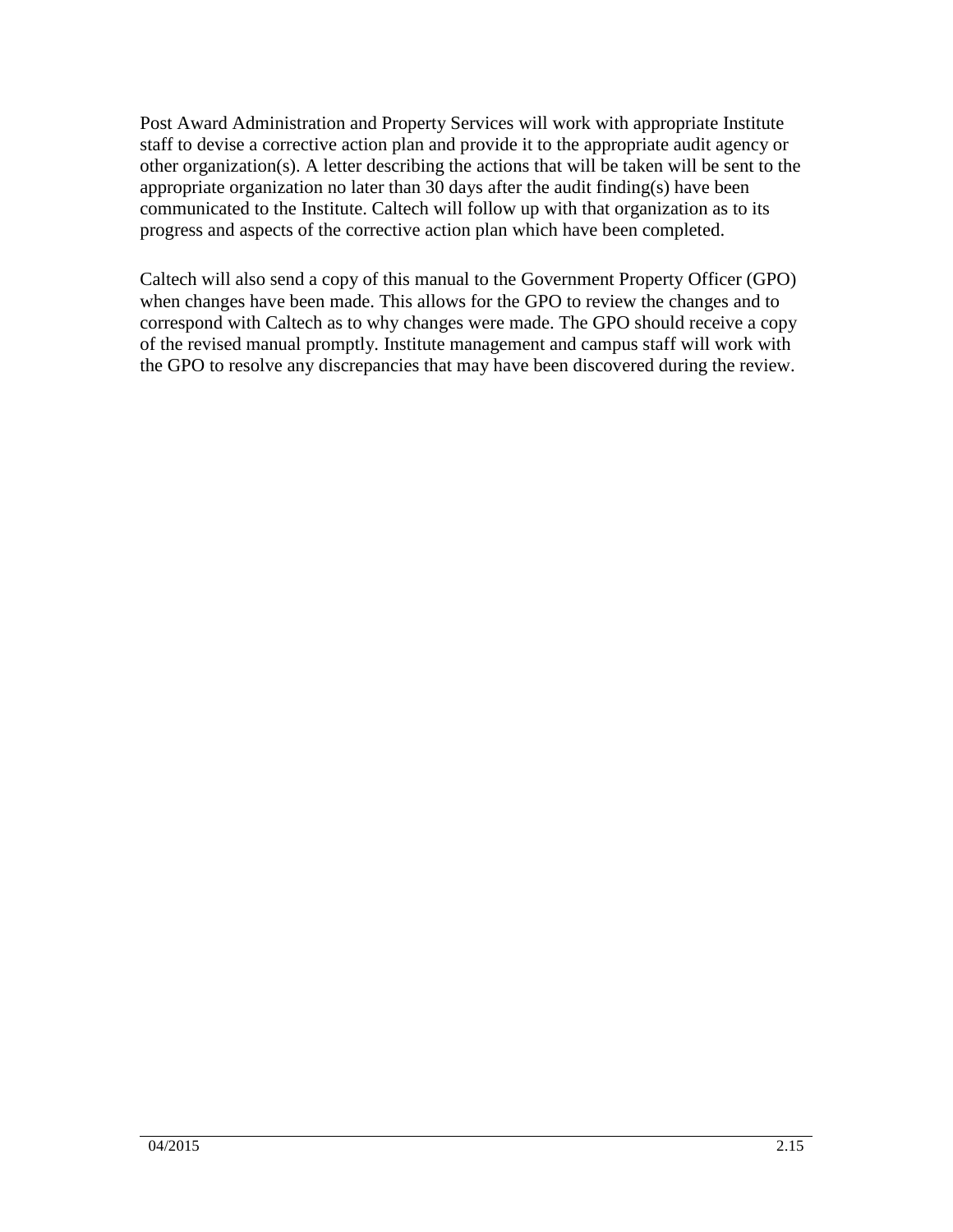# *Chapter 3: Acquisition*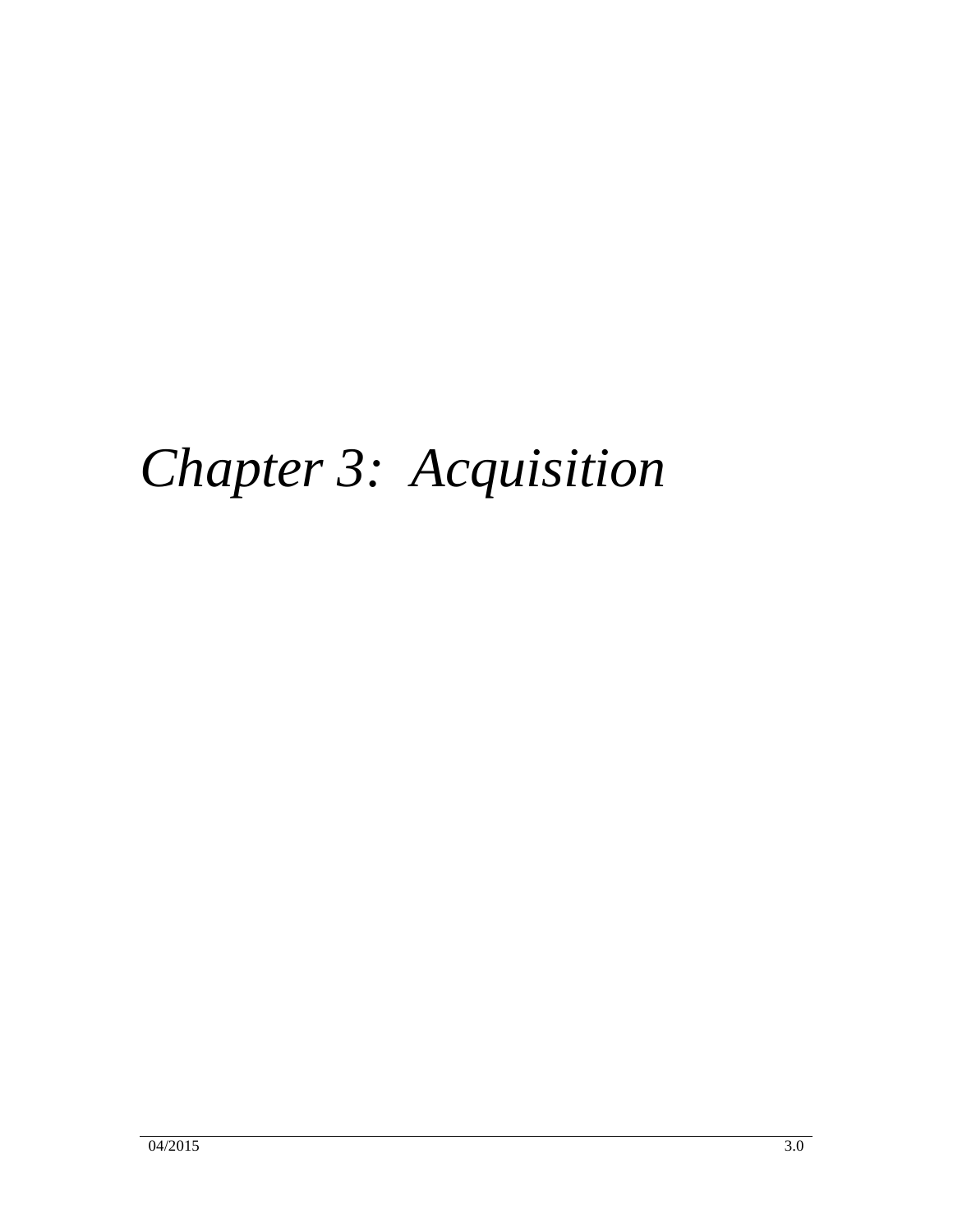## *Purchasing*

#### **Overview**

The purchasing process is the most common means of acquisition for capital equipment at Caltech. Accuracy during this process is extremely important because when any purchasing form is filled out with inaccurate information, it has a ripple effect on the entire accounting system by providing inaccurate data in a variety of databases that extract information from the procurement system. Currently, the OA module automatically extracts information from the Purchasing Module in Oracle.

#### **Completing the Purchase Order (PO)**

For current information on how to complete a purchase order, go to the Procurement Policies and Procedures website for the current version of the Purchasing Policies and Procurements Manual at [http://www.procurement.caltech.edu/policies\\_procedures.](http://www.procurement.caltech.edu/policies_procedures) This document includes information on how to complete a purchase requisition or a purchase order. Please contact Caltech's Purchasing Services department for assistance with the proper completion of all purchase orders and purchase requisitions.

#### **Purchases to Upgrade Existing Equipment**

An upgrade or rebuild is defined as a change in existing capital equipment that either extends the useful life of the equipment by more than one year, or significantly adds to the benefits the equipment can yield. In addition, the upgrade or rebuild must cost \$5000, or more.

Upgrades and rebuilds meeting the above requirements will be entered in OA. A new asset will be created and this asset line will be linked to the upgraded equipment, parent asset. The identification tag number of the piece of equipment, which will be upgraded, should be referenced on the purchase order and purchase requisition.

If an item is repaired and has no new equipment or utility added to it, the general ledger expenditure type for these services will be for "service" or "repair" and no record needs to be created or financially modified in the OA module. The value is not to be added to the "Current Cost" or "Cost" fields in the OA record. See "Identification: Tagging and Recording Property" in this chapter.

In general, all equipment received at Caltech is considered Plant Equipment - Personal property of a capital nature. There are exceptions for special test equipment or special tooling and the PI is required to clearly identify these purchases by including the wording "special test equipment" or "special tooling" where appropriate, in the purchase requisition for such equipment to ensure proper categorization of the asset. The Federal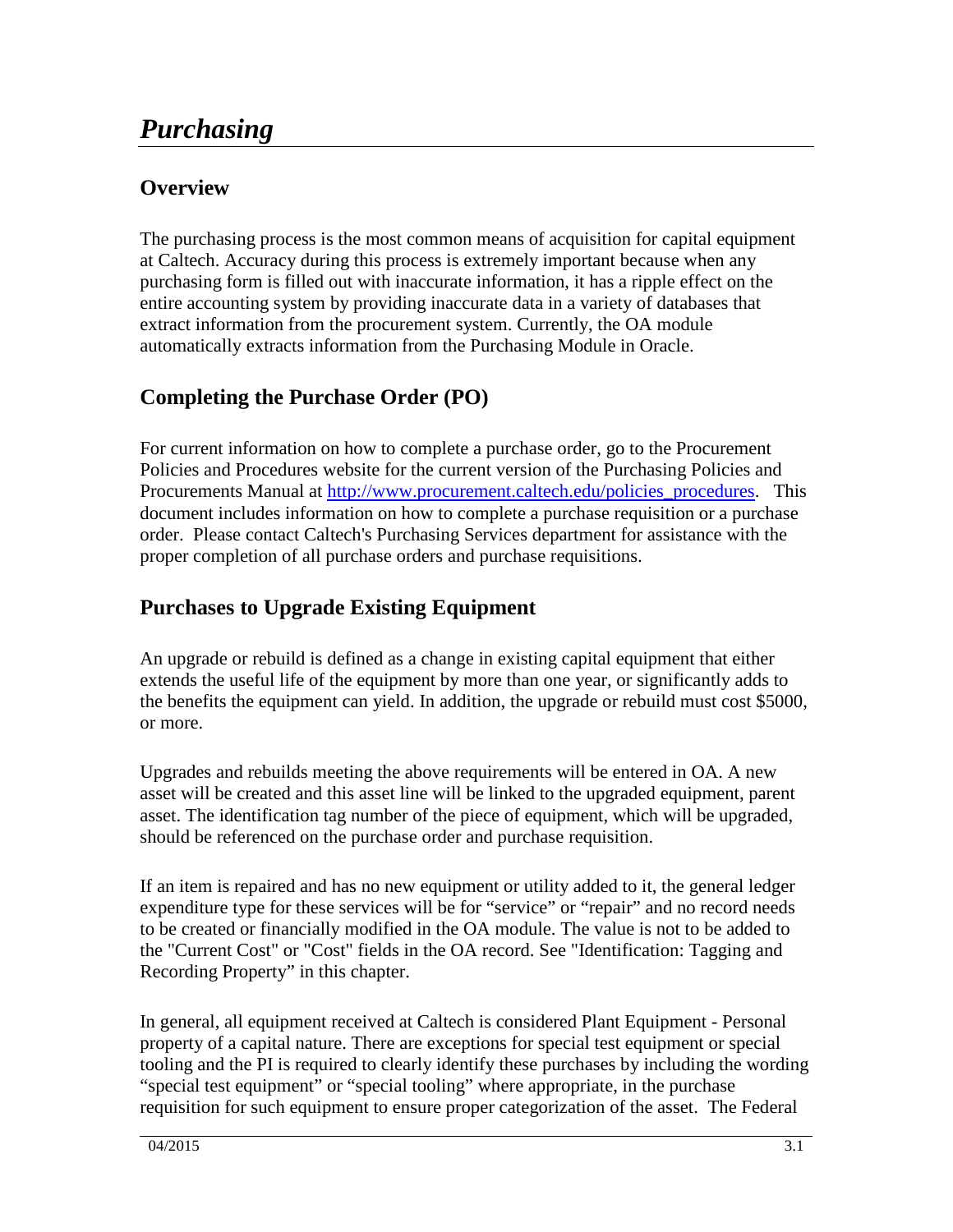Acquisition Regulation (FAR) Subpart 45.1 defines "special test equipment," as either single or multipurpose integrated test units engineered, designed, fabricated, or modified to accomplish special purpose testing in performing a contract. It consists of items or assemblies of equipment including standard or general purpose items or components that are interconnected and interdependent so as to become a new functional equipment item for special testing purposes. The FAR defines "special tooling" as jigs, dies, fixtures, molds, patterns, taps, gauges, other equipment and manufacturing aids, all components of these items, and replacement of these items, that are of such a specialized nature that without substantial modification or alteration their use is limited to the development or production of particular supplies or parts thereof or performing particular services

#### **Some Common Problems with Purchase Transactions**

Some common problems with purchase transactions are discrepancies in receiving, POETA changes and discrepancies between dollar amounts. Discrepancies in receiving generally occur when the wrong, duplicate, or damaged equipment is received. POETA changes may occur because there was an error in the POETA used. For example, POETAs with restrictions on use such as when an equipment purchase is not allowed on the original POETA charged for the purchase. While the Accounts Payable (AP) system automatically feeds into the OA module, there may be a discrepancy between the dollar amount stated in the OA module, the purchase requisition and the purchase order. See "Financial Reconciliation" within the subchapter titled "Identification: Tagging and Recording Property in this chapter. All of these discrepancies should be resolved before an item is tagged.

For instructions on how to correct these problems or questions on the process, please consult with Purchasing Services.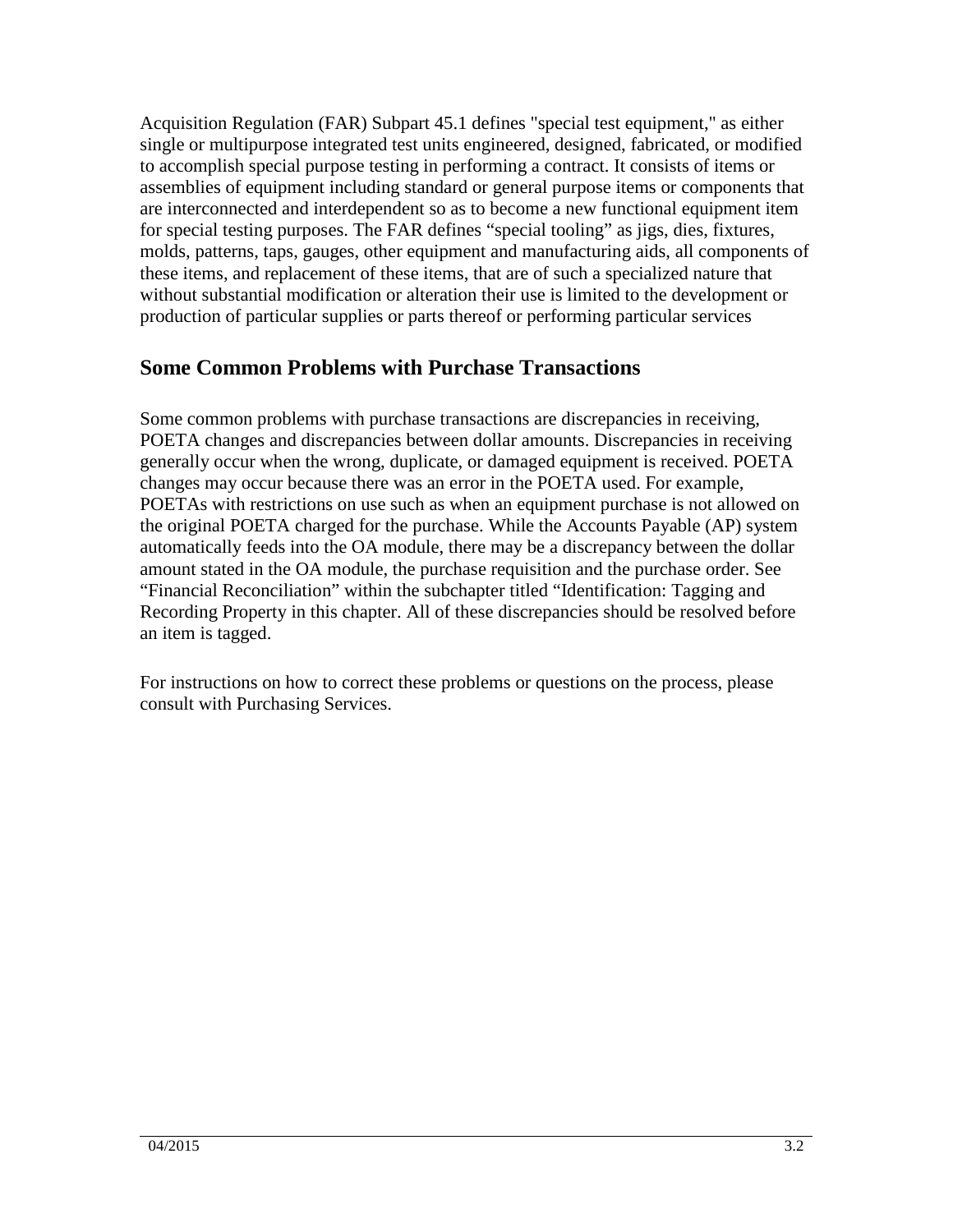#### **Overview**

This subchapter deals with the administration of property, either Caltech owned or sponsor-owned (including Government) property, located at or accountable to a subordinate contractor of the Institute. Property control and management at a subcontractor's facility is a key component of an efficient, professionally administered business. The benefits of strong subcontractor property control and management include:

- Readily identifying the availability of equipment
- Complying with external regulations
- Allowing Caltech to issue timely and accurate property reports

#### **Initiating a Subcontract**

The PI is responsible for initiating any subcontract that is in support of the contract or grant being managed. Purchasing Services is responsible for issuing the subcontract resulting from the agreement concerning the statement of work and the terms and conditions agreed upon by Caltech the subcontractor. If the subcontractor is authorized to purchase property, a copy of the subcontract must be forwarded to Property Services. This action is necessary so that other property activities associated with subcontract property administration can be accomplished in an orderly and timely fashion. The subcontract will contain the applicable terms and conditions per the prime agreement and Caltech policies.

It is recommended that Purchasing Services review the subcontractor agreement for completeness relative to property requirements. Purchasing Services is responsible for notifying the subcontractor of any such requirements. Purchasing Services should contact OSR if there are any questions regarding the terms and conditions of the prime agreement.

#### **Verifying Subcontractor's Property Control System**

The Institute is obligated to ensure Government or sponsor-owned property in the possession of a subcontractor is used and cared for in accordance with the terms and conditions of the applicable agreement.

The principal method for accomplishing this is to request sufficient relevant information from the subcontractor during the subcontractor procurement process. The subcontractor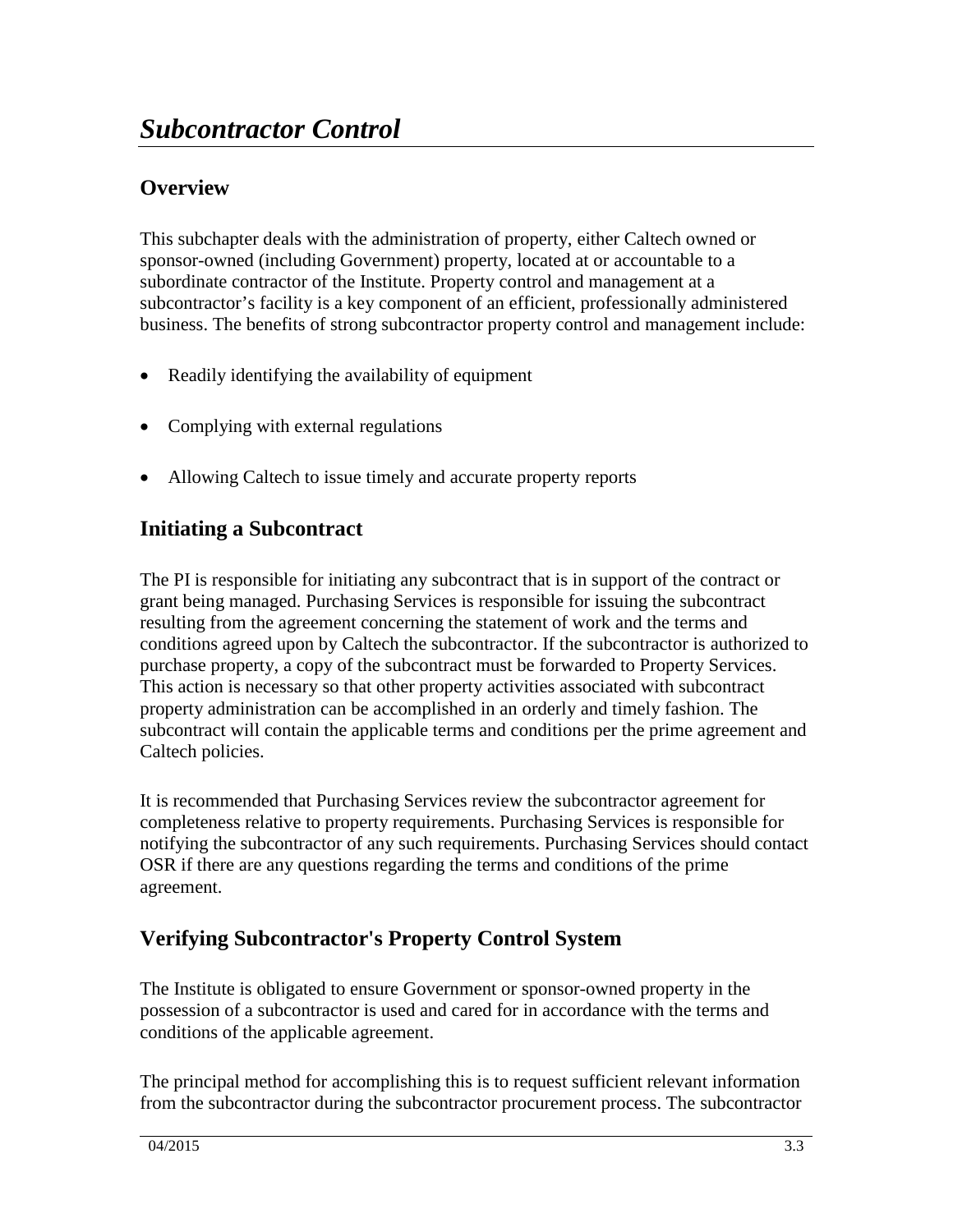must provide a copy of their most recent Government Property Control System Analysis (PCSA) if they have had a PCSA, The PCSA is performed in accordance with FAR, OMB Circular A-110, §200.501 of OMB Uniform Guidance at 2 CFR, Part 200, and additional applicable agency/contractual requirements. The overall objective is to ascertain the ability of the subcontractor's Property System to project, preserve, account, and control sponsor-owned property in its custody. The PCSA includes various tests and analyses of the institutions' internal management controls from property management, inventory procedures, reports, disposition activities, and other areas as deemed necessary to perform the PCSA. In addition, the subcontractor must also complete a Subcontractor Self-Assessment Questionnaire. The purpose of this questionnaire is to help Caltech determine the status of the organization's compliance with the Federal requirement to maintain an approved Property system. Property Services will evaluate the results of the subcontractor's most recent PCSA and the Subcontractor Self-Assessment Questionnaire and will inform the PI, Purchasing Services and ASIC if the subcontractor's property control system is deemed to be unacceptable.

When the subcontractor response is insufficient to ensure adequate property control (for example, the subcontractor has never received a PCSA and the self-assessment is inconclusive), another method of confirmation should be used, if possible.

Loss, damage, destruction, or theft of property under subcontractor control is a liability Caltech should attempt to control both from a financial and a fiduciary perspective.

#### **Prior Approvals for Acquisition**

In situations where sponsor approval is required prior to acquisition of equipment or material by the subcontractor, the subcontractor is required to send a request to the PI. The PI should work with the OSR in securing the approval from the sponsor and returning the approval to the subcontractor in a timely manner. Departments are strongly encouraged to validate the subcontractor invoices against the approved budget. For more information on prior approvals or pre-purchase issues, consult with Caltech's Purchasing Services*.*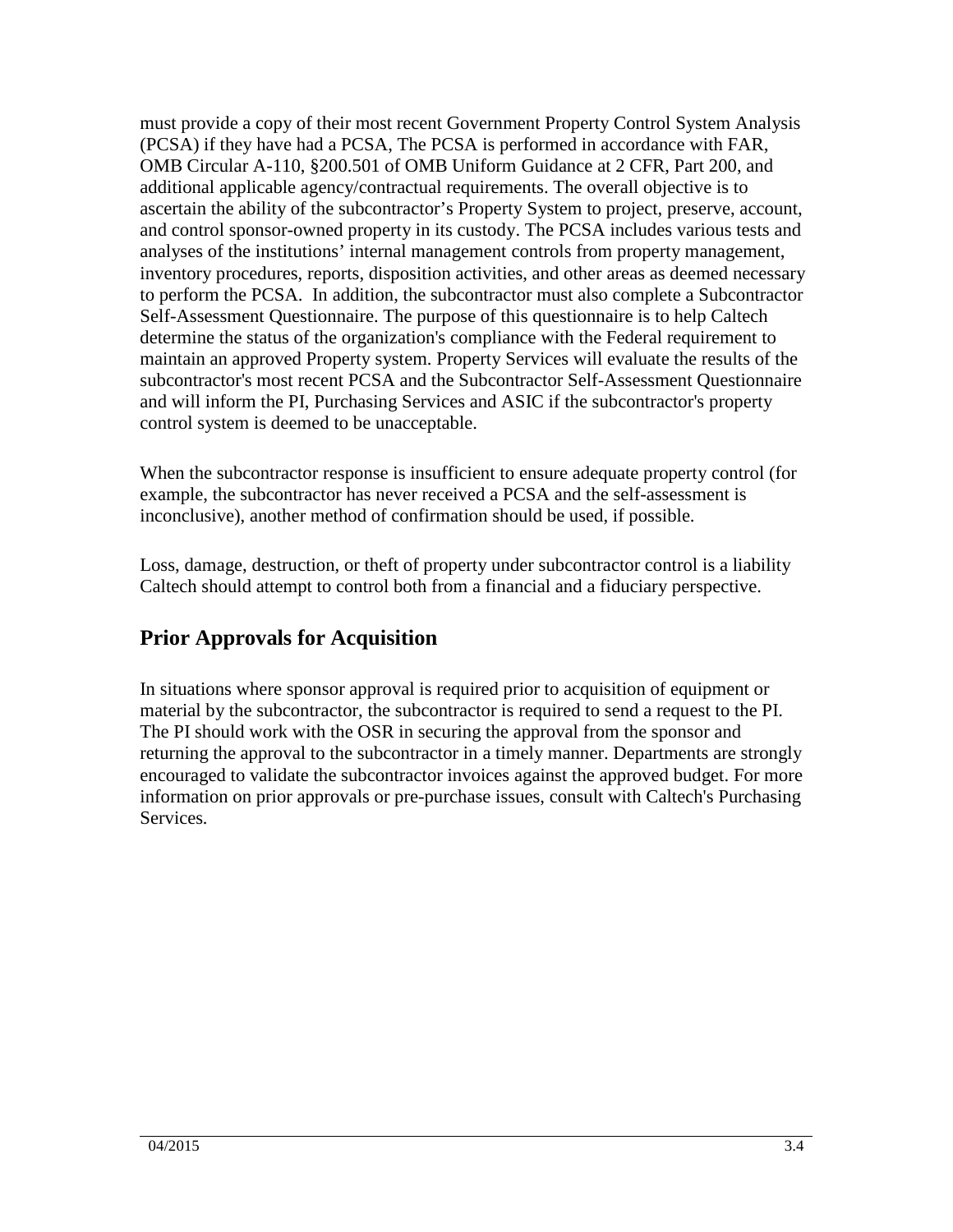#### **Overview**

Caltech is the recipient of property donations from many sources, such as corporations, companies and individual donors. In order to meet requirements established by the Internal Revenue Service (IRS) and Institute policies, it is important that the procedures and guidelines in this subchapter are followed. The appearance of donor documents varies considerably; however, the procedure for processing donations is consistent. It is important to remember that there should be a need or purpose for a donation of equipment and any equipment that may contain hazardous materials must be approved by the Division Administrator. Prompt recording is critical and untimely recording of donations could jeopardize the awarding of additional donations.

#### **Roles Regarding Donations**

#### **The Development & Institute Relations (DIR)'s role is to:**

- Record gift value (for Institute purposes) in donor's giving history
- Provide an official receipt to the donor
- Prepare memo regarding the receipt of equipment to all internal departments who will have a stake in the item.
- Sign off on the IRS Form 8283
- Maintain complete files on donated equipment

#### **Business and Accounting Services' role is to:**

• Record donation in the Oracle General Ledger (GL). This is accomplished manually under the current process. Starting October 2015, this will be handled by a financial interface between the Development database and Oracle.

#### **Property Service's role is to:**

• Create and maintain and the OA module record that reflects the gift value determined by Business and Accounting Services or the Development & Institute Relations (capital equipment only).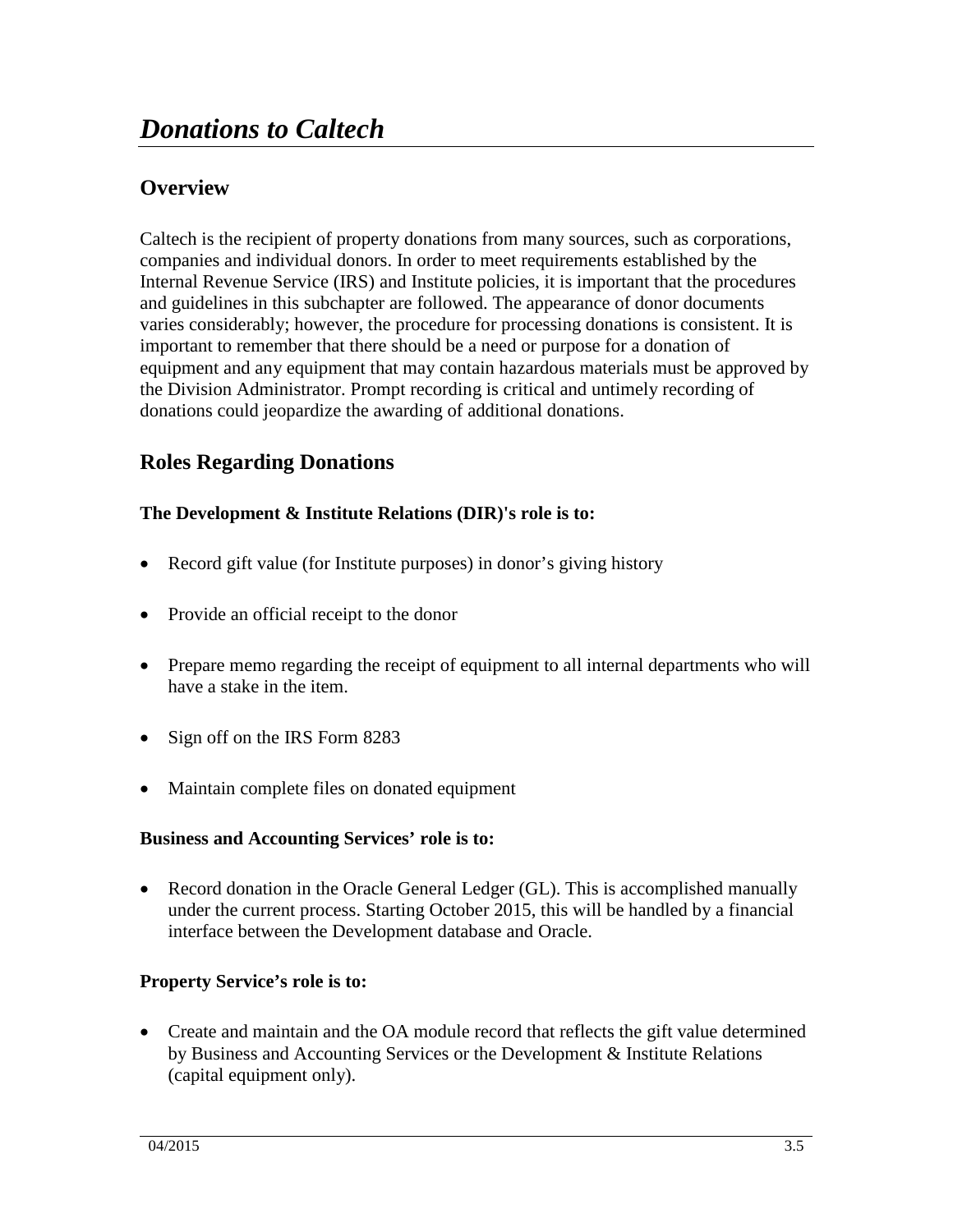#### **Donation Compliance**

In order for Caltech to comply with Federal regulations regarding capital equipment donations, DIR should receive all documentation.

In many cases the pre-donation paper work, including any type of proposal or letters related to a planned donation, will help determine if the donation is restricted or unrestricted. For example, the donation letter may specify that a donated microscope is restricted for use in biological/physical research.

#### **Policy Regarding Donations**

All capital equipment donations to Caltech, without exception, are designated in the OA module as owned by Caltech. **Capital equipment donations are not the personal property of faculty, staff or students**, even though they may have been the primary contact, delivery recipient and/or the designated end user.

 NOTE: The dollar threshold for entering donated equipment into the OA module is \$5,000 and over. Also see the definition of capital equipment in "Managing Capital Equipment" in the Global Concepts chapter in this manual.

#### **Donation of Money for the Purpose of Purchasing Equipment**

When money is donated to Caltech, the money is the gift, not the equipment subsequently purchased with the funds. Capital equipment purchased with donated funds is owned by Caltech. Equipment purchased with donated funds is not donated equipment, as such the gift funds are not subject to any of the procedures detailed in this chapter of the manual. Also, if Caltech purchases a piece of equipment, and a donor then offers to pay for that equipment, it is still considered a donation of funds, not a donation of equipment. Enter the OA records for equipment purchased with donated funds in accordance with the procedures outlined in the subchapter titled "Identification: Tagging and Recording Property" in the "Acquisitions" chapter of this manual. Contact Caltech's Post Award Administration (PAA) department for procedures on recording the donation of cash gifts. Contact Caltech's Development Office for more information regarding donations or gifts to the institute.

#### **Equipment Provided as Part of a Grant**

Equipment provided in conjunction with, or as part of, a grant is not a donation. A grant has a set of expectations associated with it and will detail whether specific pieces of equipment will be furnished, loaned, or donated later. Specific handling of these instances may require assistance from the OSR.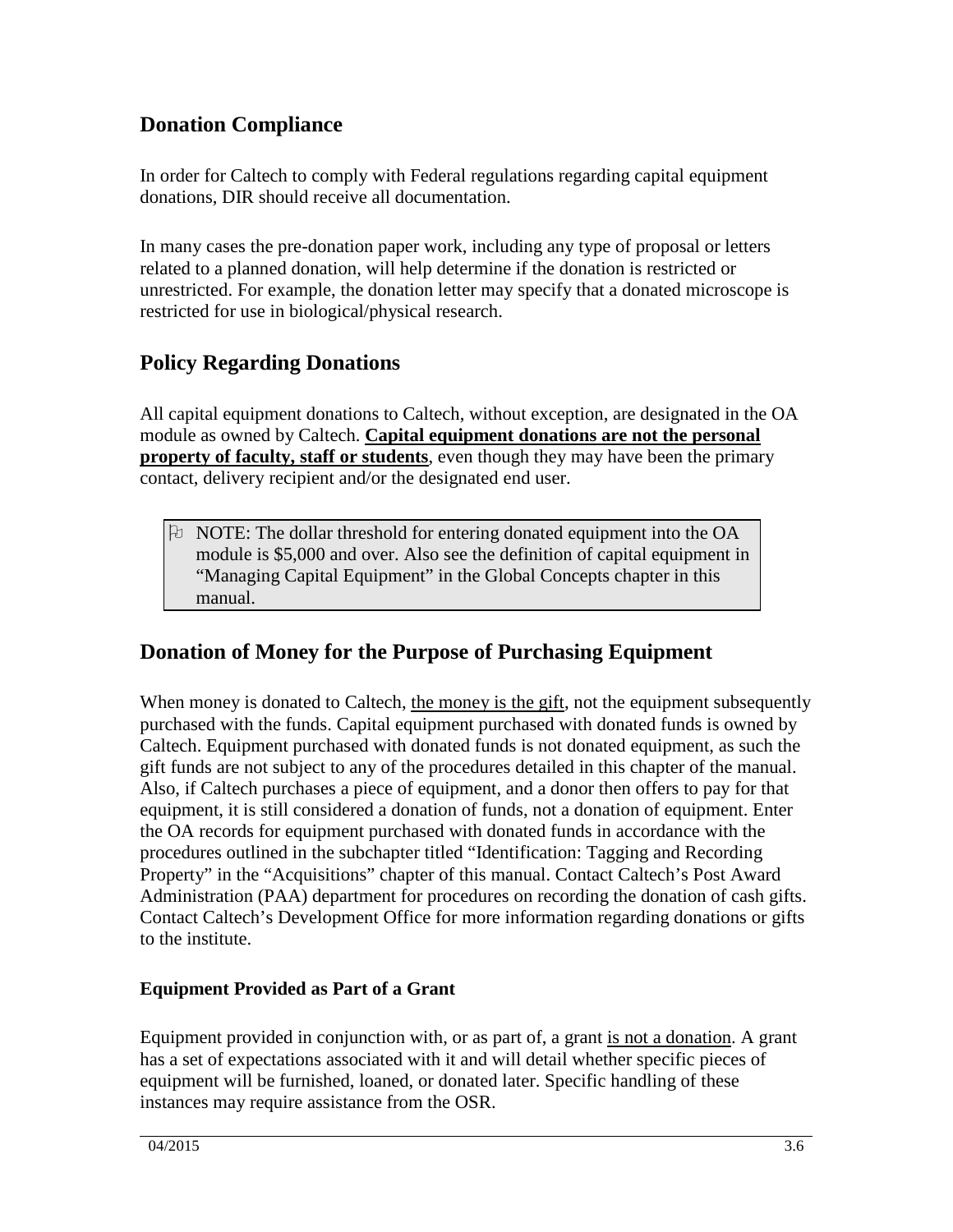## **Determination of Fair Market Value (FMV)**

Equipment will be valued in accordance with current IRS regulations and the Institute's Gifts-in-Kind procedures. The Division receiving the donation is responsible for obtaining and providing to the DIR all available documentation for donations of equipment when the donor is not the manufacturer, and there is no price listing available from the manufacturer. Caltech cannot provide or pay for appraisals for donors' tax purposes, nor will the Institute attempt to estimate the fair market value of any real or personal property gift.

Equipment will be counted at the appraised or documented fair market value. Gifts of tangible personal property whose value is not substantiated will be valued at \$1 for gift counting and recording purposes however, Caltech may choose to record the gift at an internal estimate of the fair market value. Those valued in excess of \$5,000 requires an independent appraisal of fair market value. Depending on the appraised value of the donated item, IRS Form 8283 may be submitted to the Institute. If the donor does not supply a value, someone in the receiving department who has knowledge of the general type of item should provide a value for internal purposes only. Internal values of donated items are not to be shared with donors. DIR must keep a copy of FMV documentation, along with all other donation documentation it receives from the donor and receiving department.

#### **Retroactive Documentation of Donations Previously Unrecorded**

Occasionally, a donation of equipment will not be properly reported or recorded. These items are frequently identified during the equipment inventory or as the result of a follow up to a donor requesting documentation on their donation. Please contact the DIR immediately for further information and instructions if you have a donation that was not reported or recorded.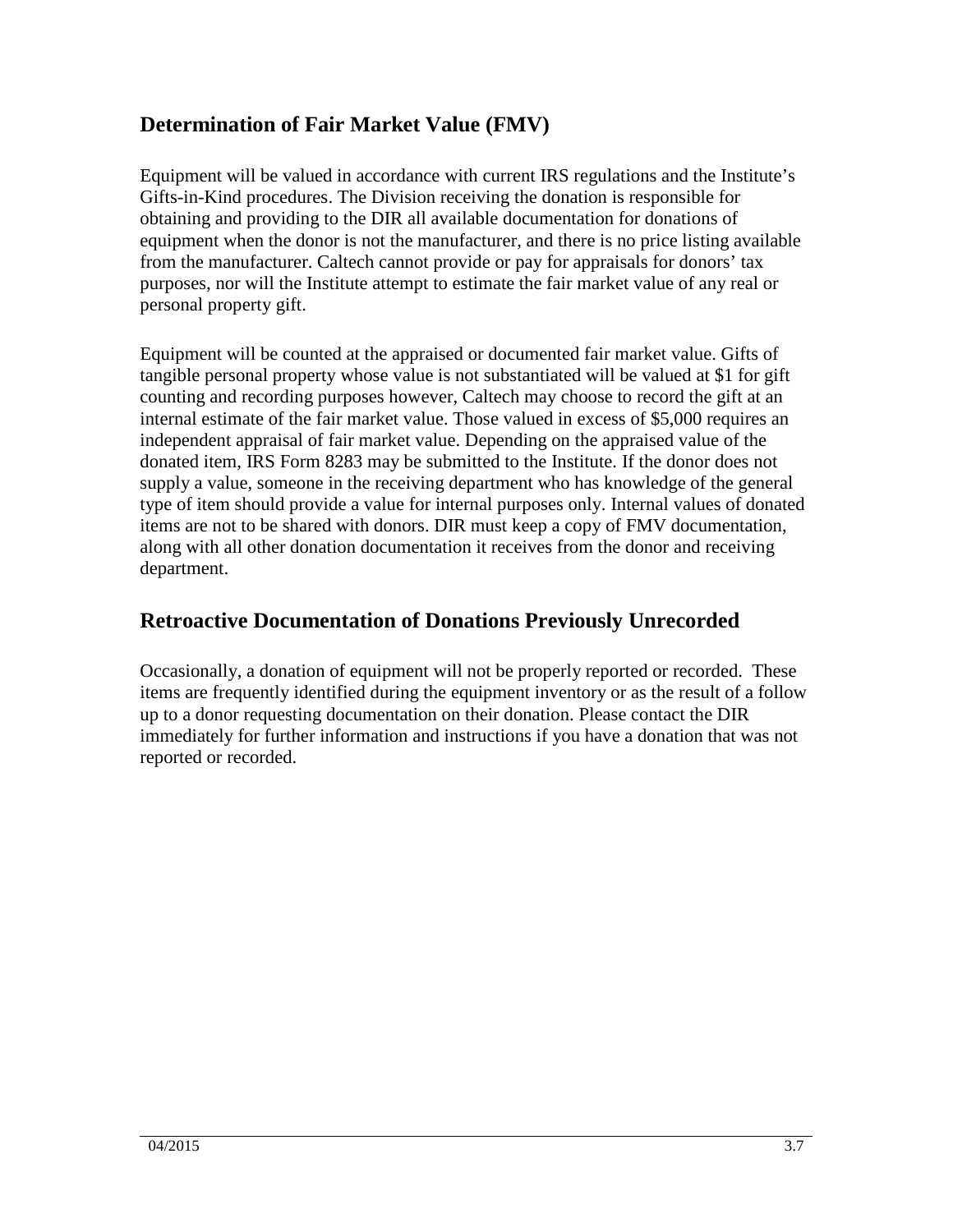This subchapter details how to process incoming property that has been provided to Caltech, on a temporary or permanent basis, by another organization, an individual, or sponsor. While the property is in Caltech's possession it should be cared for in the same manner as purchased or donated property. This includes tagging the property and entering the property record into the OA module.

# **Incoming Loans and Transfers**

Incoming property loans and transfers have similar procedures so they will be discussed together. Please keep in mind that Caltech is self-insured and responsible for loaned equipment while it is physically housed at Caltech.

 $\upbeta$  NOTE: The OSR should be notified when there are research agreements related to any transfers and loans of equipment.

# **Title Vesting For an Incoming Transfer**

For equipment loaned to Caltech, title will stay with the loaning institution. For equipment transferred to Caltech, the PIs and/or the OSR should determine, from the grant or contract document, where the title vests. For equipment funded by Federal awards, the following guidelines will apply:

- Federal Grant: Title will be with Caltech if title to the equipment originally vested to the granting university or other non-profit institution
- Federal Grant: Title will remain with Government if title to the equipment originally vested with the Government
- Federal Agreements/Grants: Caltech may request title or continued loan at completion of ongoing contract if the equipment was originally Government-owned

## **Equipment transfers of donated equipment**

When equipment transferring to Caltech was originally donated to the prior organization, please contact the Gift Accounting Department to resolve any possible IRS issues.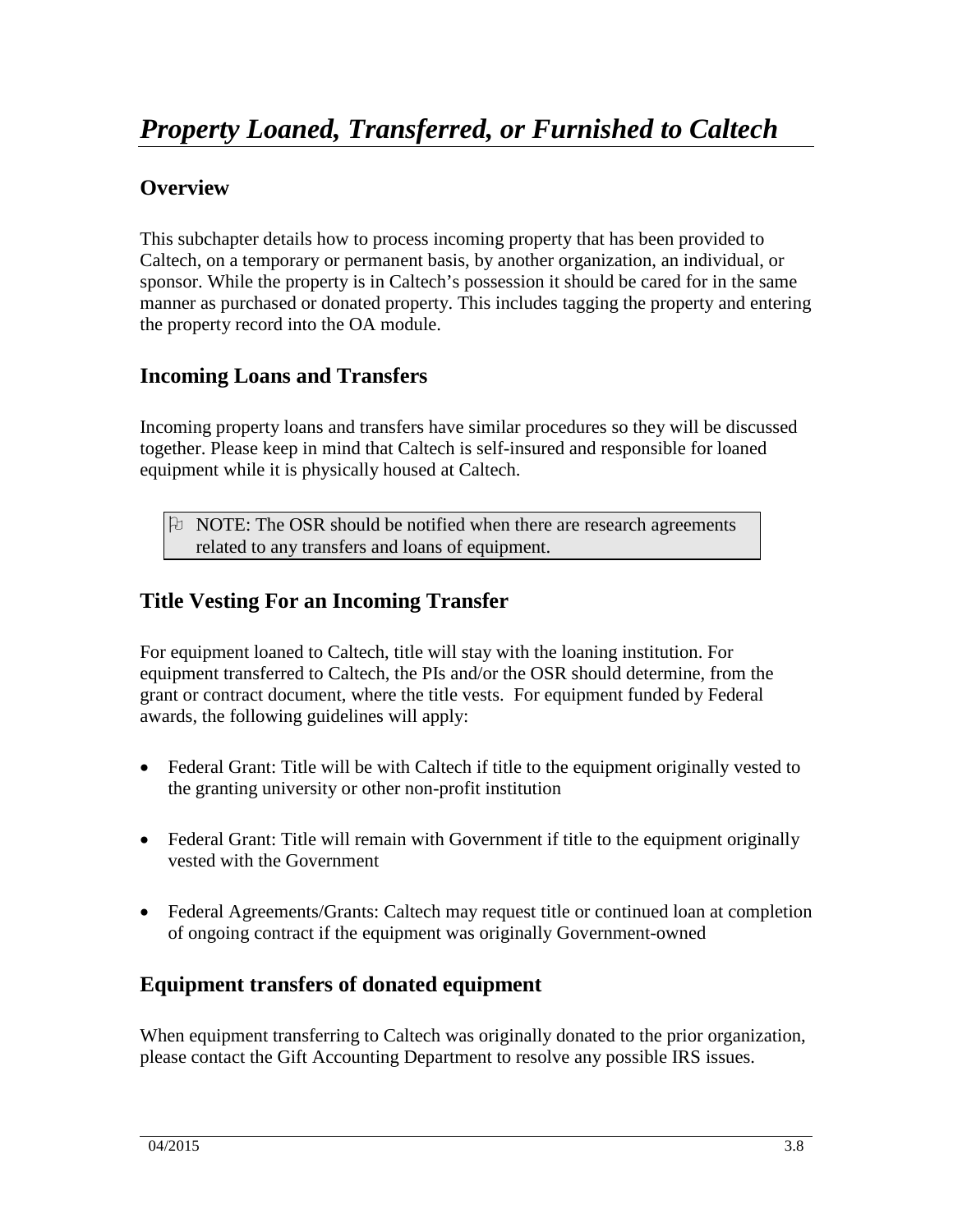#### **Incoming Loan and Transfer Procedure**

Please follow the guidelines outlined in the subchapters titled "Receiving Property" and "Identification: Tagging and Recording Property" in this chapter which provide the procedures for receiving and recording incoming loans and transfers into the OA module.

#### **Government Furnished Property (GFP)**

Government Furnished Property (GFP) is Government-owned property which is provided directly from the Government to Caltech or its subcontractors and is used on an ongoing agreement identified by the sponsor. It also includes any Government-owned property transferred from one agreement to another by the Government, at the request of Caltech.

Caltech receives relatively low amounts of GFP, but should properly manage and track this property for its Federal research sponsors. Acquisition of GFP is initiated by the PI assisted by the Division Representative, and processed through the OSR. The contracting officer will direct the transfer in accordance with authority stated in the originating and benefiting agreement.

In order to process transferred or loaned GFP, the Division should work with the OSR and PS to make sure all contractual terms and conditions are understood and plans are in place to ensure compliance.

#### **Responsibilities**

It is the Division Representative's responsibility to receive, control, and coordinate with the OSR and Property Services to account for GFP. It is critical that the OA module record contains the following basic information:

- Name, description, and National Stock Number (NSN), if furnished by the Government, or, if available in the property control system
- Quantity received (or fabricated), issued, and on hand
- Unit price (and unit of measure)
- Agreement number or the applicable fund number
- Location
- Disposition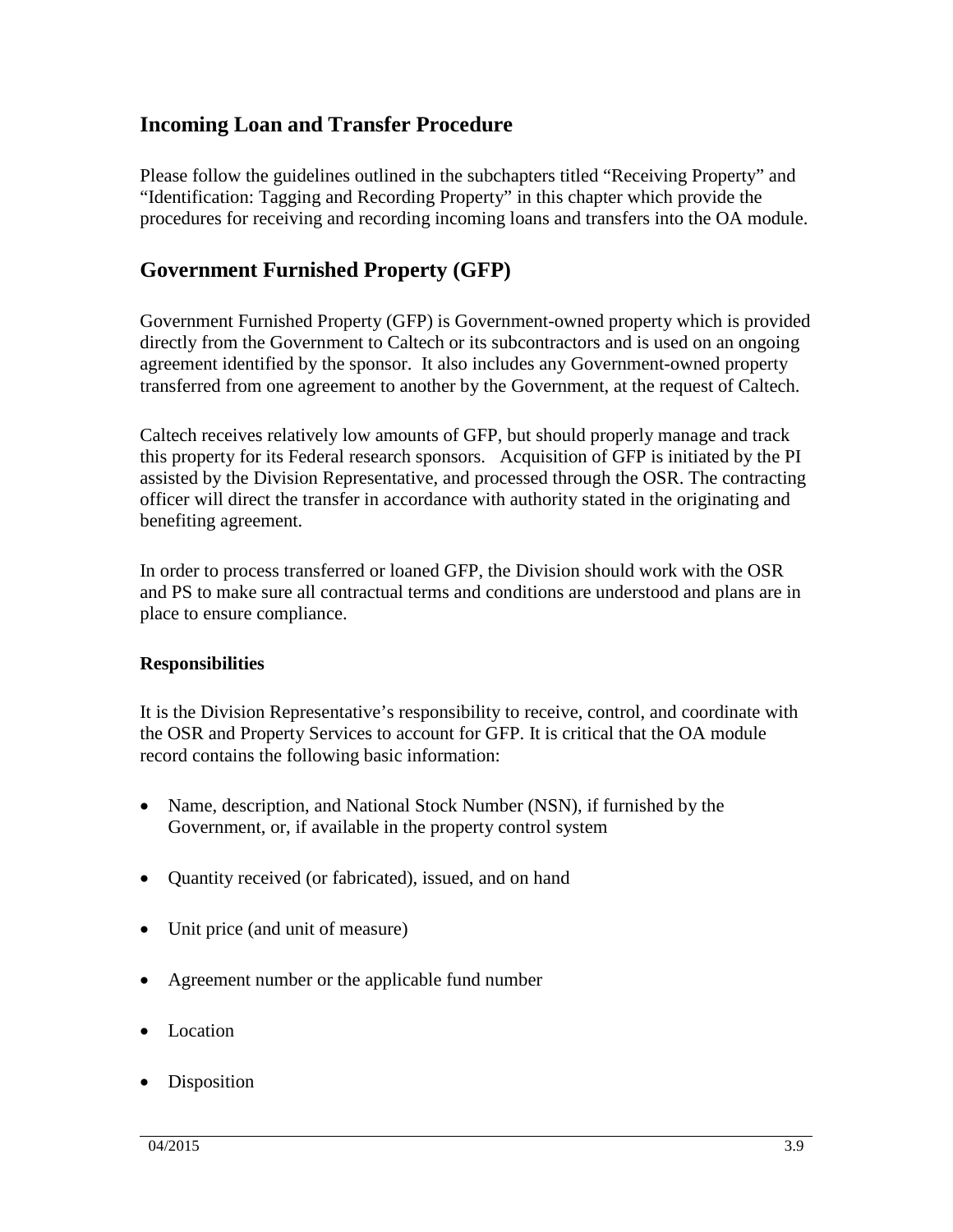• Posting reference and date of transaction

#### **Government Furnished Material (GFM)**

Government Furnished Material (GFM) is material and supplies that are furnished to the Institute by the Federal Government and for which ownership remains with the Federal Government. The material may be incorporated into or attached to an end item to be delivered under a contract or may be consumed or expended in the performance of an agreement. The institute is contractually required to document and account for all GPM from acquisition through disposition. GFM should only be used according to the terms of the agreement and only for the purpose for which they were furnished. GFM should never be commingled with any other material, regardless of ownership, without a formal approval from the Government.

#### **Recording**

GFM is normally provided to the Institute in support of a fabrication and used within a specific sponsored project. As such, and because the title may vest with the sponsor, the Institute is required to record the same basic information listed for GFP. The Division Representative should develop a system to provide accurate and timely tracking of deductions from or additions to the material used in a fabrication. See the Disposal chapter in this manual for information on disposition requirements.

The title to supplies and other expendable property furnished by the Government may vest in Caltech upon acquisition for most Government agreements. However, upon completion of the project, if there is a residual supplies inventory exceeding \$5,000 in total aggregate value that is not needed for any other Federal sponsored project or program then the residual supplies will be retained by Caltech for use on non-Federal sponsored activities or sold. The Federal Government will be compensated for its share of any residual inventories exceeding \$5,000.

#### **Government Regulation References**

The following are some of the Federal regulations relating to Government property, GFP, GFM, and Contractor Acquired Property (CAP). Remember that the terms and conditions of a specific agreement will dictate which regulations are applicable (i.e., FDP). Contact Property Services or the OSR if assistance is needed obtaining or interpreting regulations.

| <b>Contract or Grant Procedures:</b>                                                                      |                 |
|-----------------------------------------------------------------------------------------------------------|-----------------|
| Uniform Administrative Requirements, Cost Principles, and<br><b>Audit Requirements for Federal Awards</b> | 2 CFR, Part 200 |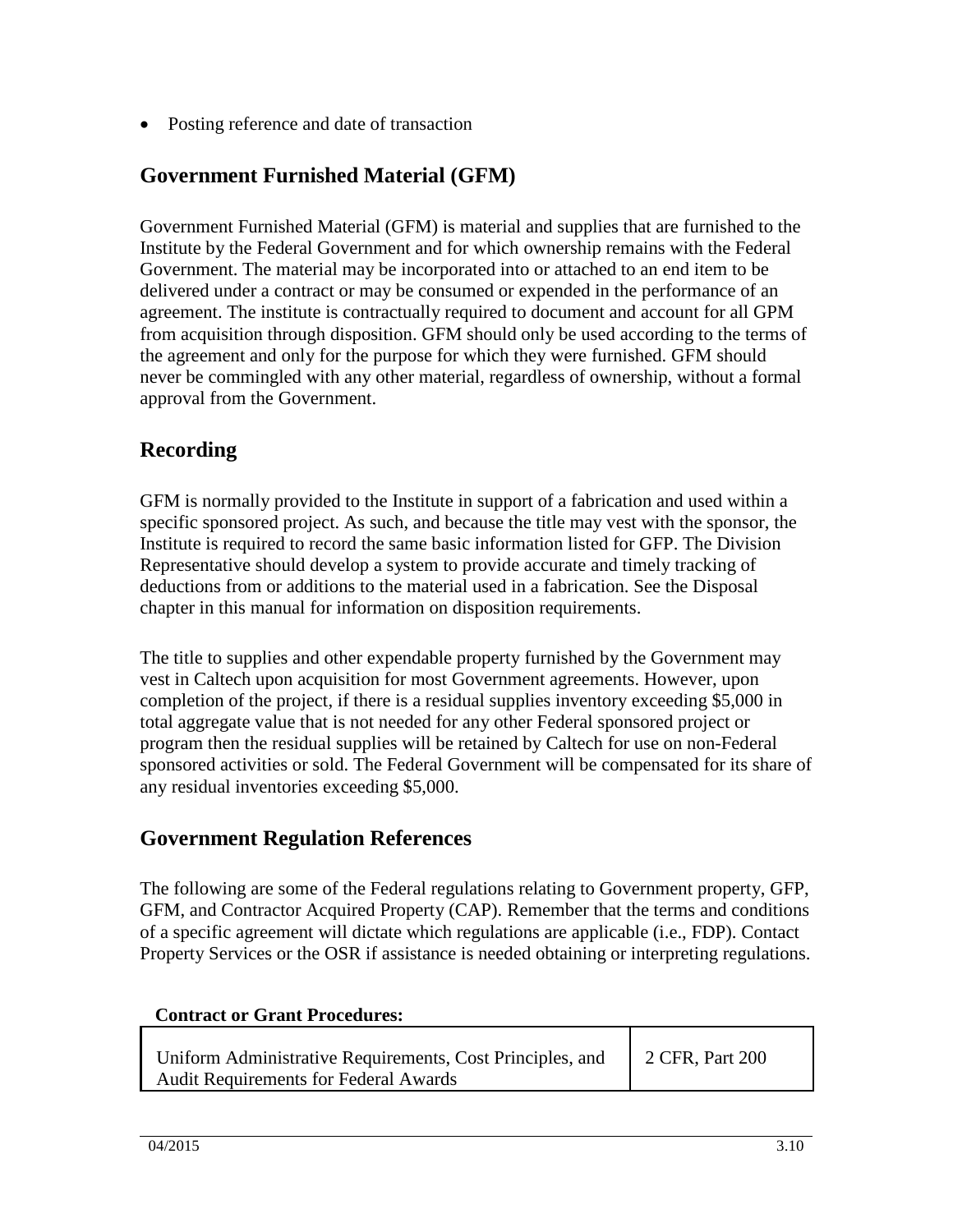# **Contract or Grant Procedures:**

| Uniform Administrative Requirements for Grants and<br>Agreements with Institutions of Higher Education, Hospitals,<br>and Other Non-Profit Organizations | 2 CFR, Part 215<br>Known as OMB<br>Circular A-110 |
|----------------------------------------------------------------------------------------------------------------------------------------------------------|---------------------------------------------------|
| Principles for Determining Costs Applicable to Grants,<br>Contracts, and Other Agreements with Educational Institutions                                  | 2 CFR, Part 220<br>Known as OMB<br>Circular A-21  |
| Audits of States, Local Governments, and Non Profit<br>Organizations                                                                                     | <b>OMB</b> Circular A-133                         |
| <b>Government Property Management</b>                                                                                                                    | <b>FAR45</b>                                      |
| Reporting, Reutilization, and Disposal of Government<br>Property                                                                                         | <b>FAR 46</b>                                     |
| <b>Transportation of Government Property</b>                                                                                                             | <b>FAR47</b>                                      |
| <b>Termination of Government Contract</b>                                                                                                                | <b>FAR48</b>                                      |

#### **Contract Clauses:**

| <b>Government Property</b>                | FAR 52.245 |
|-------------------------------------------|------------|
| <b>Contractor Inspection Requirements</b> | FAR 52.246 |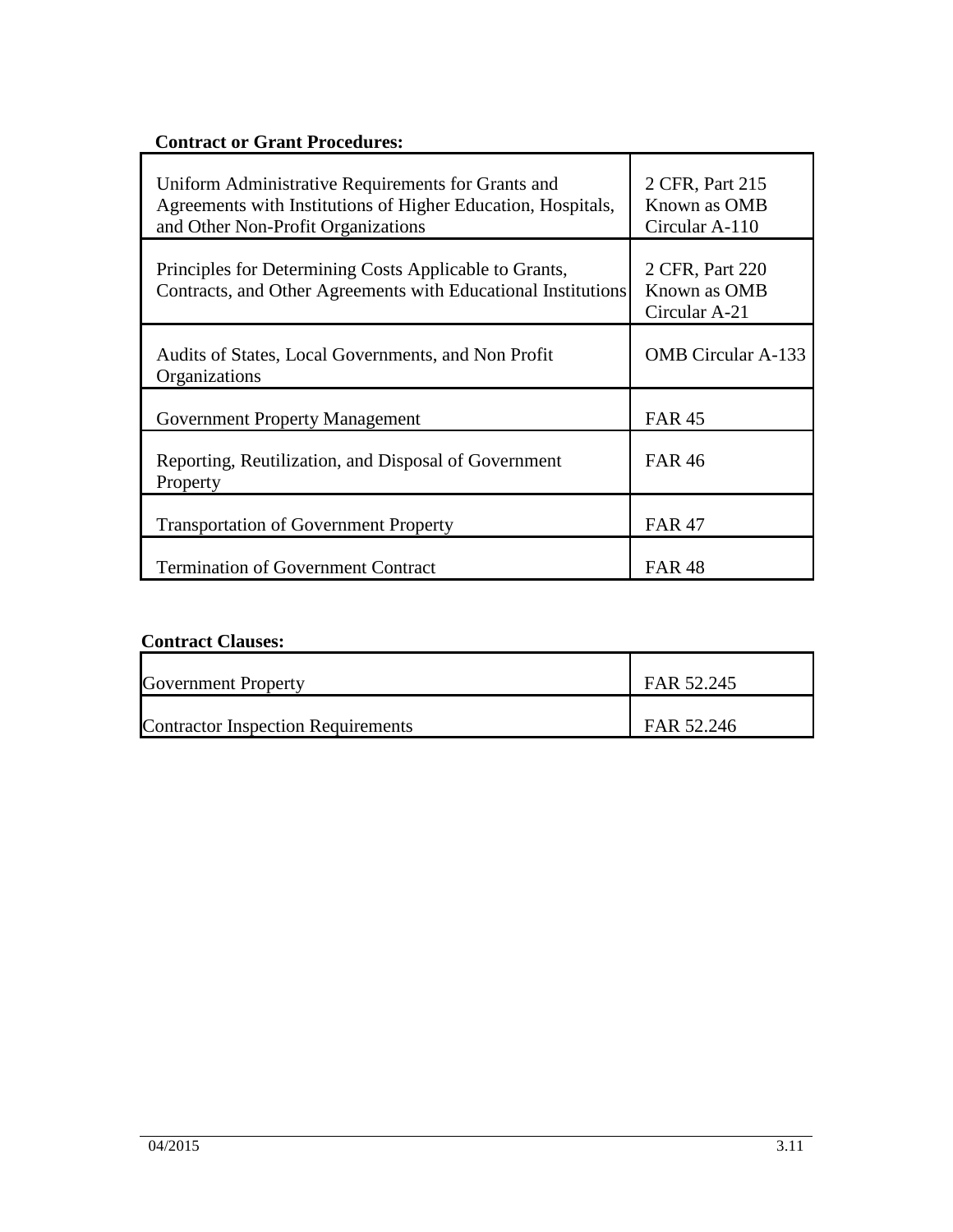A "fabrication" is usually a one-of-a-kind creation and not something routinely configured at a store or assembly facility. Fabrications are created by assembling a number of components (manufactured or custom made) to produce a piece of equipment that meets unique research specifications. Most fabrications are sponsor funded and therefore have a number of compliance requirements related to acquiring and tracking equipment in an assembled fabrication. Contact the OSR or PAA for questions concerning the tracking requirements particular to sponsor funded research.

 $\upbeta$  NOTE: To be considered capital equipment, fabrications must have an aggregate acquisition cost of \$5,000 or more, have a useful life of more than one year, must be free standing (not permanently attached to a building, structure, or another equipment), and owned by Caltech when completed.

A "deliverable" is an item of equipment or scientific instrument created by Caltech personnel in connection with grant or contract funding but to which Caltech will not hold title when the item has been completed. A deliverable is not a "fabrication." The costs incurred to create a deliverable will be burdened with F&A costs, unless either of the following conditions exists:

- The deliverable is space hardware (major spacecraft subsystems and scientific instruments carried on space missions), whether purchased or fabricated, that otherwise meets Caltech's definition of equipment.
- The deliverable meets Caltech's definition of "equipment" and is installed in a facility to which Caltech faculty will have continued access to the instrument for research purposes after the award end date.

In such circumstances the cost of the acquisition or building of the deliverable item will not be burdened with F&A costs.

A "component" is considered to be any piece or part of the fabrication permanently attached or integrally related to the lifelong operation of the fabrication.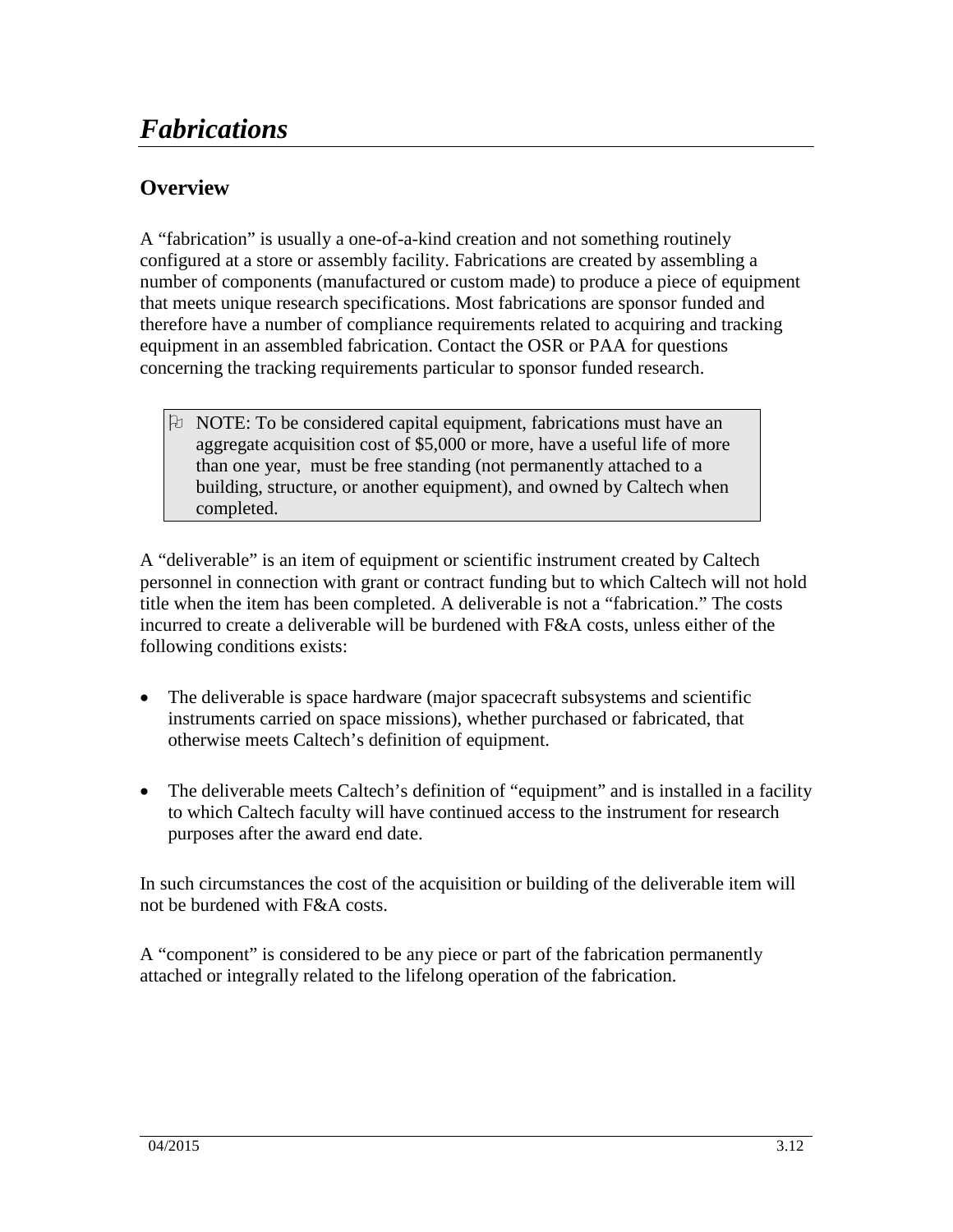# **Tagging and Recording Fabrications**

#### **Fabrication as Construction-In-Process**

In order to accurately track fabrications in the OA module, an asset tag will be assigned by Property Services and applied to either the first major component or to the first major assembly of the fabrication. When a fabrication is tagged the tag is placed on a fabrication's component that is most likely to stay with the fabrication throughout the fabrication's useful life, if possible. This tag will provide a useful aid to PAA, Property Services and the Division in accurately tracking and accounting for the fabrication and its associated component costs.

The tag will be used as the "parent" component and the cost of all future components added to the fabrication will be added to the parent's total cost.

#### **Associated Fabrication Equipment**

When a fabrication has associated equipment not permanently attached to the fabrication or integral to the lifelong operation of the fabrication, this equipment is to be treated as normal equipment to which the definition of capital equipment is applied. See the subchapter titled "Identification: Tagging and Recording Property" in this chapter.

#### **Recording the Fabrication in the Fixed Asset System**

A fabrication deemed to be capital equipment, when placed in service, must be tracked in the OA module. A deliverable installed in a Caltech facility must also be tracked in the OA module. The initial record is entered per the instructions in the subchapter titled "Identification: Tagging and Recording Property" in this chapter, with the differences listed below.

 NOTE: Property Services must be notified when a capital equipment fabrication is placed into service even if it is not closed in OGM.

#### **Recording Process for Completed Fabrication**

Many times it may be difficult for a Division Representative to know when a fabrication is due for completion. The Division Representative should send a periodic confirmation request to the PI to monitor the fabrication's status. Property Services also encourages the Division Representative to save a copy of the initial Fabricated Equipment Request Form and use the estimated completion date as a reminder to verify with the PI if the fabrication is complete. The Division Representative may also request that researchers in your department(s) promptly notify you when a fabrication is completed.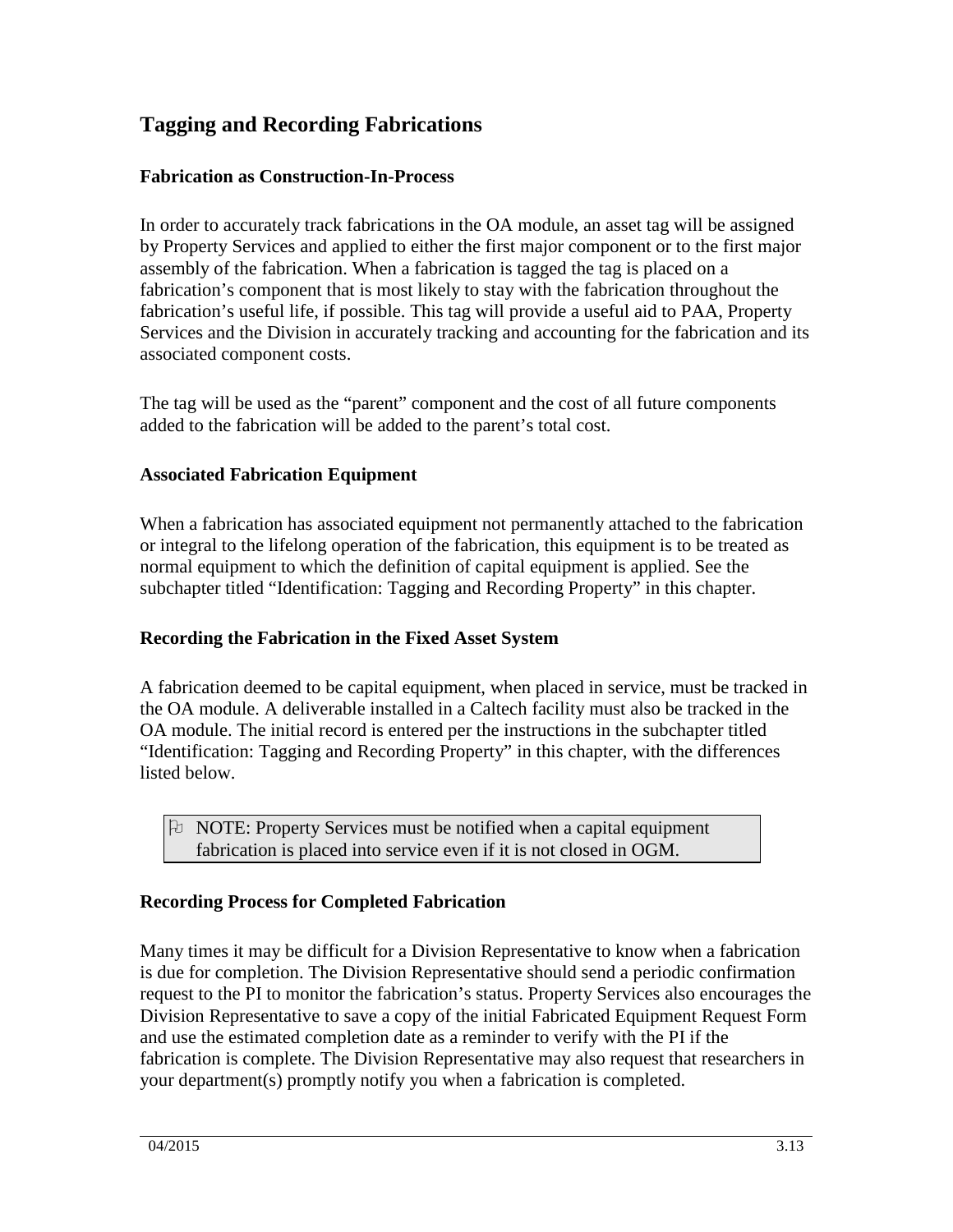Most large fabrications will include many small dollar items, the cost of these small dollar items are rolled into the main component cost. Examples of these are the nuts, bolts, wiring, etc. that go into the cost of the project, but whose costs are difficult to identify to one specific component. The main item cost will then be comprised of the main component and materials, along with the direct labor associated with the fabrication construction.

 NOTE: Property Services must be notified when excess materials (e.g., scrap materials, sheet metal, screws, etc.) are being disposed of. In addition, excess materials from Federal funded fabrications or deliverables should never be disposed of without prior approval from the sponsor.

# **Joint Ownership Issues and Funding**

#### **Commingling of Funds**

It is not uncommon when building a large fabrication to have funding from several different sources. Ownership and accountability can become important issues if authorization to commingle funds is not approved by the sponsor(s) at the inception of the award. Contact the OSR if funding for an acquisition is to be derived from by several different agencies.

Funding from Government sponsored fabrications should not be commingled with other sources of funds that may be contributing to the fabrication project. In addition, parts and other materials purchased with Federal funding under a fabrication project should be stored separately and not be commingled with parts and other materials purchased with other funding under the same or different fabrication project.

#### **Incorporation of Donated Equipment in Fabrications**

Occasionally it may be necessary to incorporate equipment that is donated to Caltech into a fabrication. There may be restrictions imposed either by the sponsored agreement or donation agreement so it is important to contact Gift Processing or the OSR prior to taking this action.

#### **Disposal of Fabrications**

See the subchapter titled "Disposition of Equipment" in the Disposal chapter of this manual for information on disposal of fabrications.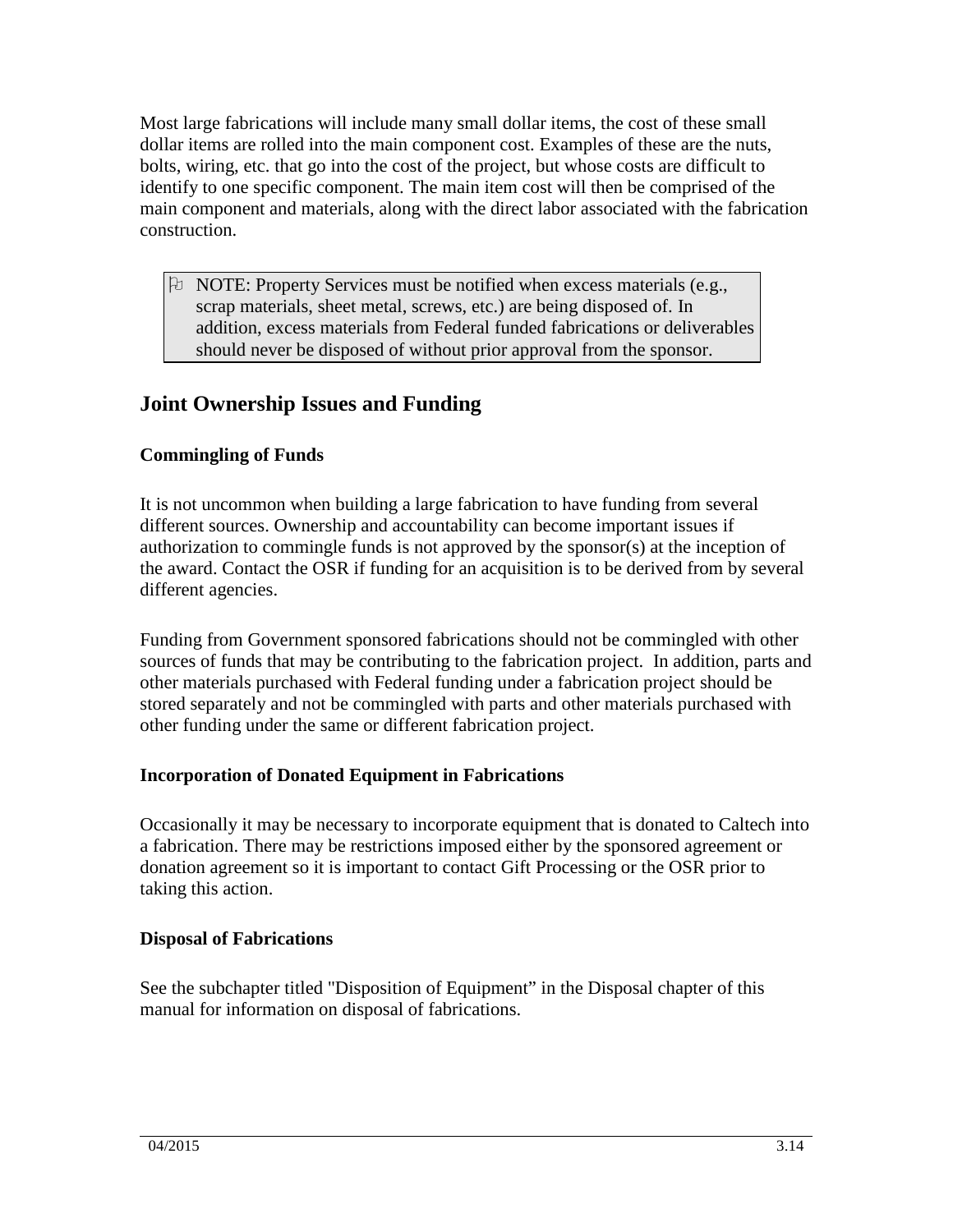#### **Material and Supplies**

All material and supplies purchased under Federal contracts/subcontracts should be tracked. Excess materials will need to be reported at the completion of the fabrication if the aggregate costs exceed \$5,000, therefore, it is recommended that the Division Representative develop a process to accurately record additions and deletions from their material and supplies inventory for fabricated equipment. See "Definitions" in the chapter titled "Introduction" and the subchapter titled "Property Loaned, Transferred, or Furnished to Caltech" in this chapter for more information on GFM.

Under grants and cooperative agreements, title to supplies and other expendable property purchased under the award will vest in Caltech upon acquisition. Upon completion of the project, any remaining unused supplies inventory exceeding \$5,000 in total aggregate value and not needed for any other Federal sponsored project or program, will be retained by Caltech for use on non-Federal sponsored activities or sold. The Federal Government will be compensated for its share of any residual inventories exceeding \$5,000.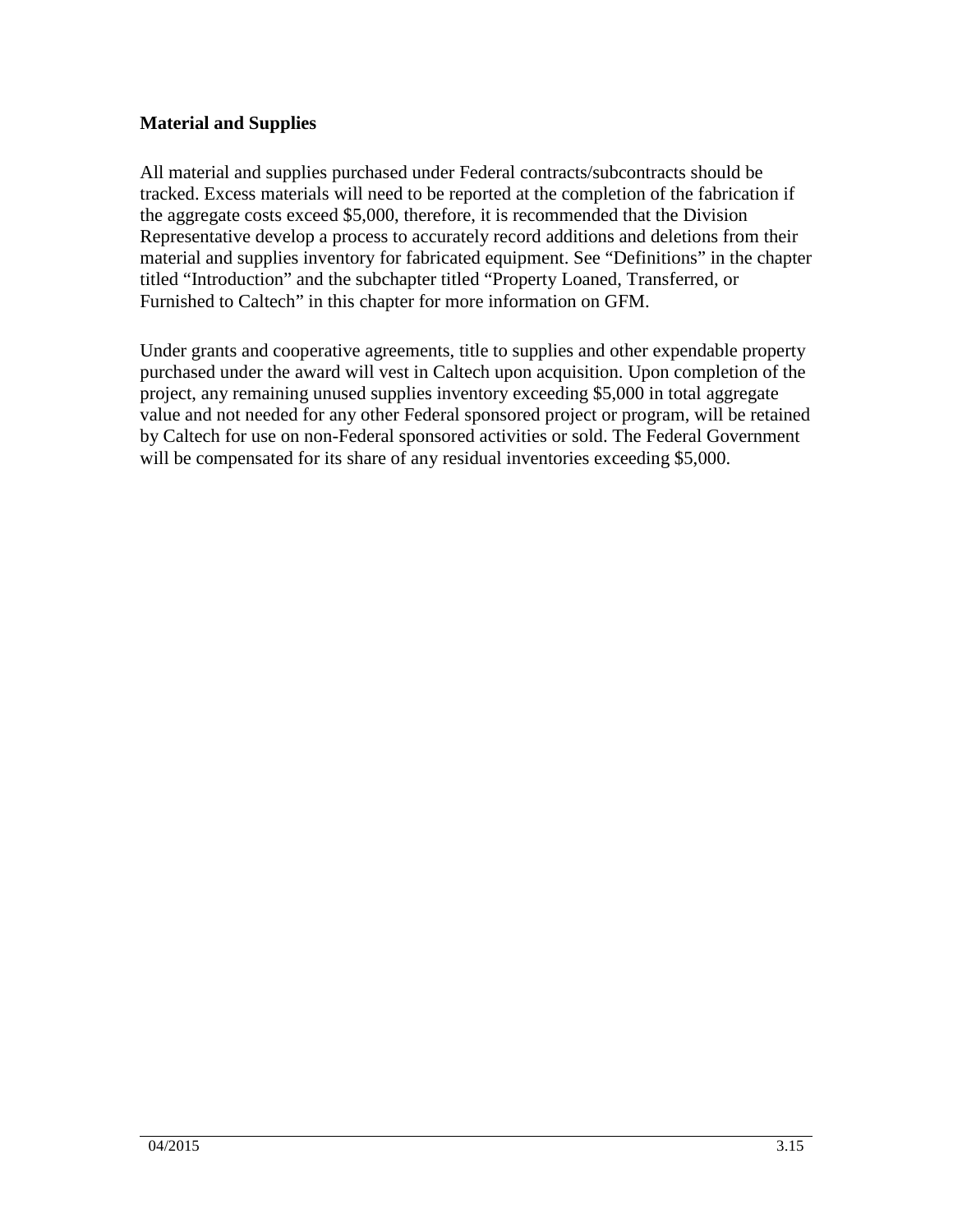The receiving process establishes physical accountability for capital equipment at Caltech. The process ensures the correct equipment is received and in good working order. Receiving and acceptance of equipment in a timely manner directly impacts warranty periods for assets. In the case of damaged goods, it also affects the period during which any liability claims may be processed.

Division Representatives will be referenced in the purchase requisition (PR). If the Division Representative delegates equipment receiving to a staff member, they should be in regular contact with the staff person who will perform these tasks. The staff member or Division Representative will need to work with the end users and department management to establish receiving locations within the Division. This may be one location for the entire Division or various receiving locations in different buildings and/or rooms. When capital equipment arrives, the Division Representative or staff member should receive, inspect, and notify Property Services as soon as possible.

# **Procedure for Receiving Property**

For each shipment, the following items should be checked when receiving:

- Was the shipment delivered to the correct destination?
- Is there external package damage?
- All documentation associated with the delivery of the equipment, including the packing slip, PO, invoices, or other supporting documentation should be submitted to the Accounts Payable office along with the payment request. These documents will be electronically filed by Records Retention and will be made available upon request to support audits or for other purposes.
- Is this the exact item described on the PO?
- Was the correct quantity of items shipped?
- If the invoice is included, is the correct dollar amount indicated? The invoice must be submitted to the Accounts Payable office along other supporting documents and the payment request. See the subchapter titled "Record Keeping" in the Records, Reports, and Inventory chapter of this manual.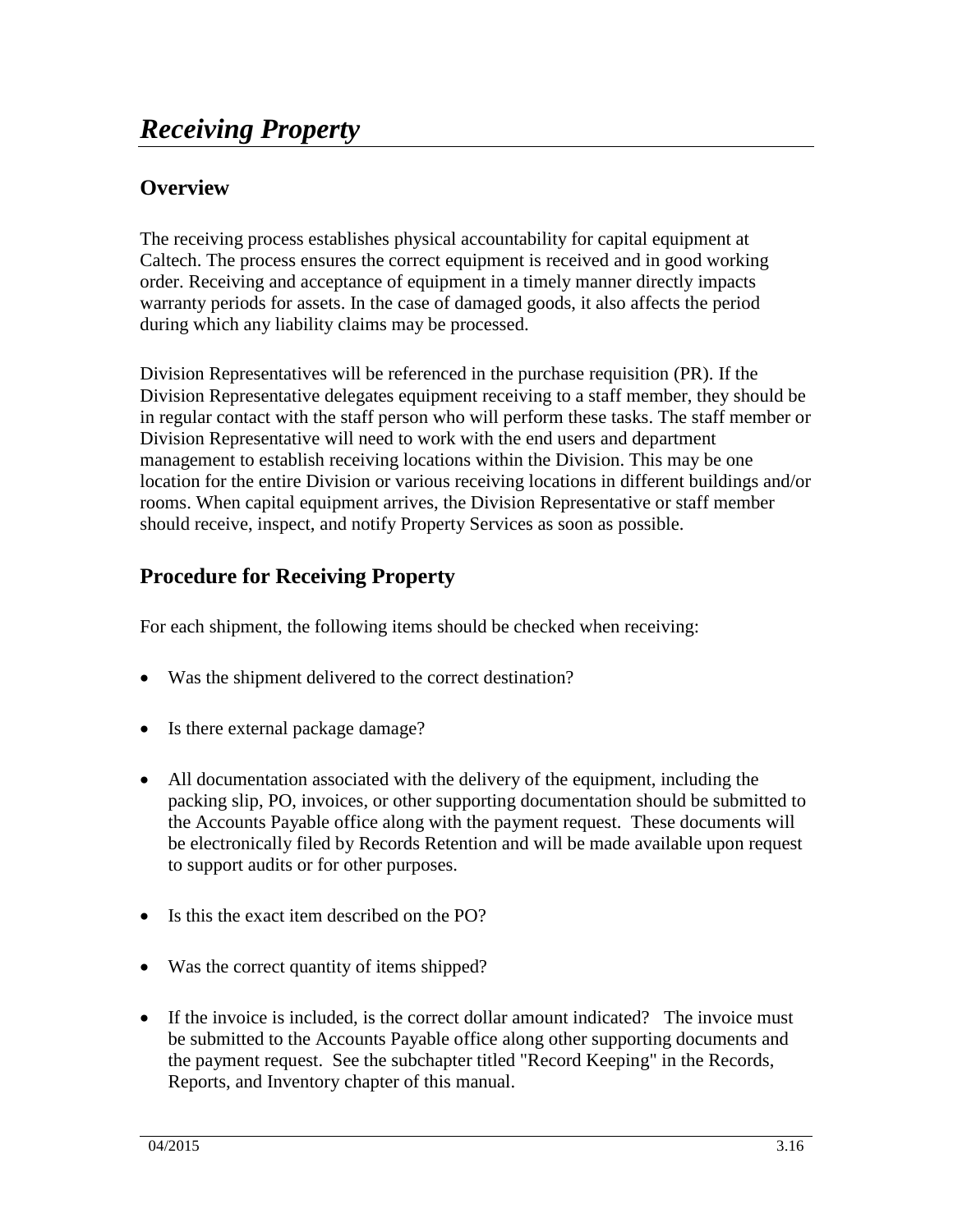- Are all components included?
- Are all items and components in good condition?
- Were any items received that were not ordered?

All capital equipment items must undergo the receiving process. This is a process that is required not only by the Accounts Payable office prior to invoice payment, but also by the Federal Government. If the equipment ordered meets the requirements of the purchase order or agreement, notify Property Services and mark the item as received in Oracle Receiving module, which is Caltech's program for receiving equipment purchased on a PO or via the Speedy Operating System (SOS). Once formally received, Accounts Payable will pay the vendor. If there is a reason why a payment should not occur, contact the Accounts Payable office immediately.

#### NOTE:

- 1. The Account Payable office will not pay vendors for capital equipment until the delivery has been recorded in Oracle. If an invoice is received and Receiving has not been performed, Accounts Payable will issue a notice to the originator, approvers, and the Division Representative. The Division Representative should contact the originator of the purchase order and determine the status of the equipment.
- 2. Receiving principles and instructions (unless otherwise noted) apply to all property (incoming loans and transfers, donated property, Federal property, etc.), not just items procured through Caltech's on line purchasing system (Oracle Purchasing).
- 3. Please keep in mind that signing for equipment is acknowledgment of the receiving process. Receiving and shipping documents signed at the time of delivery serve as proof that equipment was delivered on the designated date. It is important not to provide written acknowledgment without physical receipt of property.
- 4. Significant delays in unpacking shipments may result in the Division waiving their right to return damaged or incorrect shipments.

## **Some Common Issues at Time of Delivery**

In some cases, the Division Representative merely signs for a package, and then forwards it to the end user or PI, who checks the shipment against the PO. This is done for many reasons including to protect sensitive equipment (for example, items that must be opened in a clean room). In such cases, a receiver is responsible for documenting and forwarding the receipt and collection of data required for tagging and recording the item in the OA module. The Division Representative should work with the purchaser to resolve any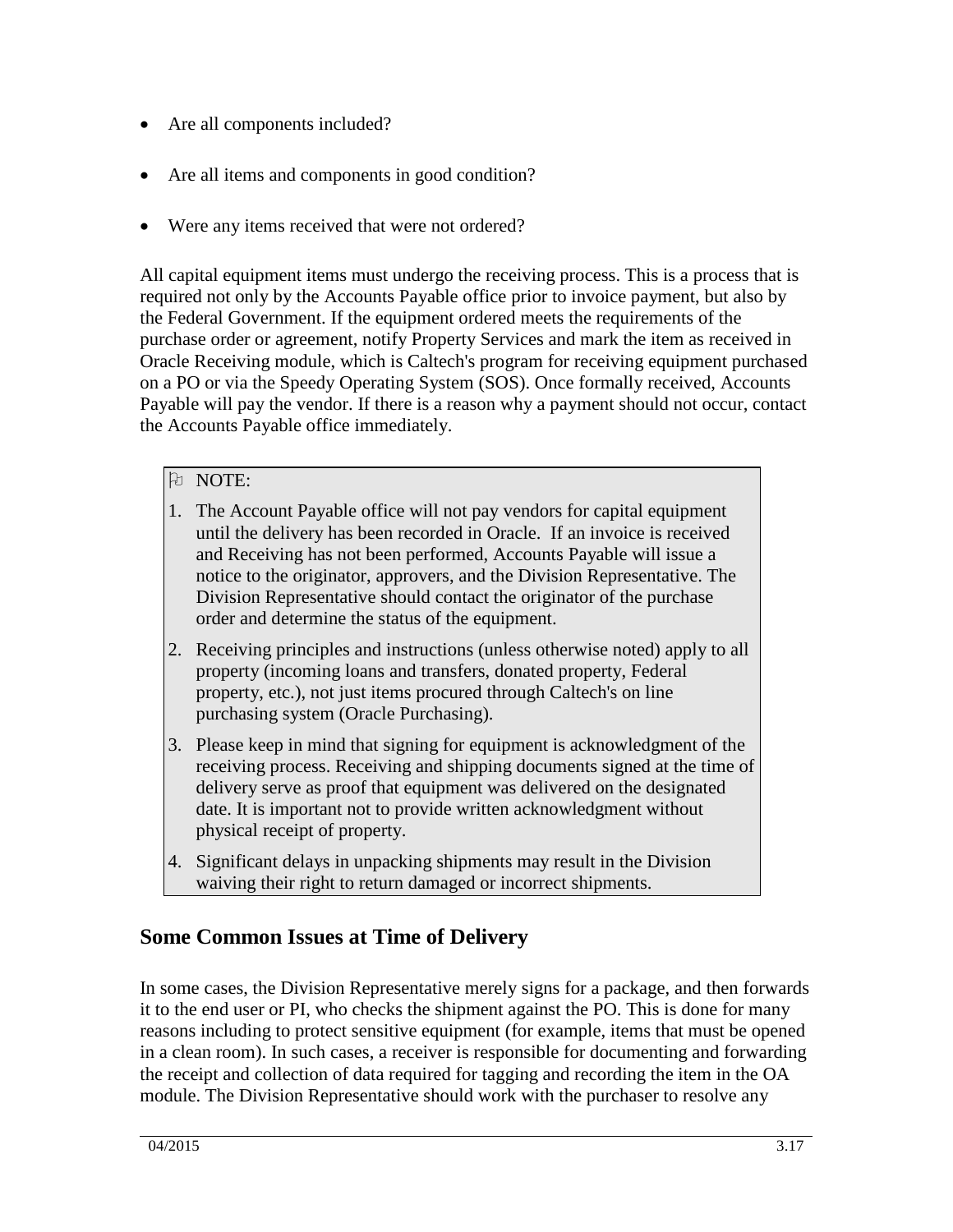problems with the vendor, sponsor, donor, or shipper, as appropriate. For Governmentowned items, contact Property Services for guidance on filling out a notification to the sponsor. The following are two common problems encountered at the time of receipt:

- Damaged goods if it is obvious the equipment is damaged, you may want to refuse it and have the shipper return it to the vendor for replacement. If the item is received and damage is discovered later, coordinate efforts with the originator and Purchasing Services, if necessary to contact the vendor and correct the situation.
- Discrepancies as to what was shipped if the wrong item was shipped and received, coordinate efforts with the purchaser, end user, and work with the vendor, sponsor or donor to correct the situation.

If the equipment or items received were shipped from a foreign country, and items need to be shipped back to the vender, there could potentially be export control issues that may need to be addressed, Divisions should work with Caltech's Export Control Office to ensure that export control issues are properly addressed before sending items back to the vender facility in the foreign country.

 Division/PI should not receive loaned equipment/property from a sponsor technical contact on a sponsored research award without notifying OSR or Property Services.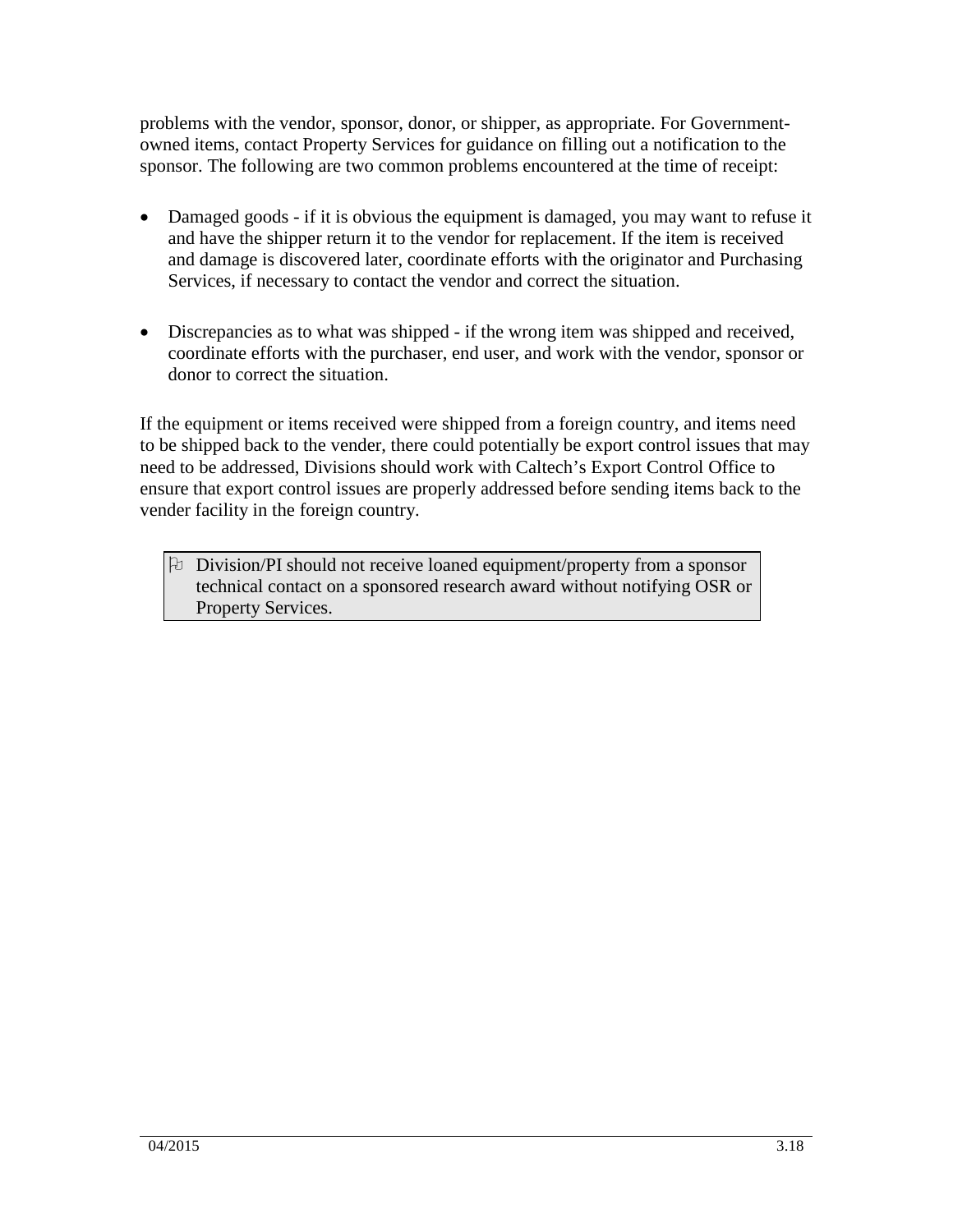# *Identification: Tagging and Recording Property*

# **Overview**

One of the most important tasks assigned to the Division Representative is identifying newly acquired capital or sponsor funded equipment and notifying Property Services. The Oracle Assets (OA) module is the official Federal property record of the Institute. It is the Institute's subsidiary ledger for equipment.

# **Official Property Record**

Caltech needs a single campus-wide, official property record in order to track capital equipment for the following reasons:

- Compliant financial reporting to the sponsor
- Accurate accounting and budgeting for equipment at the Institute
- Record of the movement, utilization, status and disposition of equipment
- Compliance with the requirements of contractual agreements
- Accurate depreciation records
- Tracking of donations

## **Mass Additions, Tagging and Recording Process**

The Oracle Mass Addition (MA) module is a staging area that links Oracle modules (AP, OGM, etc.) to OA. The mass additions process lets Property Services add new assets or cost adjustments from AP and OGM to the MA module automatically without reentering the data. For example, you can add new assets from invoice lines brought over to OA from AP, or from construction in progress (CIP) asset lines sent from OGM. Property Services uses MA to process the data from these other modules before "posting" them the OA module.

Tagging and recording of property is the responsibility of Property Services. There are three basic parts to recording property at Caltech: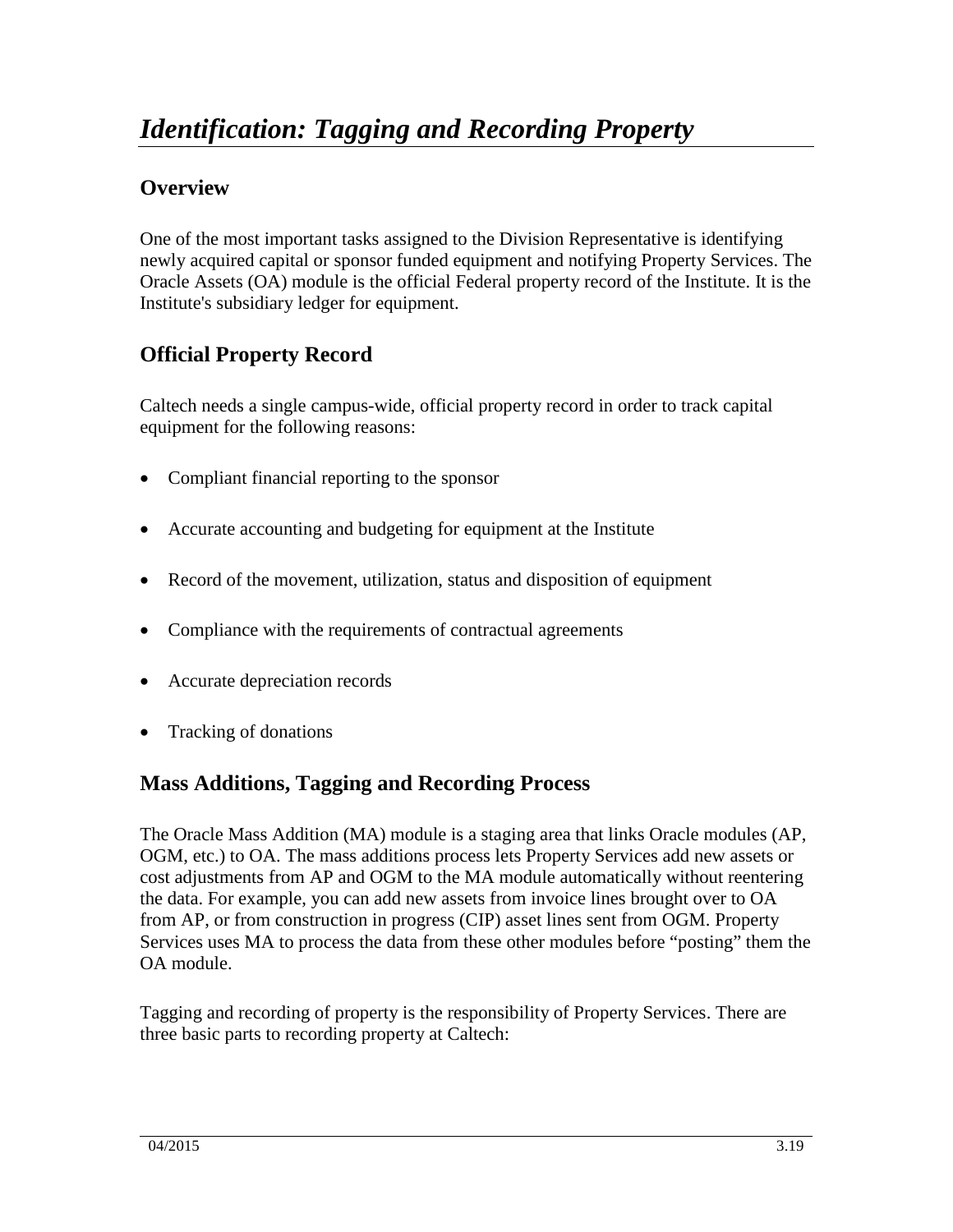- 1. A simple rule applies for recording the property in the OA module and identifying the equipment using an ID tag number: Each asset should have one tag, and each tag has one OA module record.
- 2. Applying the appropriate type of tags: "U.S. Government" or "Caltech"
- 3. Occasionally a sponsor will ask Caltech to affix their specific tag on equipment. This is in addition to using the Caltech ID barcode tag. Their tag number should be referenced in the Sponsor Tag # Field of the Asset Category section in the OA module. If title transfers to Caltech, Property Services will remove the sponsor tag. When equipment title has transferred to Caltech from another institute, Property Services will remove the transferring institute's tags and place a Caltech ID tag on the equipment. Please do not confuse "loaned" property with "transferred" property. A loan will eventually be returned to the owning institute; a transfer becomes the property of Caltech. See the subchapter titled "Property Loaned or Transferred to Caltech" in the Acquisition chapter of this manual for details. In addition to retagging the equipment, an update to the OA module is necessary to reflect any title changes.

Federal regulations including OMB Circular A-110 and/or FAR 52.242-1and/or §200.313(d) (1) of 2 CFR, Part 200 states that equipment records shall include the following information:

- 1. A description of the equipment.
- 2. Manufacturer's serial number, model number, Federal stock number, national stock number, or other identification number.
- 3. Source of funding for the equipment, including the Federal Award Identification Number (FAIN).
- 4. Whether title vests in the recipient or the Federal Government.
- 5. Acquisition Date (or date received, if the equipment was furnished by the Federal Government).
- 6. Unit acquisition cost.
- 7. Information from which one can calculate the percentage of Federal participation in the cost of the equipment (not applicable to equipment furnished by the Federal Government).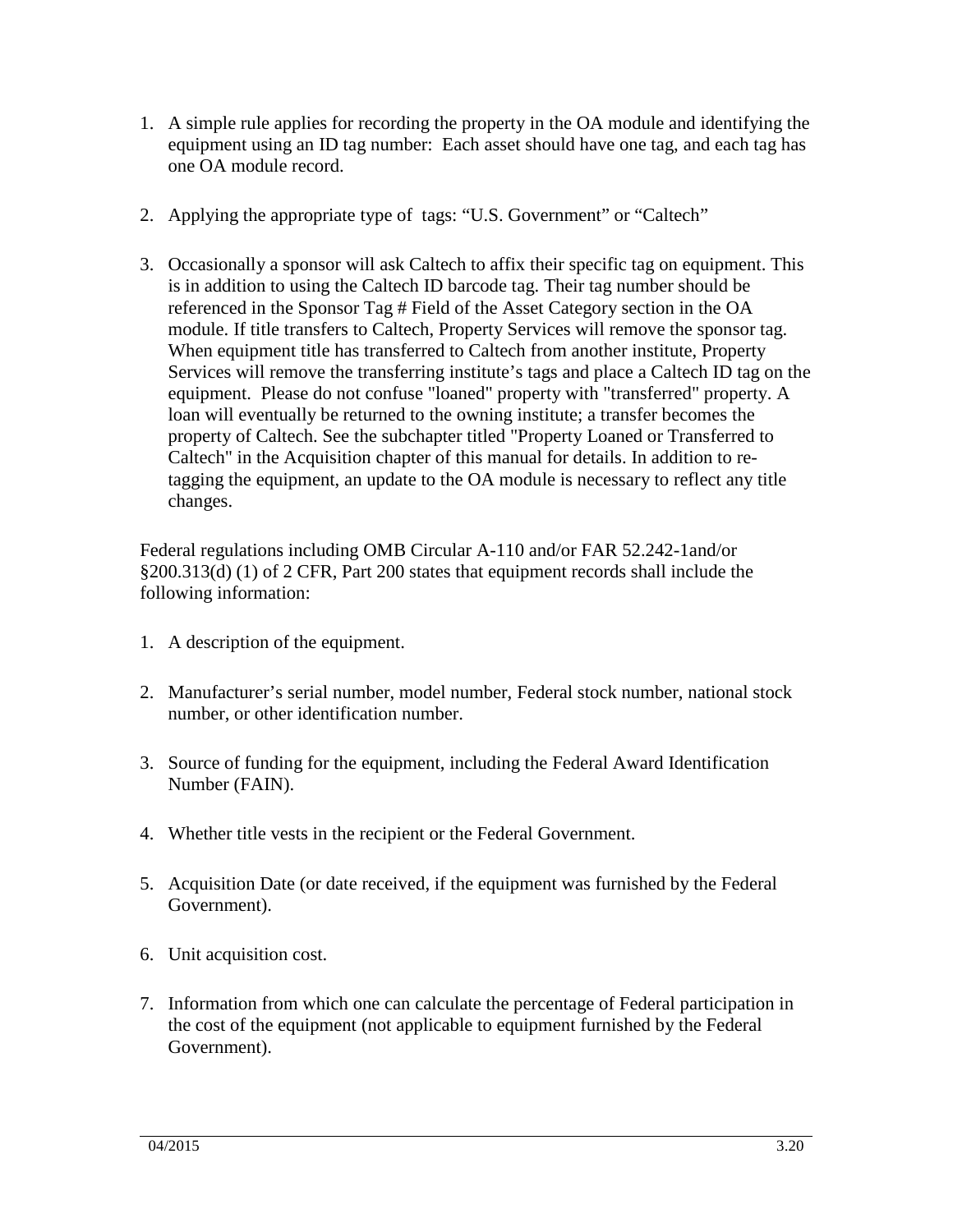- 8. Location, use, and condition of the equipment. Caltech also requires that the record contain the date the information was reported.
- 9. Ultimate disposition data, including date of disposal and sales price. At Caltech, we also require that the method used to determine current fair market value and sales price be documented in the property record where a recipient compensated the Federal awarding agency for its share.

# **Benefits of Proper Tagging in the Physical Inventory Process**

The Caltech ID barcode tag placed on each piece of equipment allows Property Services to scan the bar code tag quickly and efficiently, with minimal disruption to the workplace and equipment users during the inventory process. The time spent by Property Services and the Division is significantly decreased when they do not have to investigate whether an equipment item is capital or not. This is facilitated by ensuring all assets in your Division are identified with the appropriate tags prior to a scheduled equipment inventory. It is additionally helpful if the tags are placed in a visible and easily accessible location. Proper tagging is beneficial to the Division as it reduces the amount of time spent assisting with the reconciliation that Property Services has to perform. A few minutes spent identifying equipment properly can save hours of effort in the future.

# **Where to Physically Tag the Property**

The recommended placement for the Caltech ID barcode tag is in the front, upper right hand corner of the asset. If this area is not available, put it in another easily visible and accessible location. It is suggested never to tag equipment on the bottom. Remember, the more accessible the Caltech ID barcode tag, the easier and more efficiently an inventory or verification of an asset can be executed and the less likely a duplicate Caltech ID barcode tag may be assigned during an inventory (i.e., more than one Caltech ID barcode tag associated with a single piece of equipment).

#### **Information to obtain when inspecting/tagging equipment**

When tagging new equipment, you must obtain some key information from the equipment or from the requestor before Property Services can enter it into the OA module. Refer to the Asset Information Form in the Appendix chapter of this manual for details on the information that is required.

#### **Identification of the Equipment**

Depending on the intended use of the equipment and how the vendor invoices it, one of the follow two methods of tagging and entering data into the OA module will be followed: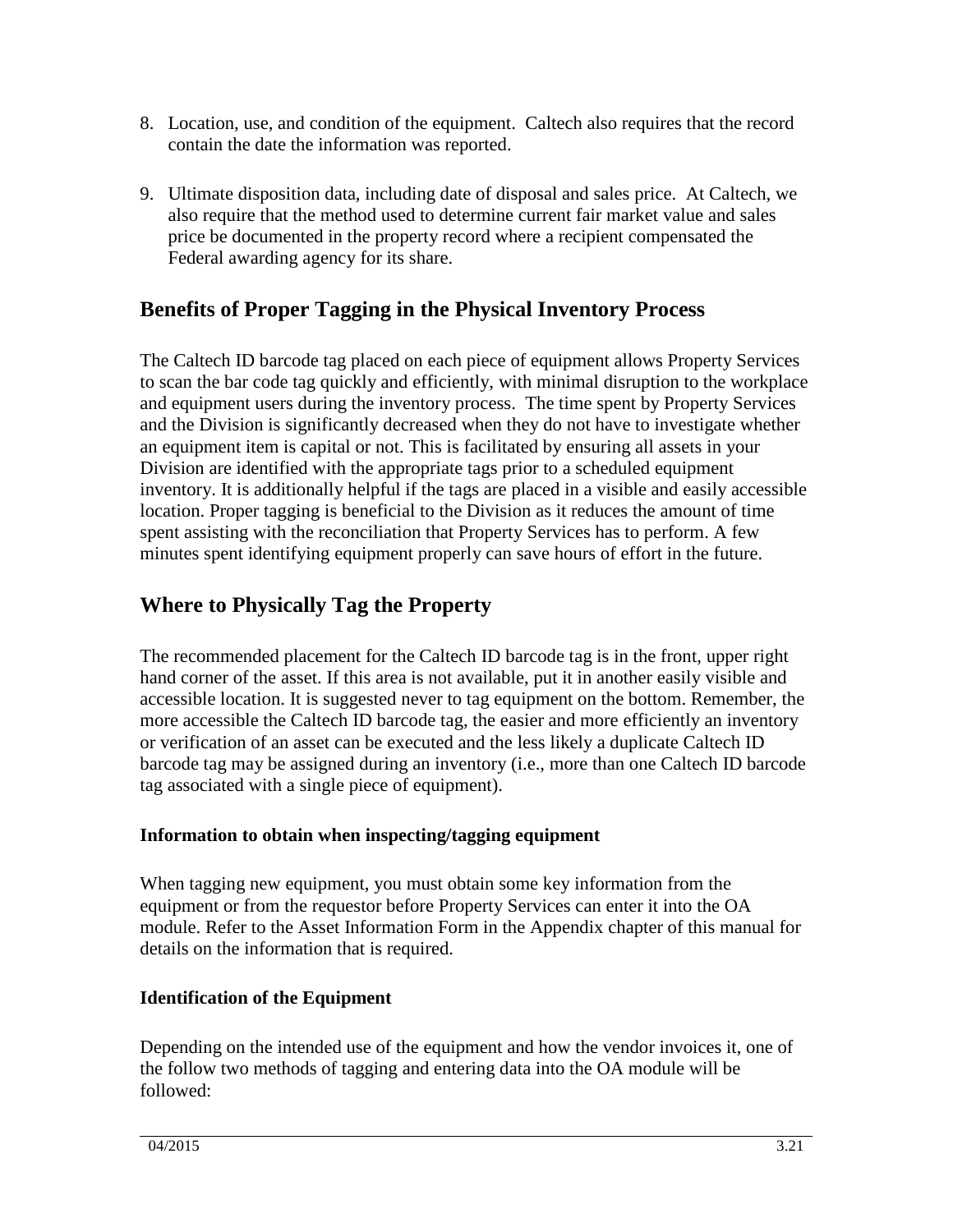| <b>Method Description</b>                     | <b>Itemized Invoice</b> | <b>Invoice with Charges in One Grand</b><br><b>Total</b> |
|-----------------------------------------------|-------------------------|----------------------------------------------------------|
| <b>Components used</b><br>together – "Bundle" | Method One              | Ask vendor <b>not to</b> itemize the invoice.            |
| <b>Components used</b><br>separately          | Method Two              | Ask vendor to itemize the invoice                        |

#### **Method One: "The Bundle" or "System"**

The entire invoice price is bundled, with a total cost but no line item breakout. A capital expenditure type is used for the entire purchase, assuming the invoice amount meets the capitalization threshold. The capitalization threshold is not used at an individual item level so individual items below the threshold are included in the total cost of the equipment system.

| <b>Unit Description</b> | Quantity | Cost         | <b>Total Cost</b> | <b>Expenditure Type</b>         |
|-------------------------|----------|--------------|-------------------|---------------------------------|
| Microscope              | 1 each   | Included     | Included          | Equipment – Caltech             |
| Lens                    | 1 each   | Included     | Included          |                                 |
| Microscope Mount        | 1 each   | Included     | Included          |                                 |
|                         |          | <b>Total</b> | \$8,000.00        | <b>Capital Asset Total Cost</b> |

*Method One, "The Bundle" example*

Note: This example is simplified for illustration only. Normally the costs will include everything that should be capitalized. See "Definitions" subchapter in the Introduction chapter of this manual.

- Microscopes: Caltech ID Barcode #1
- The OA module record reflects the total invoice cost.
- A single OA module record will contain all costs (including tax).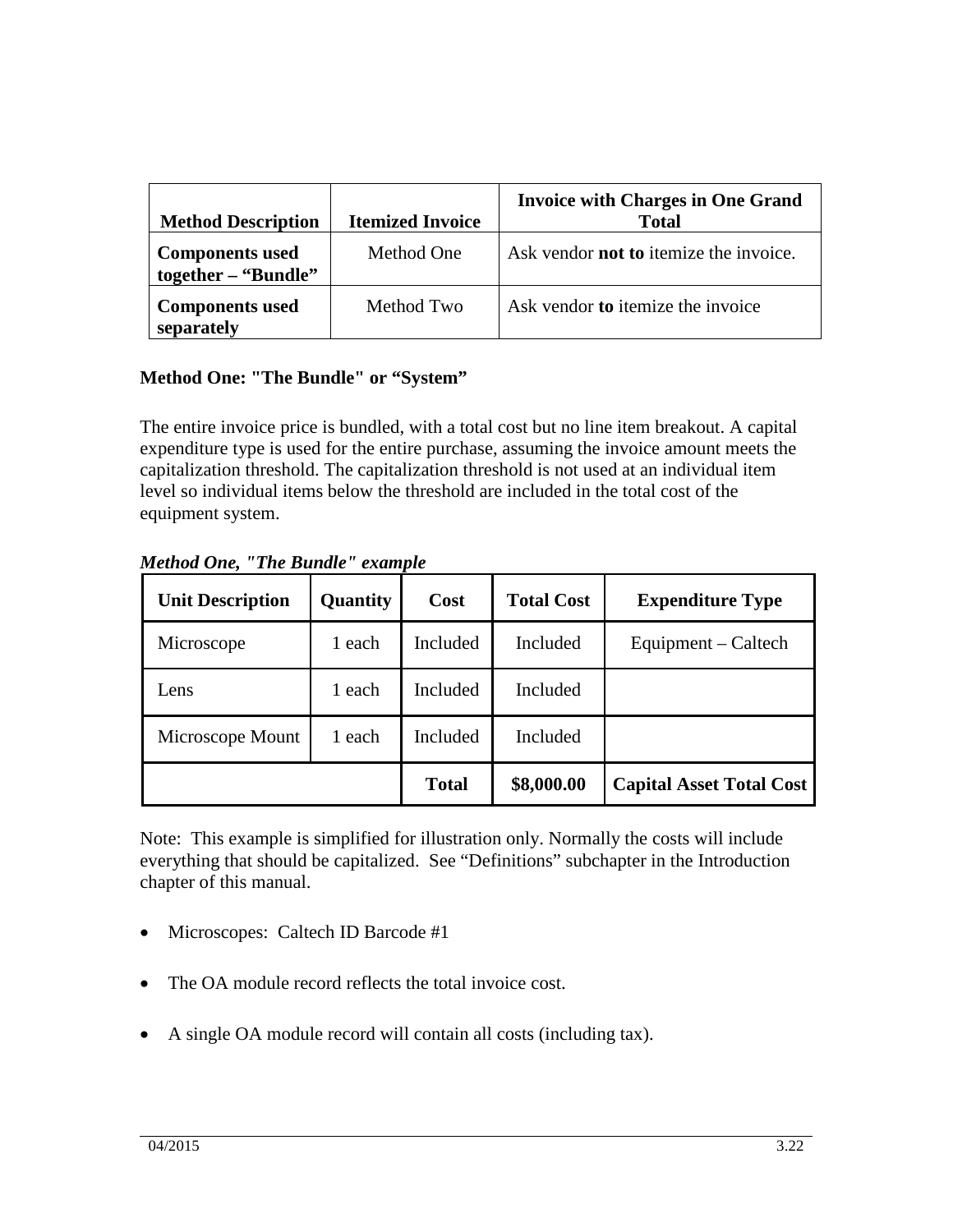#### **Method Two: Mixed Purchase**

In this scenario, these items are being purchased as individual items, not necessarily to be used together.

| <b>Unit Description</b> | <b>Quantity</b> | Cost         | <b>Total Cost</b> | <b>Expenditure Type</b> |
|-------------------------|-----------------|--------------|-------------------|-------------------------|
| Microscope              | 2 each          | \$5,800.00   | \$11,600.00       | Equipment – Caltech     |
| Lab Tables              | 3 each          | \$6,100.00   | \$18,300.00       | Equipment – Caltech     |
|                         |                 | <b>Total</b> | \$29,900.00       |                         |

*Method Two, Mixed Purchase example*

Note: This example is simplified for illustration only. Normally the costs will include everything that should be capitalized. See "Definitions" subchapter in the Introduction chapter of this manual.

- Microscopes: Caltech ID Barcode Tags #1 & #2
- The OA module record reflects acquisition cost of individual Microscopes (including tax).
- Lab Tables: Caltech ID Barcode Tags #3, #4 & #5
- The OA module record reflects acquisition cost of individual Lab Tables (including tax).
- Total Capital Equipment Expenditure  $= $29,900.00$

#### **Software Capitalization**

The institute uses the following characteristics in making decisions regarding capital and non-capital software:

#### **Capital Software**

- Capitalizable costs greater than \$250,000
- Software is acquired, internally developed, or modified solely to meet Caltech's internal needs.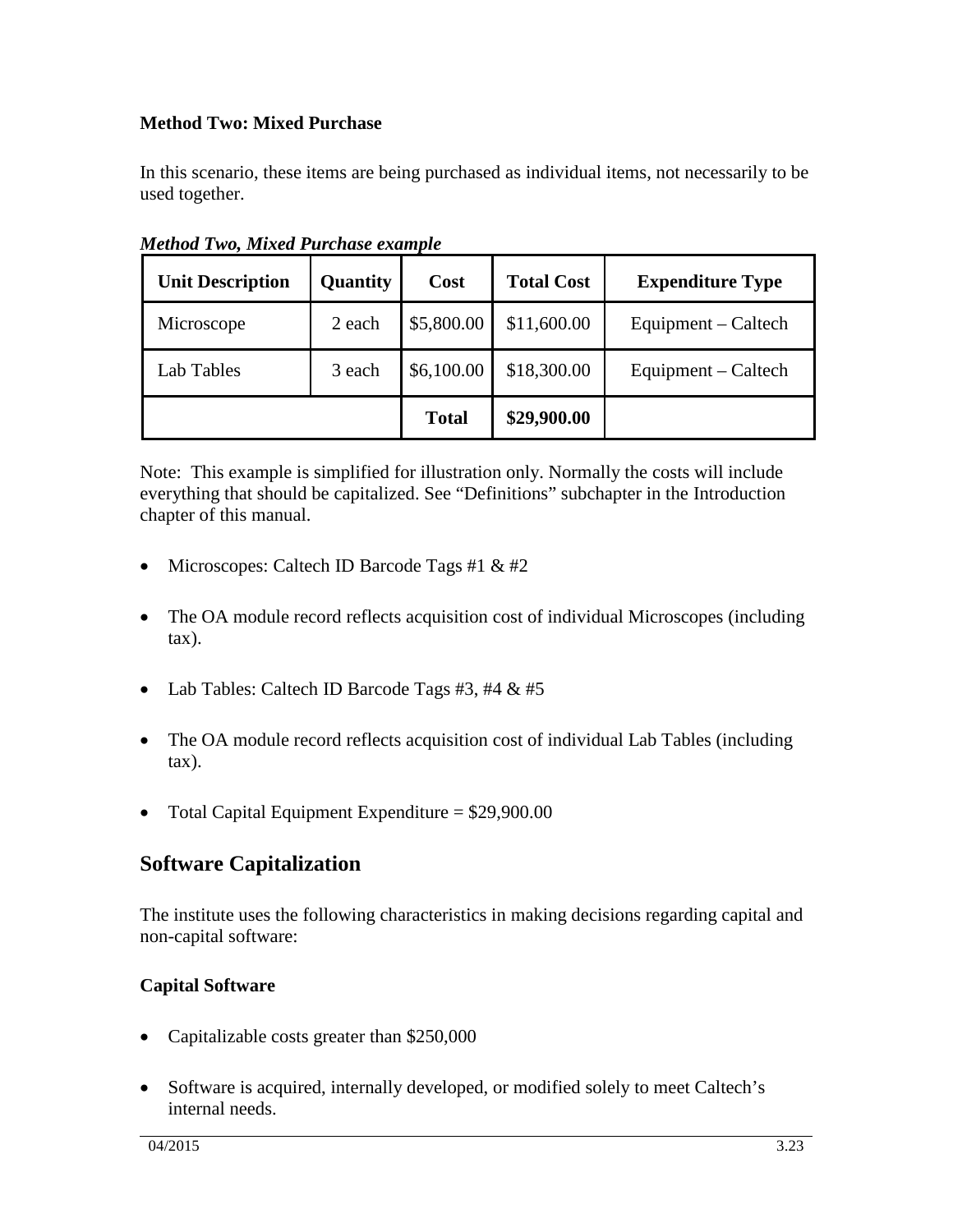- Software provides long-term economic benefit for Caltech.
- The project includes either new application or upgrades and enhancements to existing internal use software that results in "additional functionality" (such as modifications to enable the software to perform tasks it was previously incapable of performing), and/or improvements in existing functionality, and/or increased useful life for the base system.
- Software that is part of an operating system of a computer, where its cost is captured as part of the computer's capitalized cost. The computer including the software that must meet the capitalization criteria in order for the computer to be capitalized. For example, software that is necessary to run an instrument is capitalized as part of the instrument.

#### **Non-Capital Software**

Capitalizable costs less than \$250,000. Costs of computer software developed or obtained for internal use when incurred for Research and Development is expensed.

#### **Personally Owned Property**

Risk Management will not insure personal property of faculty, staff, or students, even if it is being used on the Caltech campus in support of Caltech business. **Caltech discourages the use of personal property for Caltech activities and is not responsible for these items.** 

#### **What to do When Property is Untaggable**

Some capital equipment is too small or otherwise impossible to tag. This does not eliminate the need to create an OA module record. In cases where items cannot be physically tagged but qualify for recording in the OA module, Property Services will create a record for the item, print a copy of the record and place the tag on that document or the corresponding PO. It is recommended that Property Services set up and maintain a file for untaggable equipment. This will facilitate the physical inventory because the Caltech ID barcode can be scanned off of the document to which it is affixed; the Division will also need to verify the equipment's existence for Property Services.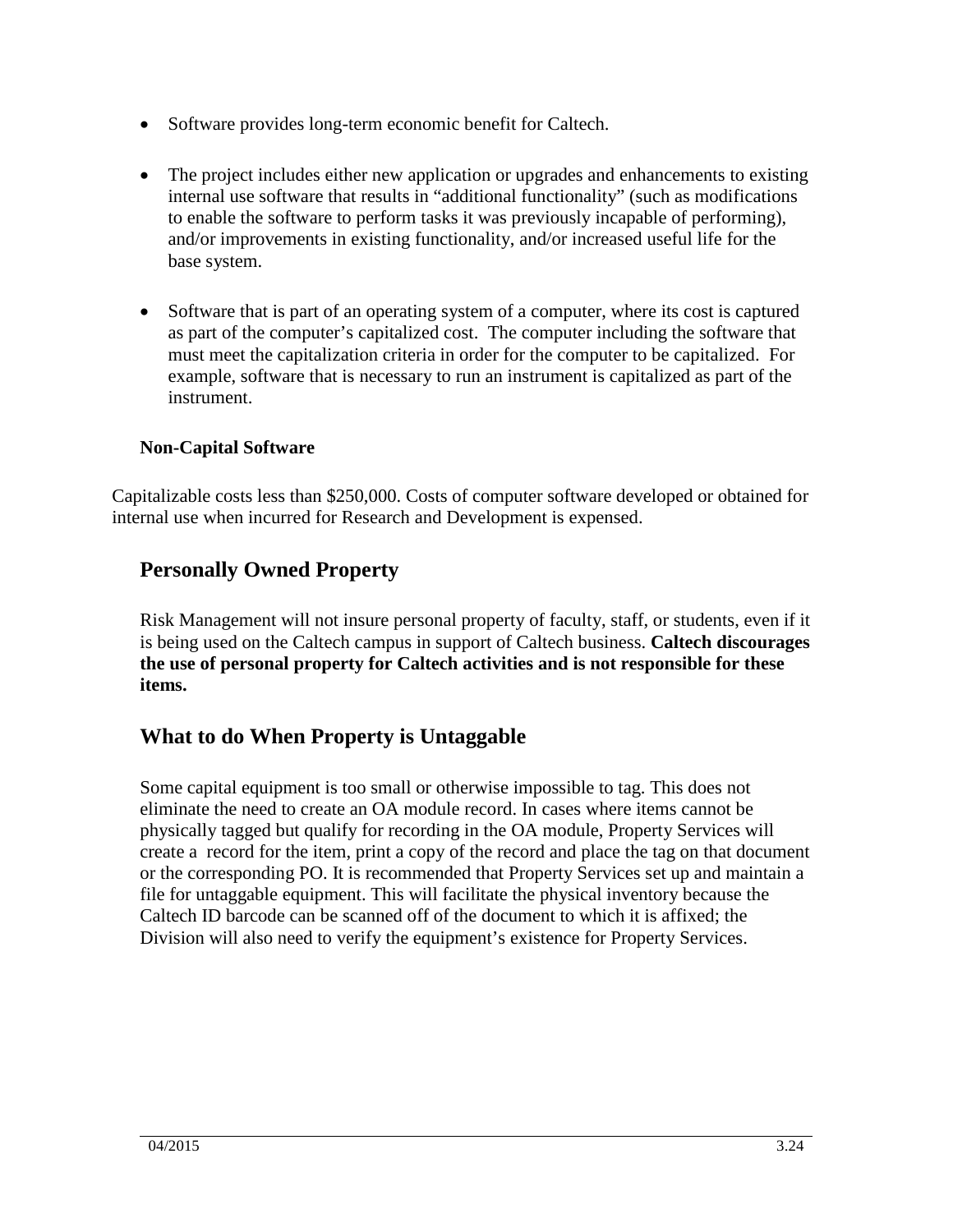# **Trade-in Equipment**

#### **Definition**

The acquisition of a piece of capital equipment from a vendor for some specified amount of money and an existing piece of Caltech owned capital equipment is considered a tradein. Trade-ins are actually a two-part process, a disposition and an acquisition. See the subchapter titled "Disposition of Equipment" in the Disposal chapter of this manual for more information.

# **Equipment in the Oracle Assets Module**

All capital equipment belonging to Caltech or equipment for which Caltech is accountable must be entered into the OA module. Some sponsor funded or donated equipment may need to be entered into the OA module for tracking purposes.

# **Criteria for Capital Equipment**

Remember, to be considered capital equipment, ALL three of the following criteria should be met:

- Acquisition or upgrade cost of \$5,000 or more.
- Have, or extend, a useful life of more than one year.
- Stand alone or upgrade to a stand-alone equipment.

See "Definitions" subchapter of the Introduction chapter of this manual for additional information on each of the criteria listed above.

## **Tagging and Recording Accessories**

Follow either Method One or Two of the subchapter titled "Where to Physically Tag the Property" of this chapter of this manual when deciding whether to tag and record separately the accessories of particular capital equipment. Accessories are broken out only when they are not part of a system or bundle of equipment.

If accessories do not meet the capital equipment criteria, tag the main component and include the entire acquisition cost (including accessories) in the OA module record.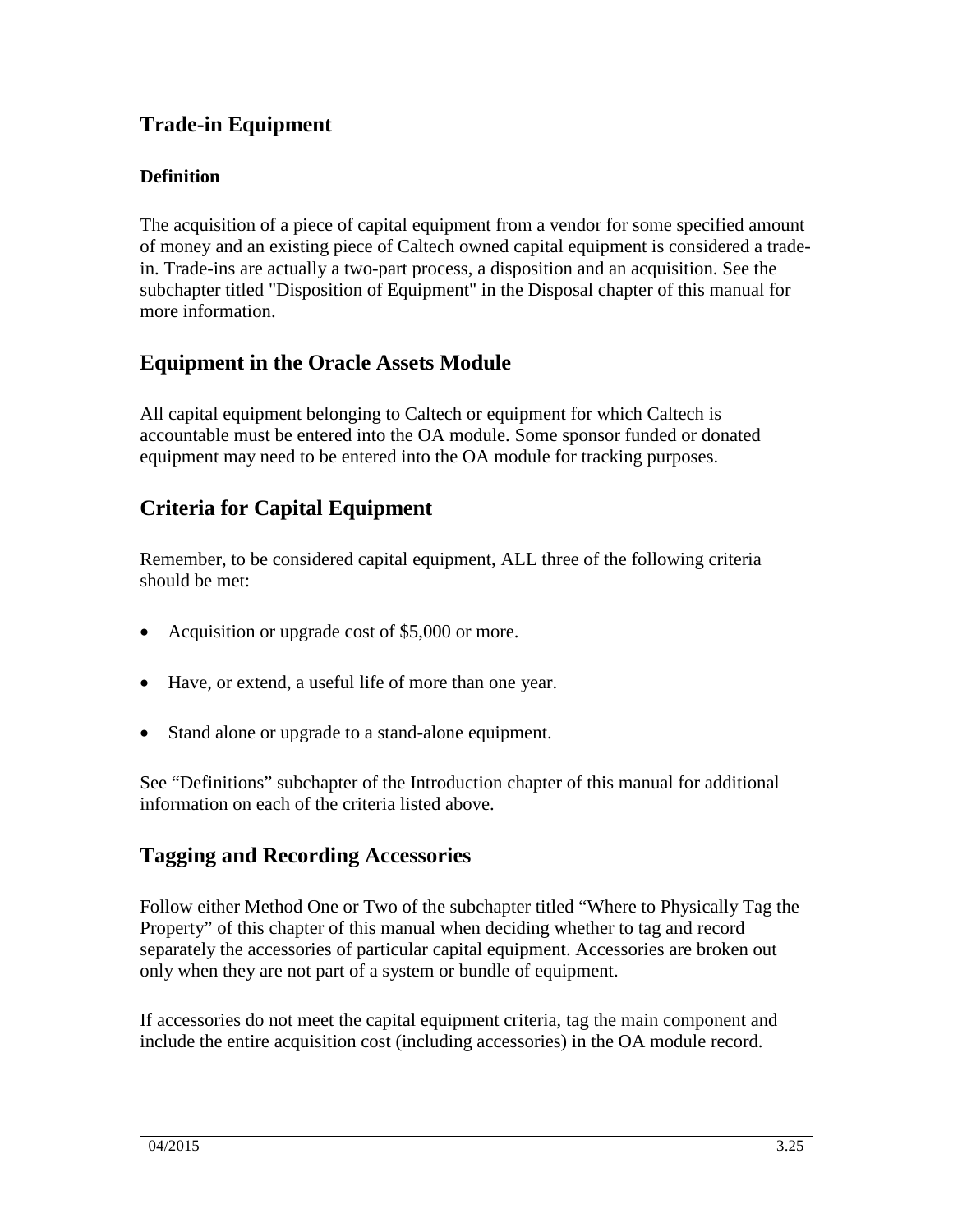#### **Financial Reconciliation**

While the AP module automatically feeds into the OA module, there may sometimes be a discrepancy between the dollar amount stated in the OA module, the PR and the PO. This may be due to several reasons, including:

- The dollar amount in the OA module did not reflect the total cost of acquiring the piece of equipment. There may have been more than one PO, or there may have been additional purchases (auxiliary items), which should be included in the total purchase price.
	- EXAMPLE: A \$4,600 microscope and an auxiliary purchase of a \$400 lens from a different manufacturer. The lens which is not a consumable supply (in this example) is necessary in order for the microscope to operate as intended. The actual purchase price for the microscope should be \$5,000 instead of \$4,600.
- There may be an unexpected change to the equipment that results in a cost adjustment to the OA module record.

 $\upbeta$  EXAMPLE: If it is later determined that the equipment is used for and benefits more than once sponsor.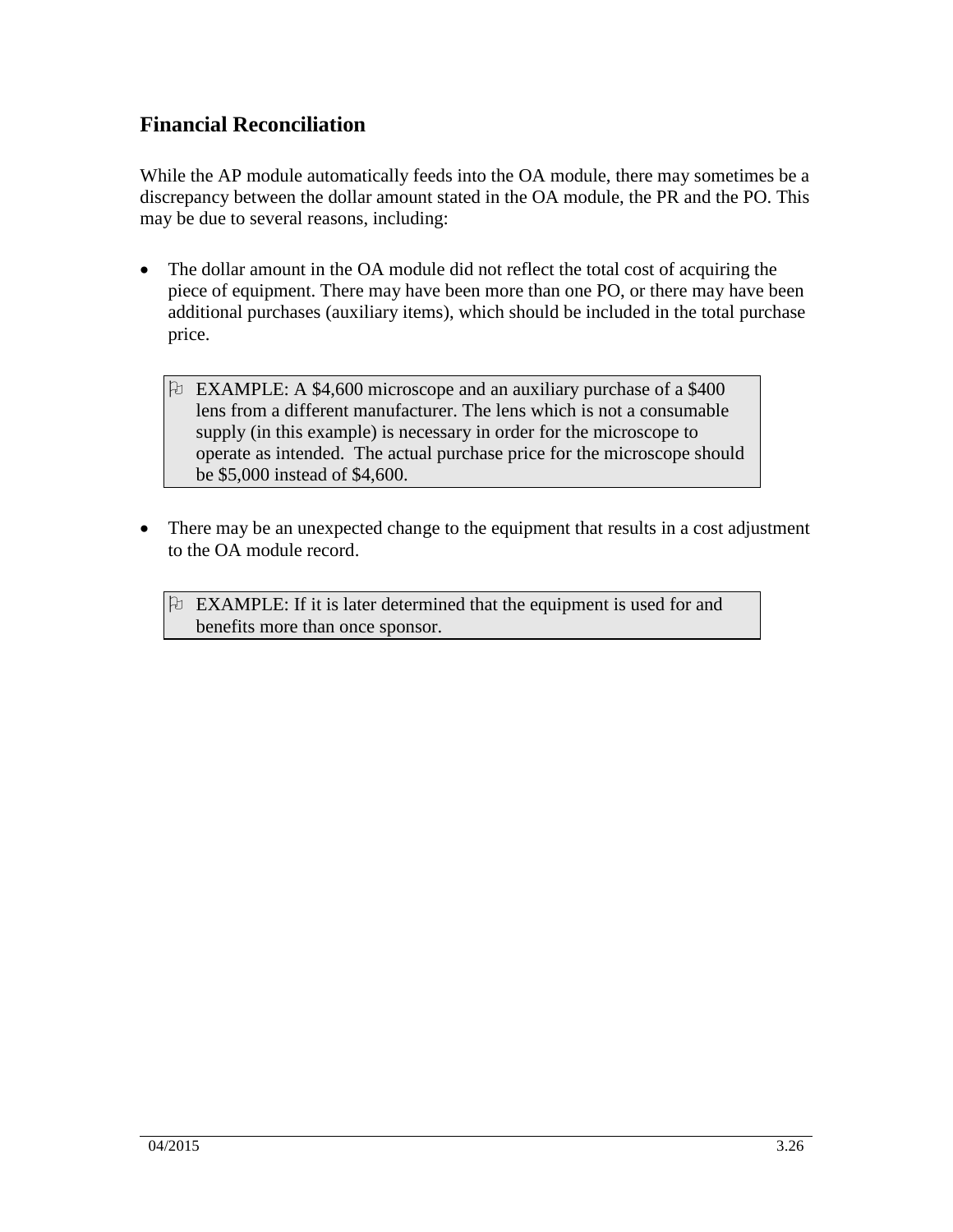# *Chapter 4: Records, Reports, and Inventory*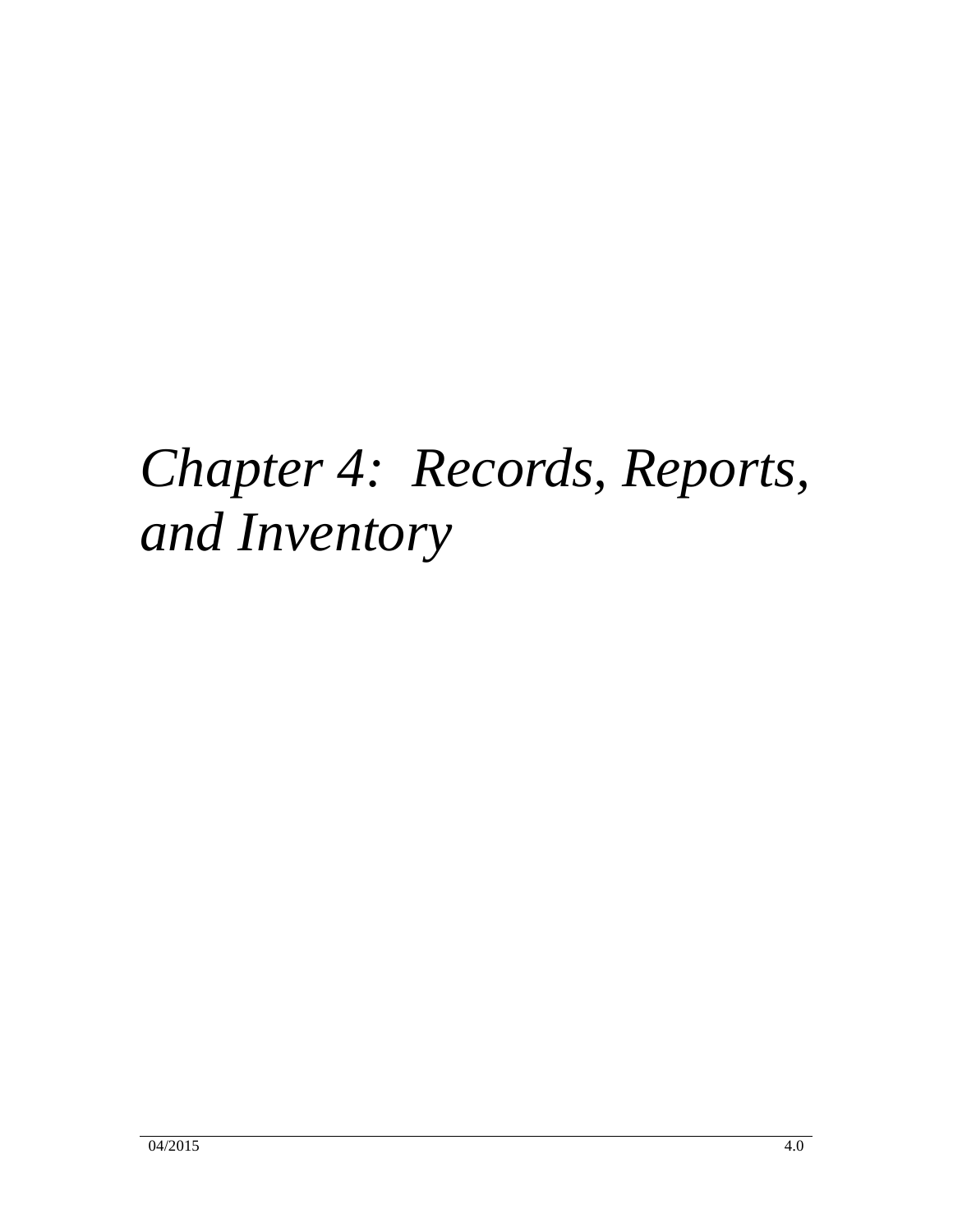This subchapter deals with the physical retention of non-electronic documents. For information regarding the creation of the OA module records, see the subchapter titled "Identification: Tagging and Recording Property "in the Acquisition chapter of this manual.

The OA module is the official property record for the Institute. The OA module is the primary source of information used by Property Services to create the numerous reports provided to sponsors. The property records also provide depreciation information for IDC rate development process and other financial reports to central administration units. The information in the OA module allows Property Services to manage capital property for the Institute.

Caltech needs a single official property record because it is the most efficient way to:

- Ensure consistent, complete record keeping
- Comply with research sponsors and IRS for financial reporting
- Allow for accurate accounting and budgeting for the Institute
- Track movement, utilization, status and disposition of equipment
- Provide information to support the equipment component of the IDC rate for audits and negotiations
- Provide depreciation reports
- Conduct accurate physical inventories

## **What Records Should be Retained**

It is recommended that Divisions organize and store paper records related to capital equipment and sponsor-owned property in their area. One method of organization is to establish an individual file for each piece of capital equipment, sorted by Caltech ID tag number, requisition number, purchase order/invoice number or type of equipment. A typical file may include the following: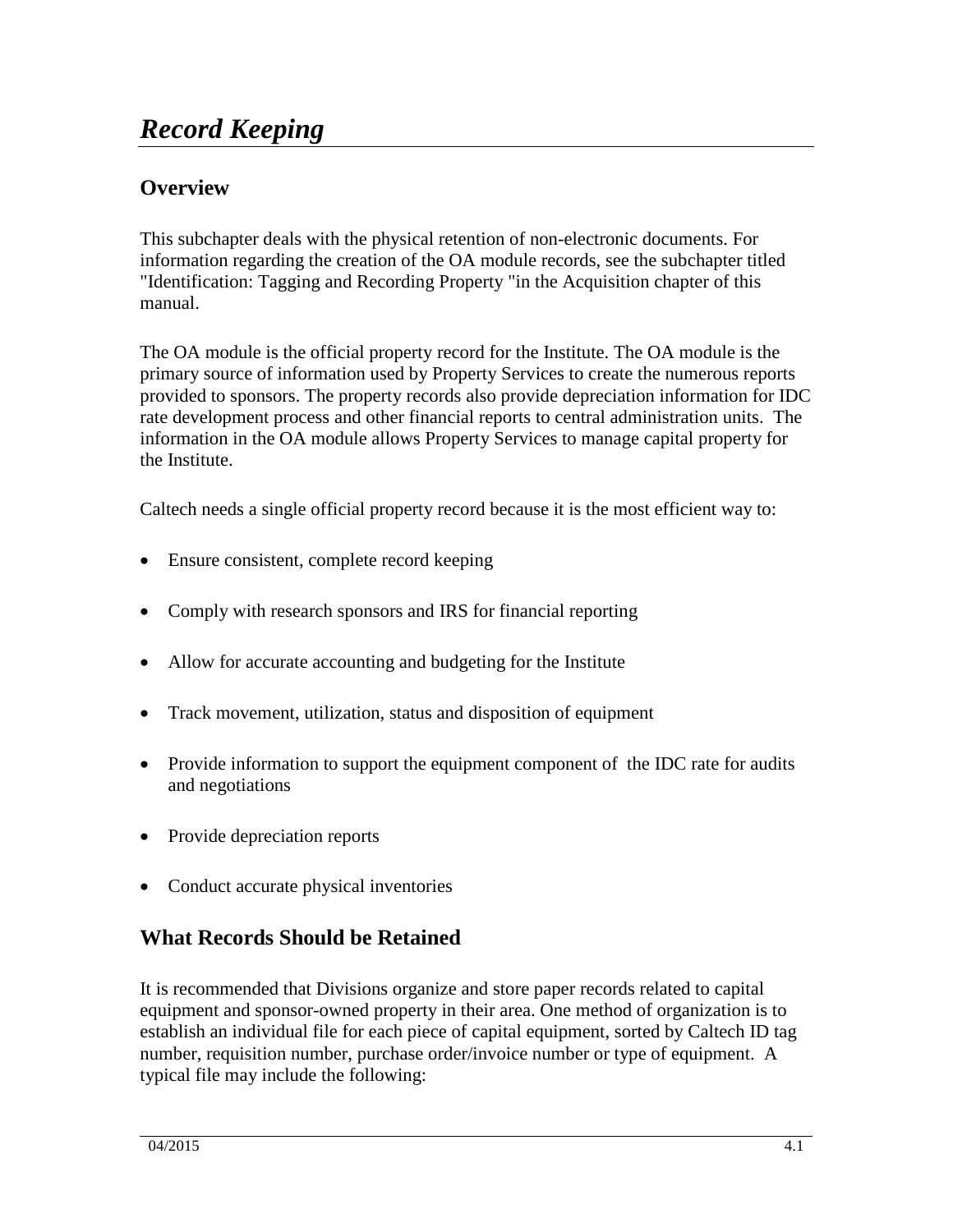- Acquisition documents, including invoice for payment
- Approval to purchase, if sponsor required
- Repair, maintenance and calibration records related to any maintenance or warranty agreements
- External screening documentation (if sponsor required)
- Shipping records (for example, vendor packing lists, or any copies of Government forms required for the transfer of GFP i.e. DD1149, DD250, NF 1018, etc.)
- Shipping document including bill of lading or letter of transfer
- Disposal documentation, including approval letters from the sponsor

Except for disposal documentation, Divisions must keep equipment records, documents and information for as long as the equipment is held for all GOE and other equipment. Disposal documentation should be kept for two years after the equipment is disposed.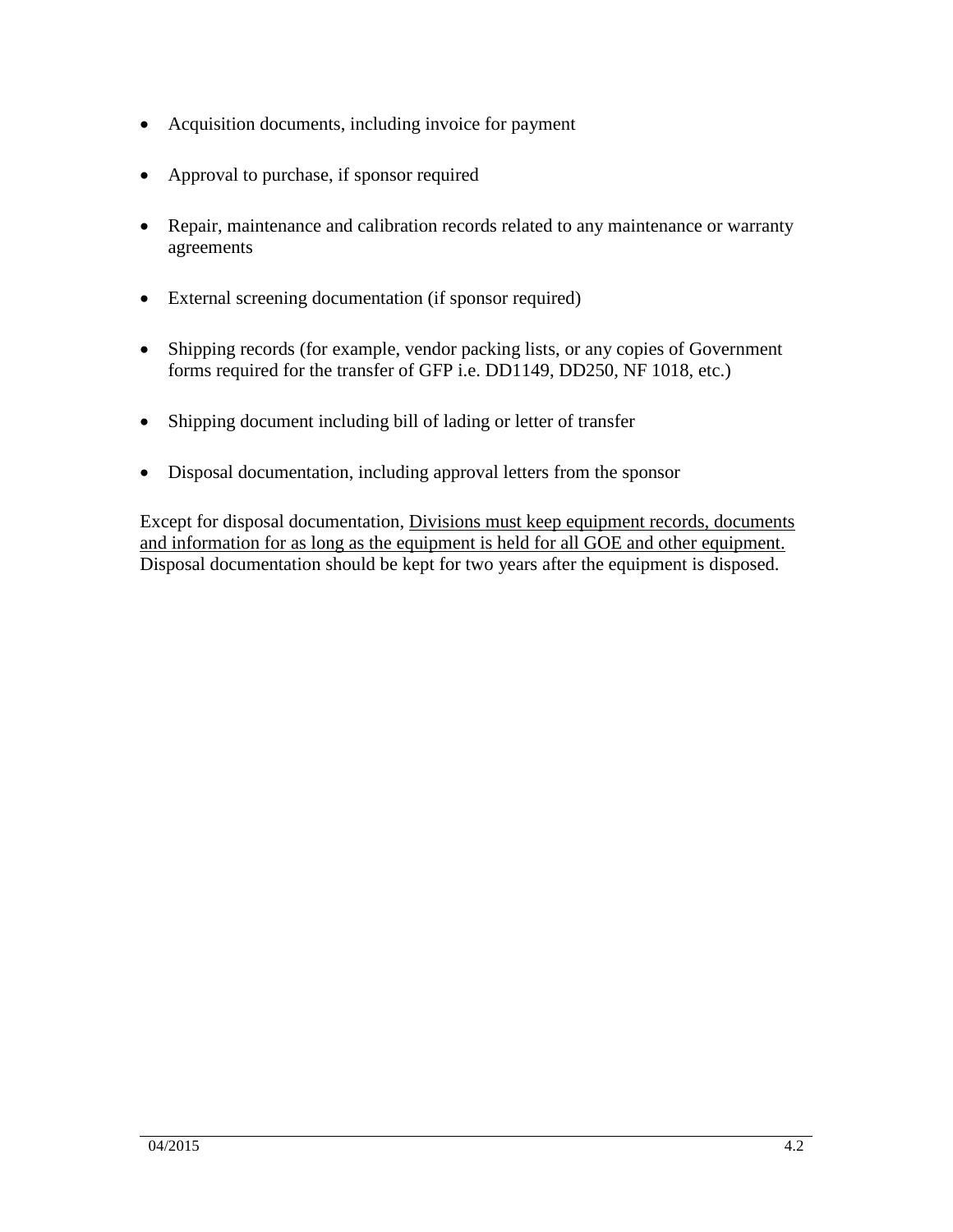The following chart outlines the property reports required for sponsor funded projects. Property Services is responsible for timely preparing and filing of these reports. Property Services will also provide information from the OA module to the department responsible for preparing the Indirect Cost Rate Proposals so that Caltech can correctly report depreciation for indirect cost rate development and recovery.

Property Services provides internal reports including:

- Ad hoc reports for Division/management use
- Inventory adjustment reports Year-end disposal and title transfer reports to the Controller's Office
- Loss, Damage and Destruction reports as needed (See subchapter titled "Disposition" of Equipment" in the Disposal chapter of this manual)
- Other reports as needed

Property Services provides the following reports related to property:

| <b>Report</b>       | Gov't<br>Form | <b>Title</b>                                                                 | <b>Purpose</b>                                                      | <b>When Due</b>                                              |
|---------------------|---------------|------------------------------------------------------------------------------|---------------------------------------------------------------------|--------------------------------------------------------------|
| DD Form<br>120      | <b>YES</b>    | Inventory<br>Schedule "B"<br><b>Report of Excess</b><br>Personal<br>Property | Reporting of<br>excess<br>Government-<br>owned property             | As soon as property<br>becomes excess to<br>Institute needs  |
| DD1149              | <b>YES</b>    | Requisition and<br>Invoice/Shipping<br>Document                              | Reporting of<br>shipping/receiving<br>Government-<br>owned property | Upon shipment or<br>receipt of Government-<br>owned property |
| DOE Form<br>4220.49 | <b>YES</b>    | Property<br>certificate                                                      | Contract closure<br>agreement<br>certification                      | Upon contract<br>completion                                  |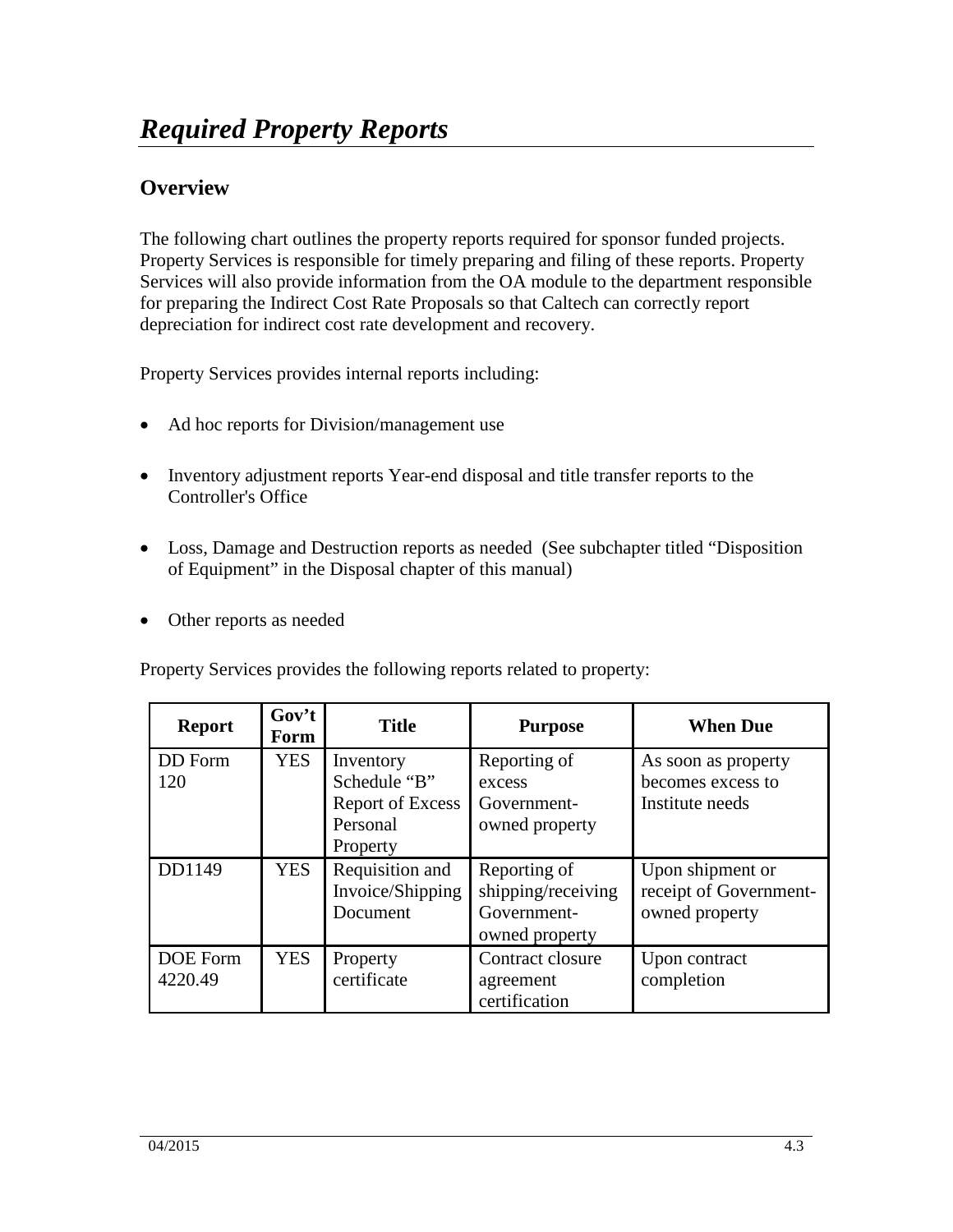| <b>Report</b>                                                               | Gov't<br>Form | <b>Title</b>                                                                    | <b>Purpose</b>                                                                                                     | <b>When Due</b>                                                                                                                              |
|-----------------------------------------------------------------------------|---------------|---------------------------------------------------------------------------------|--------------------------------------------------------------------------------------------------------------------|----------------------------------------------------------------------------------------------------------------------------------------------|
| <b>DOE</b> Form<br>4300.3                                                   | <b>YES</b>    | Semi-annual<br>summary report<br>of DOE-Owned<br>plant and capital<br>equipment | Financial report                                                                                                   | As of Mar. 31 and Sept.<br>30 of each year to be<br>reported no later than<br>45 days of reporting<br>period, or upon<br>contract completion |
| Grant/Contr<br>act Closure<br>Report<br>(Cert. Of<br>Completion)            | NO            | Final property<br>report                                                        | To request title<br>transfer of<br>purchased and<br>furnished<br>equipment                                         | Per grant / contract /<br>agreement                                                                                                          |
| Letter/Repo<br>rt of LDDT<br>(Loss,<br>Damage,<br>Destruction,<br>or Theft) | NO            | N/A                                                                             | List of LDDT<br>equipment                                                                                          | As necessary                                                                                                                                 |
| Listing of<br>Government<br>Property (all<br>Federal<br>agencies)           | NO            | Listing of<br>Government-<br>Owned or<br>Furnished<br>Property                  | Financial report                                                                                                   | Annually, as of Sept.<br>30 to be reported no<br>later than Oct. 31 or<br>upon contract<br>completion                                        |
| <b>NASA</b><br>Form 1018                                                    | <b>YES</b>    | NASA & JPL<br>contracts Only                                                    | <b>Accounts</b> for<br>NASA owned<br>property                                                                      | As per contract                                                                                                                              |
| Physical<br>Inventory                                                       | NO            | Physical<br>inventory report                                                    | Contract/Agreeme<br>nt, 2 CFR, Part<br>200.313, OMB<br>Circular A-110.<br>FAR, Institute<br>Policy<br>Requirements | At least once every two<br>years, upon contract<br>termination, or upon<br>request from sponsor                                              |
| Asset<br>Activity<br>Reports                                                | NO            | Asset activity<br>report                                                        | Monitor asset<br>activity                                                                                          | First week of October<br>(for YTD) / monthly /<br>as needed                                                                                  |
| Work in<br>Process<br>(WIP)<br>Annual<br>Financial<br>Report                | NO            | <b>Work in Process</b><br>(WIP) Annual<br>Report                                | To comply with<br>Agency specific<br>contract/agreement<br>requirement to<br>provide WIP<br>financial Report       | As required by terms of<br>award                                                                                                             |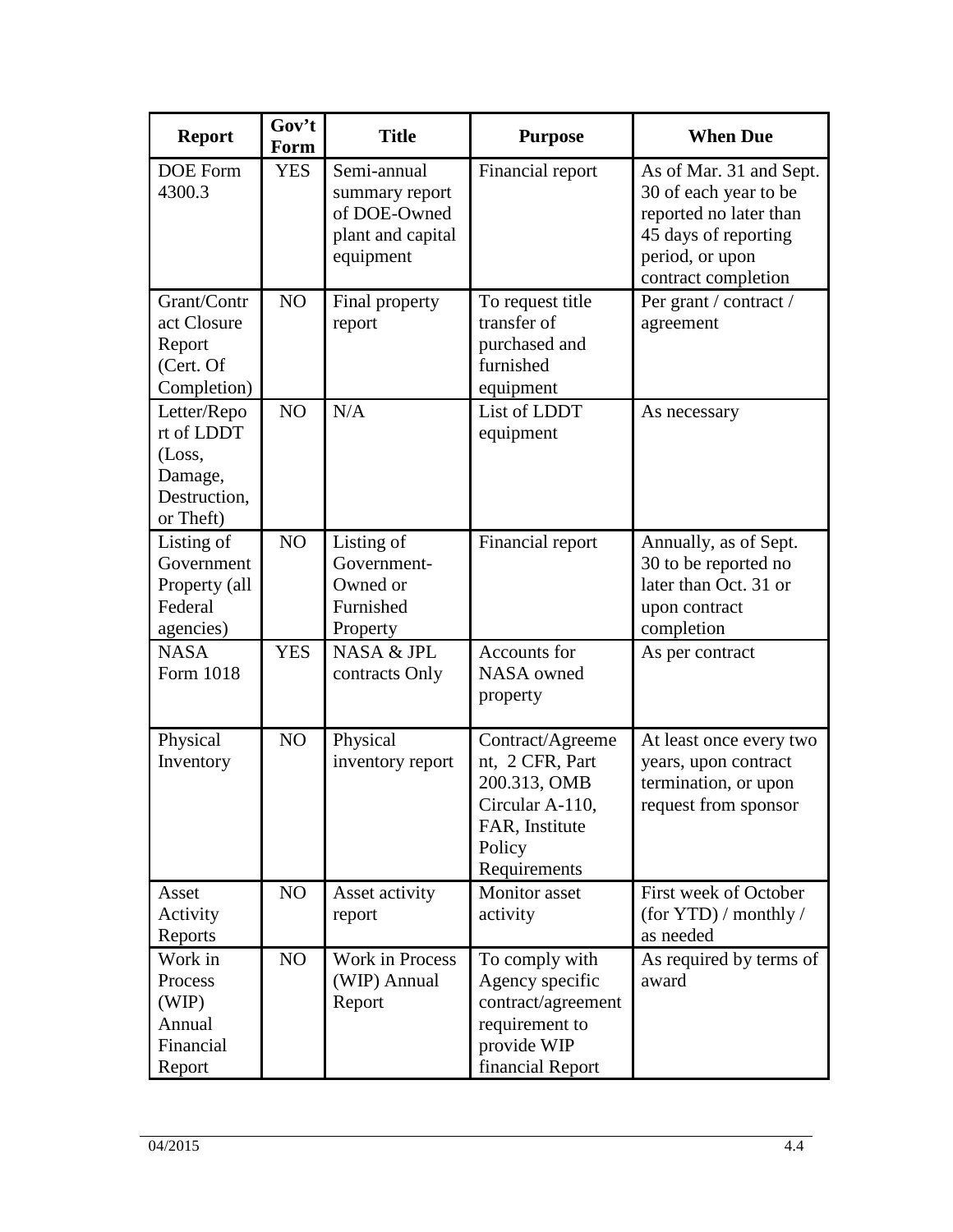## **Subcontractor Property Reports**

Property procured by the subcontractor is recorded in the subcontractor's system of record and is not recorded in the OA module.

Equipment acquired by Caltech on an award from the Department of Defense and subsequently furnished to the subcontractor is recorded in the OA module. Subcontractors are encouraged to keep a separate system of record. Contact the OSR for proper shipping documentation procedures. The terms and conditions of a subcontract will reflect the specific property reporting requirements for a subcontractor.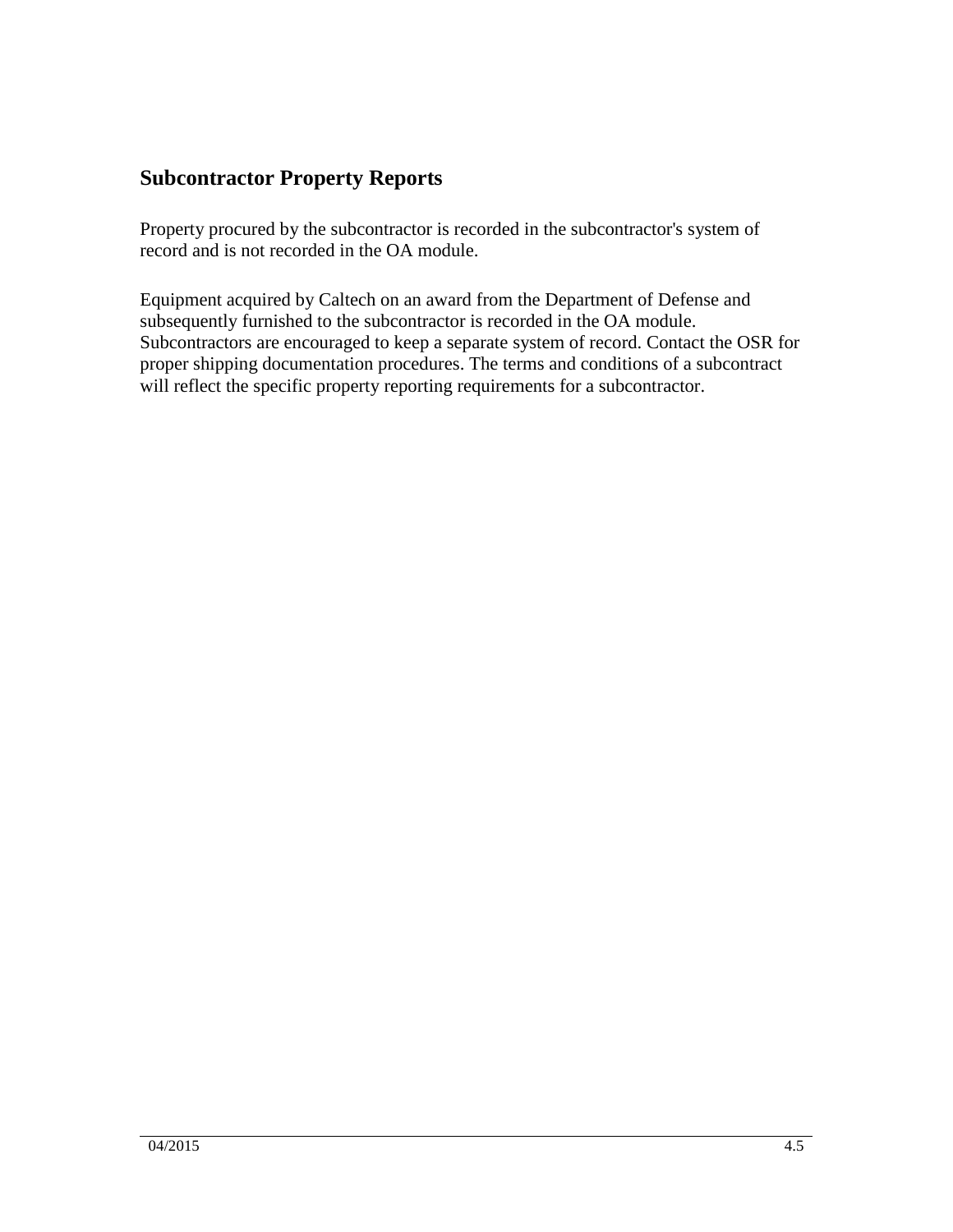The purpose of a physical inventory is to verify the existence, current utilization, condition, continued need for, and location of capital equipment owned by, donated, furnished to or otherwise accountable to Caltech, as well as Government-owned property.

Caltech is required to conduct a complete physical inventory of its capital equipment and Federal property at least once every two years. Additional, inventories are conducted as needed to either fulfill property administration responsibilities or specific agency requirements.

The physical inventory process requires a team effort involving Property Services, the Division Representative and other Division personnel. In addition, the Institute's Audit Services and Institute Compliance group may review and audit the physical inventory process.

Prior to the inventory, Property Services, in coordination with the Division Representative, tags all capital equipment, adds or updates any OA module records that are still outstanding, or processes disposals in order to ensure an efficient inventory process. Divisions will receive advance notice from Property Services at the Division or Institute level regarding the planned date and scope of the inventory. Divisions will also typically receive several weeks' notice to prepare for their inventory prior to its start.

# **Preparation for Inventory**

The following describes the inventory process including the pre-inventory interview, how the inventory is scheduled, and advice on how to prepare for this event.

# **Pre-Inventory Interview**

Before the physical inventory commences the Division will be contacted by Property Services to establish the following:

- 1. A time to conduct the kick-off meeting for the physical inventory.
- 2. The procedures and schedule that will be followed during the inventory.
- 3. The Division personnel who will be assisting in the inventory.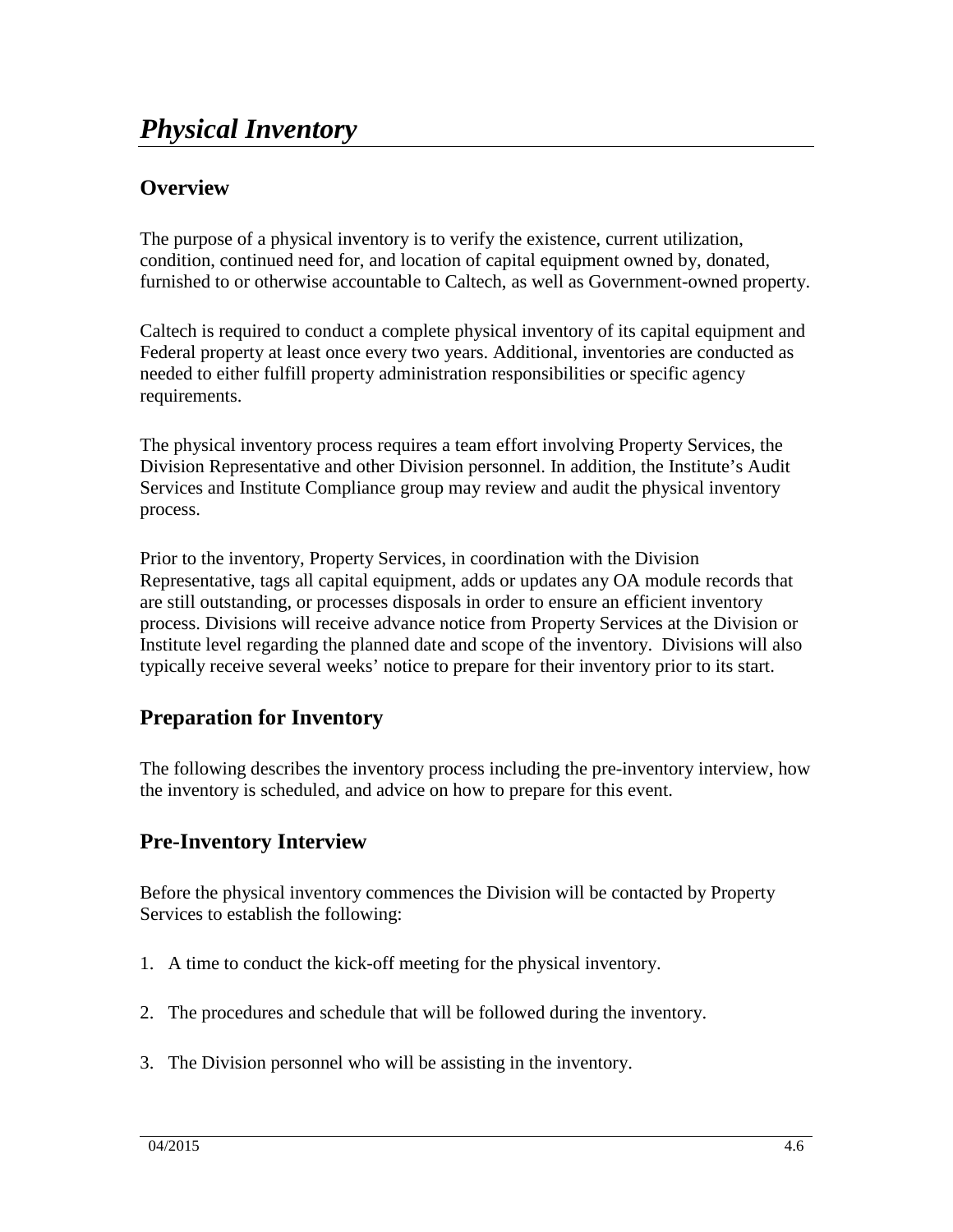At the kick-off meeting, the Division should invite those staff members who will be assisting Property Services personnel during this process. Attendees at the meeting may vary by Division. It is not unusual to have this meeting attended by the Division Administrator.

The discussion will focus on some of the tasks that will be performed during a routine physical inventory by Property Services and the Divisions, such as:

Property Services:

- Prepare a list of all Caltech-owned capital equipment and equipment being tracked for sponsor funded and donated equipment recorded in the OA module for the Division.
- Identify any untagged equipment that is believed to meet the capital equipment requirements. The Division will assist by providing any available information about the equipment and/or purchase records.
- Identify the locations of Division's equipment (including offices, storage areas, labs, off-campus sites, etc.) based on what is recorded in the OA module.
- Initiate the disposal procedures for any equipment that is not being used and which will be disposed of after the physical inventory.
- Report results of inventory to Federal Government and Institute auditors.

Divisions:

- Notify colleagues, associates, fellow staff and faculty members of planned inventory dates
- Arrange for guides with the necessary keys, door codes, etc. to accompany the Property Services personnel completing the inventory on pre-scheduled inventory  $day(s)$
- Assist in identifying equipment that belongs to other Divisions and their transfer status.
- Identify selected areas within the Division that need special attention or precautions, such as:
	- Lab areas
	- Clean rooms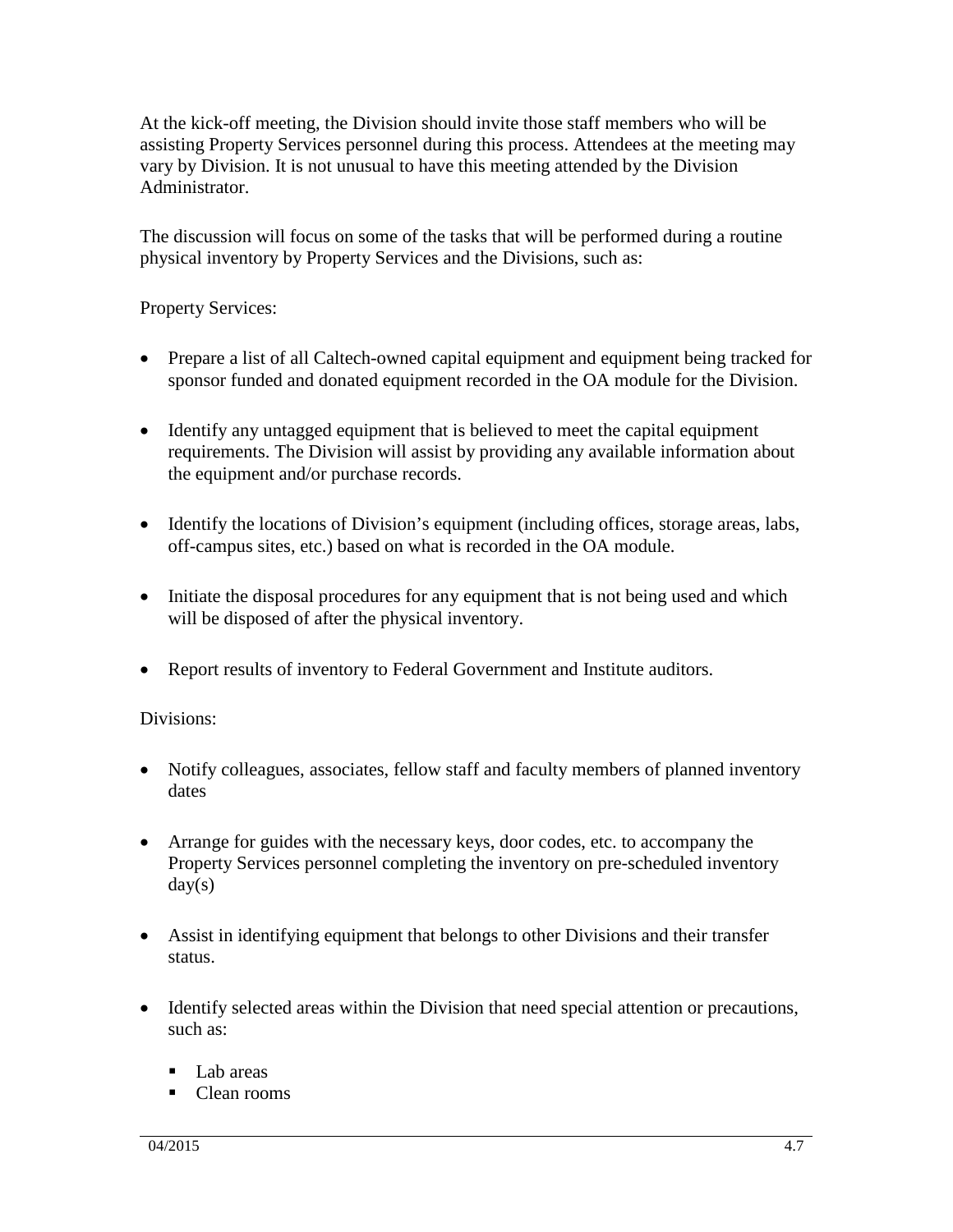- Confined spaces
- Radiation zones
- Biohazard areas
- Advise colleagues, associates, fellow staff and faculty members to clearly and prominently label all personal items as "personal" or remove them from the premises.
- Assist Property Services' efforts to find and verify equipment at off campus locations.

# **What Happens on Inventory Day?**

The following is an example of a typical physical inventory:

- Property Services personnel arrive at the pre-arranged time and location
- Property Services personnel and Division guides will visit the first scheduled location
- The equipment's ID barcode tag will be scanned by handheld barcode readers by the Property Services personnel
- The following key information is verified for each asset:
	- Location
	- **Status**
	- Condition
	- Whether the equipment is "in use."

The following things can be done by the Division to assist Property Services in their efforts in order to make the inventory process efficient and helpful:

- Provide knowledgeable guides/escorts
- Ask equipment users to expect/and be tolerant of minor interruptions while equipment is being scanned
- Have equipment users expect/and be tolerant as equipment is shifted or moved in order to see tags, model numbers, etc. Property Services will make sure not to move any equipment without clearing it with the end-users.
- Provide ready access to all areas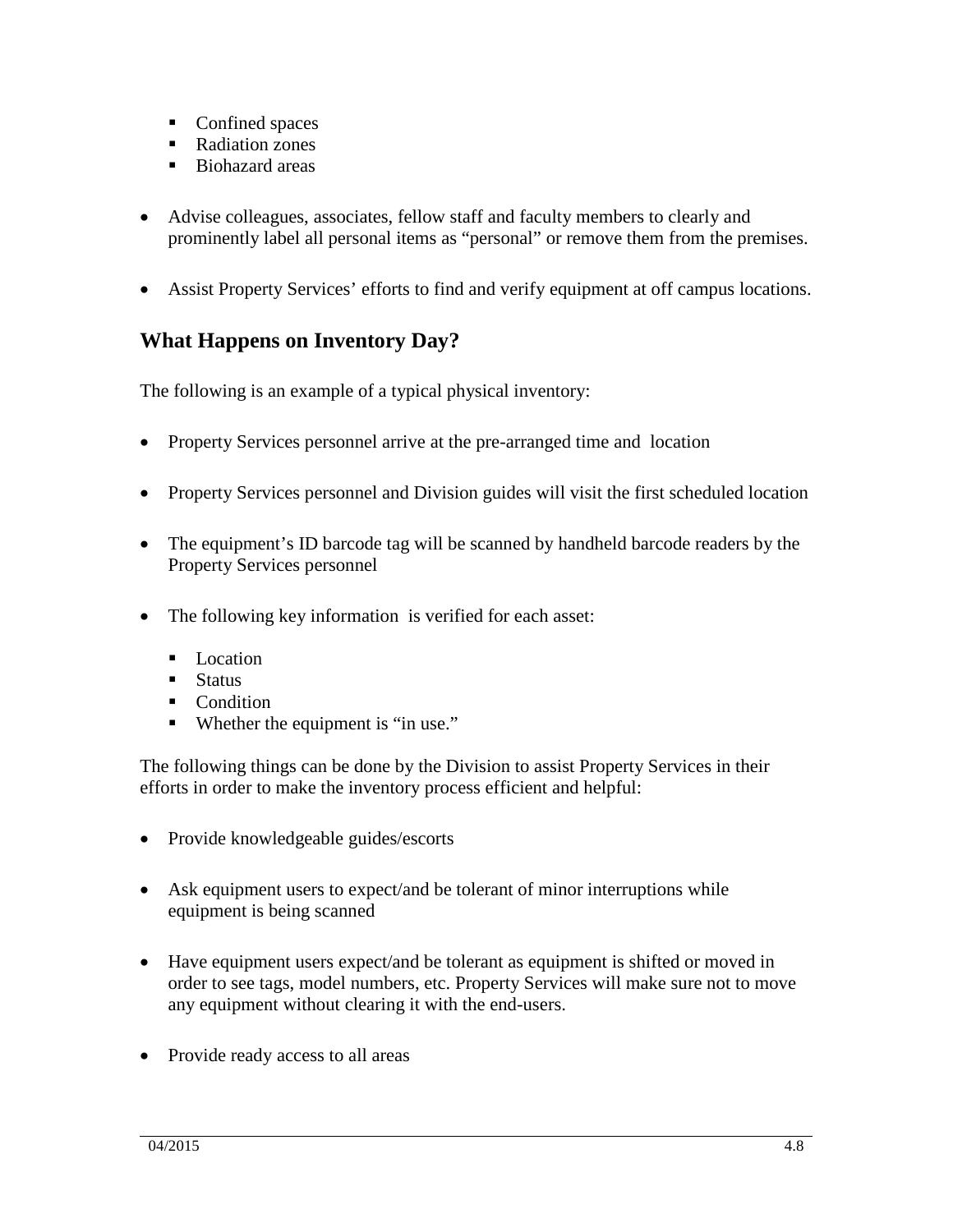## **Off Campus Inventory**

Property Services will inventory off campus equipment through certification from the end user that the equipment is at its reported location and is currently utilized for the research award for which it was purchased. Property Services will accept a signed certification or electronic mail sent directly from the end user.

#### **Reporting Inventory Results**

Property Services is responsible for performing the physical inventory. To ensure proper segregation of duties in the physical inventory process, Property Services personnel may be rotated among the Divisions to ensure a proper separation of duties.

#### **Reporting Results of Inventories (FAR 52.245-1)**

The contractor shall, as a minimum, submit the following to the GPA promptly after completing the physical inventory:

*(a) A listing that identifies all discrepancies disclosed by a physical inventory.* 

*(b) A signed statement that physical inventory of all or certain classes of government property was completed on a given date and that the official property records were found to be in agreement except for discrepancies reported*

Property Services will inventory all capital equipment found on campus and will verify off-campus capital equipment and report the results to the GPA, as follows:

- **Inventory Discrepancy Reports:** These reports require a quick response by the Division Representative in order to resolve discrepancies. The Division Representative should validate the accuracy of the reports and verify the findings.
- **Unrecorded Transfer Report:** Equipment found but transferred, equipment recorded in the OA module but not located in the OA module reported location.
- **The Division Representative** must provide an explanation as to why this occurred for each asset on their report.

NOTE: Property Services will notify the Government Property Administrator (GPA) of the results of the physical inventory in accordance with FAR 52.245-1.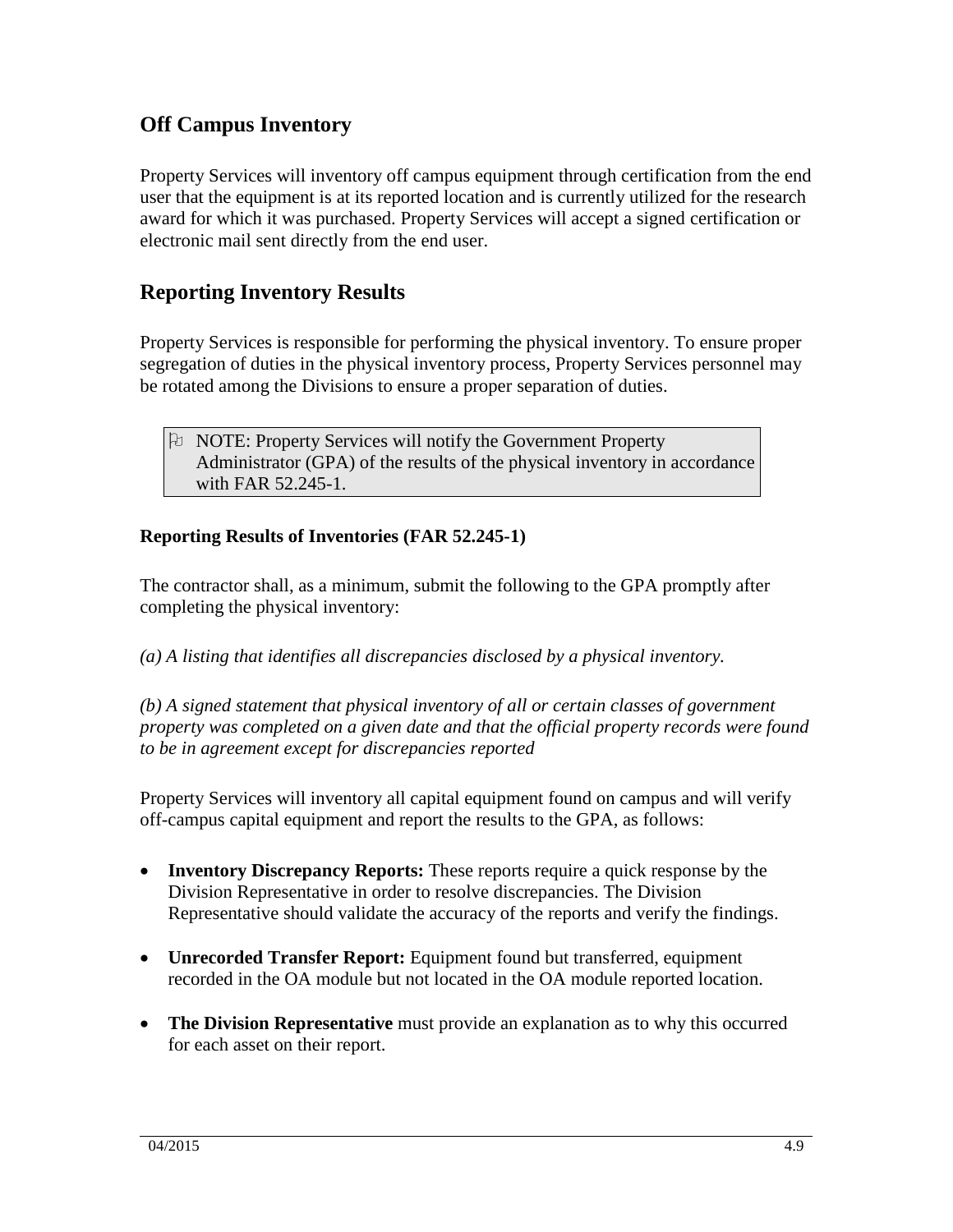• **Equipment Not Found Report:** Capital equipment recorded in the OA module but not accounted for during the physical inventory. The Division Representative must provide an explanation as to why this occurred for each asset on their report.

#### **Physical Inventory Reconciliation Procedure and Discrepancy Resolution**

#### **Unrecorded Transfer Report**

The Division Representatives from both departments and/or projects must work together to determine whether this is a change in location and/or equipment accountability. If the equipment's location or accountability should be changed, the change should be recorded in the OA module as an internal equipment transfer. See "Movement" in the Use chapter of this manual.

#### **Equipment Not Found Report**

Each department will be provided a specified period of time during which they must make every effort to locate those items not found by the physical inventory group. When item(s) are found:

- The Division Representative must contact Property Services
- Arrangements will be made to record and inventory the newly located assets
- If equipment needs to be disposed of, refer to the subchapter titled "Disposition of Equipment" in the Disposal chapter of this manual
- If at any point in the future, previously not found equipment is located, the Division Representative will notify Property Services and arrangements will be made to reactivate the record. An asset can be reactivated only before the fiscal year has not been closed (September 30 of every year).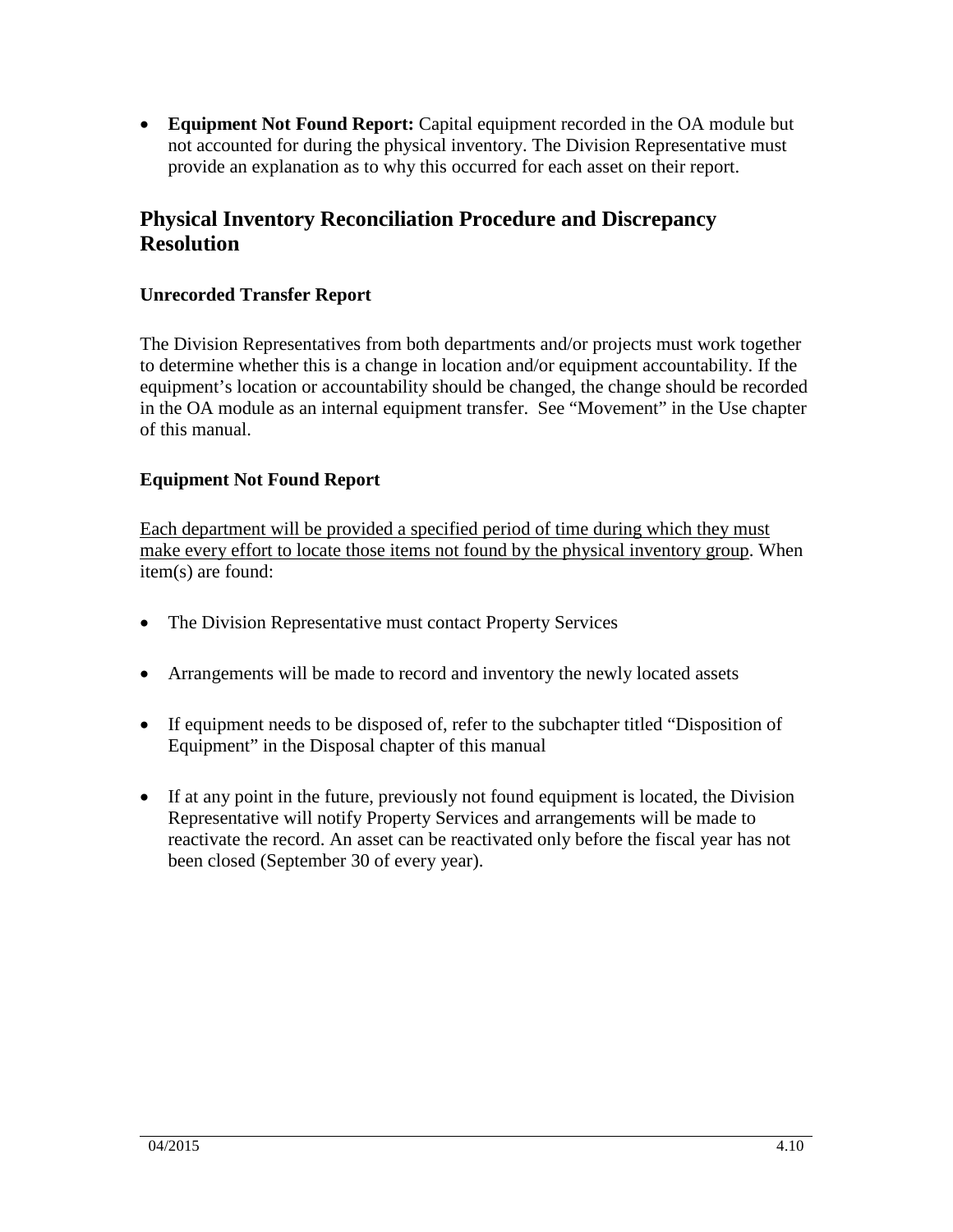# *Chapter 5: Use*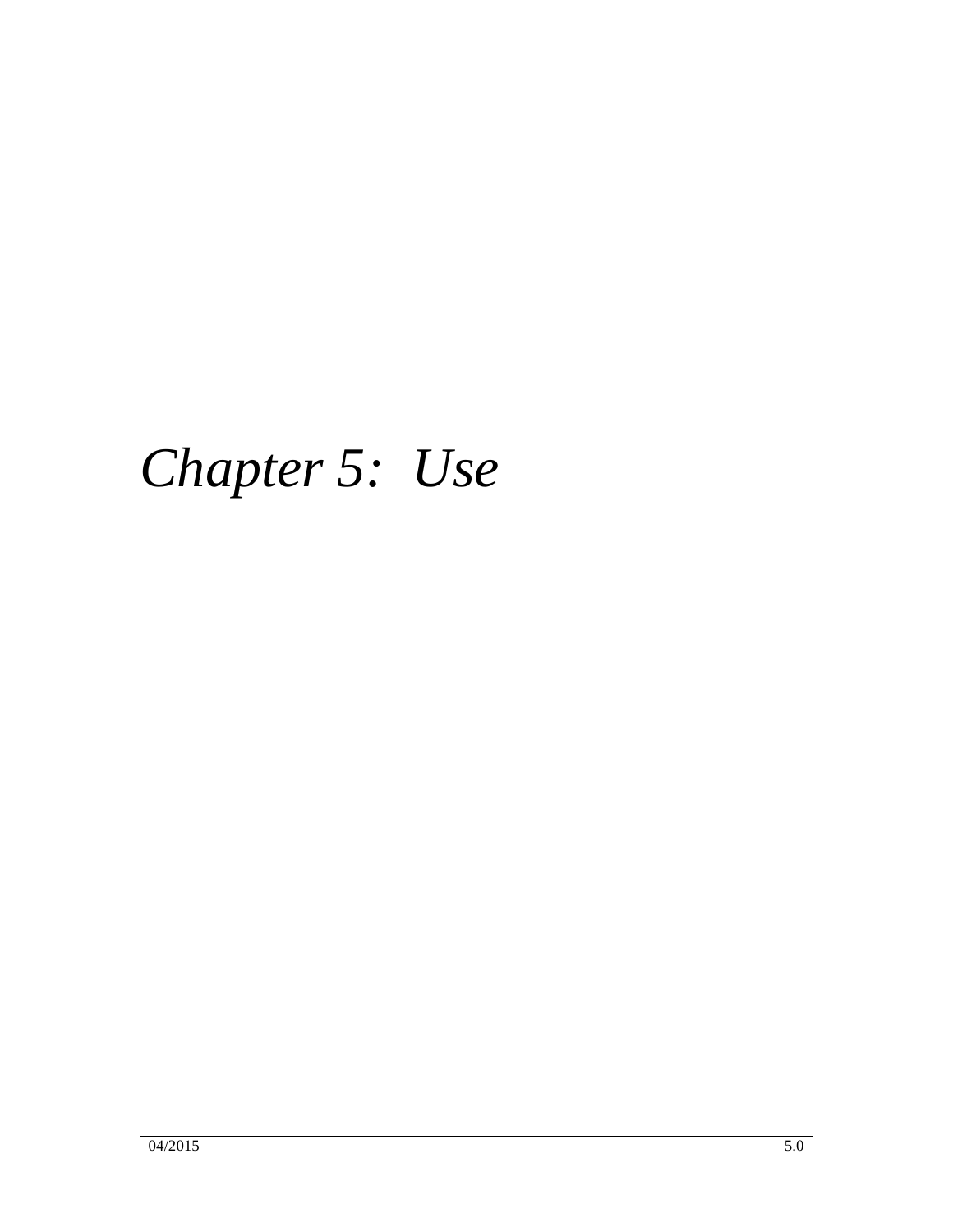# *Movement*

#### **Overview**

Proper care, handling, and storage of property are required to ensure maximum use and availability. Equipment that is cared for and maintained properly can result in considerable savings to Caltech. When equipment is no longer needed by one Division, you may wish to **transfer** it to another Division, **transfer** it to a storage location or process it for **disposal**. For further information, please refer to the subchapter titled "Disposition of Equipment" in the Disposal chapter of this manual.

## **Physical Location Transfer**

When property is physically relocated from one area to another, such as a building, room, or site, the action is defined as a "Physical Location Transfer". For all physical movement of capital equipment, the Division Representative should notify Property Services by filling out an Asset Information Form and sending it to Property Services. Alternatively, the Division Representative may use the Equipment Tracking System to report the movement. Property Services can assist the Division Representative in completing the necessary documents. The OSR can help determine if there are any donor or sponsor restrictions on the equipment that would prevent the movement from occurring. It is recommended that the Division Representative retain a copy of the documentation for movement transactions. Electronic versions of all requests made via the Equipment Tracking System (ETS) will be maintained within the system. No additional documentations will need to be maintained outside of this system for movement transactions completed within ETS.

#### **Off-Campus Location Transfers**

When equipment is used off-campus; the use of equipment must benefit Caltech or the sponsored project for which the property was acquired. When equipment is moved offcampus, the Division Representative must notify Property Services. By notifying Property Services of equipment at a non-Caltech location, the Division will ensure that the equipment will be entered into the OA module and that it will be physically verified by the custodian when it is time for re-inventory.

It is absolutely necessary that the appropriate Caltech administrative offices (the OSR and Property Services) be notified before moving any equipment off-campus. Moving equipment without properly notifying the appropriate administrative offices could result in non-compliance with Federal regulations and specific award or agreement's terms and conditions, especially in cases involving Government-owned equipment. The administrative offices will verify whether Caltech needs to obtain prior approval from a funding agency before the equipment can be moved. In addition, moving equipment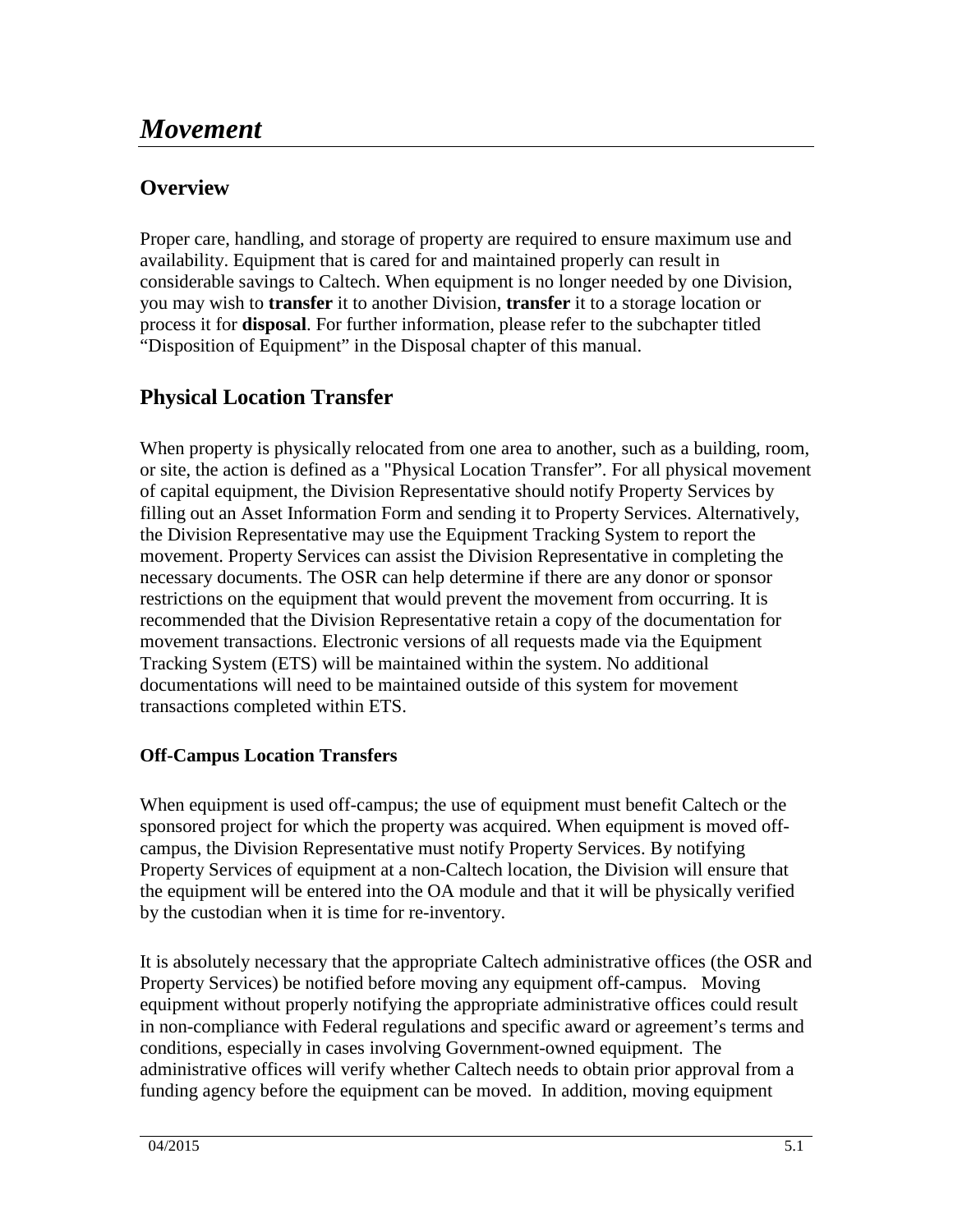without properly notifying Property Services will result in discrepancies in the equipment location information captured in the Fixed Asset System, and this can result in audit findings.

#### **Shipping Overseas**

If equipment needs to be shipped overseas, the Division should contact the OSR to see if any shipping restrictions apply. In addition, the Division should contact the Export Control office to make sure no International Traffic in Arms Regulations (ITAR) or Export Administration Regulations (EAR) restrictions will be violated by the shipment. Property Services will need to be notified to ensure that updated room information is properly documented and reflected in the Fixed Asset System as required under Federal regulations.

#### **Accountability Transfer**

If the accountability of equipment changes between two Divisions or projects, whether the equipment physically moves or not, the Division Representative should contact Property Services to assist in completing an Asset Information Form or updating the information in the Equipment Tracking System in order to ensure that the change is made in the OA module.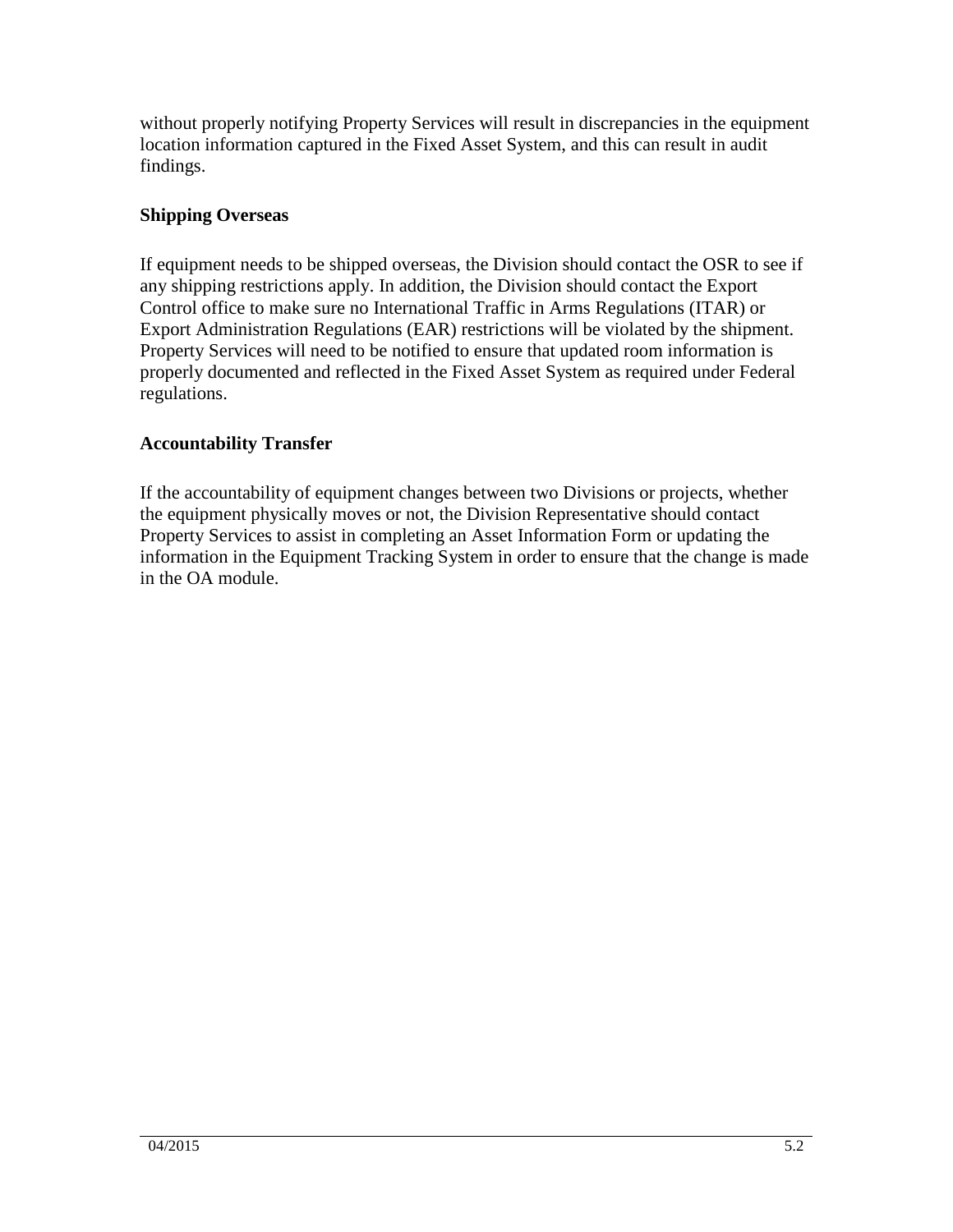At some point, all equipment will no longer be used or will not be expected to be used again. At that time the Division should process it for disposal. For further information, please refer to "Disposition of Equipment" in the Disposal chapter of this manual. If there are plans to use it for a purpose other than the one it was purchased for then the Division must follow a specific process to ensure approval is received before the item's use is changed.

# **Utilization**

If equipment is not used or not expected to be used again due to its condition (i.e., spare parts donor, obsolete, broken, excess, etc.), please see the subchapter titled "Disposition of Equipment" in the Disposal chapter of this manual for additional information on reutilization.

Notify Property Services or the OSR if there are plans to use equipment for a purpose or research award other than the purpose or research award for which the equipment with originally purchased. Equipment purchased under a Federal research grant will require formal approval from the funding agency for use on a purpose outside of the purpose described in the original funding award agreement while work on the original funding award is still active.

Equipment acquired with Federal funding will require formal approval from the funding agency for use in a service center if the initial work (research award) for which the equipment was purchased for is still in progress. If the Federal funding agency grants approval for use of the equipment in a service center capacity while the initial work (research award) for which the equipment was purchased for is still in progress, then any income generated from the use of that equipment will be considered "program income" and there will be Federal restrictions placed on how that income can be used. Generally the Federal guidelines expect the program income to be applied toward as additional funding to the original research award unless the specific research award agreement for which the equipment was purchased provides language for how program income is to be applied.

 NOTE: Government-owned equipment should only be used for Federal authorized work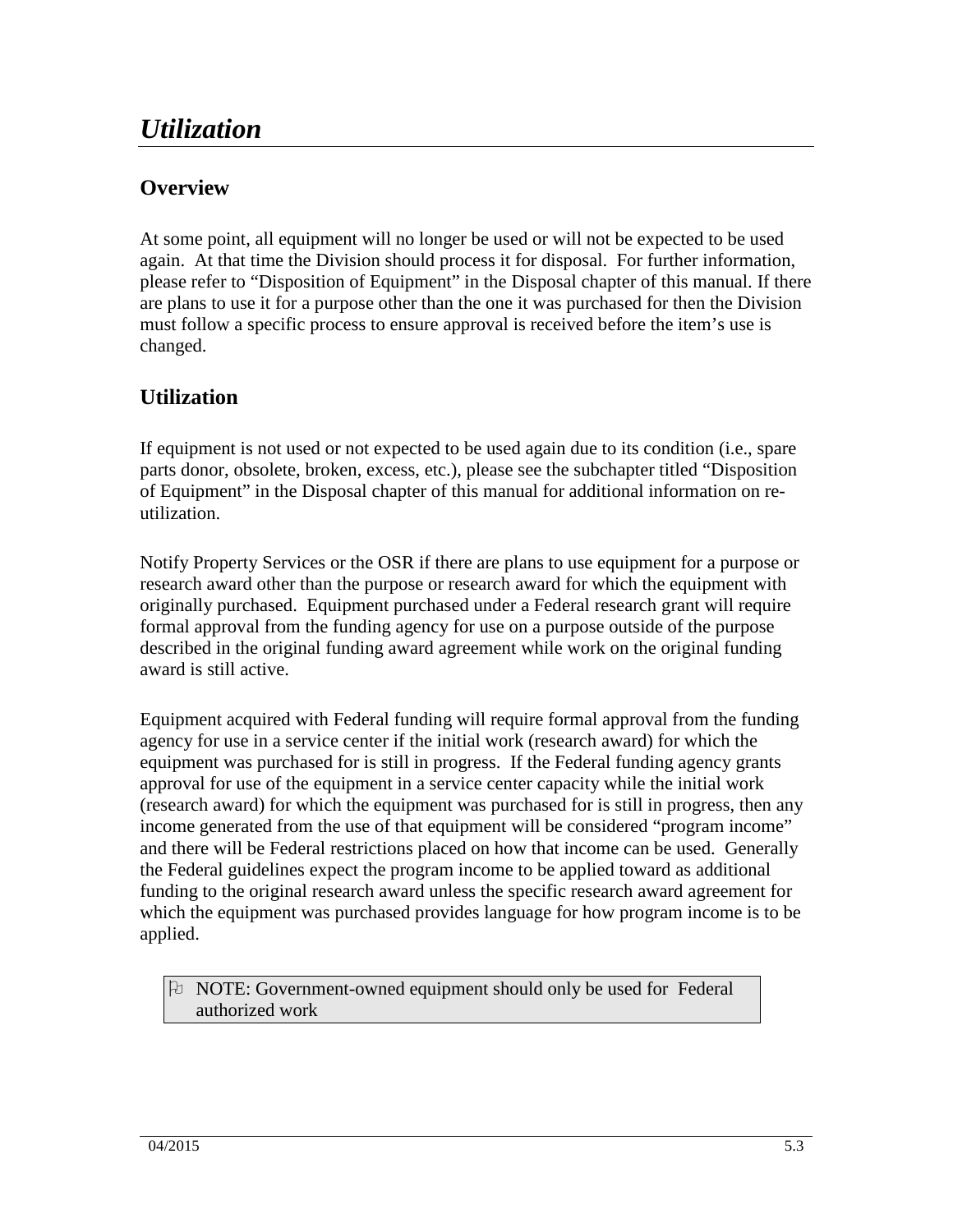# *Maintenance*

#### **Overview**

Proper care, handling, and storage of property are required to ensure maximum use and availability. Equipment that is cared for and maintained properly can result in considerable savings to Caltech.

## **Maintenance**

It is essential to follow vendor recommended preventive maintenance for all Caltech equipment. Please note that there are usually specific maintenance requirements when the equipment is sponsor-owned. See "Maintenance Compliance" below. As noted in "Record Keeping" in the Records, Reports, and Inventory chapter of this manual, the Division Representative should keep service, repair and maintenance records in a file for that piece of equipment. In addition, the Division Representative may want to use a calendar reminder system for performing regularly scheduled maintenance and distribute copies to other staff who may be directly involved, such as the custodian or a lab technician. For ongoing maintenance agreements, the Division Representative can coordinate with the PI to validate that the maintenance has actually been performed. Documentation of the validation should be included in the department file.

#### **Maintenance Compliance**

If the equipment was purchased with sponsor funds, the funding agency may outline general maintenance requirements in each agreement. For example, test equipment such as oscilloscopes must be calibrated on a regular basis to ensure that their measurements are highly accurate. In the event that sponsor funded equipment needs unusual and / or substantive maintenance (for example, the equipment is significantly damaged during an earthquake), the sponsor should be immediately notified.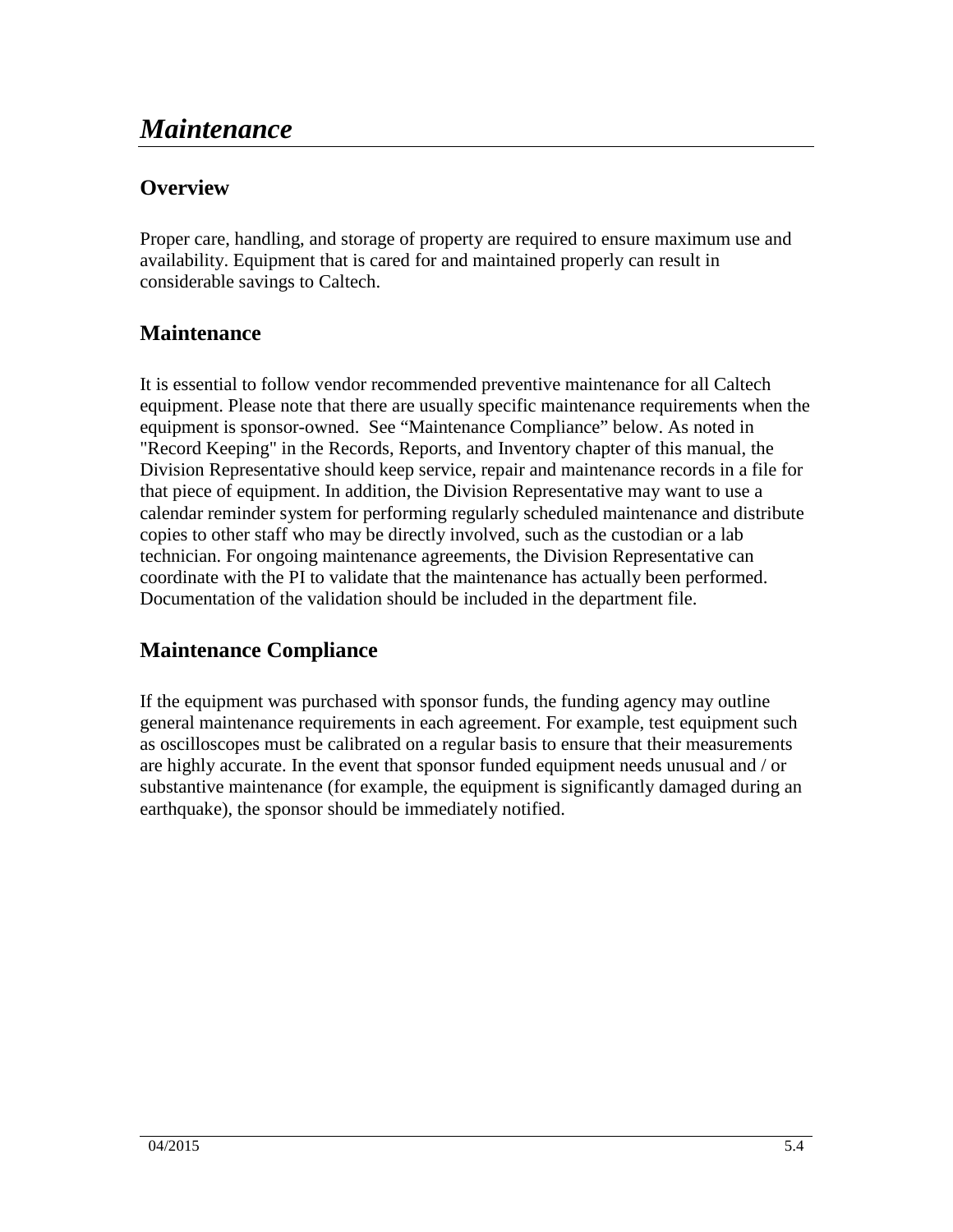## *Storage*

#### **Overview**

Proper care, handling, and storage of property are required to ensure maximum use and availability.

#### **Storage**

When Government-owned equipment is found to be excess please contact Property Services immediately. Government-owned equipment must be utilized for the research for which it was procured and Federal Government approval is necessary prior to storing Government-owned equipment or using the Government-owned equipment for a purpose other than the purpose for which the equipment was originally purchased. Using Government-owned equipment for a purpose other than the purpose for which the equipment was originally purchased without obtaining proper formal approval from the funding agency is considered unauthorized use of Federal property and is an illegal activity.

It is absolutely critical that when the work for which Government-owned equipment was purchased is completed, that the OSR and Property Services is notified so that proper disposition instructions can be obtained from the funding agency regarding what Caltech is to do with the equipment. The funding agency may provide instructions to ship the equipment to another facility; therefore, it cannot be assumed that the Governmentowned equipment can be used to support other research projects.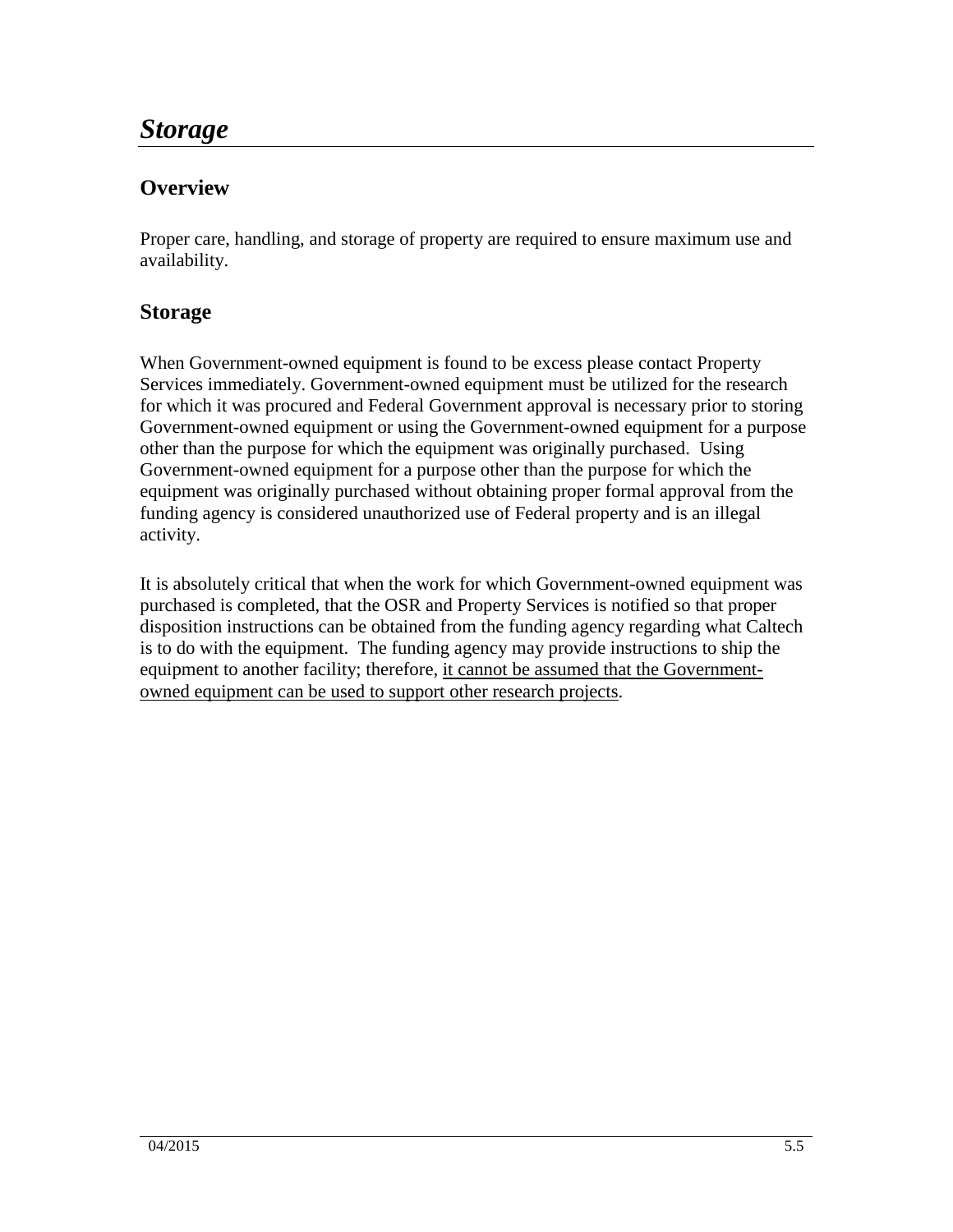#### **Overview**

Property loaned by Caltech to a non-Caltech entity for non-Caltech research must be formally initiated by the Division Representative through the Property Loan Document and recorded in the OA module. See forms in "Appendix" chapter of this manual.

Keep in mind the difference between movement and a loan when determining to process to follow. If property is moved off-campus, it is a physical transfer of property, not a loan. However, as an example, if property is given to UCLA for research unrelated to research at Caltech and Caltech retains the title for the property it is a loan to UCLA.

#### **Determine Ownership of Property**

If the equipment is Caltech owned:

- Fill out the Property Loan Document
- Property Services will record the loan information in the OA module

If Sponsor Funded/Owned:

- Coordinate with the OSR to obtain written permission from the sponsor
- Leave all Caltech Property Tags on loaned property
- Submit completed Property Loan Document to ensure the location information is updated with the new off-campus location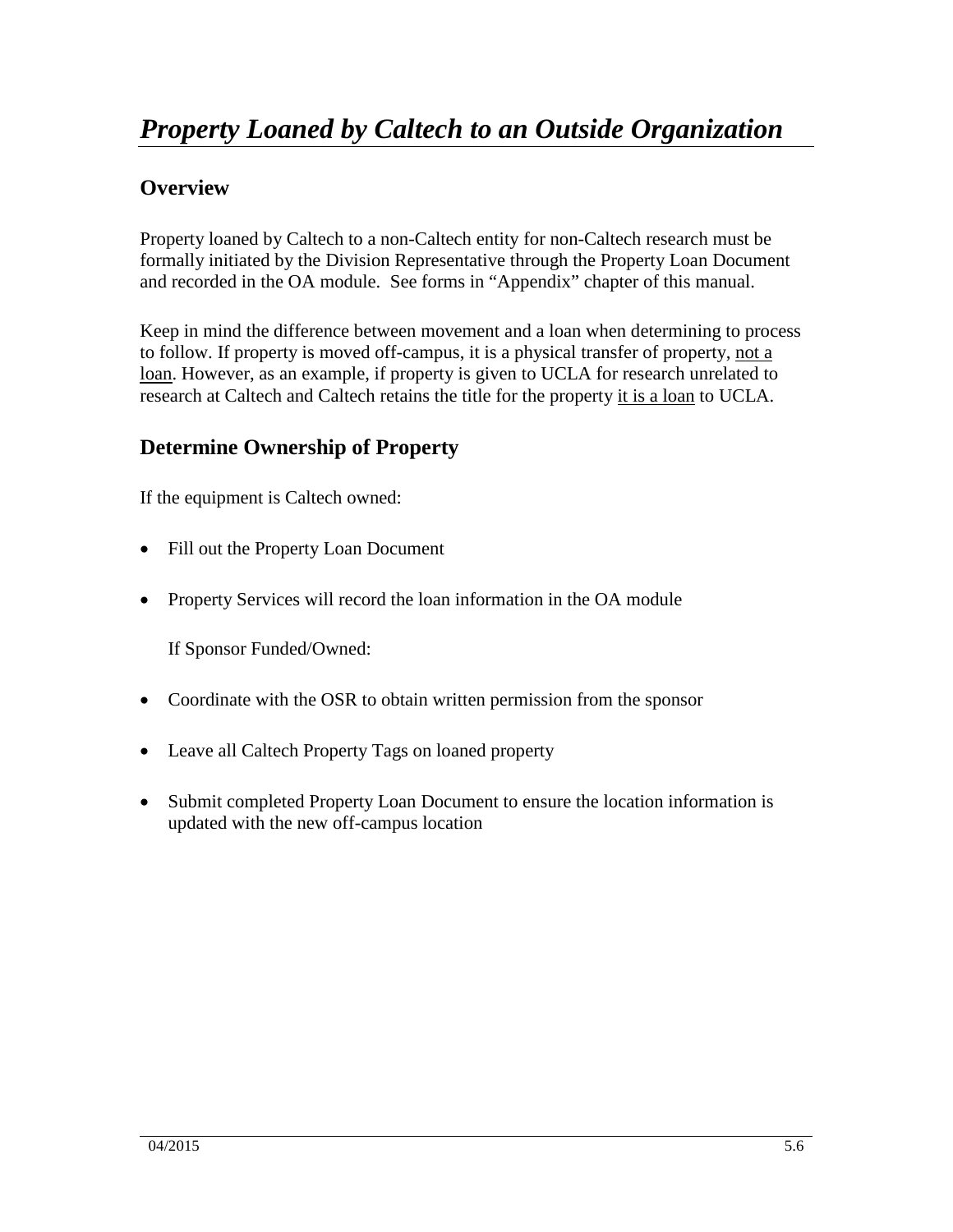# *Chapter 6: Disposal*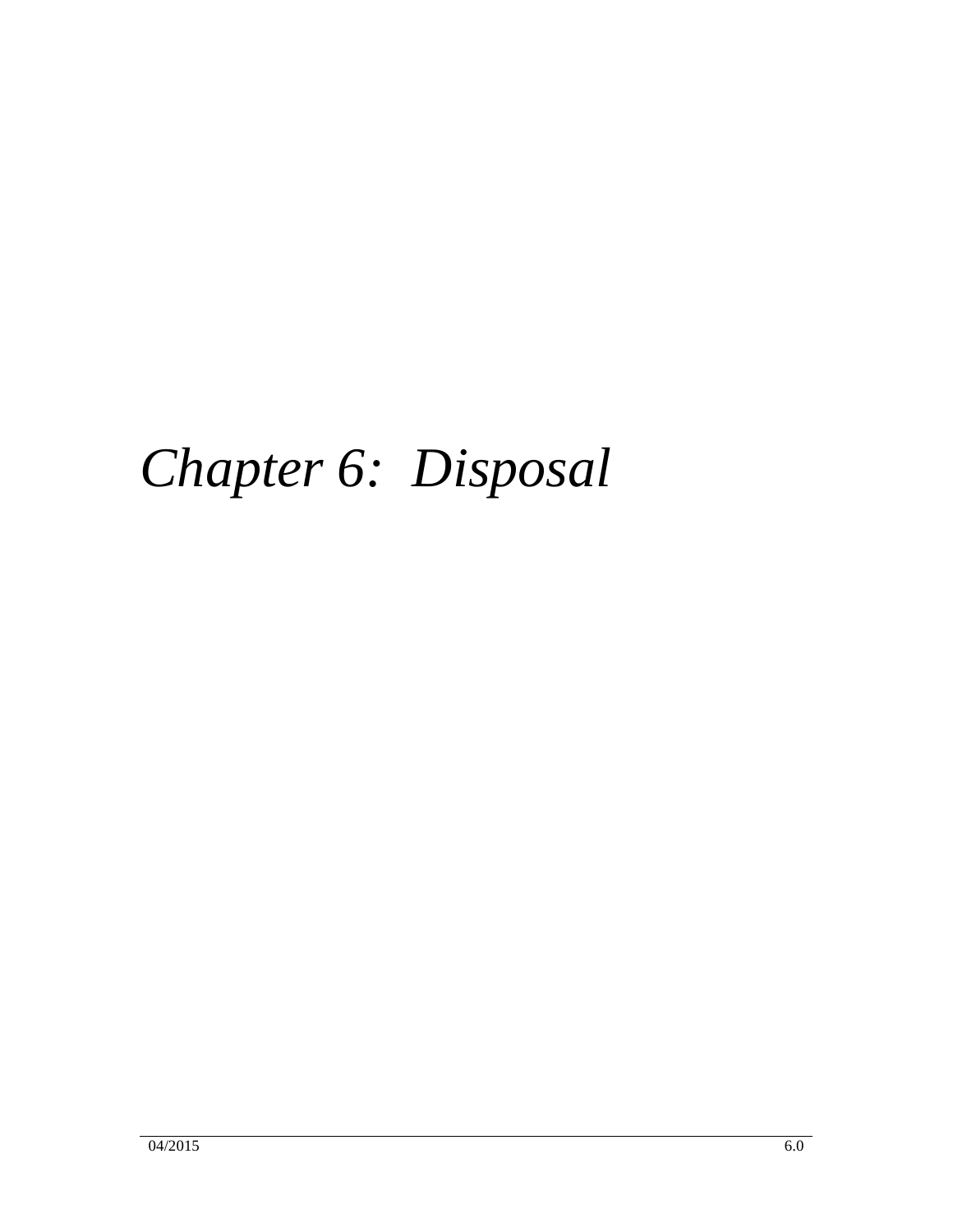#### **Overview**

Disposition is the process that occurs when equipment is in excess or unusable. As part of this process, it is important that research be completed to identify any disposition restrictions. The source of funding for equipment also has a direct impact on how it can be disposed. For example, sponsor funded purchases and donations may have specific disposal restrictions. The key to determining disposal restrictions is to read the sponsor agreement or donation documentation. Contact the OSR for help in determining if there is a restriction on a type of disposal (for example, a donation that cannot be sold). Once any restrictions have been addressed, the Division Representative should coordinate with Property Services to complete an Asset Information Form.

 NOTE: Government-owned equipment CANNOT be disposed of without approval from the Government Contracting Officer. Contact Property Services before processing government-owned equipment for disposition.

## **Determine When Equipment is in Excess**

"Excess" is a term that describes a lack of use or benefit a piece of equipment can give to a project. Any excess equipment, whether Caltech funded or sponsor funded, should immediately be considered eligible for disposition. If it is sponsor funded, it may have to be made available to another award, Division, or Institute. The goal is to provide an opportunity for maximum utilization of equipment internally or externally.

Re-utilizing equipment can save both Caltech and sponsors a great deal of money. If reutilization is not possible, continue to process the disposal using the Asset Information Form.

#### **Disposals Should Not be Thrown Away**

Do not dispose of capital equipment without Property Services approval. Caltech is liable for all equipment for the life of the asset (including hazardous, Government-owned, donated, etc.) If additional sign-off is required, such as for hazardous or radioactive items, the Division Representative should contact the appropriate individuals.

 NOTE: Property Services must be notified when property bearing a Government tag is no longer needed. Such property should not be discarded. Periodic physical inventories will help to ensure that Government property is not disposed of inappropriately.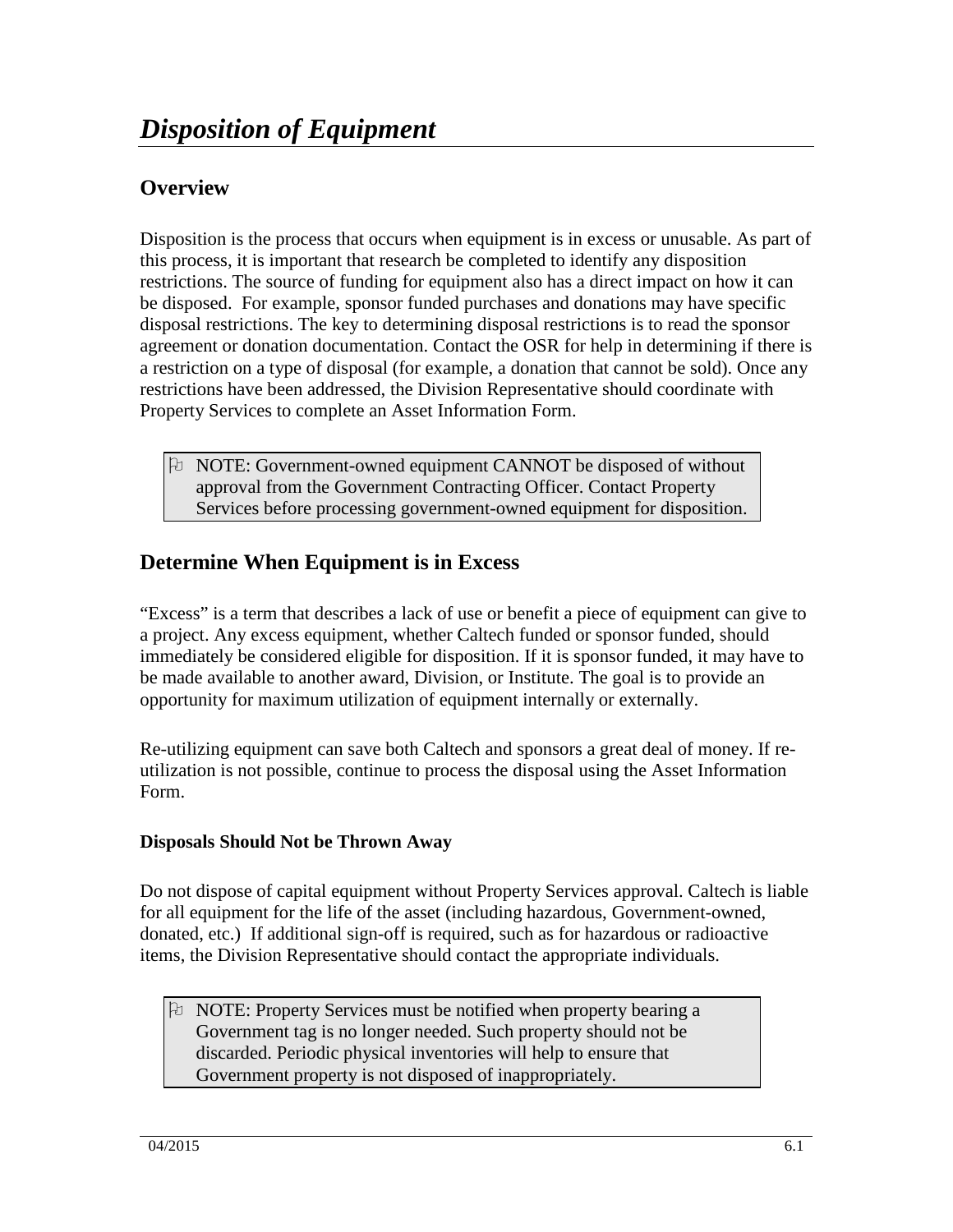Do not dispose of any materials or supplies without first contacting the Caltech Safety Office for restricted items. These items may present health and safety concerns.

## **Disposition of Computers**

In addition to the traditional disposal requirements, the Institute has to address situations that may compromise Government or Caltech database access and security, or licensed software agreements and sensitive and proprietary information that may be stored on computer hard disks or other media.

When the Division Representative completes an Asset Information Form for computer equipment, it is suggested that they remember to check and make sure the listed computer equipment has no Institute confidential or sensitive data on its storage media. Simply erasing data is not sufficient because many programs are available that can retrieve erased data. The Division Representative should also be sure that all licensed software has either been removed or properly transferred. Licensing agreements will determine whether or not software can be transferred. When in doubt, assume that the software may not be transferred and must be permanently removed from any storage media being disposed of. Contact the appropriate information technology area for further clarification regarding software licensing.

 NOTE: All Government data and programs must be permanently removed from the computer's data storage media before it can be disposed. Please contact IMSS for assistance with this task.

## **Disposition of Fabrications**

Fabrications, by their nature, are usually comprised of numerous items, some of which are usable after cannibalization or reconfiguration of the fabrication. Prior to disposition of a fabrication, the Division Representative should contact the OSR (for sponsor funded fabrications) to discuss plans to reuse fabrication components. The OSR can then ensure the disposition meets any sponsor requirements. Property Services will ensure that proper OA module records are created or modified.

If the fabrication is on an active agreement, please contact the OSR before cannibalizing any equipment. The OSR will determine if approval from the sponsor is necessary. If there are donated items that were integrated into the fabrication, disposition requirements can be very different for donated items than for the balance of the fabrication. Donations of equipment may have restrictions on use, retention period, etc. The Development Office will be able to review the donation document to determine appropriate steps to be taken to assure the disposition will not result in any breach of the donation agreement and make sure appropriate parties i.e., the donor, IRS, etc. are notified as needed. Contact the Development Office for more information on donated items.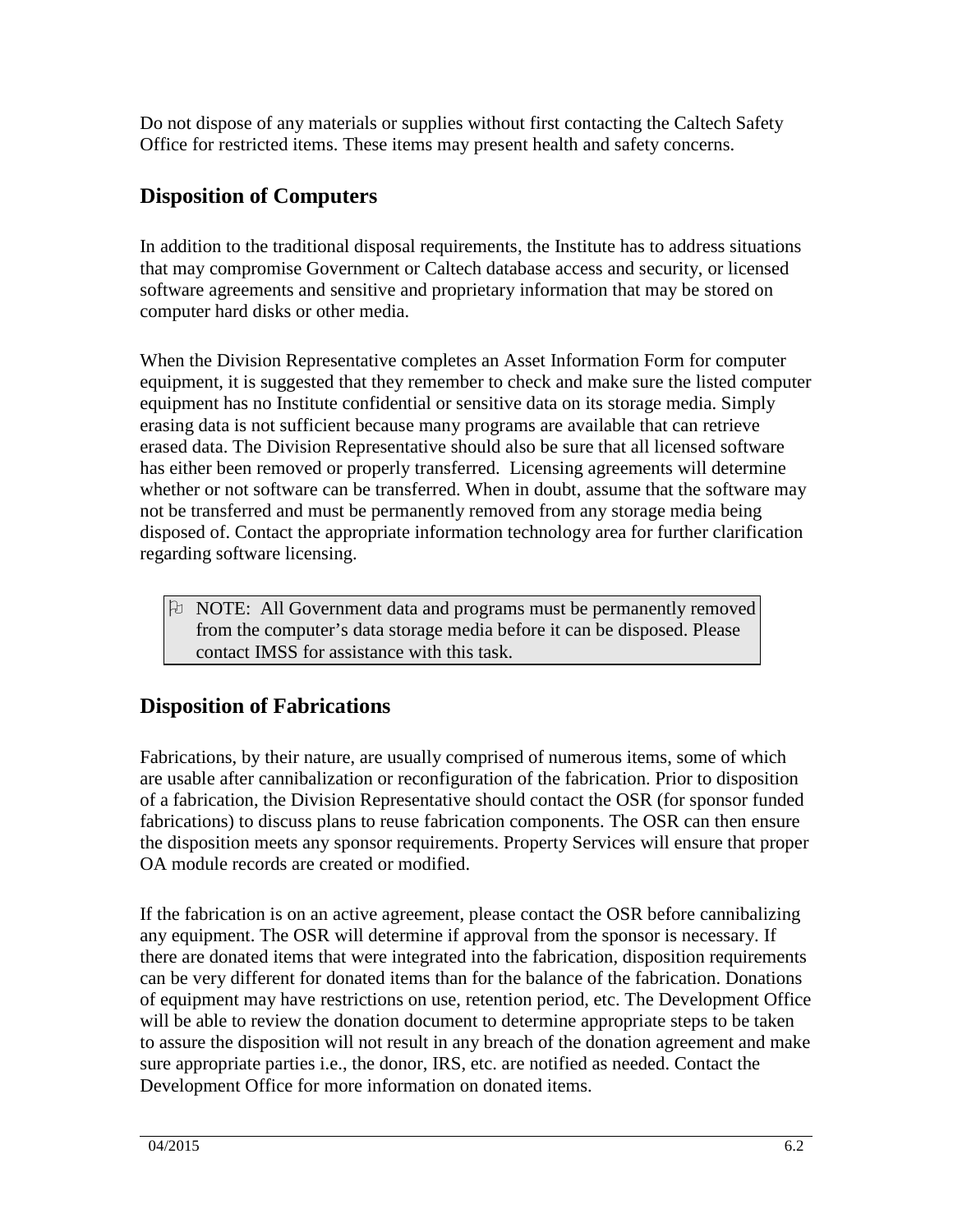#### **Fabrications using Government Furnished Material (GFM)**

Any residual GFM resulting from the completion of the fabrication must be reported to the OSR and Property Services. The Division, Property services, and the OSR should coordinate with the sponsor for proper disposal instructions.

#### **Disposition of Loaned or Transferred items**

#### **Returning Loaned Items to the Lending Institution**

When Caltech has finished using a loaned item and is ready to return it to the lending institution, prepare and process an Asset Information Form. It is suggested that an appropriate disposal method be used (See disposal method matrix below within this chapter).

If the item was loaned through a sponsored agreement and the item is no longer needed for the agreement, the sponsor may request that the item be shipped to another institution or back to the sponsor. For these requests, use the appropriate method of disposal and clearly identify where the equipment is being shipped.

#### **Disposition of Donated items**

All donations must be retained by Caltech for at least two years from date of acquisition unless the donor authorizes otherwise in writing. If the item is disposed of prior to the two-year limit, both the donor and IRS must be notified. In general, you cannot sell any donated items before satisfying the two year IRS retention rule. There are a few exceptions to the rule with the main one being material that has a useful life of less than two years and you should call the Development Office for guidance. Once all of these guidelines have been met, the donated capital equipment should be disposed and an Asset Information Form should be prepared and sent to Property Services.

#### **Other Considerations**

#### **Disposing "Obsolete" Equipment**

"Functional Obsolete" is a term that means an item is no longer effective for its intended purpose. An example would be a media storage format that is no longer employed (i.e. 5 ¼ floppy disk drive). If an item is considered obsolete to your department, you should dispose of the item using the regular disposal methods outlined in this subchapter, with the following additional guidelines to identify the equipment as obsolete: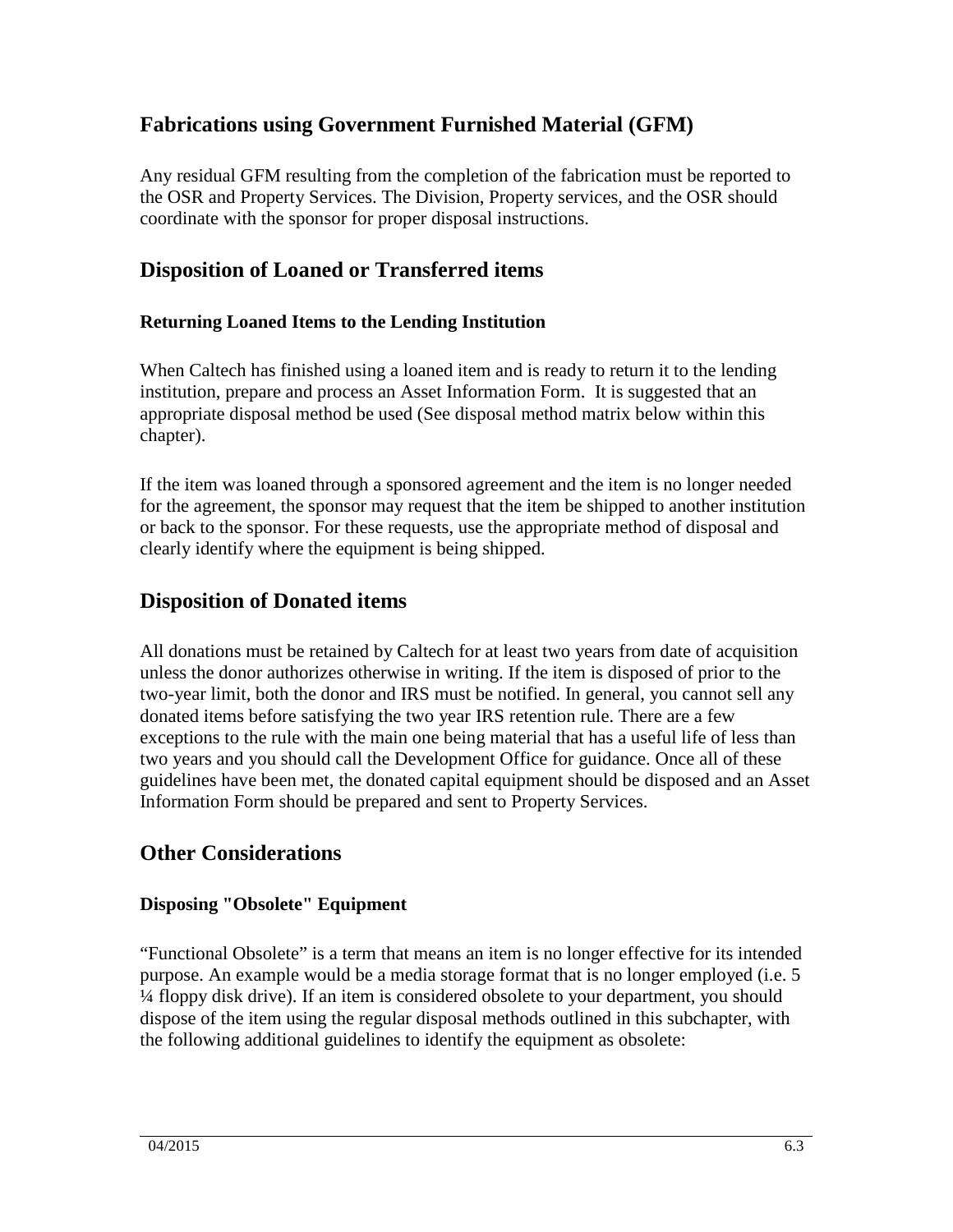- The Division Representative should fill out an Asset Information Form indicating that the property is obsolete
- The condition of the equipment should reflect the true working order (i.e. good, requires minor repair, etc.)

#### **Documenting Disposals After the Fact**

If equipment is disposed of without the Division Representative's knowledge, this could result in potential non-compliance with Federal regulations or the research award agreement. If this situation is discovered after-the-fact, then the appropriate Caltech administrative offices (the OSR and Property Services) should be notified immediately. An Asset Information Form or Equipment Tracking System update should be processed as soon as this disposal is discovered. It is recommended that Division Representatives use the following procedure to document this type of disposal:

- Verify the asset is definitely gone
- Research the circumstance
- Establish the date of occurrence (estimate if necessary)
- Document findings:
	- 1. Obtain a written statement from the person who is certifying the condition of the disposal.
	- 2. Keep this document on file with other paperwork on this equipment, and send a copy to Property Service.
	- 3. Write a brief statement on why the equipment is being disposed of on the Asset Information Form (example: "Item scrapped last month").
- Route Asset Information Form for approval signature as you would any other form
- Route the approved form to Property Services
- The Division should coordinate with the OSR to ensure that all compliance issues have been met for sponsor funded equipment. The OSR may need to notify the sponsoring agency about the circumstances and provide an action plan to prevent future occurrences of unapproved disposals from happening.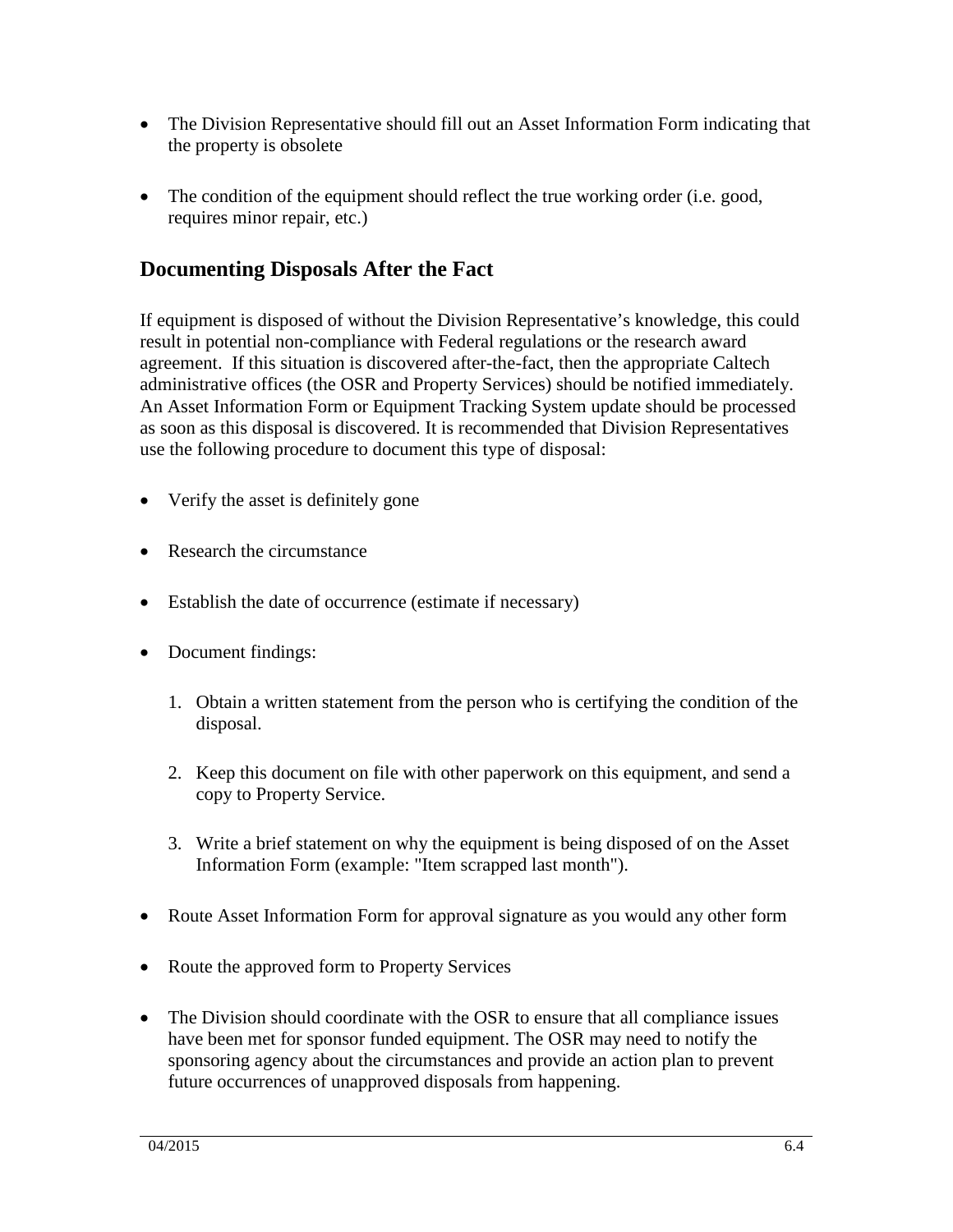### **Procedure for Processing Capital Equipment Disposal Requests**

#### **The Procedure Overview:**

- Identify items which are to be disposed of.
- Work with the OSR and/or the Property Services Office to determine if there are any restrictions to disposal based on sponsor agreements.
- Determine from the equipment user or custodian sponsor the desired method of disposal and current condition of the equipment.
- Submit completed Asset Information Form to Property Services for each capital equipment item to be disposed of.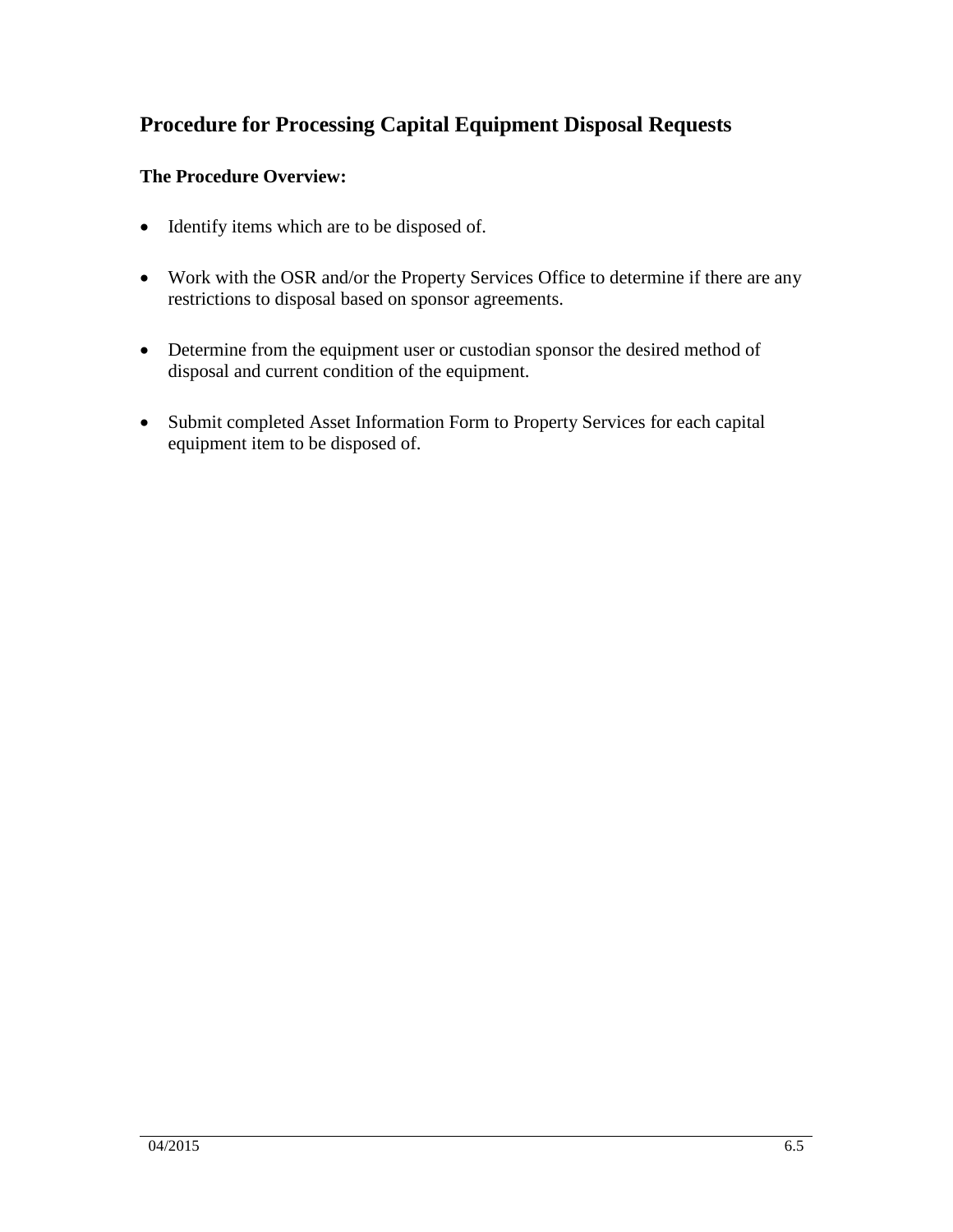The Division Representative should use one of the following method types on the Asset Information Form to describe how capital equipment is being disposed of:

| Use this method                       | If the item                                                                                                                                                                                                                                                                                        |
|---------------------------------------|----------------------------------------------------------------------------------------------------------------------------------------------------------------------------------------------------------------------------------------------------------------------------------------------------|
| <b>ABANDONMENT</b>                    | Asset cannot be disposed of in a cost-effective manner.                                                                                                                                                                                                                                            |
| <b>DESTROYED</b>                      | Property is broken or beyond repair with no reasonable value<br>other than recovery value of the basic raw materials.<br>Periodically scrap vendors will pick the items up and the<br>Institute will receive some reimbursement. Never scrap<br>Government-owned or other sponsor-owned equipment. |
| <b>DISMANTLED</b>                     | Asset is not functioning properly and will be used for<br>replacement parts or spare parts. Contact Property Services<br>prior to using this method.                                                                                                                                               |
| <b>DONATION</b>                       | There are many restrictions in this category. Call Property<br>Services for clarification. In addition, the Division<br>Administrator must be listed as an approver on the Asset<br><b>Information Form.</b>                                                                                       |
| <b>INVENTORY</b><br><b>ADJUSTMENT</b> | (This disposal method is for Property Services use only.)                                                                                                                                                                                                                                          |
| <b>LOST</b>                           | (This disposal method is for Property Services use only.)                                                                                                                                                                                                                                          |
| <b>SHIP TO</b><br><b>SPONSOR</b>      | Property is to be returned to the sponsor when a contract or<br>grant has expired.                                                                                                                                                                                                                 |
| <b>RETURN TO</b><br><b>VENDOR</b>     | Asset is being returned to the manufacturer for credit.                                                                                                                                                                                                                                            |
| <b>SOLD</b>                           | Property has been sold by the Division.                                                                                                                                                                                                                                                            |
| <b>STOLEN</b>                         | Asset has been reported stolen, and a police report has been<br>filed.                                                                                                                                                                                                                             |
| <b>TRADE-IN</b>                       | Property is being returned to the manufacturer for trade-in<br>value toward new equipment.                                                                                                                                                                                                         |

Also, the Division Representative may use the following codes to identify why capital equipment was being disposed of:

| . <b>.</b><br>ode<br>`ode<br>Code Description |
|-----------------------------------------------|
|-----------------------------------------------|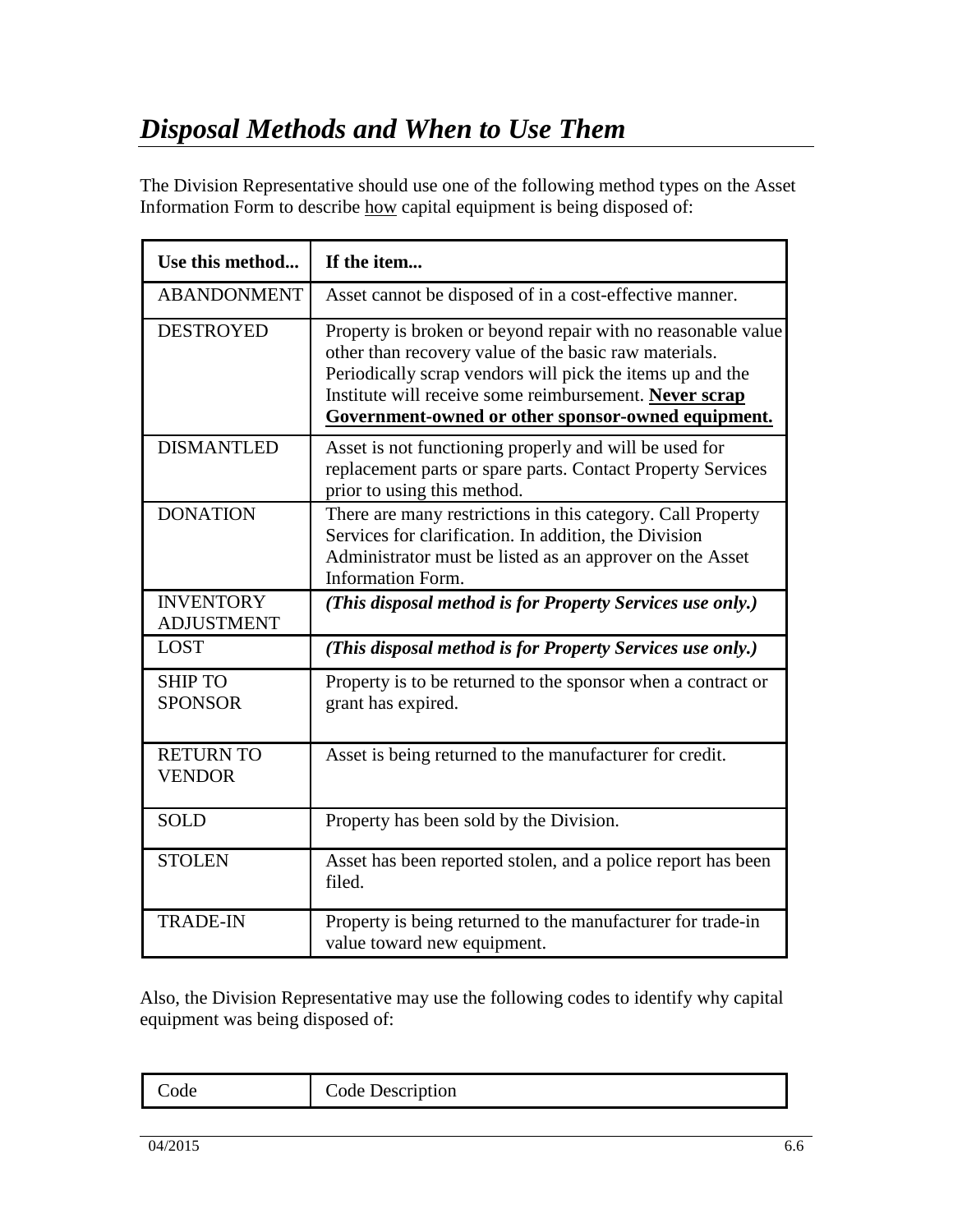| <b>EXCESS</b>   | Asset has been used for its intended purpose and is no longer<br>needed for a specific project. The property still has potential<br>use for other projects. |
|-----------------|-------------------------------------------------------------------------------------------------------------------------------------------------------------|
| <b>OBSOLETE</b> | Property has been used for its intended purpose and is no<br>longer needed for a specific project. The property has NO<br>potential use for other projects. |

#### **Benefits: Reuse and Recycle**

Two of the benefits of Caltech's property disposal system are the reuse and recycle of excess equipment and the reduction of costs for equipment at the Institute and its sponsors.

## **Selling Capital Equipment**

The Division Administrator is the only person who may authorize the sale of any Caltech owned capital equipment under their Division supervision. Upon sale, Caltech Property Tags should be removed. Also, the Division Representative must notify Property Services of the disposal of equipment.

The timely sale of property will provide the following benefits:

- Recovery of a higher sale price (equipment is not outdated)
- Removal of excess equipment from storage
- Reduction of the number of items to inventory and reconcile
- Successful property audits

#### **Selling Government Funded Equipment**

Before a sale can be consummated, disposition restrictions must be researched and resolved by the Division Representative and/or the OSR. Sponsor approval may be required prior to sale. The sponsor may, instead, request that the property be transferred to another award, Division or institution for reutilization.

Generally, most sponsor funded equipment titled to Caltech has future use and disposition restrictions, unless the sponsor gave it to Caltech without further obligation. Check with the OSR to ensure a sale is allowed. If the agreement is ongoing, sale funds must be credited back into the project that purchased the equipment. If the agreement is not ongoing, the next order of preference is to credit another agreement with the same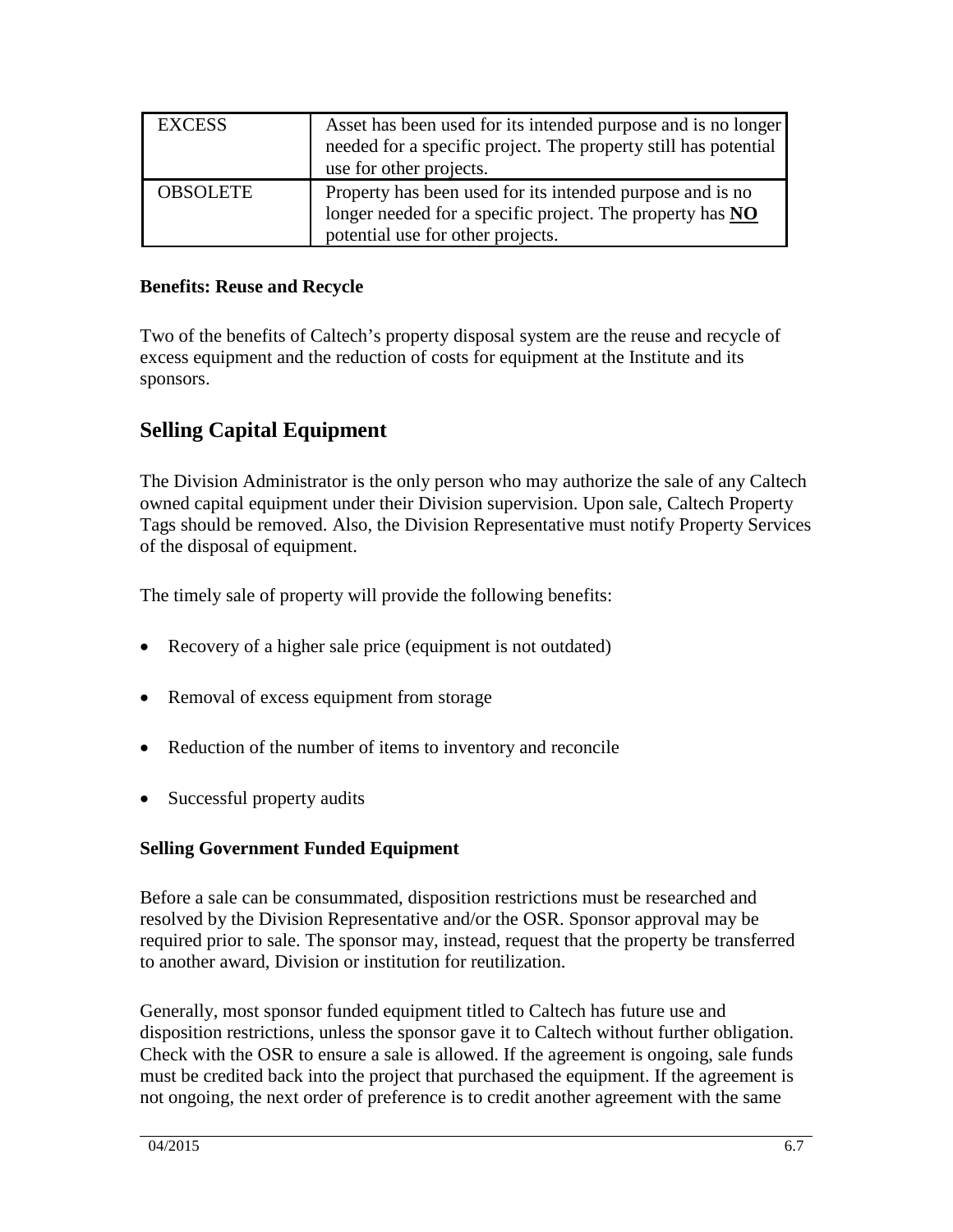sponsor who originally funded the equipment. If that is not an available option, then credit the funds back to other similar Federal sponsored research. For sponsor and Government funded equipment, Caltech must use a competitive bidding process that allows for the highest possible return.

#### **Disposition of Assets through a Transfer to Another Organization**

#### **Transfers to Departing Faculty's New Institution**

Caltech will transfer title of equipment to a departing faculty member's new institution upon the faculty member's request, if;

- Caltech holds title.
- If the equipment was acquired primarily for that faculty member's use under their grant or contract, and
- There are no competing demands for that equipment within the department

#### **Four Common Situations and How to Handle Them**

The following list includes four common situations that arise when transferring assets to another organization and how to handle them:

- 1. **Government-owned equipment:** The Division Representative should obtain the approval to transfer capital equipment from the sponsor through the OSR. The Division Representative should notify Property Services of the disposal before the physical disposition of the equipment.
- 2. **Equipment purchase on active agreements:** Sponsor and the OSR approval are required. The Division must follow the same process as outlined in #1 above.
- 3. **Caltech funded and owned equipment:** This equipment can be sold, with the Division Administrator's approval, to another institute at fair market value. Any exceptions require written approval by the Division Administrator. Notify Property Services of the disposal including the Division Administrator's approval.
- 4. **Restricted donated equipment:** Please call the Development Office regarding donation related issues. Notify Property Services when equipment is disposed of.

#### **Disposition of Capital Equipment due to Contract/Grant Expiration**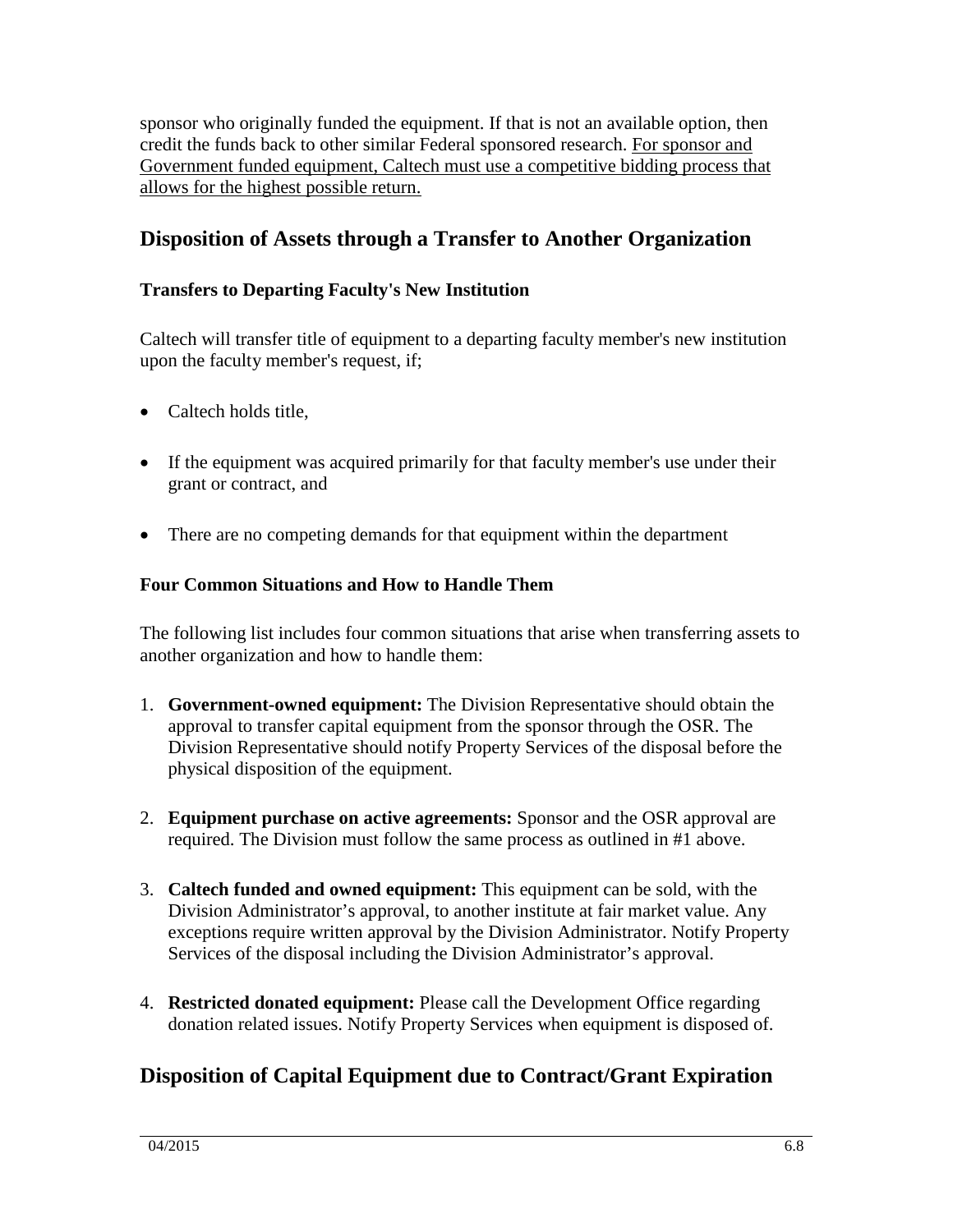Both the Division and the OSR are responsible, according to either the grant or contract requirements, for the resolution of any disposition issues. Partial guidance on this matter can usually be found in the property terms and conditions section of the agreements.

There may be more than one disposition method per agreement depending on the future use requirements and/or use restrictions. Regardless, notify Property Services of the disposal of capital equipment related to contracts or grants that have expired. The following are guidelines to follow regarding equipment associated with closed contracts or grants. These are consistent with OMB Circular A-110 and 2 CFR, Part 200 §200.313.

1. At the close of a contract or grant, equipment may be used for other activities **if**:

The property is used on other Federal funded activities and no payment is required or the original or successor Federal awarding agency is compensated for equipment with a current per unit cost greater than or equal to \$5,000. Fair market value (FMV) must be used as cost for Federal funded equipment. Compensation is determined as follows:

#### **FMV**

#### Multiplied by **% of Federal award funding**

#### = **Compensated Amount**

The FMV is the price that typical buyers actually pay for assets of this age, condition, style, and use. Some of the acceptable methods of ascertaining the FMV are:

- The cost or selling price of the item,
- Sales of comparable properties,
- Replacement cost, and
- Opinions of experts.

If none of the methods above is available or applicable, the Net Book Value (NBV) can be used as a substitute for FMV.

- 2. If the equipment is not needed at Caltech:
	- a. Property Services will request disposition instructions from the Federal awarding agency.
	- b. After 120 days, if no instructions are issued, the equipment may be sold. The Federal agency will then be compensated based on the percentage of award funds involved the original purchase of the equipment, such as: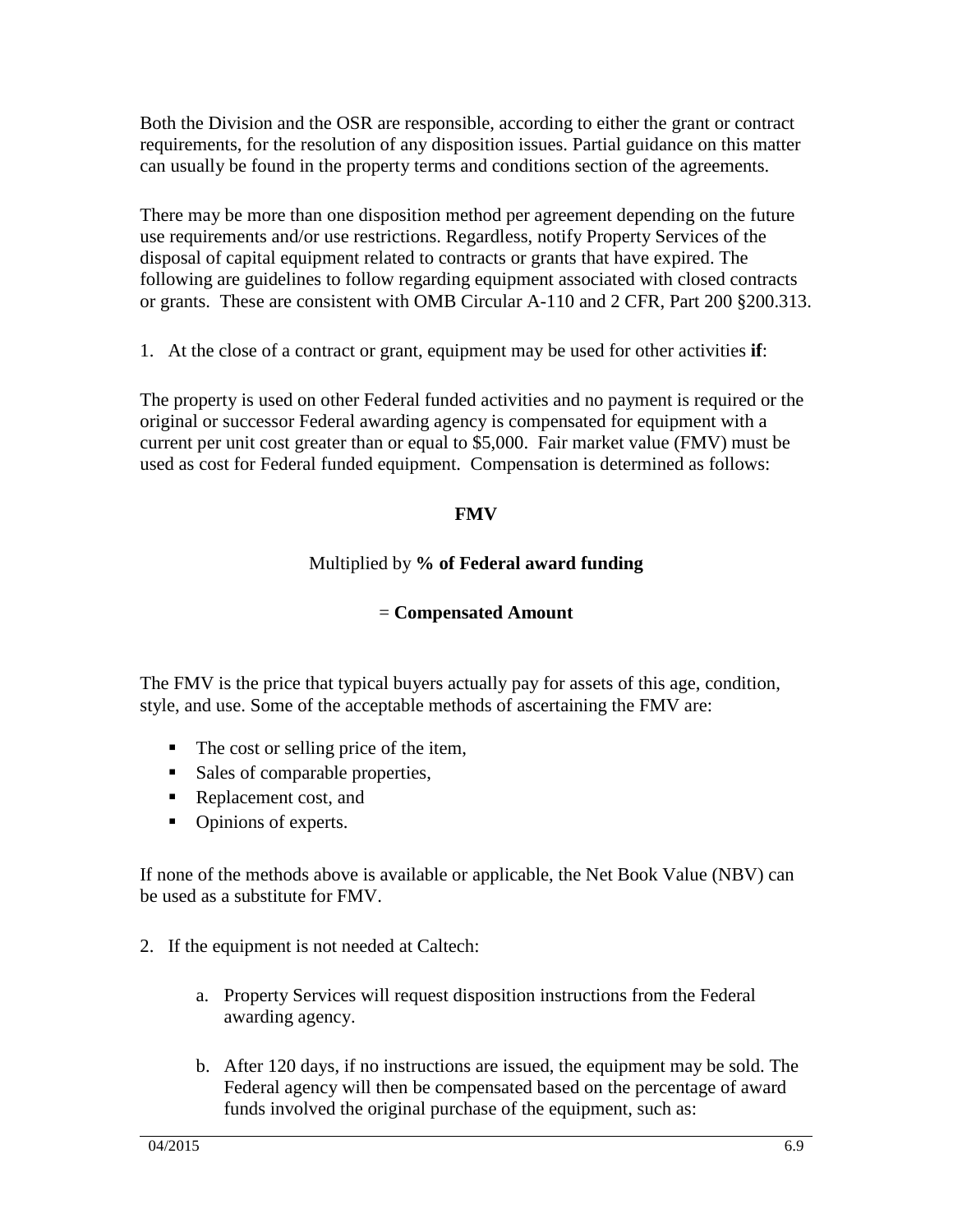#### **Sales Cost**

Multiplied by **% of Federal award funds**

Minus the lower of **10% of sales price or \$500**

**(for selling and handling costs)**

**= Reimbursement to Federal award agency**

**For example, if an item was sold for \$10,000 and the Federal Government paid 80% of the original cost of the item, then the calculation would be as follows:**

**\$10,000 x 80% = \$8,000 - \$500 = \$7,500**

c. If instructed to ship equipment, the Federal awarding agency will reimburse Caltech for its percentage share in the original purchase cost of the equipment as applied to the fair market cost (FMV) of the item.

#### **FMV**

#### Multiplied by **% of Caltech Funds**

= **Federal award agency compensation due Caltech**

**For example, if an item's FMV is \$10,000 and Caltech paid 20% of the original cost of the equipment, then the calculation would be as follows:**

#### **\$10,000 x 20% = \$2,000**

- d. If instructed to dispose of equipment, the Federal awarding agency will reimburse Caltech for the costs incurred for disposal.
- e. The Federal awarding agency can transfer title to the Federal Government (General Services Administration (GSA)) or other third party and the following applies:
	- 1) Equipment must be identified in the award and made known to Caltech in writing.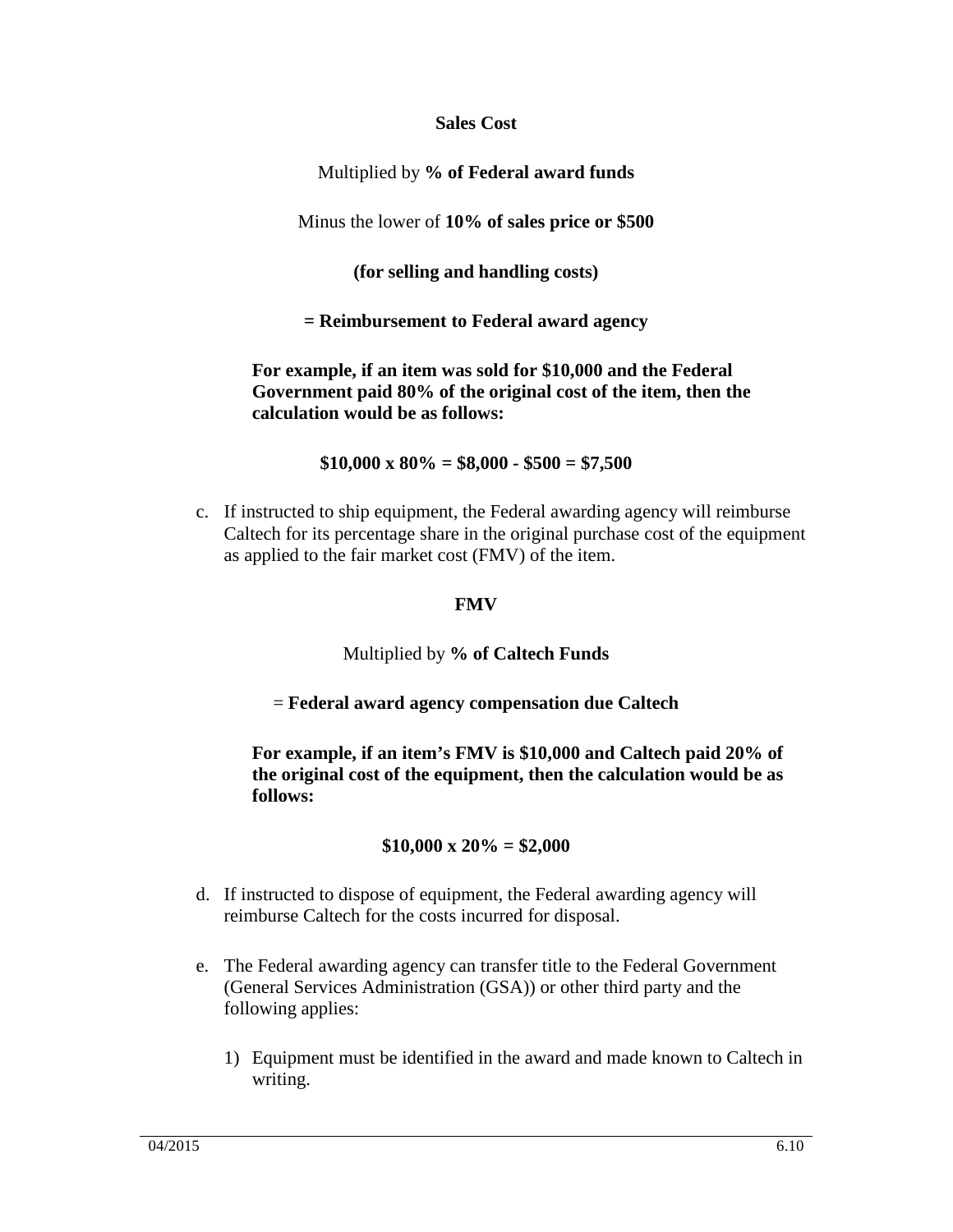- 2) Final inventory must list all equipment acquired with grant funds and all GFP.
- 3) Equipment transferred to other Federal awarding agencies will be considered GFM from that point forward.

#### **Loss, Damage, or Destruction, or Theft of Equipment**

In cases of theft, the Division must immediately notify the Caltech Security Office and request a theft report. Caltech Security will decide if assistance is needed from outside agencies, such as the local police department. Equipment records will be updated by Property Services after the sponsoring agency or Government Property Administrator grants a "relief of accountability".

When equipment is lost, damaged, destroyed or stolen, regardless of ownership, notify Property Services immediately. The Division should contact Risk Management to obtain an account number to use to purchase replacement items. In addition, the Institute should monitor loss and theft incidents to ensure that the proper policies are in place to minimize future loss, damage or destruction of property.

### **Property Services Internal Procedure for Dealing with Loss, Damage, Destruction, or Theft**

The following procedure frequently refers to "sponsor" property. All capital equipment lost, damaged, destroyed, or stolen must be reported to Property Services regardless of ownership or funding source.

Incidents of loss, damage, destruction, or theft of sponsor-owned equipment must be reported to the sponsoring agency or Property Administrator. A formal letter to the Sponsor or Property Administrator notifying them of the Loss, Damage, Destruction, or Theft (LDDT) of equipment must be sent after determination or discovery. The notification should outline the date of the incident, the description of the incident (police report on stolen equipment), the description of the equipment and the amount of effort expended to locate the equipment.

A determination of when a physical inventory was done of the area or where the equipment was last used is made and included in a formal notification letter. The date when the Division tried to locate the equipment will be used in cases where the loss was not immediately evident. In cases where loss was clearly evident, such as in a break-in, the term "discovery" should be used in a sponsor notification letter.

Property Services should be notified if recovery of capital equipment previously reported missing occurs. They will send a preliminary report or letter to the sponsoring agency or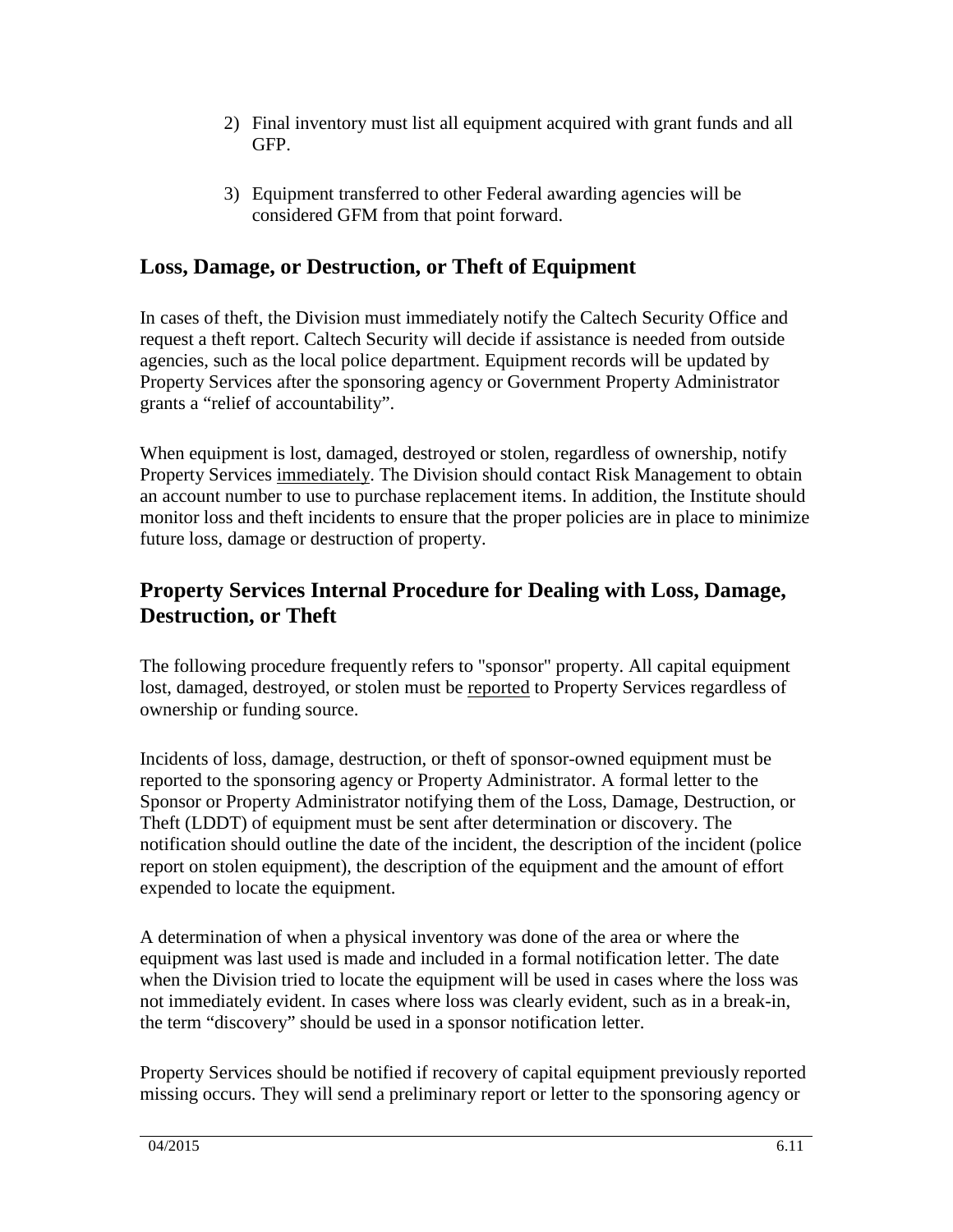Property Administrator requesting a formal determination of resolution. Equipment records will be adjusted by Property Services as soon as determination of resolution occurs.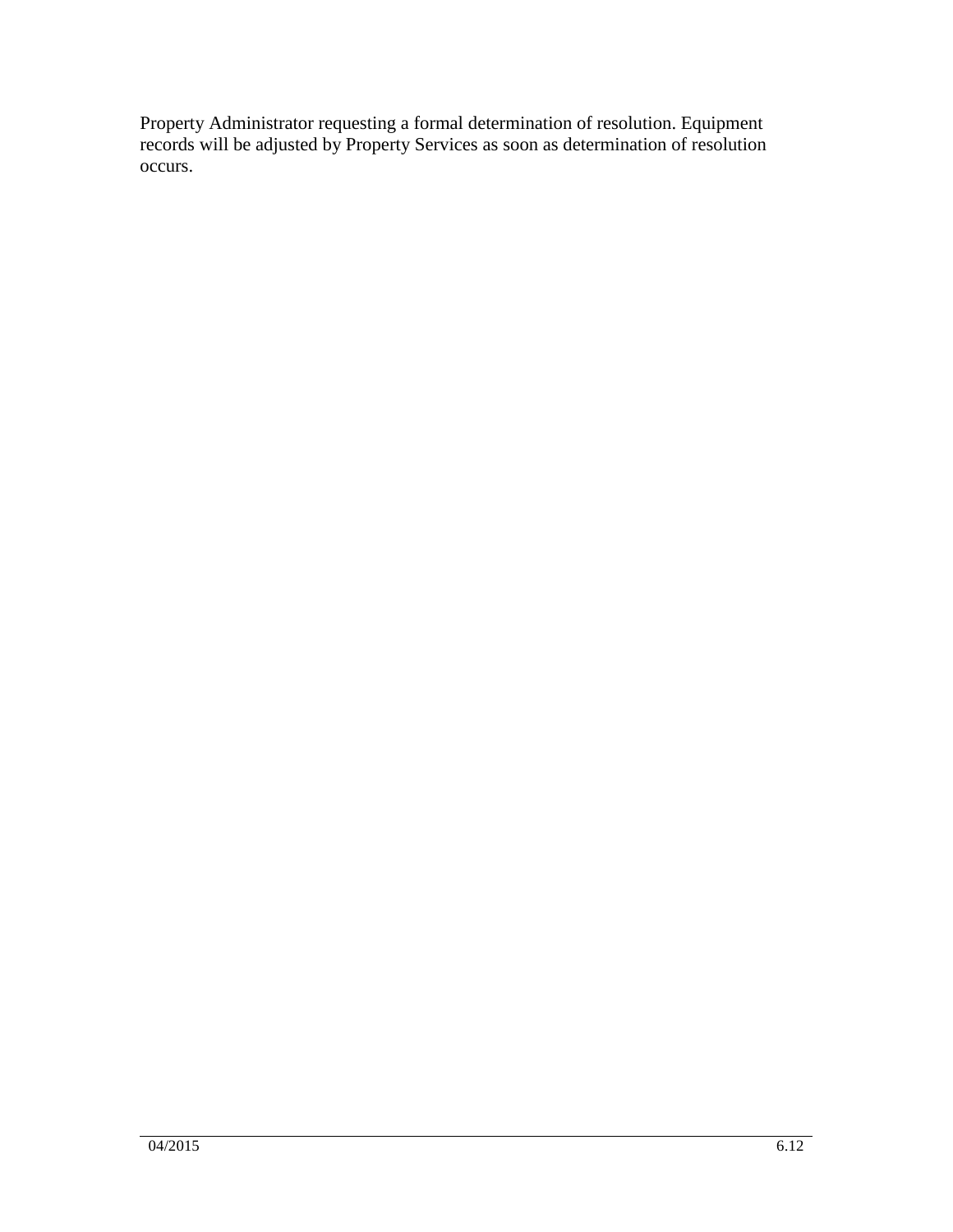### **Overview**

A report which includes the expiration date of all awards at Caltech will be distributed monthly as part of the routine Oracle system reports. This report will allow Property Services to identify expiring awards and enable them to prepare for closeout. Contract, grant and other sponsored agreement closures are activities associated with both the Division Representatives responsible for research equipment and Property Services.

Final reconciliation, final report, and request for disposition instructions are elements of closure and may require information from the Division and sponsors. If a Division has sponsored research, it is advisable and strongly encouraged that they acquaint themselves with the terms and conditions of their sponsor requirements and agreements. Contact the OSR if you need further assistance or additional information.

## **Closure Process**

A final report to a sponsor is a process of a final reconciliation of OA module, the GL, and the respective agreement. The purpose of the final report is to provide closure to the agreement. Disposition of Government property must also be requested from the sponsoring agency by a letter from Property Services for "Relief of Accountability." After a final report and disposition of all sponsor-owned equipment has concluded, a **Certificate of Completion Letter** is issued to the sponsor by Property Services. The timely completion of these steps will lead to speedier final payment.

## **Contract and Grant Closure Procedures**

Grant closures and reconciliation procedures are the same as contract closure procedures. However, grants, by their nature, usually give title to the grantee. Title in this sense means the grantee is able to use the equipment for like research (in the case of Federal sponsors), preferably within same sponsor's research. If that is not possible, then any federal sponsored research project may use it.

If the equipment is considered excess to any Federal sponsored research, the equipment is a candidate for reutilization or sale. At times a **Certificate of Completion Letter** can be issued without a final report, since many grants do not require a final report. Contact the OSR for more detailed instructions, if necessary.

## **Close Outs of Subcontractor Agreements**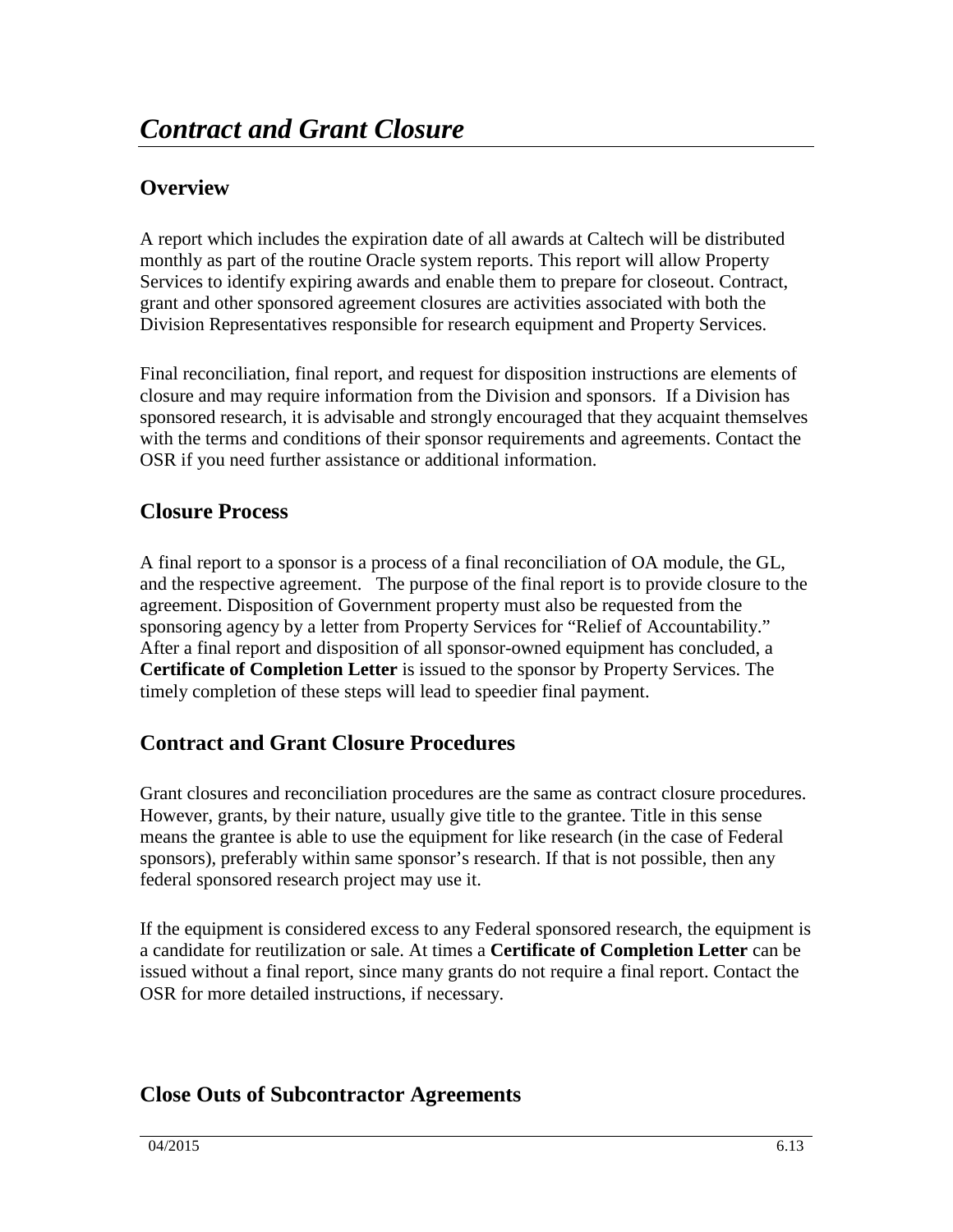Contract/Subcontract closure is an activity associated with Property Services. A final report or certification to the sponsor may be the result of a physical inventory to final reconciliation of the property when necessary. Property Services will request a copy of the physical inventory from the subcontractor for all remaining property in the subcontractor's custody. Upon receipt of the final physical inventory, the Division will determine the appropriate disposition instructions for the equipment based on the disposal process in this subchapter. In addition, the Division will provide disposal instructions to any subcontractor under its supervision. Sponsor reports will be updated in accordance with final disposition. Examples of this include transfers of title to the subcontractor or requests for return of property. After the subcontractor has validated that there is no more property accountable under the subcontract, they should issue a final property certificate of closure to Property Services.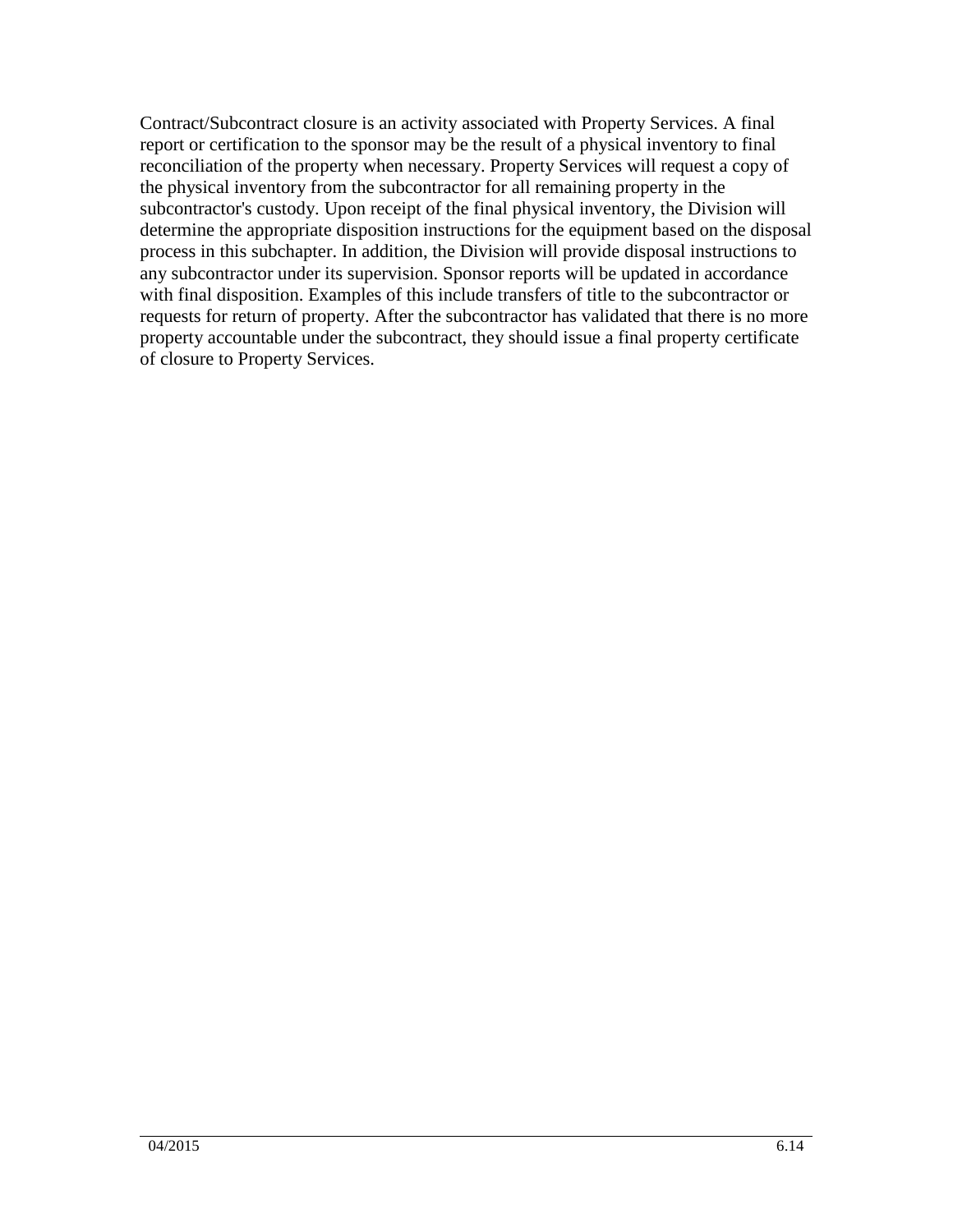# *Chapter 7: Frequently Asked Questions (FAQs)*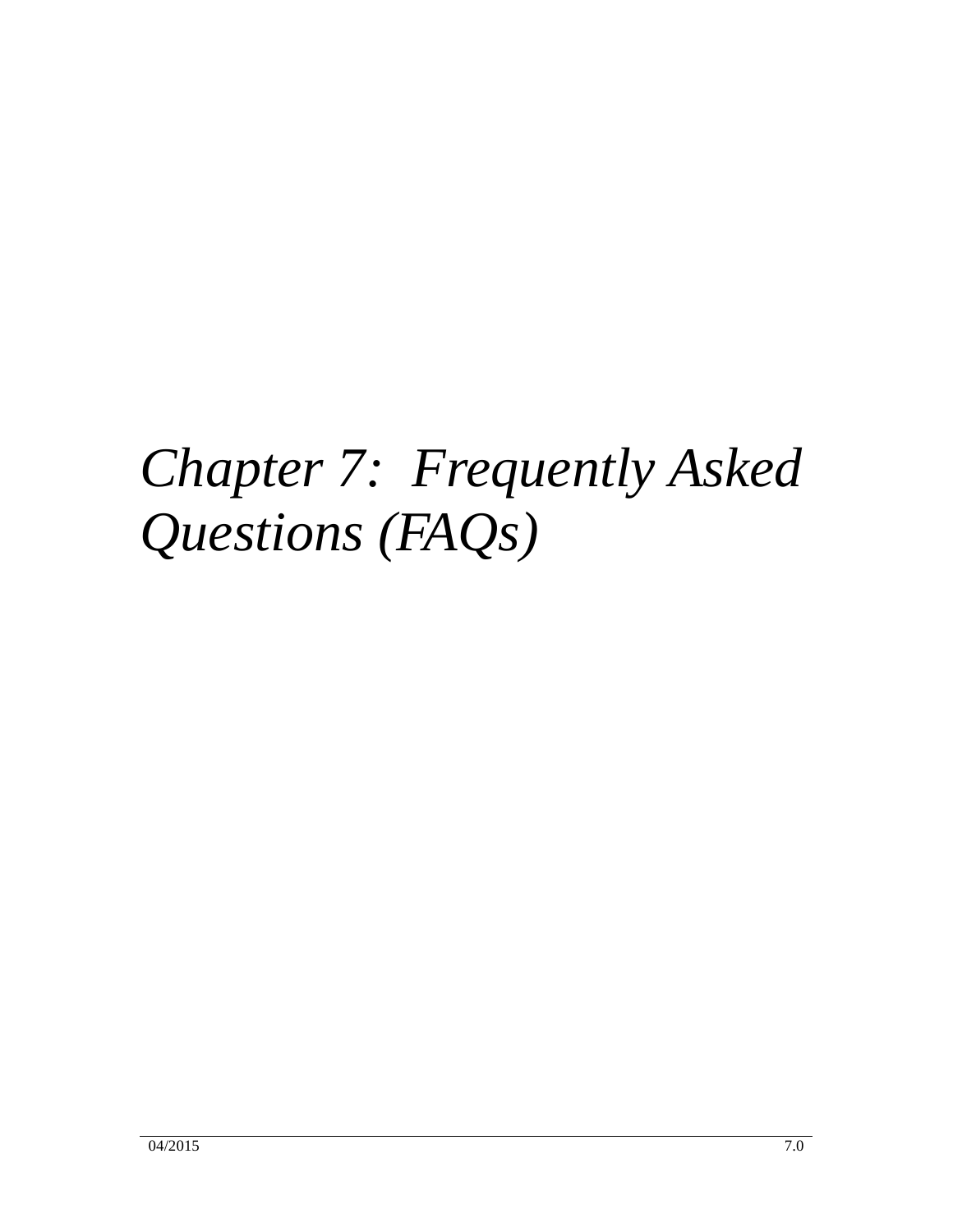# *Frequently Asked Questions (FAQs)*

#### **What is capital equipment?**

To be considered capital equipment, **ALL** three of the following criteria must be met:

- 1. The acquisition cost must be \$5,000 or more
- 2. The asset must have a useful life of more than one year.
- 3. The asset must be stand alone and not permanently attached to or integrated into a building, structure, or another equipment.

#### **What does the Oracle Assets (OA) Module provide?**

The OA module provides a central information resource where administrative offices can locate a given piece of equipment by searching by tag number, serial number, custodian, purchase/requisition number, etc. OA module is the central, auditable property record for Caltech. This database provides crucial information for the Institute relative to Caltech capital equipment and Government or sponsor funded equipment. It also assists with tracking loaned equipment or other equipment for which the Institute is accountable.

#### **Does Government property need to be recorded in Oracle Assets if it's under \$5,000?**

Yes. For questions regarding this process, please contact Property Services.

#### **What is the Role the Division Representative?**

It is recommended that each Division have a Division Representative designated for property control. The Division Representative role is one of the most important in the property process. When everything is done correctly, equipment is consistently accounted for and equipment records are maintained in an appropriate manner. The Division Representative is able to accomplish this by maintaining copies of supporting documentation and staying in regular contact with people in their department who use the equipment and by updating departmental records in a timely manner.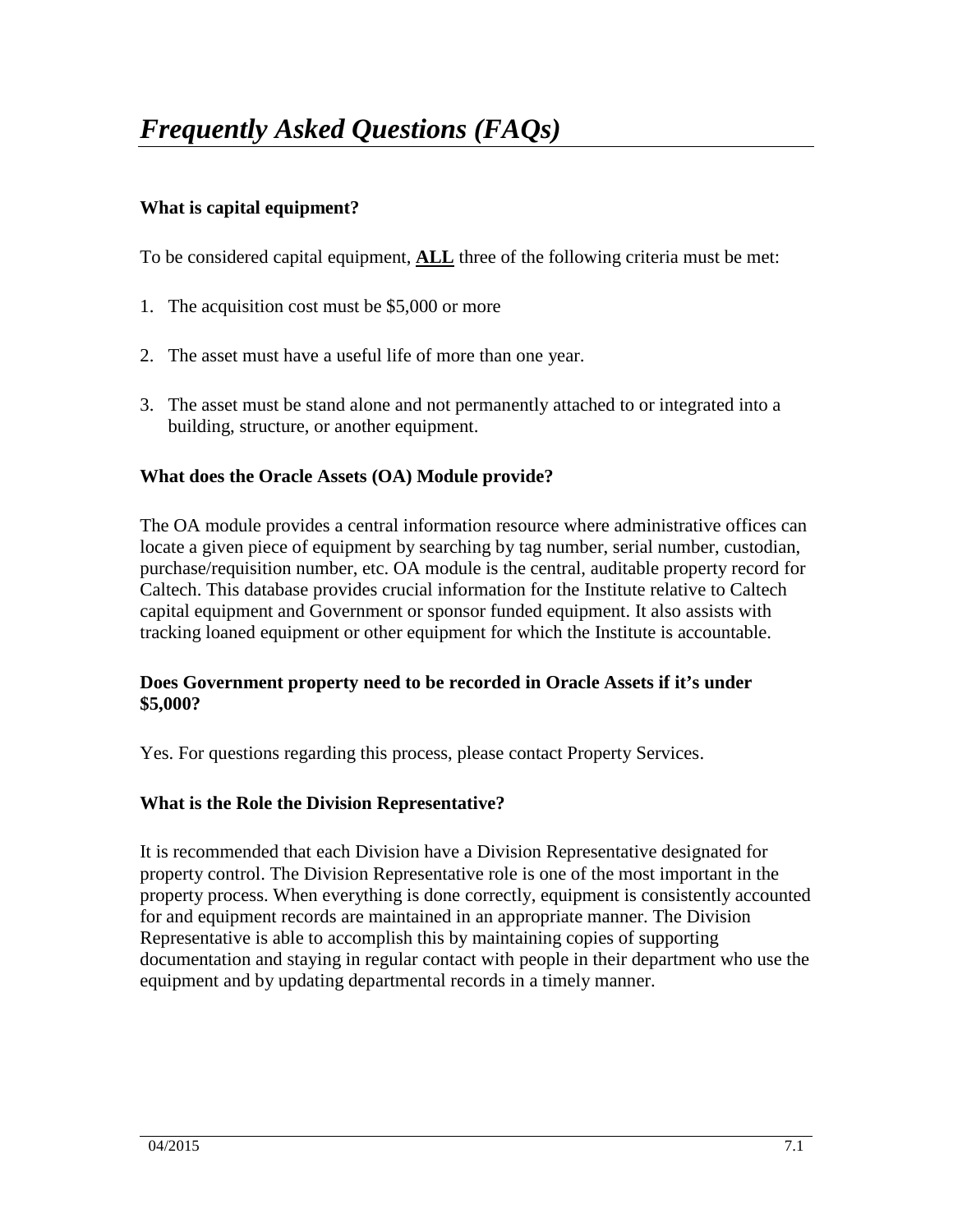#### **What Sort of Training is Needed to Become a Division Representative?**

Attend an introductory Division Representative Property Process Class and Lab sponsored by Property Services.

#### **What is Screening?**

Screening is the process of ensuring, either prior to purchase or concurrently with a purchase that the same or equivalent piece of equipment is not excess or otherwise available to share. Each Sponsor or Agreement may have different screening requirements.

#### **Does Property Services need to know about equipment that is donated to Caltech?**

Yes. In order for Caltech to comply with Federal regulations regarding donations, Property Services must receive copies of all documentation. In many cases the predonation paper work, including any type of proposal or letters related to a planned donation, will help determine if the donation is restricted or unrestricted.

#### **Is equipment purchased with gift funds considered a donation?**

No. When money is donated to Caltech, the money is the gift, not the equipment subsequently purchased with the funds.

#### **If a donation is received with the intent to sell for fund-raising, how long do we have to sell it?**

When a donation is given for immediate fund-raising (for example a used car) then it must be sold within sixty days. If the donation is retained by Caltech longer than 60 days, it must be recorded into the OA module in the same manner as all donated equipment.

#### **How do I determine if donated equipment is new or used?**

New equipment is defined as not used prior to receipt by Caltech, and manufactured in the last two years; the donor must also be the manufacturer of the equipment. If purchased by a third party as an equipment donation to Caltech, it must have been invoiced less than 90 days prior to arrival at Caltech. Equipment is considered "used" if it is over two years old, even if it is in the original unopened box and donated by the original manufacturer.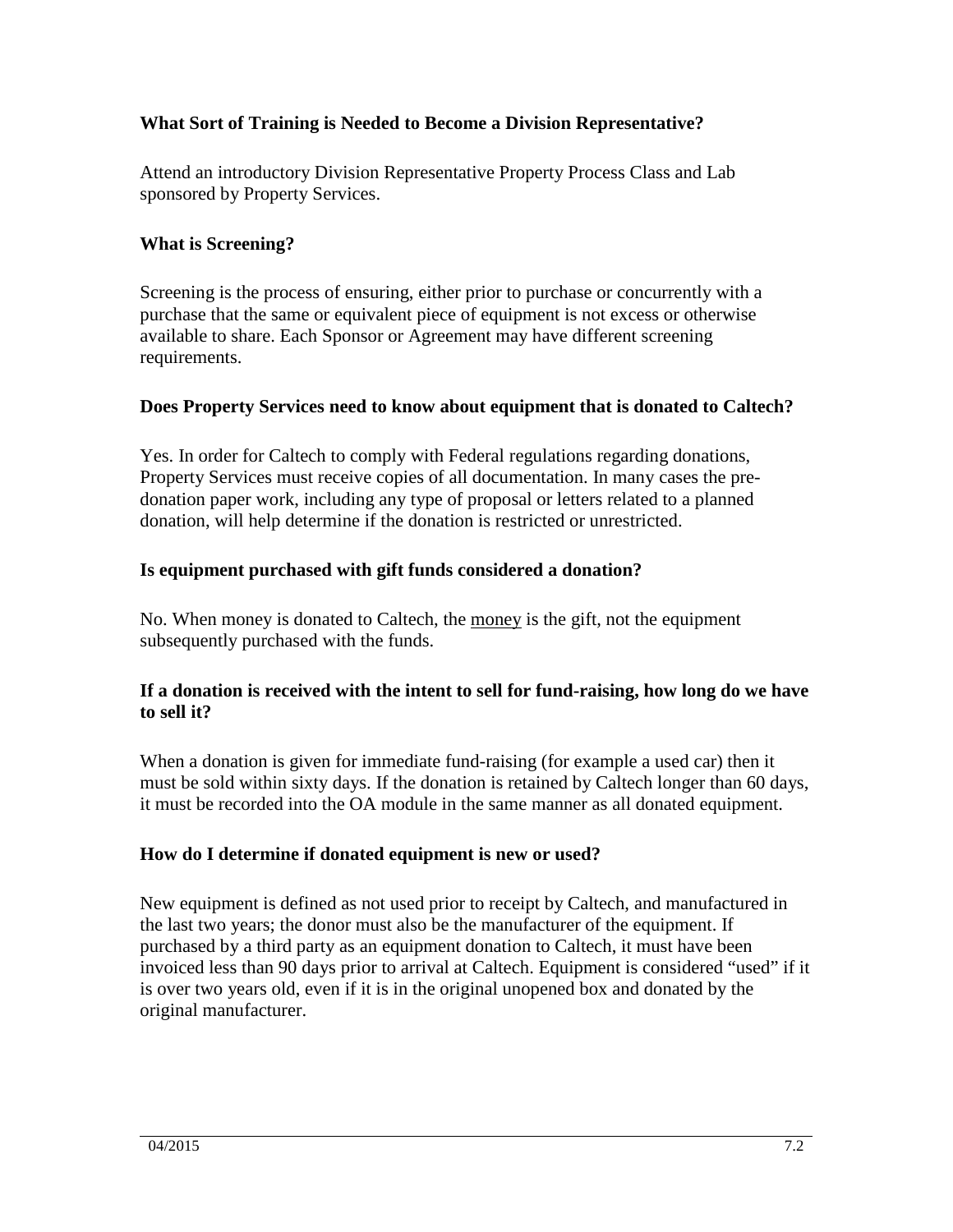#### **Do we need to notify Property Services on equipment that is loaned to Caltech?**

Yes. All equipment loans, regardless of value should be recorded in the OA module. It is recommended you contact Property Services for assistance.

#### **How long do we need to maintain records?**

Financial and property records, supporting data, statistical records or any document pertinent to an agreement should be retained for a period of three years after submission of the final payment, or three years after disposition of the property, whichever is later. This also applies to subcontractors.

 $\upbeta$  Note: There are exceptions to the above guideline. If any litigation, claim or audit is started before the 3-year expiration period, the records must be retained until all litigation, claims or audit findings have been resolved. You must keep all supporting documentation, including approvals to purchase and screening documents. Contact Property Services if you have any questions.

#### **Do we need to notify Property Services if equipment is going to be moved for more than 90 Days?**

Yes. When equipment is moved for longer than 90 days, its new location should be recorded into the OA module. Contact Property Services for assistance.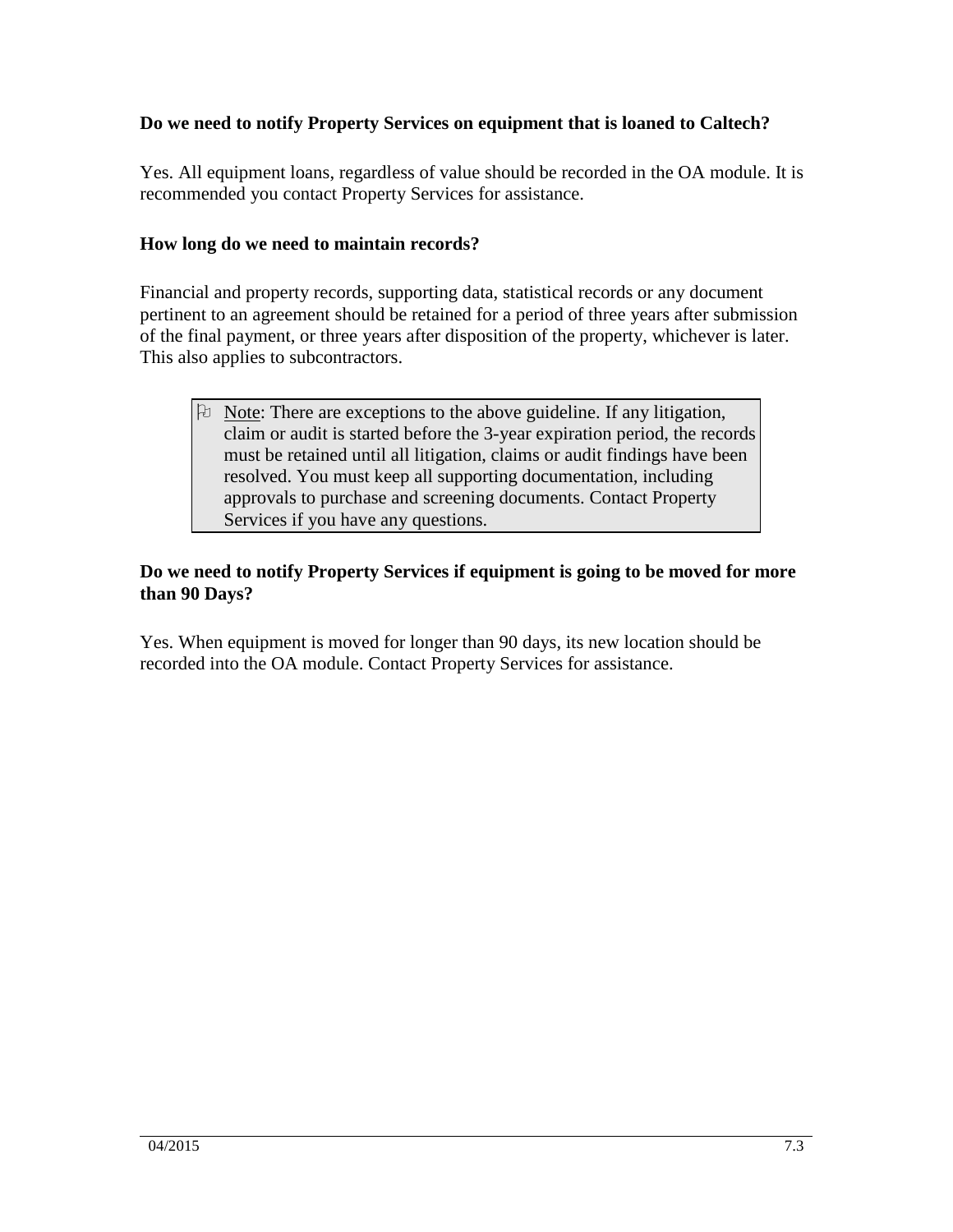# *Chapter 8. Appendix*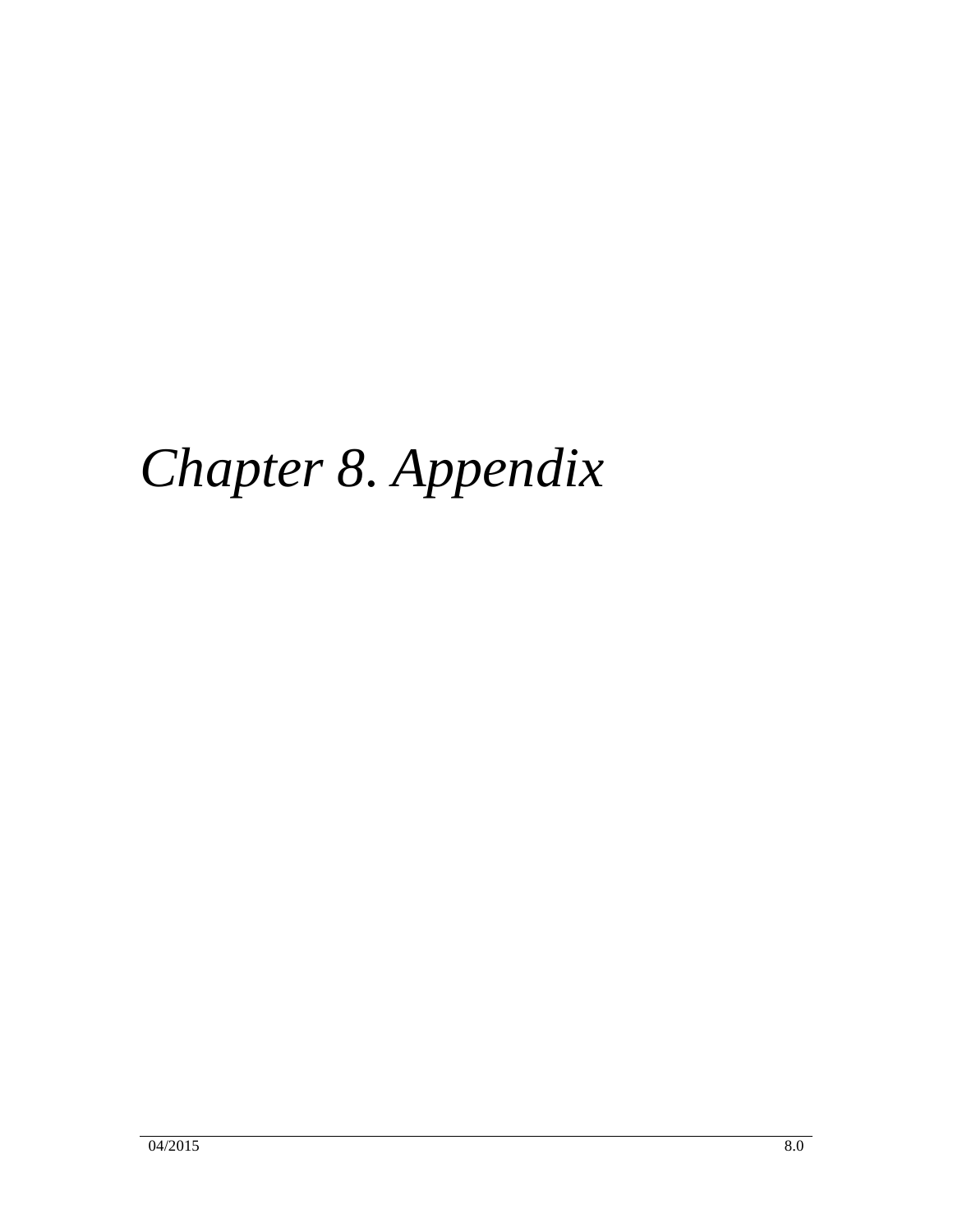## *Sample Asset Information Form*

#### **Asset Information Form Property Record Management**

| <b>For Property</b><br>Tag<br><b>Control Use Only:</b><br>Number | 1. Please fill out all the applicable boxes.<br>2. Please fill out the current site/location, building and room for the asset.<br>3. Please fill out the Asset Description as clearly as possible. |
|------------------------------------------------------------------|----------------------------------------------------------------------------------------------------------------------------------------------------------------------------------------------------|
| <b>PI/Caretaker's Name:</b>                                      | 4. For transfers, please record all information requested in that section.                                                                                                                         |
| Requisition or PO#:                                              | 5. For disposals, please indicate to date, tag number and location.                                                                                                                                |
| <b>Prepared By:</b>                                              | 6. For trade-ins, please indicate date of trade, tag and trade-in value. For                                                                                                                       |
| <b>Current Site/Location:</b>                                    | others, please indicate the sale.auction amount.                                                                                                                                                   |
| <b>Current Building:</b>                                         | 7. Authorized Individual must sign for any disposal of assets.                                                                                                                                     |
| <b>Current Room:</b>                                             | 8. Mail completed form to: Property Services, Mail Code 211-15.                                                                                                                                    |

#### **NEW ADDITIONS**

#### Note: Please fill out these four boxes (shaded in gray) for all applicable transactions.

| Date Placed |              | Ownership           |                          |                     |                     |                      |
|-------------|--------------|---------------------|--------------------------|---------------------|---------------------|----------------------|
| In Service  | <b>POETA</b> | (CIT, Gov't, Other) | <b>Asset Description</b> | <b>Manufacturer</b> | <b>Model Number</b> | <b>Serial Number</b> |
|             |              |                     |                          |                     |                     |                      |
|             |              |                     |                          |                     |                     |                      |
|             |              |                     |                          |                     |                     |                      |

#### **TRANSFER**

| ------------<br>Date of |                   | <b>Now</b>           | New      | <b>New</b>  | New               | Now                 |
|-------------------------|-------------------|----------------------|----------|-------------|-------------------|---------------------|
| <b>Transfer</b>         | <b>Tag Number</b> | <b>Site/Location</b> | Building | <b>Room</b> | <b>Department</b> | <b>PI/Caretaker</b> |
|                         |                   |                      |          |             |                   |                     |
|                         |                   |                      |          |             |                   |                     |
|                         |                   |                      |          |             |                   |                     |
|                         |                   |                      |          |             |                   |                     |

#### DISPOSAL / TRADE-IN / RETIREMENT / DONATION

| Date of         |                   | <b>Proceeds or Trade-In</b> |                   | Where is the Item?                          | <b>Authorized Signature</b> |
|-----------------|-------------------|-----------------------------|-------------------|---------------------------------------------|-----------------------------|
| <b>Disposal</b> | <b>Tag Number</b> | Value                       | <b>Sales Cost</b> | (Storage, Traded-In, Dismantied, Auctioned) | for Disposal                |
|                 |                   |                             |                   |                                             |                             |
|                 |                   |                             |                   |                                             |                             |
|                 |                   |                             |                   |                                             |                             |

#### CRITERIA FOR CAPITAL EQUIPMENT (to be considered capital equipment ALL three of the following criteria should be met)

>>ACQUISITION COST OF \$5,000 OR MORE

Includes: Invoice amount, sales, tax, freight costs, installation costs, costs for the Initial complement of supplies needed to place the asset into service, accessory and auxiliary apparatus necessary to make it usable for the purpose for which it is acquired; less trade or trade-in discounts and/or educational discounts.

>>HAVE A USEFUL LIFE OF TWO OR MORE YEARS

If the Item will not have a useful life of more than 2 years, it is considered expendable material, even if it costs maore than \$5,000. Please use appropriate expenditure types. **>STAND ALONE** 

The Property is not permanently attached to or integrated into a building or structure.

Reviewed and Revised: 01/2015

Form Owner: Property Services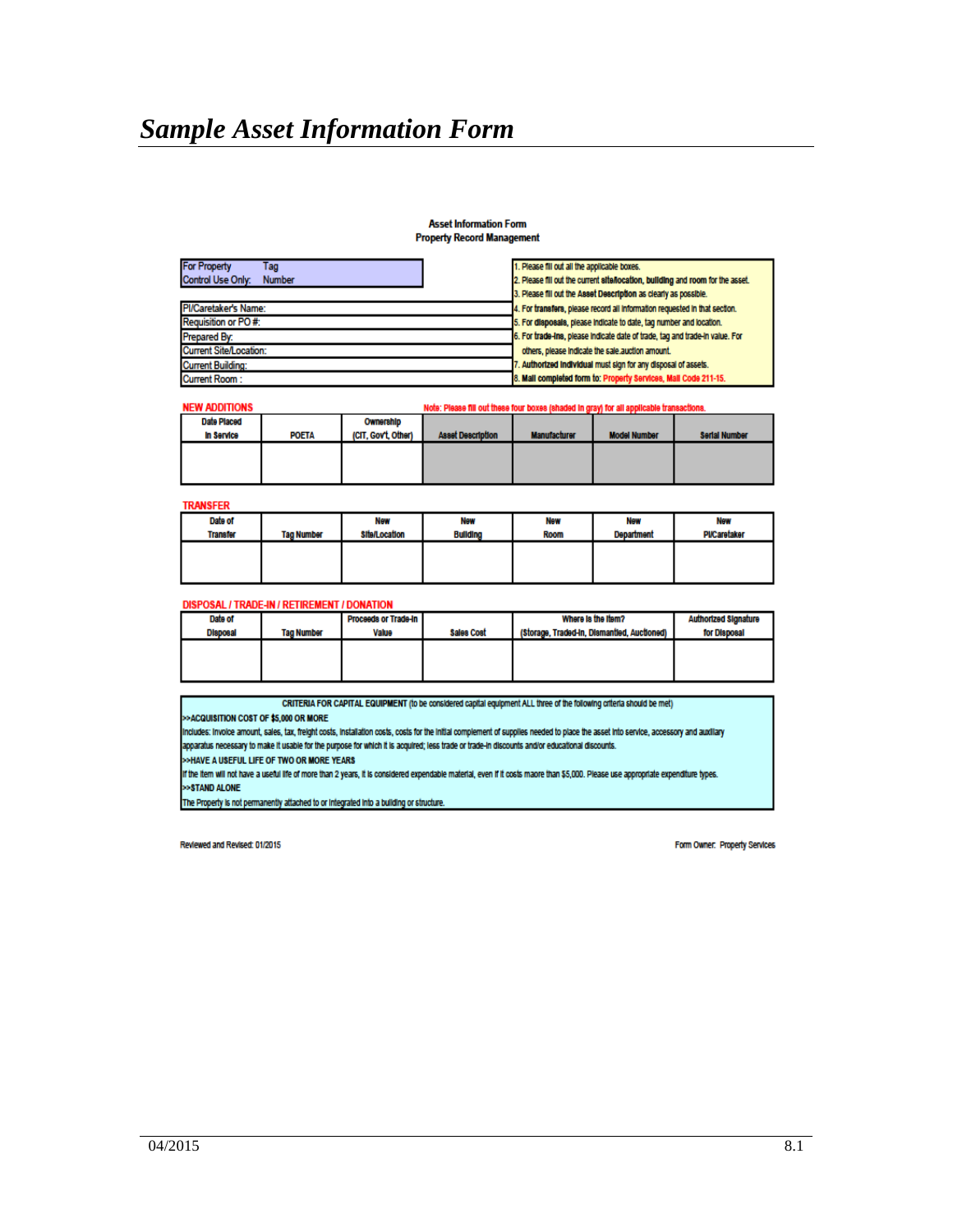# *Sample Property Loan (Borrower) Form*

#### **INCOMING PROPERTY LOAN DOCUMENT California Institute of Technology (Borrower)**

| 2. Loan Period:<br>1. CIT Tag Number:                                |                     |                                                                         | 3. Inventory Report Date: | 4. Page:              |               |                                                                                                                                                                                                                                     |  |
|----------------------------------------------------------------------|---------------------|-------------------------------------------------------------------------|---------------------------|-----------------------|---------------|-------------------------------------------------------------------------------------------------------------------------------------------------------------------------------------------------------------------------------------|--|
|                                                                      | <b>From Company</b> | to                                                                      |                           |                       |               | <b>of</b> the state of the state of the state of the state of the state of the state of the state of the state of the state of the state of the state of the state of the state of the state of the state of the state of the state |  |
| <b>5 Lender Name:</b>                                                |                     |                                                                         |                           | 6. Borrower Name:     |               |                                                                                                                                                                                                                                     |  |
| <b>Address</b>                                                       |                     |                                                                         |                           | <b>CIT Department</b> |               |                                                                                                                                                                                                                                     |  |
| <b>Phone Number</b>                                                  |                     |                                                                         | <b>Phone Number</b>       |                       |               |                                                                                                                                                                                                                                     |  |
| <b>Contact Name</b>                                                  |                     |                                                                         | <b>Contact Name</b>       |                       |               |                                                                                                                                                                                                                                     |  |
| 7. Purpose of loan and location where property will be used:         |                     |                                                                         |                           |                       |               |                                                                                                                                                                                                                                     |  |
|                                                                      |                     |                                                                         |                           |                       |               |                                                                                                                                                                                                                                     |  |
| 8. Additional Information:                                           |                     |                                                                         |                           |                       |               |                                                                                                                                                                                                                                     |  |
| a. Reference/contractual:                                            |                     |                                                                         |                           |                       |               |                                                                                                                                                                                                                                     |  |
| b. If loaned for use on a current agreement, enter agreement number. |                     |                                                                         |                           |                       |               |                                                                                                                                                                                                                                     |  |
| c. Sponsor's or approver's name:                                     |                     |                                                                         |                           |                       |               |                                                                                                                                                                                                                                     |  |
| d. Restrictions (if any) on use:                                     |                     |                                                                         |                           |                       |               |                                                                                                                                                                                                                                     |  |
| 9. Item Description:                                                 |                     | 10. Manufacturer:                                                       |                           |                       | 11. Year Mfg. |                                                                                                                                                                                                                                     |  |
| 12. Serial Number:                                                   |                     | 14. Value if Non Federal Loan:<br>13. Acquisition Cost if Federal Loan: |                           |                       |               |                                                                                                                                                                                                                                     |  |
| 15. Model Number:                                                    | 16. Condition       |                                                                         |                           | attach listing:       |               | 17. If more than one item is loaned, check here and                                                                                                                                                                                 |  |

**Approved by:** 

| Signature of Caltech Department Administrator                | <b>Name</b> | <b>Title (Print or Type)</b> | Date |
|--------------------------------------------------------------|-------------|------------------------------|------|
| <b>Signature of Caltech Property Services Representative</b> | <b>Name</b> | <b>Title (Print or Type)</b> | Date |

Reviewed and Revised: 01/2015

Form Owner: Property Services